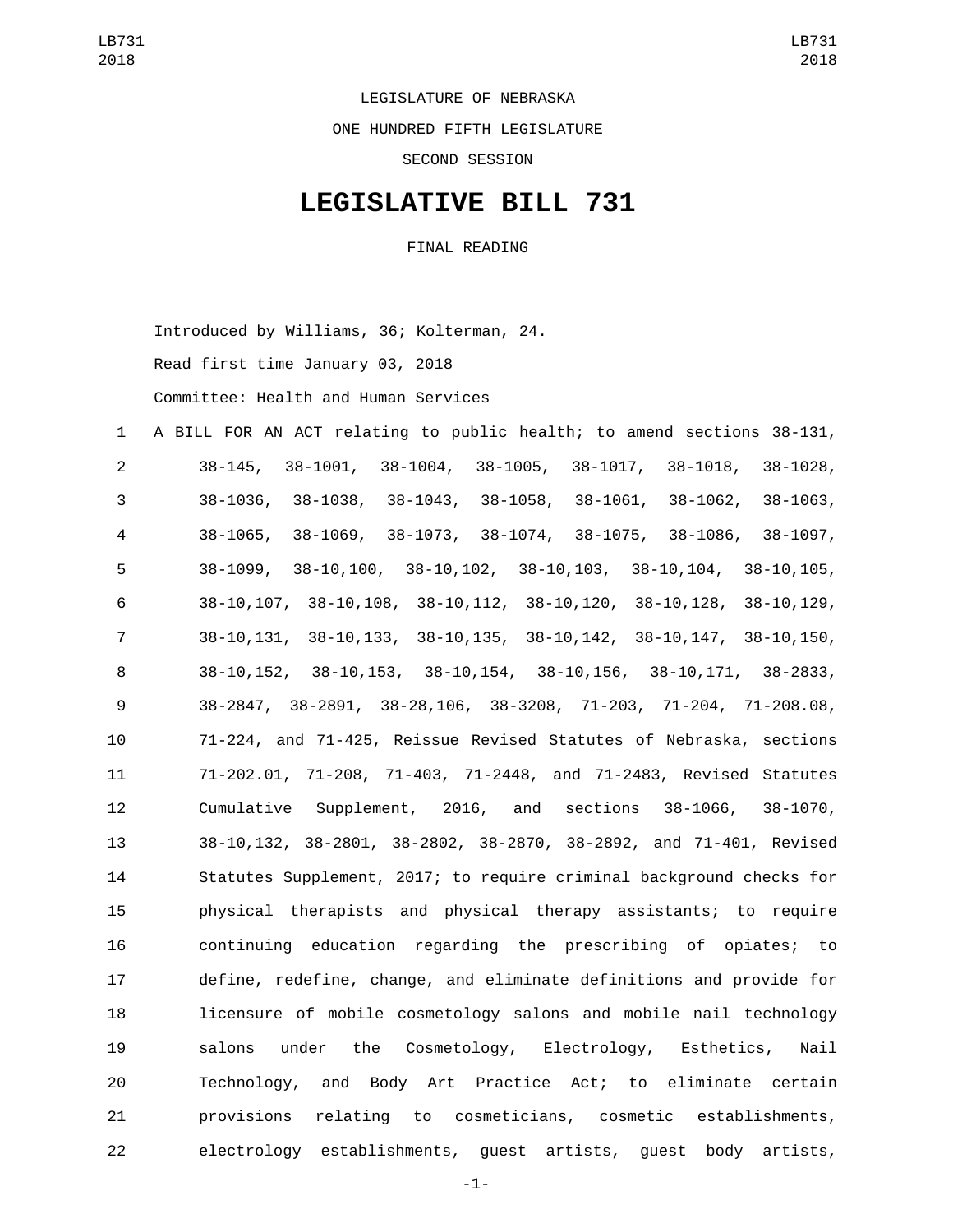students, and schools; to change licensure requirements for cosmetologists, nail technicians, instructors, and barbers; to change and eliminate requirements for salons, colleges, and schools; to eliminate liability of managers as prescribed; to authorize practice for purposes of the Respiratory Care Practice Act; to provide for licensing of mobile barber shops under the Barber Act; to change provisions relating to dispensing of controlled substances; to provide for licensure of remote dispensing pharmacies under the Pharmacy Practice Act and the Health Care Facility Licensure Act; to adopt the Physical Therapy Licensure Compact; to harmonize provisions; to provide operative dates; to provide severability; to repeal the original sections; and to outright repeal sections 38-1013, 38-1014, 38-1022, 38-1029, 38-1030, 38-1071, 38-1072, 38-1091, 38-1092, 38-1093, 38-1094, 38-1095, 38-1096, 38-10,106, and 38-10,155, Reissue Revised Statutes of 16 Nebraska.

Be it enacted by the people of the State of Nebraska,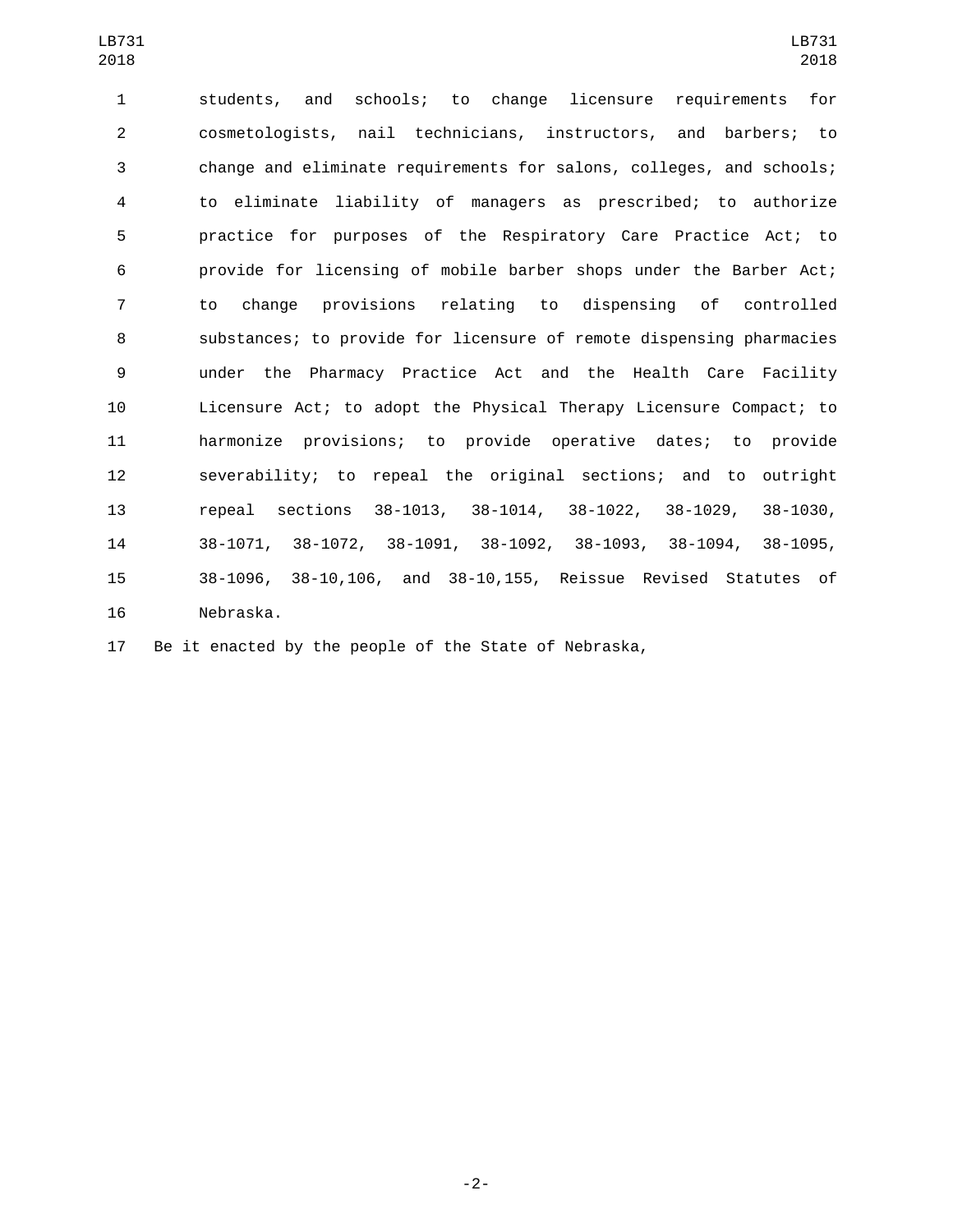LB731 

 Section 1. Section 38-131, Reissue Revised Statutes of Nebraska, is 2 amended to read:

 38-131 (1) An applicant for an initial license to practice as a 4 registered nurse, of a licensed practical nurse, a physical therapist, or a physical therapy assistant or to practice a profession which is authorized to prescribe controlled substances shall be subject to a criminal background check. Except as provided in subsection (3) of this section, the applicant shall submit with the application a full set of fingerprints which shall be forwarded to the Nebraska State Patrol to be submitted to the Federal Bureau of Investigation for a national criminal history record information check. The applicant shall authorize release of the results of the national criminal history record information check to the department. The applicant shall pay the actual cost of the 14 fingerprinting and criminal background check.

 (2) This section shall not apply to a dentist who is an applicant for a dental locum tenens under section 38-1122, to a physician or osteopathic physician who is an applicant for a physician locum tenens under section 38-2036, or to a veterinarian who is an applicant for a 19 veterinarian locum tenens under section 38-3335.

 (3) An applicant for a temporary educational permit as defined in section 38-2019 shall have ninety days from the issuance of the permit to comply with subsection (1) of this section and shall have his or her permit suspended after such ninety-day period if the criminal background check is not complete or revoked if the criminal background check reveals that the applicant was not qualified for the permit.

 Sec. 2. Section 38-145, Reissue Revised Statutes of Nebraska, is 27 amended to read:

 38-145 (1) The appropriate board shall establish continuing competency requirements for persons seeking renewal of a credential.

 (2) The purposes of continuing competency requirements are to ensure (a) the maintenance by a credential holder of knowledge and skills

-3-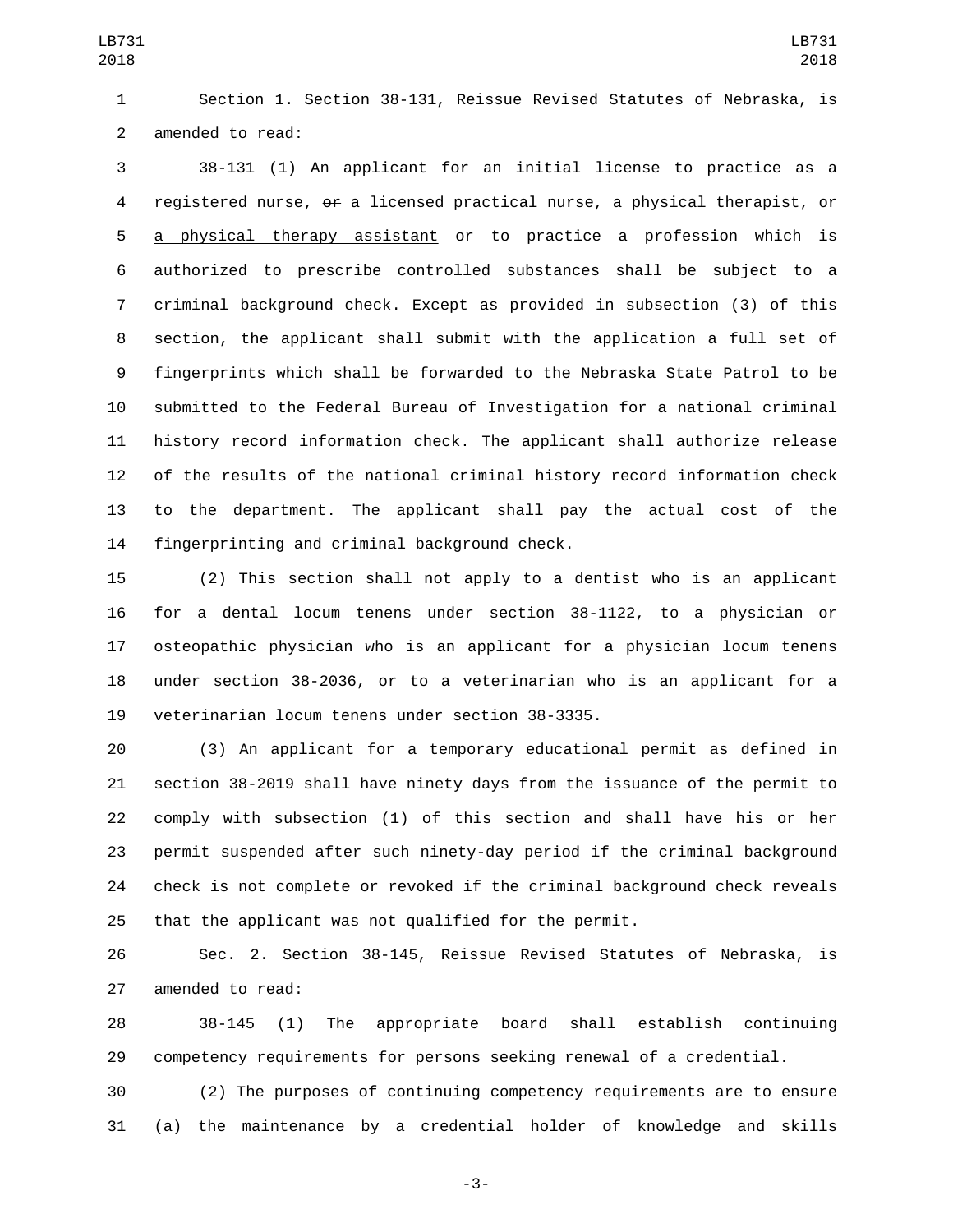necessary to competently practice his or her profession, (b) the utilization of new techniques based on scientific and clinical advances, and (c) the promotion of research to assure expansive and comprehensive 4 services to the public.

5 (3) Each board shall consult with the department and the appropriate 6 professional academies, professional societies, and professional 7 associations in the development of such requirements.

 (4)(a) For a profession for which there are no continuing education requirements on December 31, 2002, the requirements may include, but not be limited to, any one or a combination of the continuing competency activities listed in subsection (5) of this section.

 (b) For a profession for which there are continuing education requirements on December 31, 2002, continuing education is sufficient to meet continuing competency requirements. The requirements may also include, but not be limited to, any one or a combination of the continuing competency activities listed in subdivisions (5)(b) through  $(5)(p)$  of this section which a credential holder may select as an 18 alternative to continuing education.

19 (5) Continuing competency activities may include, but not be limited 20 to, any one or a combination of the following:

21 (a) Continuing education;

22 (b) Clinical privileging in an ambulatory surgical center or 23 hospital as defined in section  $71-405$  or  $71-419$ ;

24 (c) Board certification in a clinical specialty area;

(d) Professional certification;25

(e) Self-assessment;26

27 (f) Peer review or evaluation;

(g) Professional portfolio;28

(h) Practical demonstration;29

(i) Audit;30

31 (i) Exit interviews with consumers;

-4-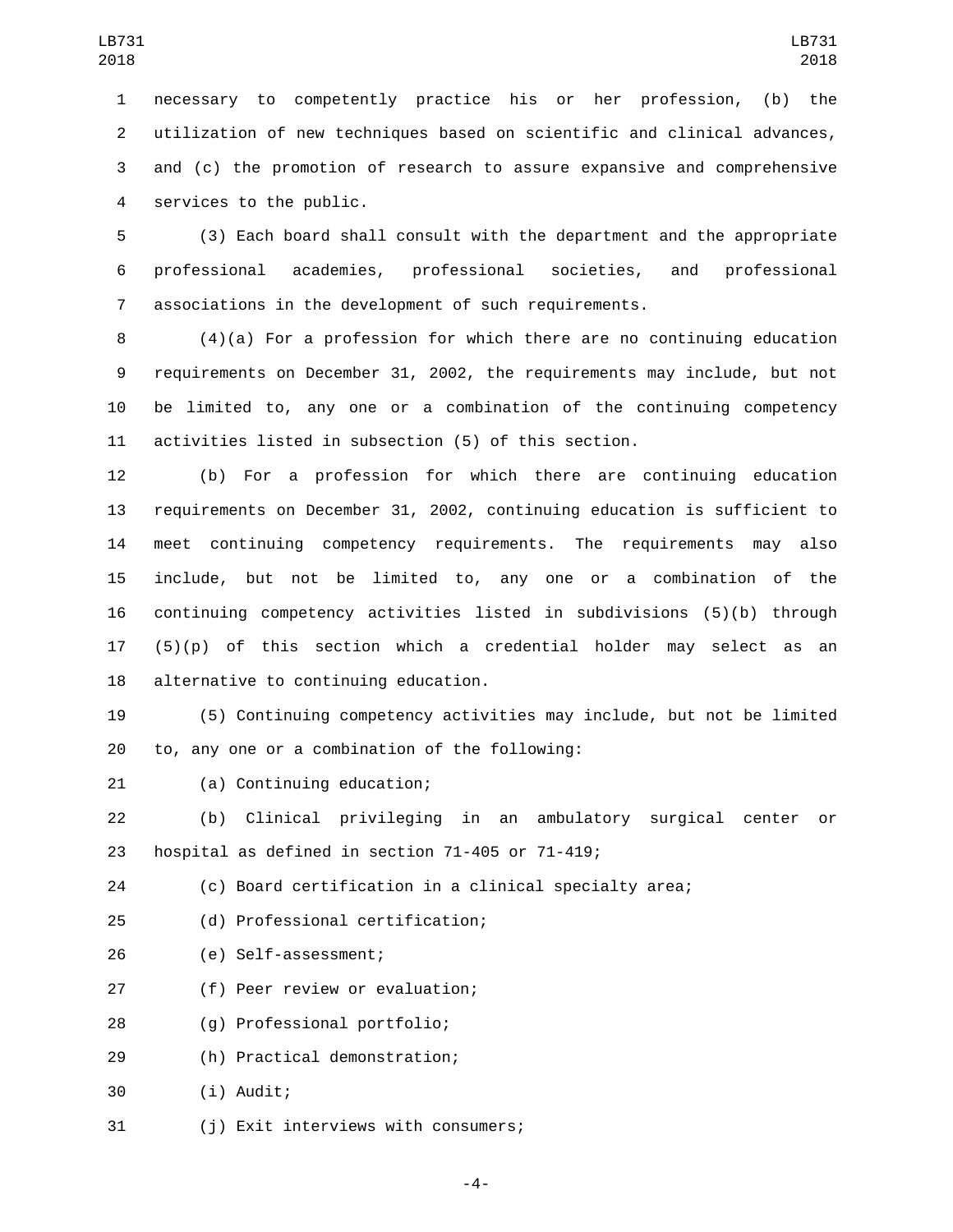| 1              | (k) Outcome documentation;                                                |
|----------------|---------------------------------------------------------------------------|
| $\overline{2}$ | $(1)$ Testing;                                                            |
| 3              | (m) Refresher courses;                                                    |
| 4              | (n) Inservice training;                                                   |
| 5              | (o) Practice requirement; or                                              |
| 6              | (p) Any other similar modalities.                                         |
| 7              | (6) Beginning with the first license renewal period which begins on       |
| 8              | or after October 1, 2018, the continuing competency requirements for a    |
| 9              | midwife, dentist, physician, physician assistant, nurse<br>nurse          |
| 10             | practitioner, podiatrist, and veterinarian who prescribes controlled      |
| 11             | substances shall include at least three hours of continuing education     |
| 12             | biennially regarding prescribing opiates as defined in section 28-401.    |
| 13             | The continuing education may include, but is not limited to, education    |
| 14             | regarding prescribing and administering opiates, the risks and indicators |
| 15             | regarding development of addiction to opiates, and emergency opiate       |
| 16             | situations. One-half hour of the three hours of continuing education      |
| 17             | shall cover the prescription drug monitoring program described in         |
| 18             | sections 71-2454 to 71-2456. This subsection terminates on January 1,     |
| 19             | 2029.                                                                     |
| 20             | Sec. 3. Section 38-1001, Reissue Revised Statutes of Nebraska, is         |
| 21             | amended to read:                                                          |
| 22             | 38-1001 Sections 38-1001 to 38-10, 171 and sections 9, 10, 37 to 44,      |
| 23             | and 58 to 65 of this act shall be known and may be cited as the           |
| 24             | Cosmetology, Electrology, Esthetics, Nail Technology, and Body Art        |
| 25             | Practice Act.                                                             |
| 26             | Sec. 4. Section 38-1004, Reissue Revised Statutes of Nebraska, is         |
| 27             | amended to read:                                                          |
| 28             | 38-1004 For purposes of the Cosmetology, Electrology, Esthetics,          |
| 29             | Nail Technology, and Body Art Practice Act and elsewhere in the Uniform   |
| 30             | Credentialing Act, unless the context otherwise requires, the definitions |

found in sections 38-1005 to 38-1056 and sections 9 and 10 of this act

-5-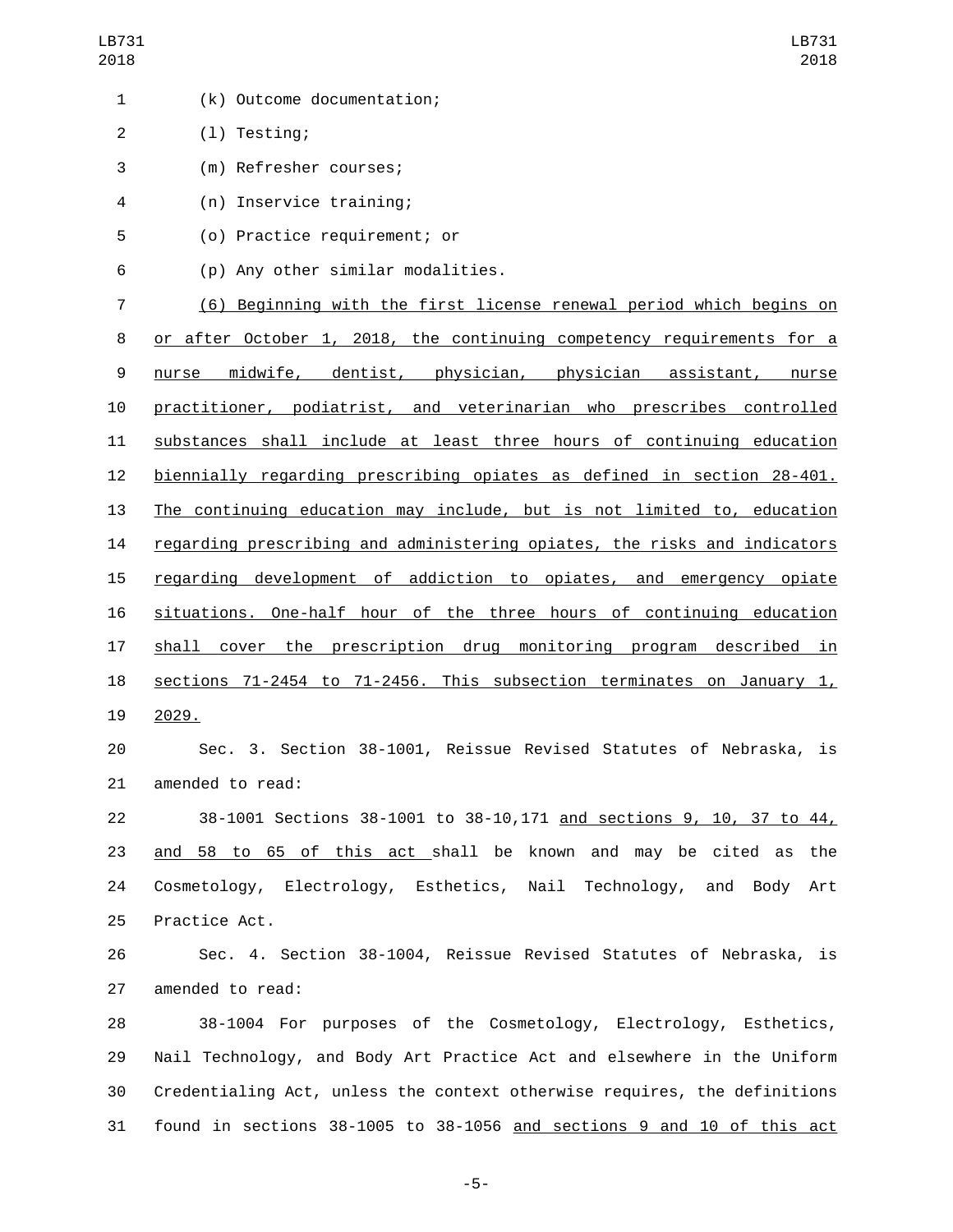1 apply.

2 Sec. 5. Section 38-1005, Reissue Revised Statutes of Nebraska, is 3 amended to read:

 38-1005 Apprentice means a person engaged registered under the Cosmetology, Electrology, Esthetics, Nail Technology, and Body Art Practice Act to engage in the study of any or all of the practices of cosmetology under the supervision of an instructor in an apprentice 8 salon.

9 Sec. 6. Section 38-1017, Reissue Revised Statutes of Nebraska, is 10 amended to read:

 38-1017 Cosmetology establishment means a cosmetology salon, a 12 mobile cosmetology salon, an esthetics salon, a school of cosmetology, a 13 school of esthetics, an apprentice salon, cosmetic establishment, or any other place in which any or all of the practices of cosmetology are performed on members of the general public for compensation or in which instruction or training in any or all of the practices of cosmetology is given, except when such practices constitute nonvocational training.

18 Sec. 7. Section 38-1018, Reissue Revised Statutes of Nebraska, is 19 amended to read:

20 38-1018 Cosmetology salon means a fixed structure or part thereof 21 licensed under the Cosmetology, Electrology, Esthetics, Nail Technology, 22 and Body Art Practice Act to serve as the site for the performance of any 23 or all of the practices of cosmetology by persons licensed or registered 24 under such act.

25 Sec. 8. Section 38-1028, Reissue Revised Statutes of Nebraska, is 26 amended to read:

27 38-1028 Esthetics salon means a fixed structure or part thereof 28 licensed under the Cosmetology, Electrology, Esthetics, Nail Technology, 29 and Body Art Practice Act to serve as the site for the performance of any 30 or all of the practices of esthetics by persons licensed o<del>r registered</del> 31 under such act.

-6-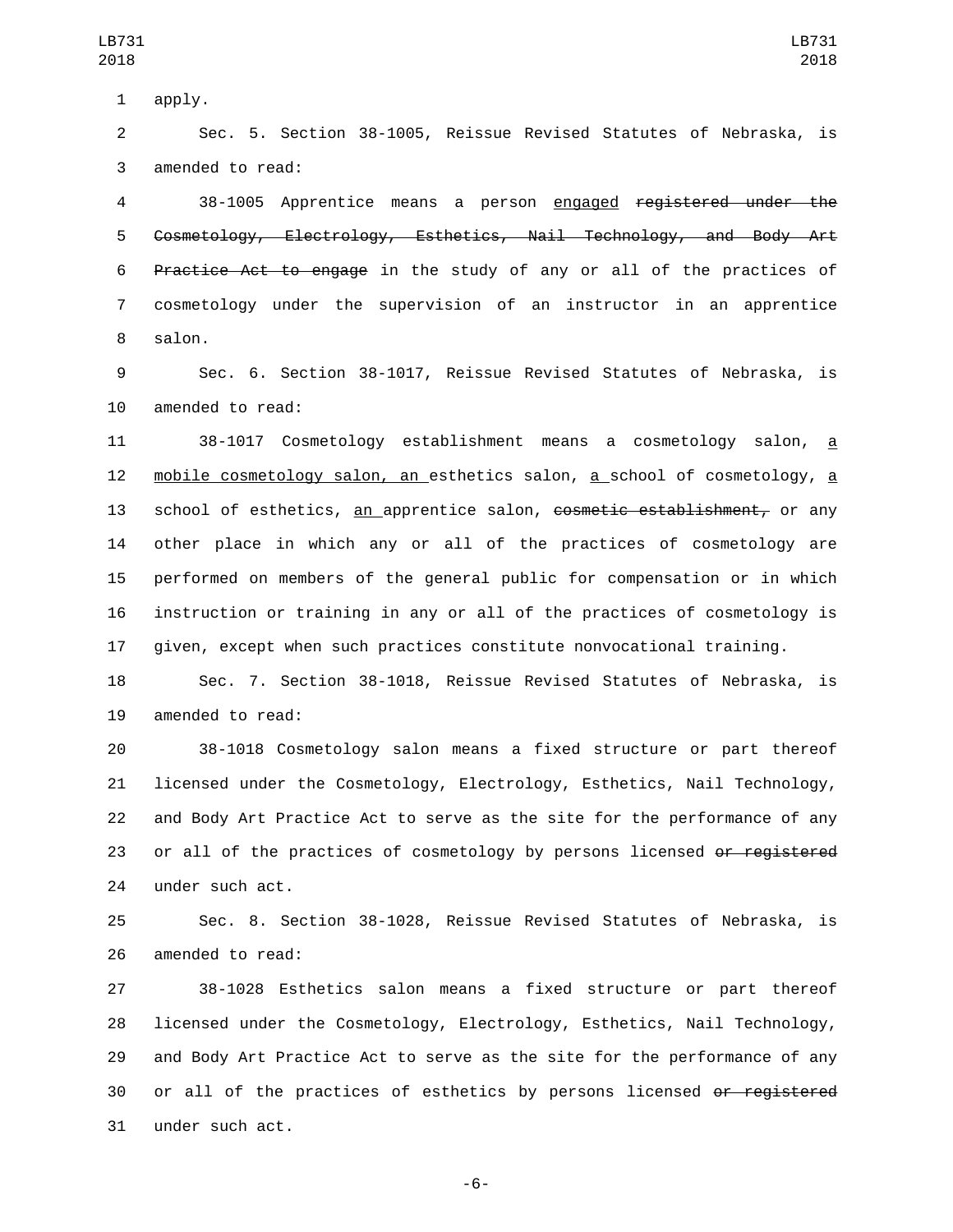| 018            | 2018                                                                     |
|----------------|--------------------------------------------------------------------------|
| 1              | Mobile cosmetology salon means a self-contained, self-<br>Sec. 9.        |
| $\overline{2}$ | supporting, enclosed mobile unit licensed under the Cosmetology,         |
| 3              | Electrology, Esthetics, Nail Technology, and Body Art Practice Act as a  |
| 4              | mobile site for the performance of the practices of cosmetology by       |
| 5              | persons licensed under the act.                                          |
| 6              | Mobile nail technology salon means a self-contained, self-<br>Sec. 10.   |
| $\overline{7}$ | supporting, enclosed mobile unit licensed under the Cosmetology,         |
| 8              | Electrology, Esthetics, Nail Technology, and Body Art Practice Act to    |
| 9              | serve as a mobile site for the performance of the practices of nail      |
| 10             | technology by persons licensed under the act.                            |
| 11             | Sec. 11. Section 38-1036, Reissue Revised Statutes of Nebraska, is       |
| 12             | amended to read:                                                         |
| 13             | 38-1036 Nail technology establishment means a nail technology salon,     |
| 14             | a mobile nail technology salon, a nail technology school, or any other   |
| 15             | place in which the practices of nail technology are performed on members |
| 16             | of the general public for compensation or in which instruction or        |
| 17             | training in the practices of nail technology is given, except when such  |
| 18             | practices constitute nonvocational training.                             |
| 19             | Sec. 12. Section 38-1038, Reissue Revised Statutes of Nebraska, is       |
| 20             | amended to read:                                                         |
| 21             | 38-1038 Nail technology salon means a fixed structure or part            |
| 22             | thereof licensed under the Cosmetology, Electrology, Esthetics, Nail     |
| 23             | Technology, and Body Art Practice Act to serve as the site for the       |
| 24             | performance of the practices of nail technology by persons licensed or   |
| 25             | registered under the act.                                                |
| 26             | Sec. 13. Section 38-1043, Reissue Revised Statutes of Nebraska, is       |
| 27             | amended to read:                                                         |
|                |                                                                          |

 38-1043 Nonvocational training means the act of imparting knowledge of or skills in any or all of the practices of cosmetology, nail technology, esthetics, or electrology to persons not licensed or registered under the Cosmetology, Electrology, Esthetics, Nail

-7-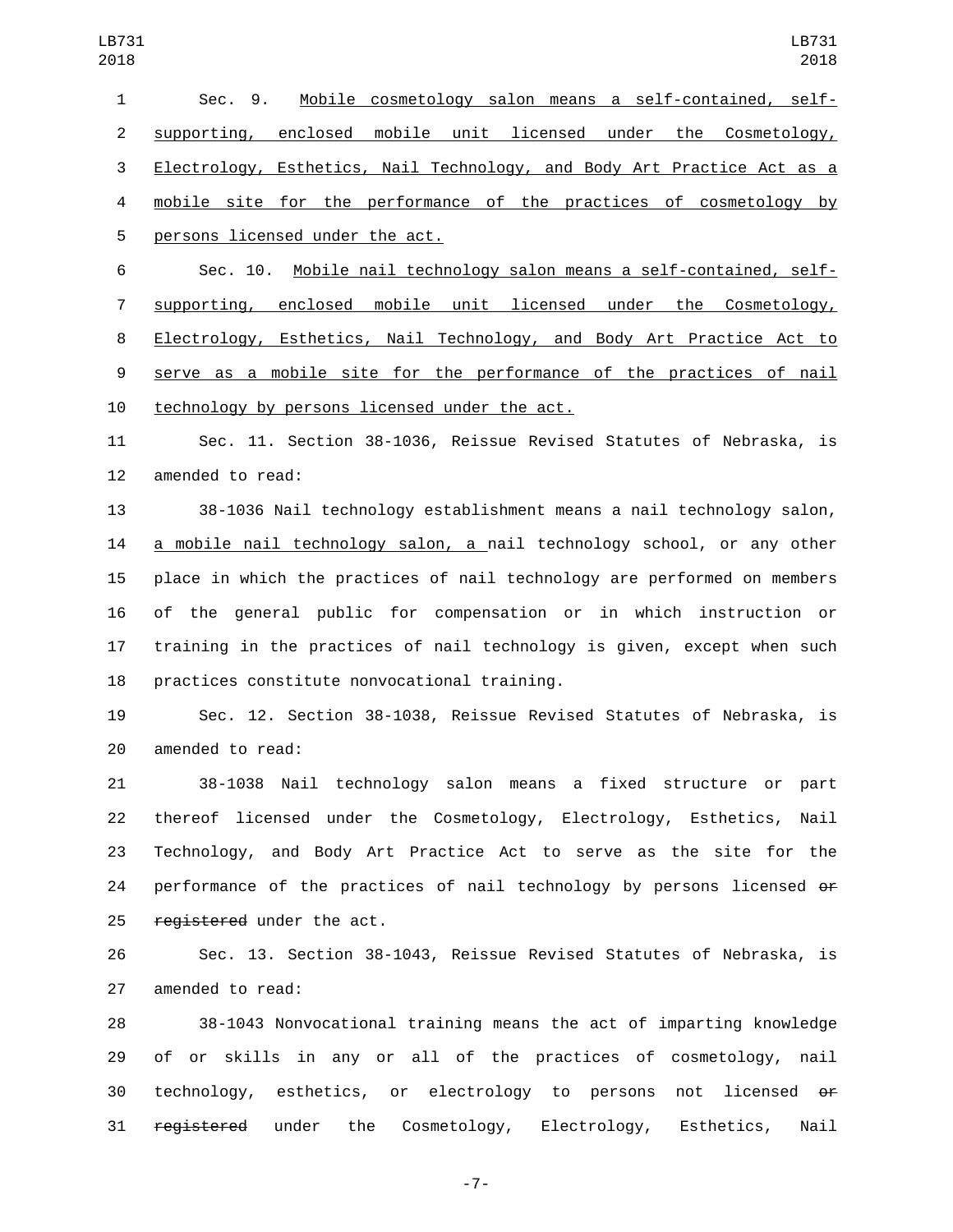Technology, and Body Art Practice Act for the purpose of noncommercial 2 use by those receiving such training.

 Sec. 14. Section 38-1058, Reissue Revised Statutes of Nebraska, is 4 amended to read:

 38-1058 It shall be unlawful for any person, group, company, or other entity to engage in any of the following acts without being duly 7 licensed or registered as required by the Cosmetology, Electrology, Esthetics, Nail Technology, and Body Art Practice Act, unless 9 specifically excepted by such act:

 (1) To engage in or follow or to advertise or hold oneself out as engaging in or following any of the practices of cosmetology or to act as 12 a practitioner;

 (2) To engage in or advertise or hold oneself out as engaging in the teaching of any of the practices of cosmetology; or

 (3) To operate or advertise or hold oneself out as operating a cosmetology establishment in which any of the practices of cosmetology or the teaching of any of the practices of cosmetology are carried out.

 Sec. 15. Section 38-1061, Reissue Revised Statutes of Nebraska, is 19 amended to read:

 38-1061 (1) All practitioners shall be licensed or registered by the department under the Cosmetology, Electrology, Esthetics, Nail Technology, and Body Art Practice Act in a category or categories 23 appropriate to their practice.

 (2) Licensure shall be required before any person may engage in the full, unsupervised practice or teaching of cosmetology, electrology, esthetics, nail technology, or body art, and no person may assume the title of cosmetologist, electrologist, esthetician, instructor, nail technician, nail technology instructor, esthetics instructor, permanent color technician, tattoo artist, body piercer, or body brander without 30 first being licensed by the department.

(3) All licensed practitioners shall practice in an appropriate

-8-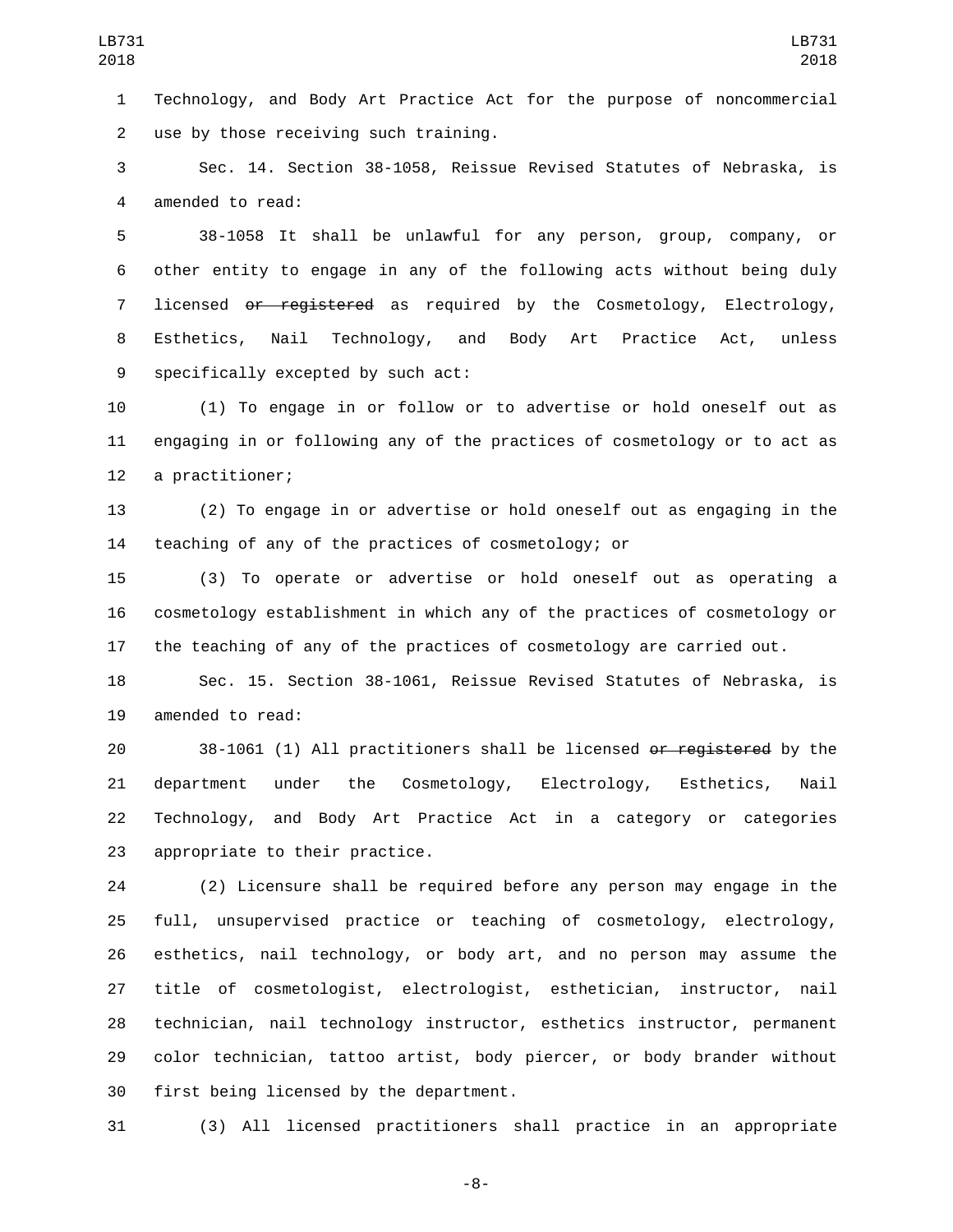1 licensed establishment or facility.

 Sec. 16. Section 38-1062, Reissue Revised Statutes of Nebraska, is 3 amended to read:

 38-1062 In order to be licensed by the department by examination, an individual shall meet, and present to the department evidence of meeting, 6 the following requirements:

 (1) Has attained the age of seventeen years on or before the beginning date of the examination for which application is being made;

 (2) Has completed formal education equivalent to a United States 10 high school education;

 (3) Possesses a minimum competency in the knowledge and skills necessary to perform the practices for which licensure is sought, as evidenced by successful completion of an examination in the appropriate practices approved by the board and administered by the department;

 (4) Possesses sufficient ability to read the English language to permit the applicant to practice in a safe manner, as evidenced by successful completion of the written examination; and

 (5) Has graduated from a school of cosmetology or an apprentice salon in or outside of Nebraska, a school of esthetics in or outside of Nebraska, or a school of electrolysis upon completion of a program of studies appropriate to the practices for which licensure is being sought, as evidenced by a diploma or certificate from the school or apprentice salon to the effect that the applicant has complied with the following:

 (a) For licensure as a cosmetologist, the program of studies shall 25 consist of a minimum of one two thousand eight one hundred hours—and two 26 thousand credits;

 (b) For licensure as an esthetician, the program of studies shall 28 consist of a minimum of six hundred hours and six hundred credits;

 (c) For licensure as a cosmetology instructor, the program of 30 studies shall consist of a minimum of six nine hundred twenty-five hours beyond the program of studies required for licensure as a cosmetologist

-9-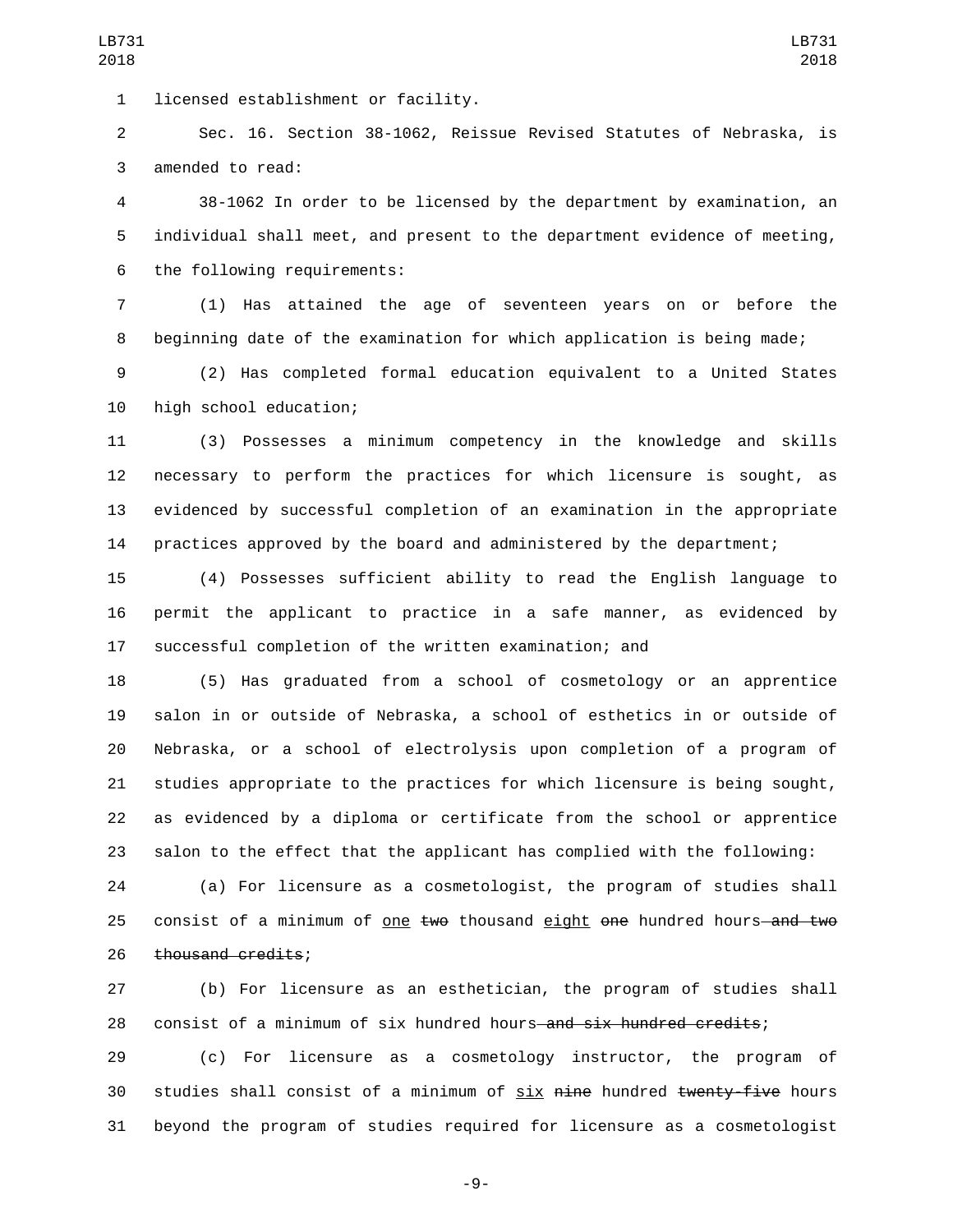earned in a period of not less than six months;1

 (d) For licensure as a cosmetology instructor, be currently licensed as a cosmetologist in Nebraska, as evidenced by possession of a valid 4 Nebraska cosmetology license;

 (e) For licensure as an electrologist, the program of studies shall 6 consist of a minimum of six hundred hours—and six hundred credits;

 (f) For licensure as an electrology instructor, be currently licensed as an electrologist in Nebraska and have practiced electrology actively for at least two years immediately before the application; and

 (g) For licensure as an esthetics instructor, completion of a program of studies consisting of a minimum of three hundred hours beyond the program of studies required for licensure as an esthetician and 13 current licensure as an esthetician in Nebraska.

 Sec. 17. Section 38-1063, Reissue Revised Statutes of Nebraska, is 15 amended to read:

 38-1063 A complete application for examination shall be postmarked no later than fifteen days before the beginning of the examination for which application is being made. Applications received after such date shall be considered as applications for the next scheduled examination. No application for any type of licensure or registration shall be considered complete unless all information requested in the application has been supplied, all seals and signatures required have been obtained, and all supporting and documentary evidence has been received by the 24 department.

 Sec. 18. Section 38-1065, Reissue Revised Statutes of Nebraska, is 26 amended to read:

 38-1065 (1) Examinations approved by the board may be national standardized examinations, but in all cases the examinations shall be related to the knowledge and skills necessary to perform the practices being examined and shall be related to the curricula required to be taught in schools of cosmetology, schools of esthetics, or schools of

LB731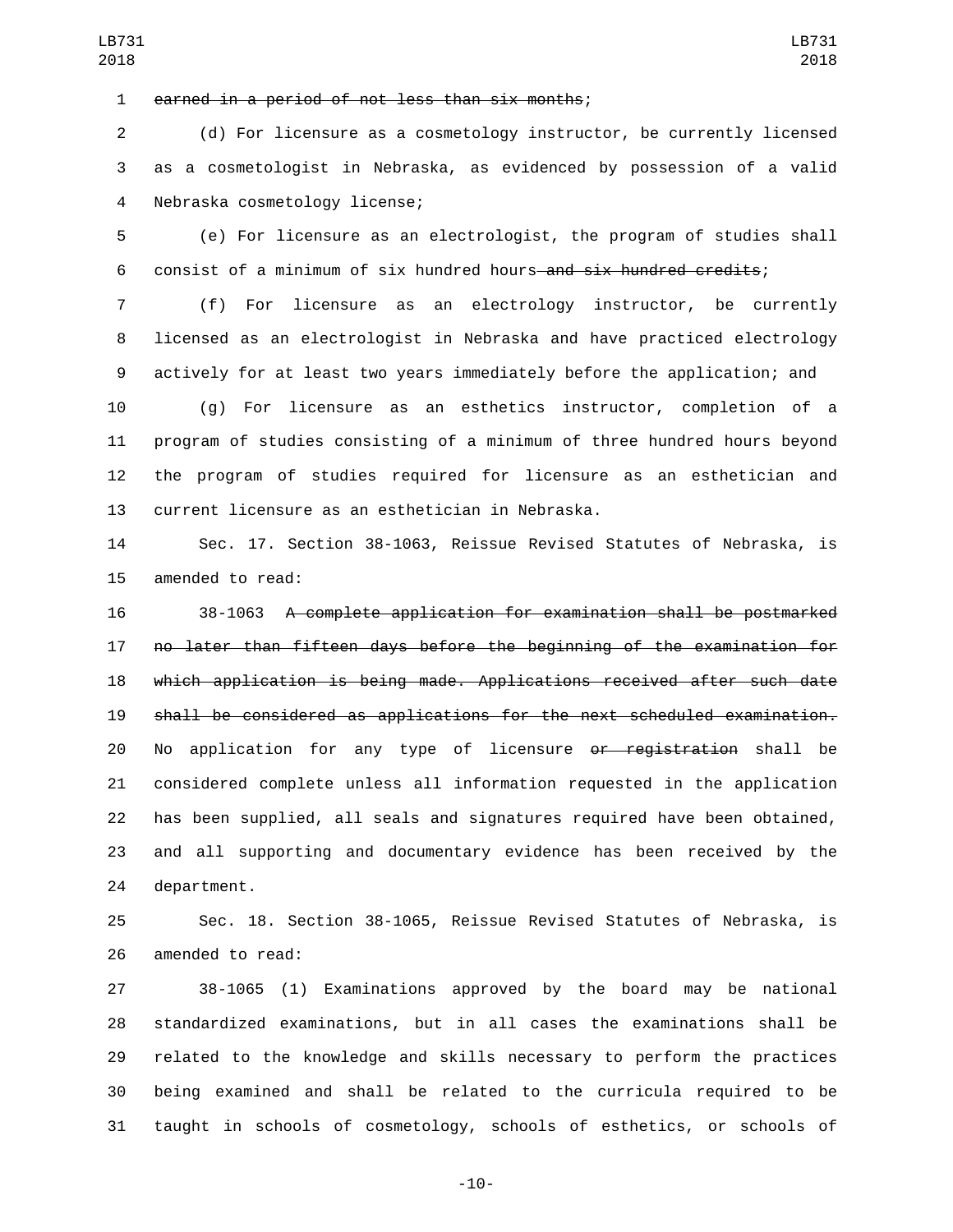1 electrolysis.

(2) At least two examinations shall be given annually.

 (2) (3) Practical examinations may be offered as either written or hands-on and shall be conducted in such a manner that the identity of the applicant is not disclosed to the examiners in any way.

 (3) (4) In order to successfully complete the examination, an applicant shall obtain an average grade of seventy-five percent on all 8 examinations.

 Sec. 19. Section 38-1066, Revised Statutes Supplement, 2017, is 10 amended to read:

 38-1066 (1) The department may grant a license based on licensure in another jurisdiction to any person who meets the requirements of subdivisions (1) and (2) of section 38-1062 and who presents proof of the 14 following:

 (a) That he or she is currently licensed in the appropriate category in another jurisdiction and that he or she has never been disciplined or had his or her license revoked. An applicant seeking licensure as an instructor in the manner provided in this section shall be licensed as an instructor in another jurisdiction. An applicant seeking licensure as a cosmetologist in the manner provided in this section shall be licensed as a cosmetologist in another jurisdiction. An applicant seeking licensure as an esthetician in the manner provided in this section shall be licensed as a cosmetologist, an esthetician, or an equivalent title in another jurisdiction. An applicant seeking licensure as an esthetics instructor in the manner provided in this section shall be licensed as a cosmetology instructor, esthetics instructor, or the equivalent in another jurisdiction. An applicant seeking licensure as an electrologist or an electrology instructor in the manner provided in this section shall be licensed as an electrologist or an electrology instructor, 30 respectively, in another jurisdiction;

(b) That such license was issued on the basis of an examination and

-11-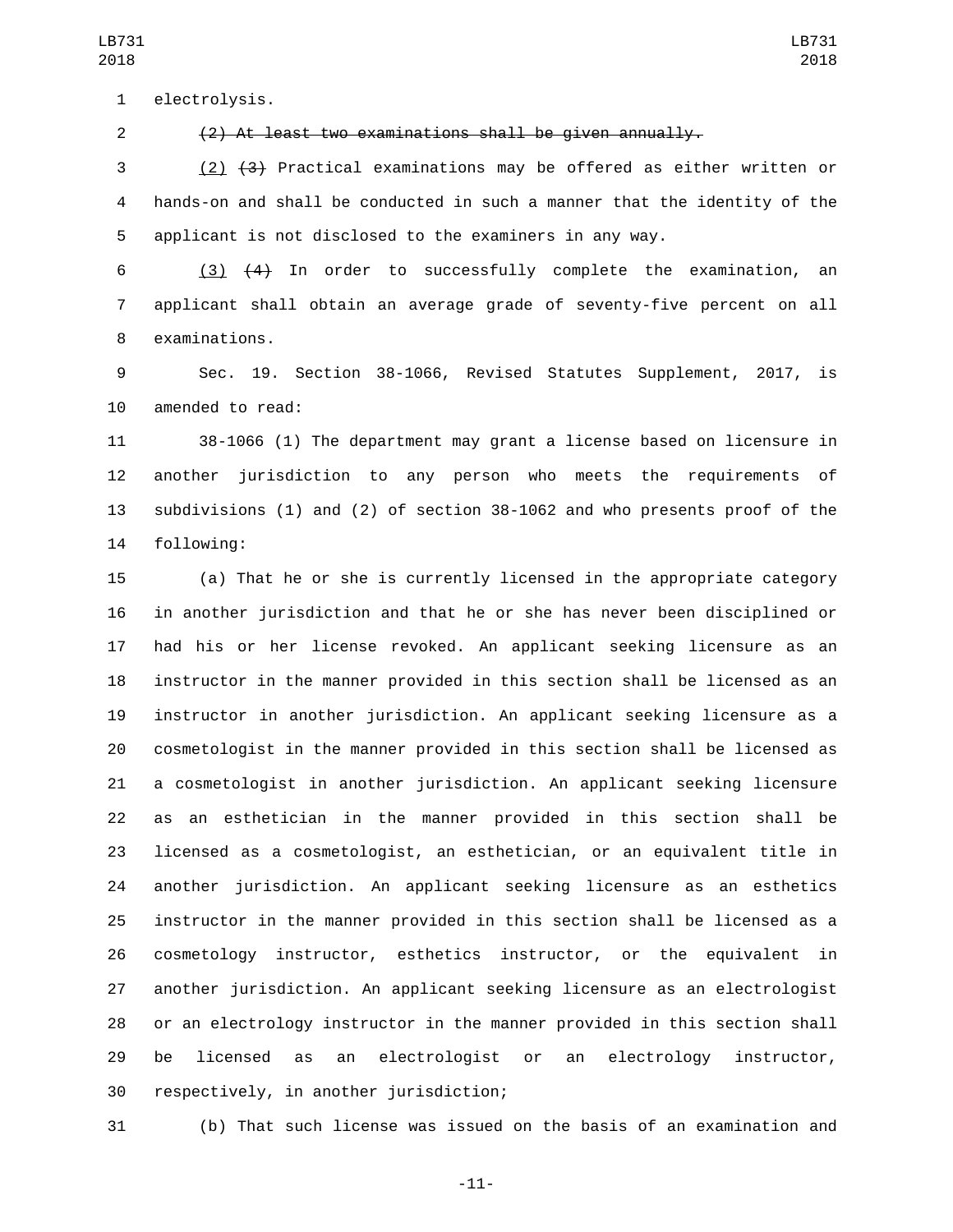the results of the examination. If an examination was not required for licensure in the other jurisdiction, the applicant shall take the 3 Nebraska examination; and

 (c) That the applicant complies with the hour requirements of subdivision (5) of section 38-1062 through any combination of hours earned as a student or apprentice in a cosmetology establishment or an electrology establishment licensed or approved by the jurisdiction in which it was located and hour-equivalents granted for recent work experience, with hour-equivalents recognized as follows:

 (i) Each month of full-time practice as an instructor within the five years immediately preceding application shall be valued as one 12 hundred hour-equivalents toward an instructor's license—o<del>r a cosmetology</del> license and one hundred hour-equivalents toward an esthetician's license;

 (ii) Each month of full-time practice as a cosmetologist within the five years immediately preceding application shall be valued as one hundred hour-equivalents toward a cosmetology license and one hundred 17 hour-equivalents toward an esthetician's license;

 (iii) Each month of full-time practice as an esthetician within the five years immediately preceding application shall be valued as one hundred hour-equivalents toward an esthetician's license;

 (iv) Each month of full-time practice as an esthetics instructor within the five years immediately preceding application shall be valued as one hundred hour-equivalents toward an esthetics instructor's license; 24 and

 (v) Each month of full-time practice as an electrologist within the five years immediately preceding application shall be valued as one hundred hour-equivalents toward an electrologist's license.

 (2) An applicant who is a military spouse may apply for a temporary license as provided in section 38-129.01 and may practice under the 30 temporary license without supervision.

Sec. 20. Section 38-1069, Reissue Revised Statutes of Nebraska, is

-12-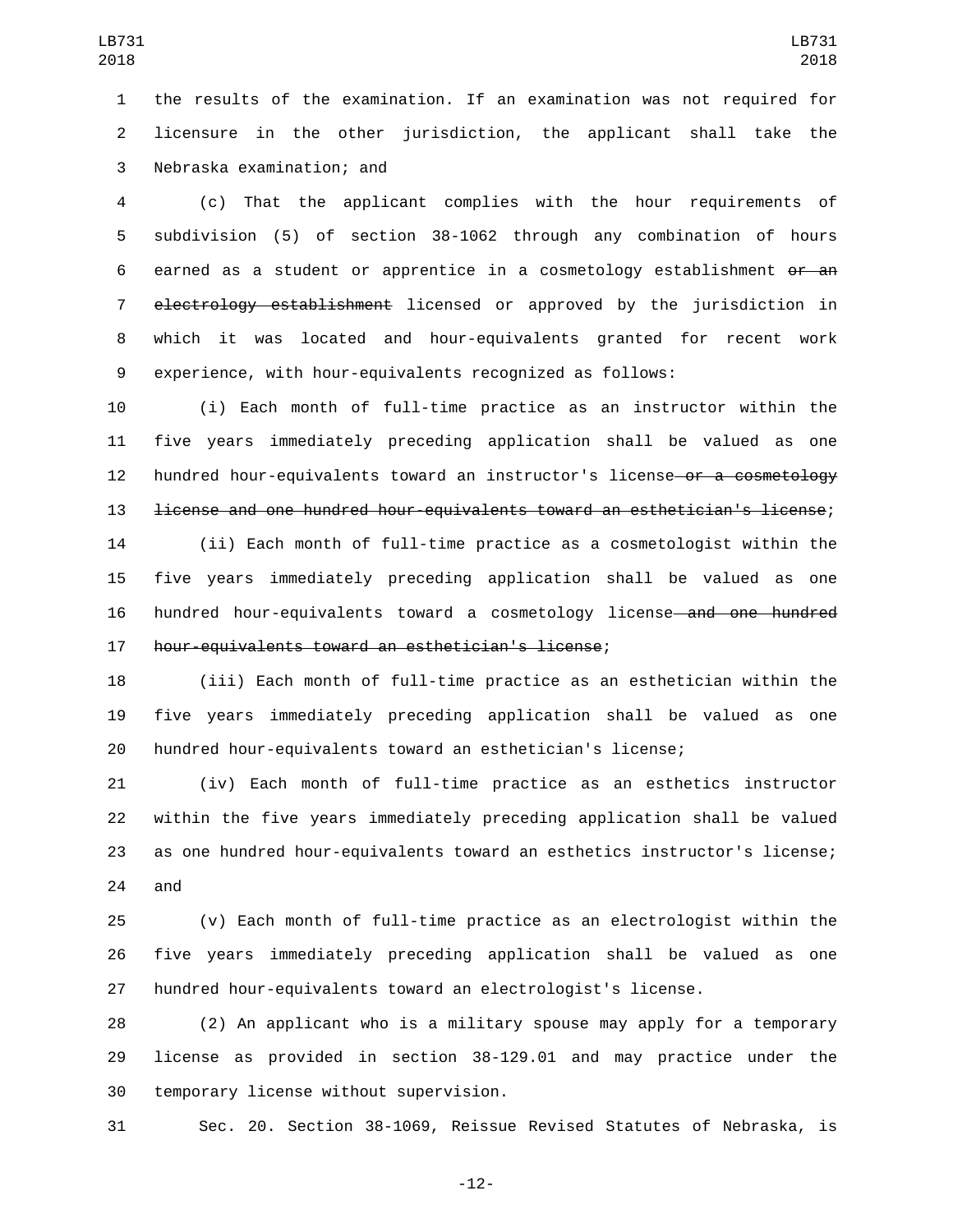1 amended to read:

 38-1069 Registration shall be required before any person may act as a guest artist, guest body artist, cosmetician, student, apprentice, or student instructor, and no person shall assume any title indicative of any of such areas of activity without first being registered or licensed by the department under the Cosmetology, Electrology, Esthetics, Nail Technology, and Body Art Practice Act. A license as a temporary practitioner shall be required before any person may act as a temporary practitioner, and no person shall assume any title indicative of being a temporary practitioner without first being so licensed by the department 11 under the Cosmetology, Electrology, Esthetics, Nail Technology, and Body 12 Art Practice Act act.

 Sec. 21. Section 38-1070, Revised Statutes Supplement, 2017, is 14 amended to read:

 38-1070 An individual making application for registration or a temporary license, other than a temporary license issued as provided in section 38-129.01, shall meet, and present to the department evidence of 18 meeting, the requirements for the specific type of registration or 19 license applied for.

 Sec. 22. Section 38-1073, Reissue Revised Statutes of Nebraska, is 21 amended to read:

 38-1073 An applicant for licensure as a temporary practitioner shall show evidence that his or her completed application for regular licensure has been accepted by the department, that he or she has not failed any portion of the licensure examination, and that he or she has been accepted for work in a licensed cosmetology establishment under the 27 supervision of a licensed practitioner. An individual registered as a temporary practitioner on December 1, 2008, shall be deemed to be licensed as a temporary practitioner under the Cosmetology, Electrology, Esthetics, Nail Technology, and Body Art Practice Act on such date. The temporary practitioner may continue to practice under such registration

-13-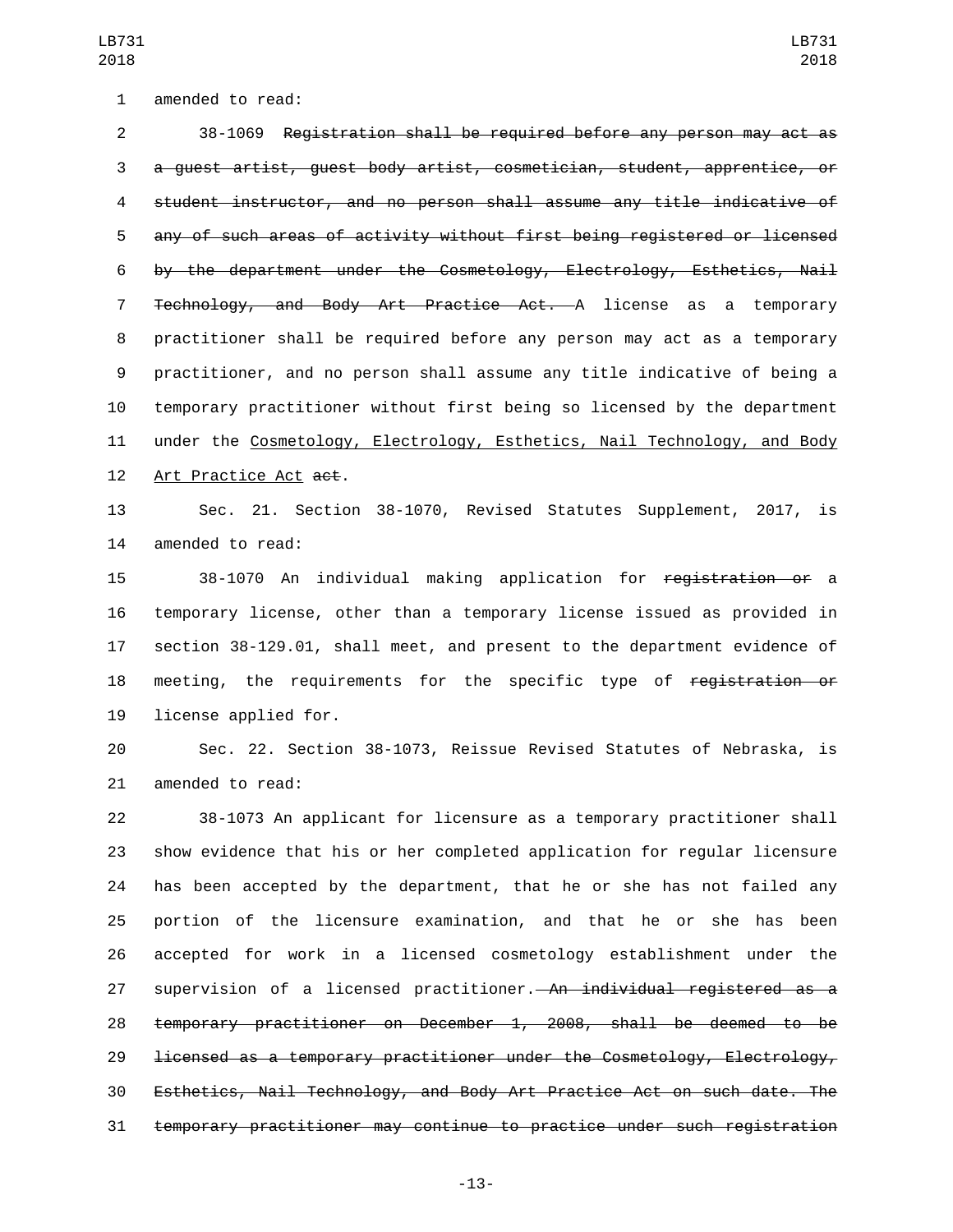as a temporary license until it would have expired under its terms. Sec. 23. Section 38-1074, Reissue Revised Statutes of Nebraska, is 3 amended to read: 38-1074 (1) Registration and temporary licensure shall be granted 5 for a set period of time and cannot be renewed. (2) Registration as a guest artist shall expire two years following the 7 initial date of issuance. (3) Registration as a cosmetician shall expire two years following the 9 initial date of issuance. (4) Registration as a student, apprentice, or student instructor shall expire upon successful completion of the licensing examination or termination of enrollment in a school of cosmetology, a school of 13 esthetics, or an apprentice salon. (5) Licensure as a temporary practitioner shall expire eight weeks following the date of issuance or upon receipt of examination results, 16 whichever occurs first. The , except that the license of a temporary practitioner who fails to take the first scheduled examination shall expire immediately unless the department finds that the temporary practitioner was unable to attend the examination due to an emergency or other valid circumstances, in which case the department may extend the 21 license an additional eight weeks or until receipt of the examination results, whichever occurs first. No license may be extended in such 23 manner more than once.

 Sec. 24. Section 38-1075, Reissue Revised Statutes of Nebraska, is 25 amended to read:

 38-1075 The Cosmetology, Electrology, Esthetics, Nail Technology, and Body Art Practice Act does not apply to or restrict the activities of 28 the following:

 (1) Any person holding a current license or certificate issued pursuant to the Uniform Credentialing Act when engaged in the usual and customary practice of his or her profession or occupation;

-14-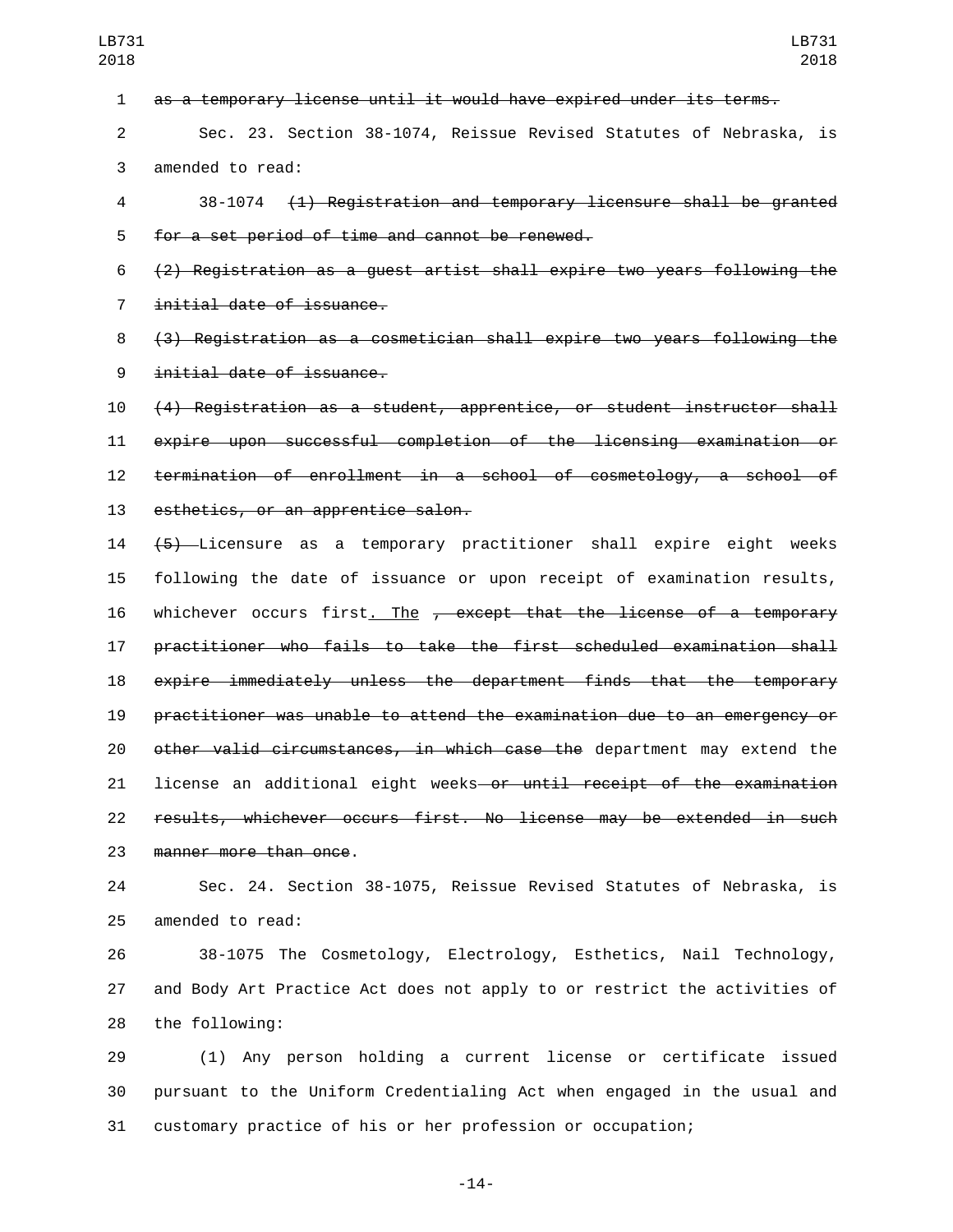(3) Any person engaging solely in natural hair braiding;

 (4) Any person when engaged in domestic or charitable administration;4

 (5) Any person performing any of the practices of cosmetology or nail technology solely for theatrical presentations or other 7 entertainment functions;

 (6) Any person practicing cosmetology, electrology, esthetics, or nail technology within the confines of a hospital, nursing home, massage therapy establishment, funeral establishment, or other similar establishment or facility licensed or otherwise regulated by the 12 department, except that no unlicensed or unregistered person may accept 13 compensation for such practice;

(7) Any person providing services during a bona fide emergency;

 (8) Any retail or wholesale establishment or any person engaged in the sale of cosmetics, nail technology products, or other beauty products when the products are applied by the customer or when the application of the products is in direct connection with the sale or attempted sale of 19 such products at retail;

(9) Any person when engaged in nonvocational training;

 (10) A person demonstrating on behalf of a manufacturer or distributor any cosmetology, nail technology, electrolysis, or body art equipment or supplies if such demonstration is performed without charge;

 (11) Any person or licensee engaged in the practice or teaching of 25 manicuring; and

 (12) Any person or licensee engaged in the practice of airbrush 27 tanning or temporary, nonpermanent airbrush tattooing; and  $\pm$ 

28 (13) Any person applying cosmetics.

 Sec. 25. Section 38-1086, Reissue Revised Statutes of Nebraska, is 30 amended to read:

38-1086 In order to maintain its license in good standing, each

-15-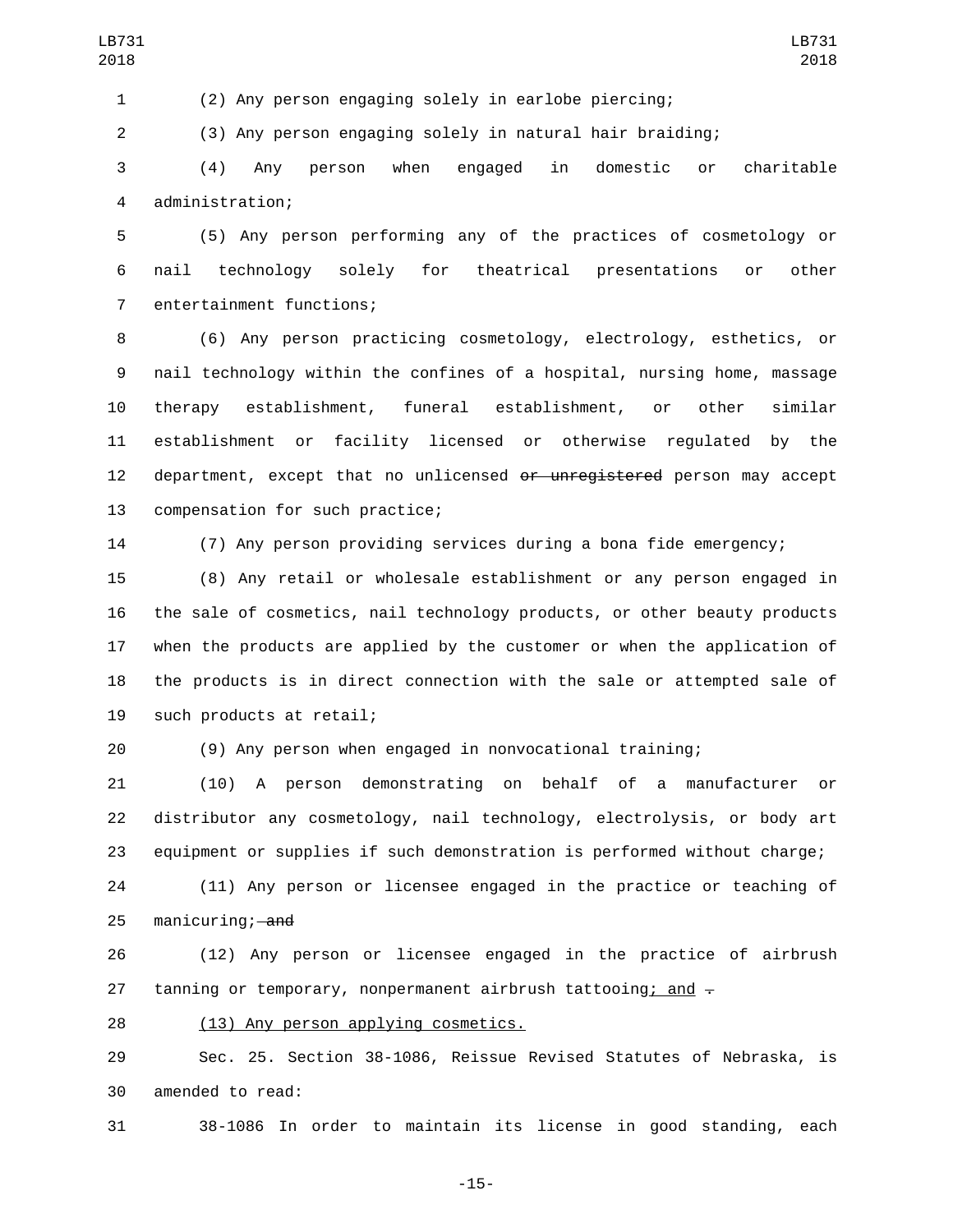salon shall operate in accordance with the following requirements:

 (1) The salon shall at all times comply with all applicable provisions of the Cosmetology, Electrology, Esthetics, Nail Technology, and Body Art Practice Act and all rules and regulations adopted and 5 promulgated under such act;

 (2) The salon owner or his or her agent shall notify the department at least thirty days prior to any change of ownership, name, or address, and within one week if a salon is permanently closed, except in emergency 9 circumstances as determined by the department;

 (3) No salon shall permit any unlicensed or unregistered person to perform any of the practices of cosmetology within its confines or 12 employment;

 (4) The salon shall display a name upon, over, or near the entrance 14 door distinguishing it as a salon;

 (5) The salon shall permit any duly authorized agent of the department to conduct an operation inspection or investigation at any time during the normal operating hours of the salon, without prior notice, and the owner and manager shall assist the inspector by providing access to all areas of the salon, all personnel, and all records 20 requested by the inspector;

 (6) The salon shall display in a conspicuous place the following 22 records:

 (a) The current license or certificate of consideration to operate a 24 salon;

25 (b) The current licenses or registrations of all persons employed by 26 or working in the salon; and

(c) The rating sheet from the most recent operation inspection;

 (7) At no time shall a salon employ more employees than permitted by the square footage requirements of the Cosmetology, Electrology, Esthetics, Nail Technology, and Body Art Practice Act; and

31 (8) The salon shall not knowingly permit its employees or clients to

-16-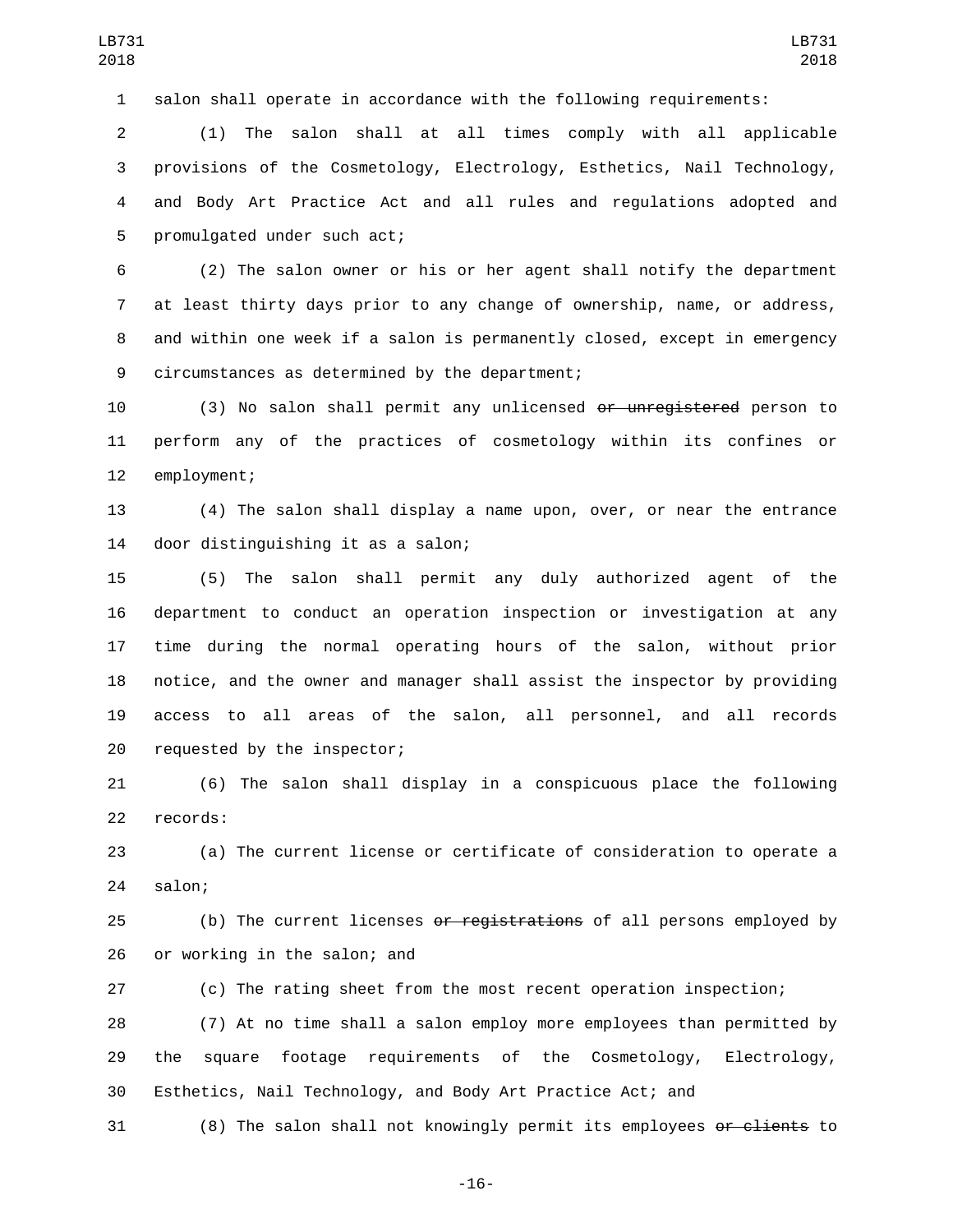1 use or  $<sub>r</sub>$  consume, serve, or in any manner possess or distribute</sub> 2 intoxicating beverages or controlled substances upon its premises.

 Sec. 26. Section 38-1097, Reissue Revised Statutes of Nebraska, is 4 amended to read:

 38-1097 In order to be licensed as a school of cosmetology by the department, an applicant shall meet and present to the department 7 evidence of meeting the following requirements:

 (1) The proposed school shall be a fixed permanent structure or part 9 of one:

 (2) The proposed school shall have a contracted enrollment of at 11 least ten fifteen full-time or part-time students;

 (3) The proposed school shall contain at least three thousand five hundred square feet of floor space and facilities, staff, apparatus, and equipment appropriate to its projected enrollment in accordance with the 15 standards established by rule and regulation; and

 (4) The proposed school shall not have the same entrance as or direct access to a cosmetology salon, esthetics salon, or nail technology 18 salon.

 A school of cosmetology is not required to be licensed as a school of esthetics in order to provide an esthetics training program or as a school of nail technology in order to provide a nail technology training 22 program.

 Sec. 27. Section 38-1099, Reissue Revised Statutes of Nebraska, is 24 amended to read:

 38-1099 Along with the application the applicant for a license to operate a school of cosmetology or school of esthetics shall submit:

 (1) A detailed floor plan or blueprint of the proposed school building sufficient to show compliance with the relevant rules and 29 regulations;

 (2) Evidence of minimal property damage, personal injury, and liability insurance coverage for the proposed school;

-17-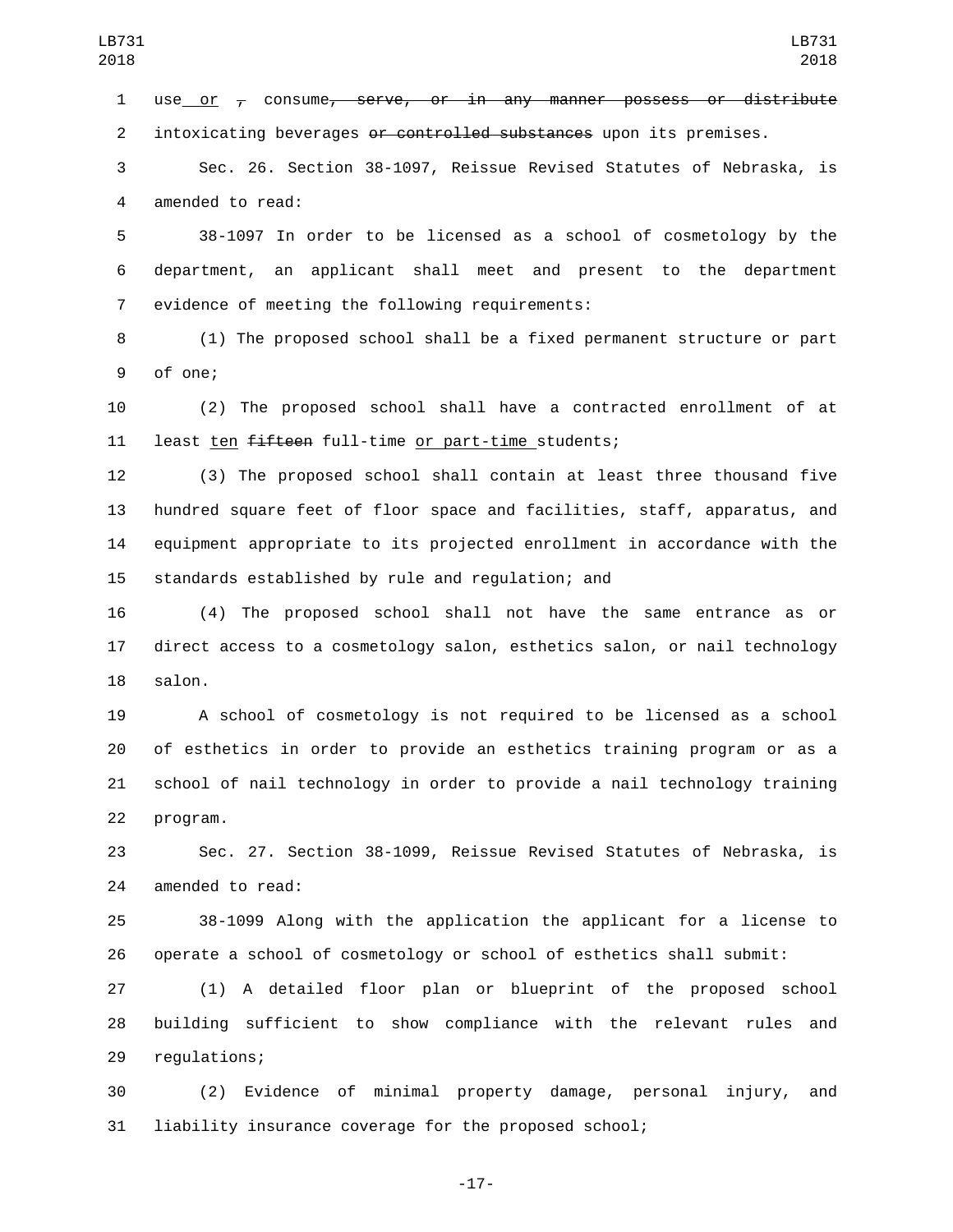1 (3) A copy of the curriculum to be taught for all courses;

2 (4) A copy of the school catalog, handbook, or policies rules and 3 the student contract; and

4 (5) A list of the names and credentials of all licensees to be 5 employed by the school. and the name and qualifications of the school 6 manager;

7 (6) Complete student entrance notifications and contracts for all 8 persons proposed as students or student instructors, which shall be 9 submitted fifteen days prior to opening;

10 (7) A completed cosmetology education or esthetics education 11 evaluation scale, as applicable; and

12 (8) A schedule of proposed hours of operation and class and course 13 scheduling.

14 Sec. 28. Section 38-10,100, Reissue Revised Statutes of Nebraska, is 15 amended to read:

16 38-10,100 In order to be licensed as a school of esthetics by the 17 department, an applicant shall meet and present to the department 18 evidence of meeting the following requirements:

19 (1) The proposed school shall be a fixed permanent structure or part 20 of one;

21 (2) The proposed school shall have a contracted enrollment of at 22 least four full-time or part-time but not more than six students for each 23 licensed esthetics instructor on the staff of the proposed school;

 (3) The proposed school shall contain at least one thousand square feet of floor space and facilities, staff, apparatus, and equipment appropriate to its projected enrollment in accordance with the standards 27 established by rule and regulation; and

28 (4) The proposed school shall not have the same entrance as or 29 direct access to a cosmetology salon, an esthetics salon, or a nail 30 technology salon.

31 Sec. 29. Section 38-10,102, Reissue Revised Statutes of Nebraska, is

-18-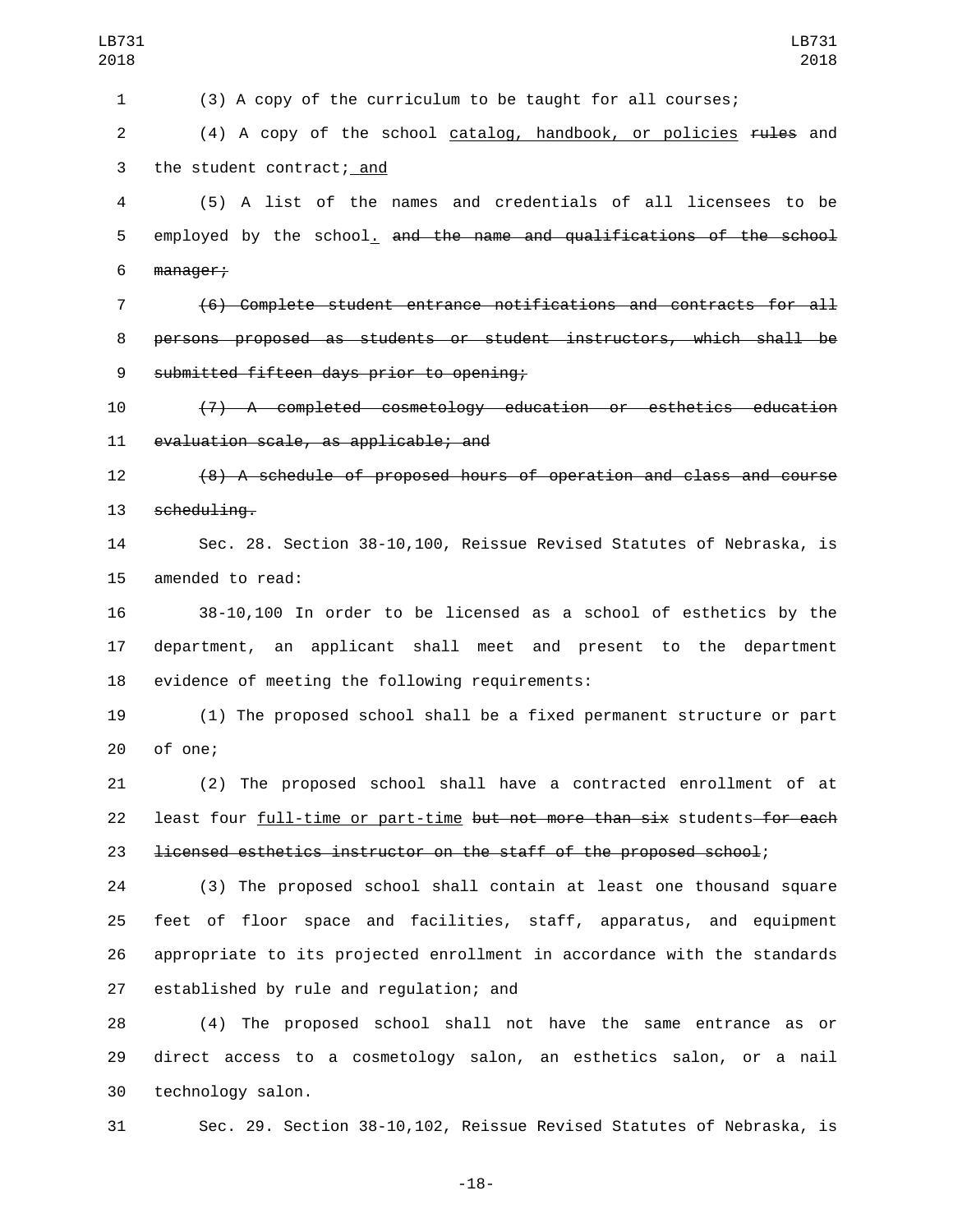1 amended to read:

 38-10,102 In order to maintain its license in good standing, each school of cosmetology or school of esthetics shall operate in accordance 4 with the following requirements:

 (1) The school shall at all times comply with all applicable provisions of the Cosmetology, Electrology, Esthetics, Nail Technology, and Body Art Practice Act and all rules and regulations adopted and 8 promulgated under such act;

 (2) The school owner or owners or the authorized agent thereof shall notify the department at least thirty days prior to any change of ownership, name, or address, and at least sixty days prior to closure, except in emergency circumstances as determined by the department;

 (3) No school shall permit anyone other than a student, student 14 instructor, or instructor<del>, or quest artist</del> to perform any of the practices of cosmetology or esthetics within its confines or employ, except that such restriction shall not prevent a school from inviting 17 quest educators teachers who are not licensed or registered to provide 18 education <del>lectures</del> to students or student instructors if the quest 19 educator lecturer does not perform any of the practices of cosmetology or 20 esthetics;

 (4) The school shall display a name upon or near the entrance door designating it as a school of cosmetology or a school of esthetics;

 (5) The school shall display in a conspicuous place within the clinic area a sign reading: All services in this school are performed by students who are training in cosmetology or esthetics, as applicable. A notice to such effect shall also appear in all advertising conducted by 27 the school for its clinic services;

 (6) The school shall permit any duly authorized agent of the department to conduct an operation inspection or investigation at any time during the normal operating hours of the school without prior notice, and the owner or manager shall assist the inspector by providing

-19-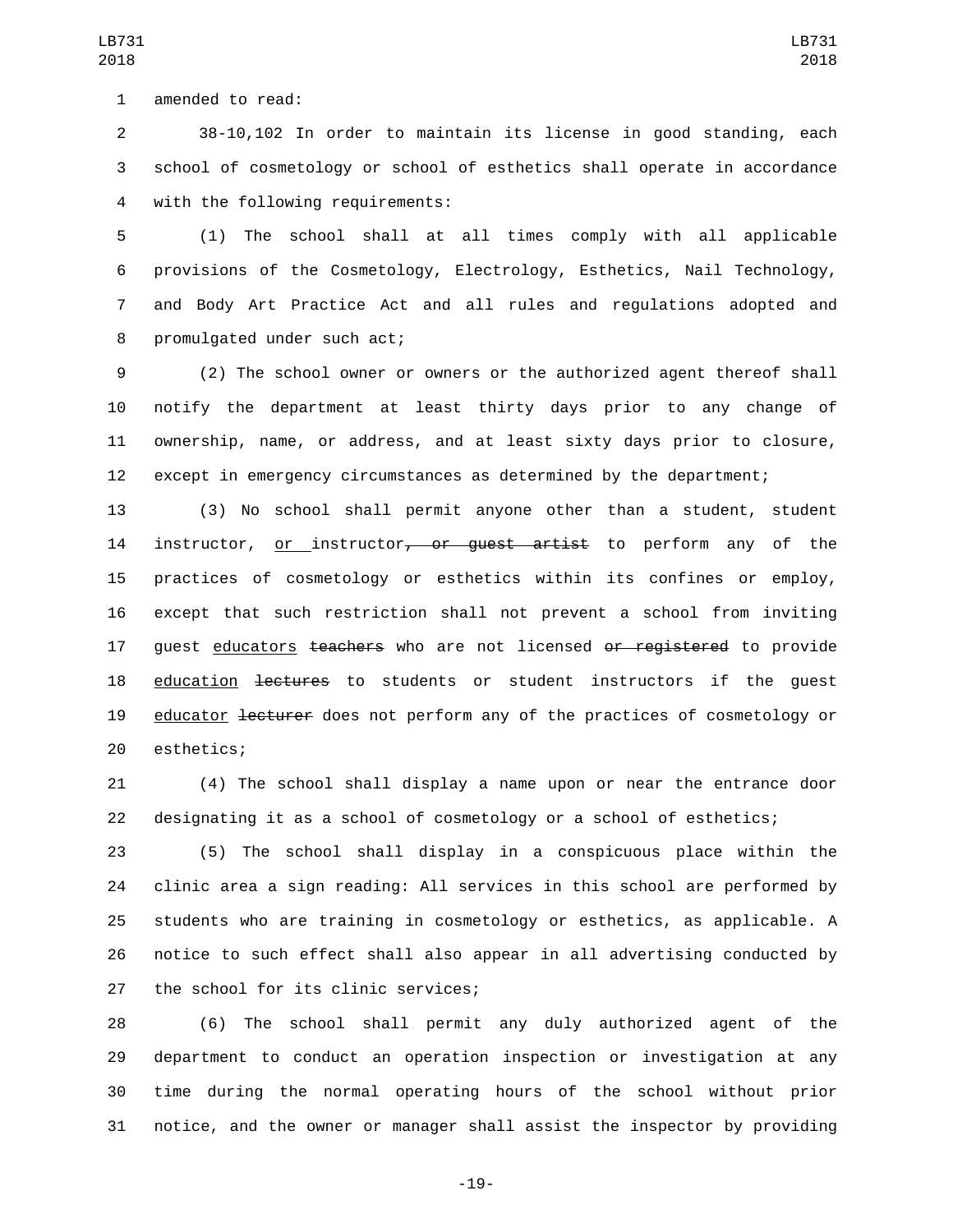access to all areas of the school, all personnel, and all records 2 requested by the inspector;

 (7) The school shall display in a conspicuous place the following 4 records:

 (a) The current license to operate a school of cosmetology or school 6 of esthetics;

 (b) The current licenses or registrations of all persons licensed under the act, except students, employed by or working in the school; and (c) The rating sheet from the most recent accreditation inspection;

 (8) At no time shall a school enroll more students than permitted by the act or the rules and regulations adopted and promulgated under the 12 act;

 (9) The school shall not knowingly permit its students, employees, or clients to use, consume, serve, or in any other manner possess or distribute intoxicating beverages or controlled substances upon its 16 premises;

 (10) No instructor or student instructor shall perform, and no school shall permit such person to perform, any of the practices of cosmetology or esthetics on the public in a school of cosmetology or school of esthetics other than that part of the practical work which pertains directly to the teaching of practical subjects to students or student instructors and in no instance shall complete cosmetology or esthetics services be provided for a client unless done in a demonstration class of theoretical or practical studies;

 (11) The school shall maintain space, staff, library, teaching apparatus, and equipment as established by rules and regulations adopted 27 and promulgated under the act;

 (12) The school shall keep a daily record of the attendance and clinical performance of each student and student instructor;

 (13) The school shall maintain regular class and instructor hours 31 and shall require the minimum curriculum;

-20-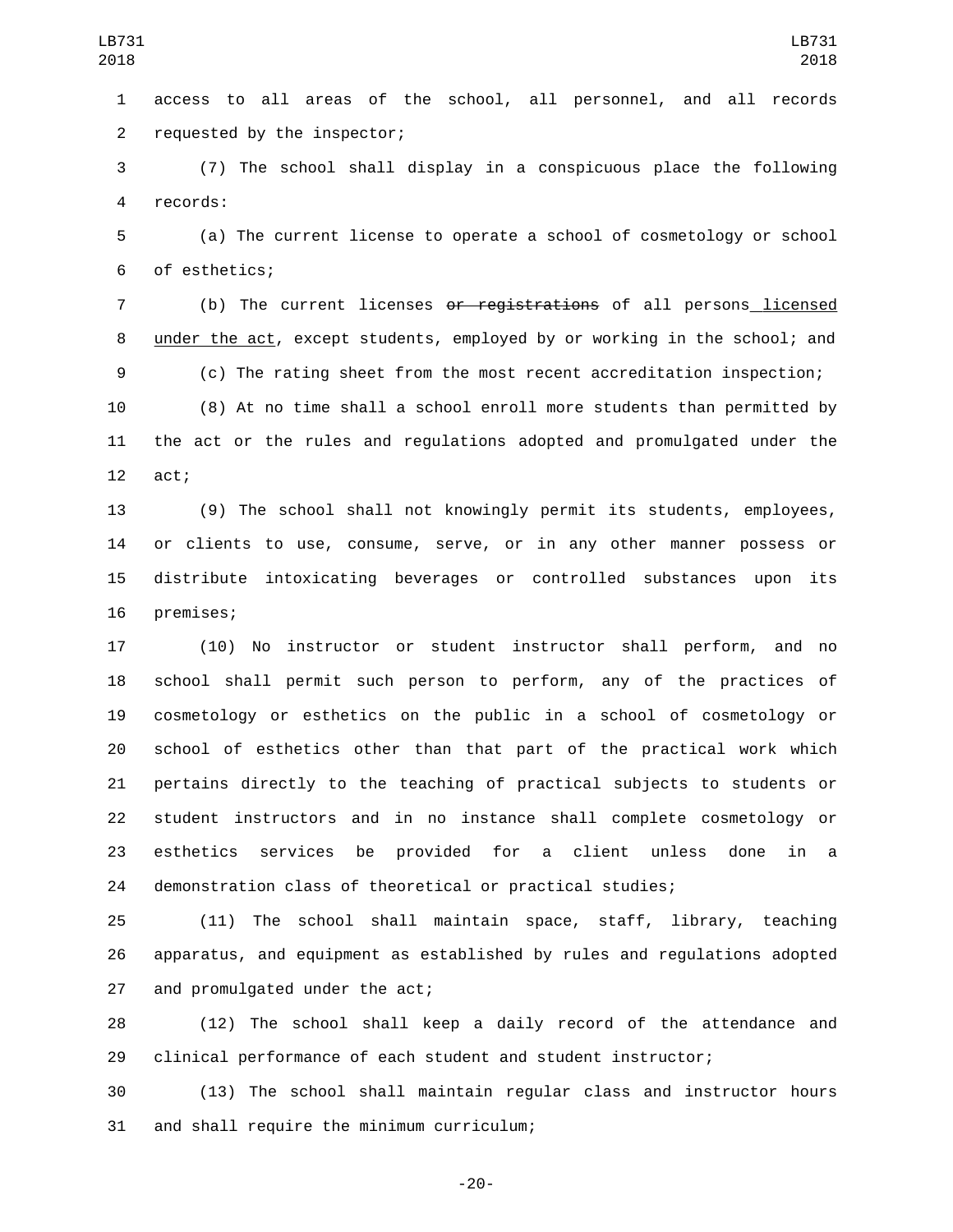(14) The school shall establish and maintain criteria and standards for student grading, evaluation, and performance and shall award a certificate or diploma to a student only upon completing a full course of study in compliance with such standards, except that no student shall receive such certificate or diploma until he or she has satisfied or made an agreement with the school to satisfy all outstanding financial 7 obligations to the school;

 (15) The school shall maintain on file the enrollment of each 9 student;

 (16) The school shall maintain a report indicating the students and 11 student instructors enrolled, the hours and credits earned, the instructors employed, the hours of operation, and such other pertinent 13 information as required by the department. No hours or credits shall be allowed for any student unless such student is duly registered and the 15 hours and credits are reported by the school; and

 (17) The school shall print and provide to each student a copy of the school rules, which shall not be inconsistent with the Cosmetology, Electrology, Esthetics, Nail Technology, and Body Art Practice Act, the Uniform Credentialing Act, or the rules and regulations adopted and promulgated under either act and which shall include policies of the school with respect to tuition, reimbursement, conduct, attendance, 22 grading, earning of hours—and credits, demerits, penalties, dismissal, graduation requirements, dress, and other information sufficient to advise the student of the standards he or she will be required to maintain. The department may review any school's rules to determine their consistency with the intent and content of the Cosmetology, Electrology, Esthetics, Nail Technology, and Body Art Practice Act and the rules and regulations and may overturn any school rules found not to be in accord.

 Sec. 30. Section 38-10,103, Reissue Revised Statutes of Nebraska, is 30 amended to read:

38-10,103 In order to maintain a school or apprentice salon license

-21-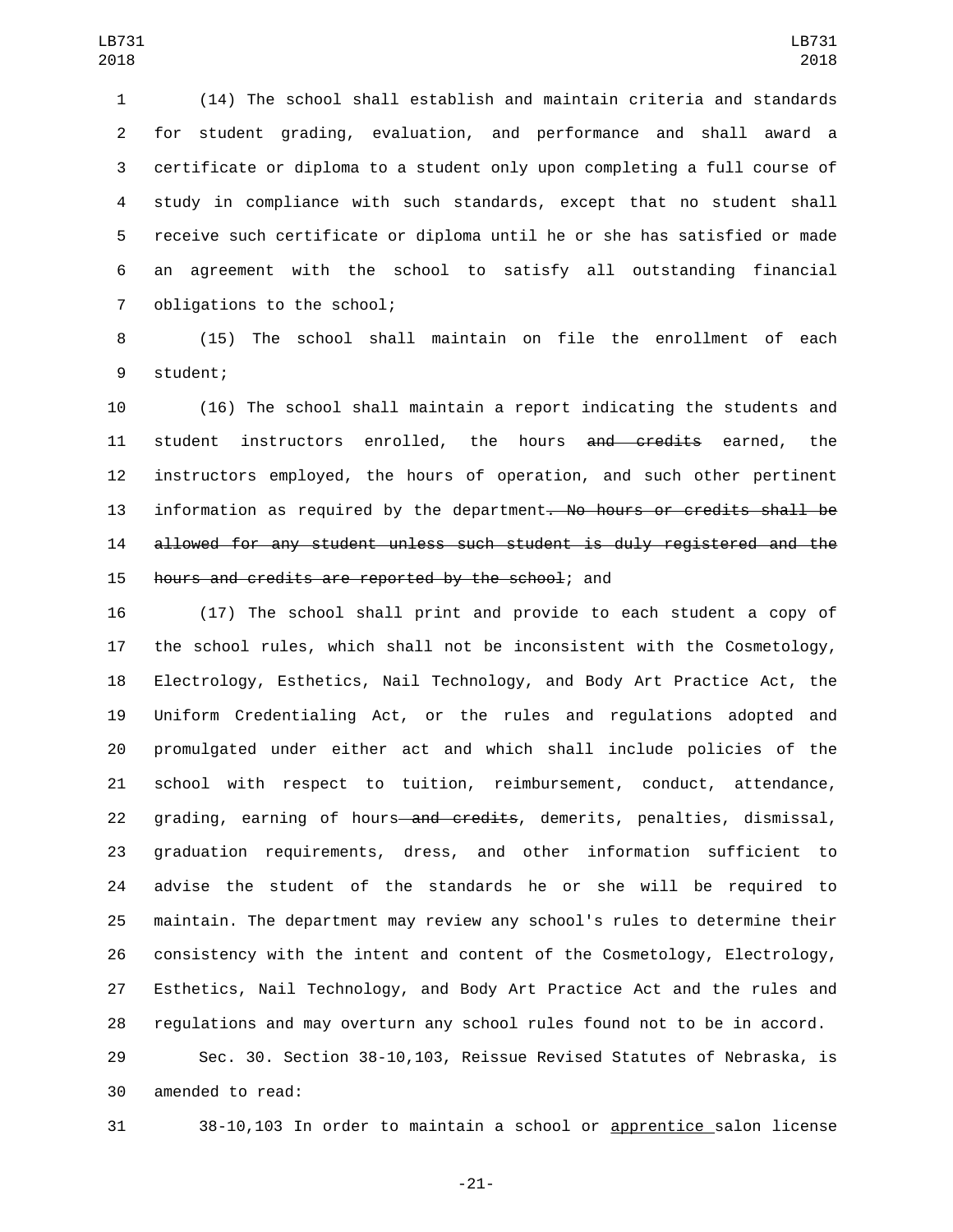in good standing, each school or apprentice salon shall operate in 2 accordance with the following:

 (1) Every person accepted for enrollment as a standard student or apprentice shall show evidence that he or she attained the age of seventeen years on or before the date of his or her enrollment in a school of cosmetology, a school of esthetics, or an apprentice salon, has completed the equivalent of a high school education, has been accepted for enrollment at a school of cosmetology, a school of esthetics, or an apprentice salon, and has not undertaken any training in cosmetology or esthetics without being enrolled as a student or apprentice;

 (2)(a) Every person accepted for enrollment as a special study student or apprentice shall show evidence that he or she:

 (i) Has attained the age of seventeen years on or before the date of enrollment in a school of cosmetology, a school of esthetics, or an 15 apprentice salon;

16 (ii) Has completed the tenth grade;

 (iii) Has been accepted for enrollment at a school of cosmetology, a 18 school of esthetics, or an apprentice salon; and

 (iv) Is actively continuing his or her formal high school education on a full-time basis as determined by the department.

 (b) An applicant for enrollment as a special study student or apprentice shall not have undertaken any training in cosmetology or esthetics without being enrolled as a student or apprentice.

 (c) Special study students shall be limited to attending a school of cosmetology, a school of esthetics, or an apprentice salon for no more 26 than eight hours per week during the school year;

 (3) Every person accepted for enrollment as a student instructor shall show evidence of current licensure as a cosmetologist or esthetician in Nebraska and completion of formal education equivalent to 30 a United States high school education; and

(4) No school of cosmetology, school of esthetics, or apprentice

-22-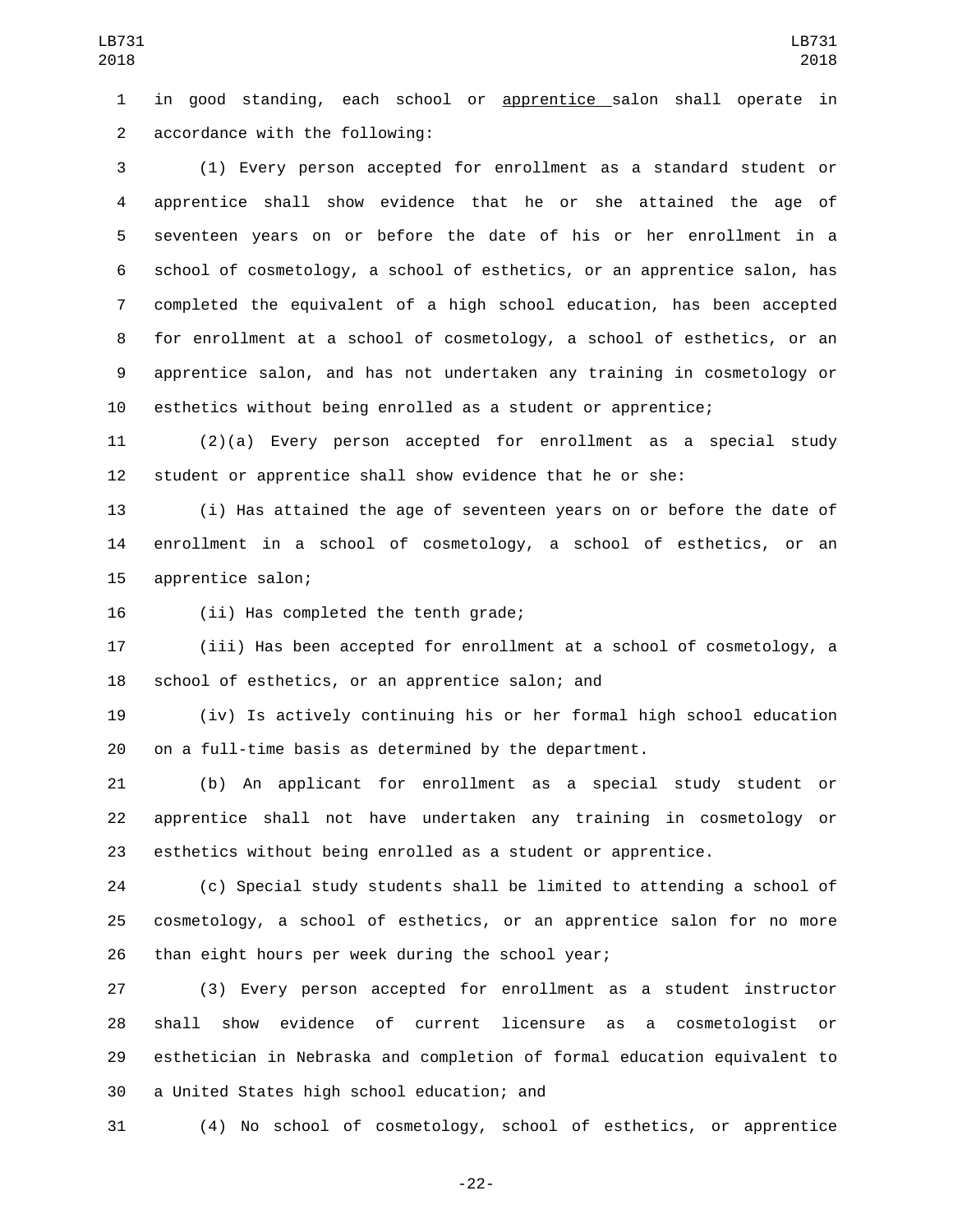salon shall accept an individual for enrollment who does not provide 2 evidence of meeting the age and education requirements.<del> Proof of age</del> shall consist of a birth certificate, baptismal certificate, or other equivalent document as determined by the department. Evidence of education shall consist of a high school diploma, general educational development certificate, transcript from a college or university, or equivalent document as determined by the department.

 Sec. 31. Section 38-10,104, Reissue Revised Statutes of Nebraska, is 9 amended to read:

 38-10,104 In order to maintain its license in good standing, each school of cosmetology or school of esthetics shall operate in accordance 12 with the following requirements:

 (1) All persons accepted for enrollment as students shall meet the 14 qualifications established in section 38-10,103;

 (2) The school shall, at all times the school is in operation, have at least one instructor in the school for each twenty students or 17 fraction thereof enrolled in the school, except  $\{a\}$  that freshman and advanced students shall be taught by different instructors in separate 19 classes and (b) as provided in section 38-10,100;

 (3) The school shall not permit any student to render clinical services on members of the public with or without fees until such student has satisfactorily completed the freshman curriculum, except that the board may establish guidelines by which it may approve such practices as 24 part of the freshman curriculum;

 (4) No school shall pay direct compensation to any of its students. Student instructors may be paid as determined by the school;

 (5) All students and student instructors shall be under the supervision of an instructor at all times, except that students shall be under the direct supervision of an instructor or student instructor at all times when cosmetology or esthetics services are being taught or performed and student instructors may independently supervise students

-23-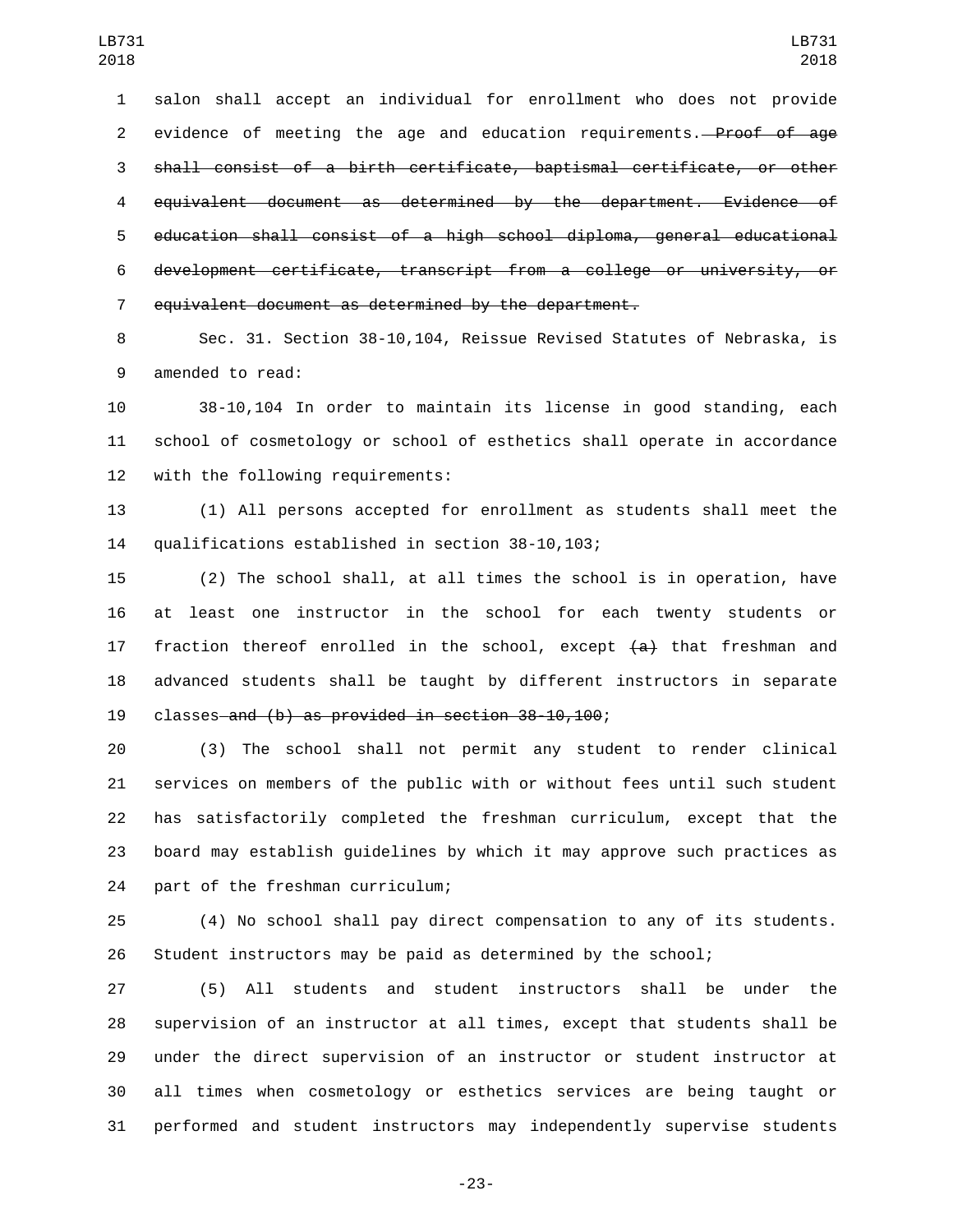after successfully completing at least one-half of the required 2 instructor program; (6) Students shall be classified for reporting purposes as follows: (a) A full-time student shall mean one who regularly trains at least eight hours a day during the normal school week, including normal excused absences as defined in the school rules; and6 (b) A part-time student shall mean any student not classified as a 8 full-time student; (7) Students no longer attending the school shall be classified for 10 reporting purposes as follows: (a) A graduate shall mean a student who has completed his or her hours and credits, has satisfied all school requirements, and has been 13 granted a certificate or diploma by the school; (b) A transfer shall mean a student who has transferred to another 15 school in Nebraska or in another state; (c) A temporary drop shall mean a student who has stopped attending school for a period of less than three months and has given no indication 18 that he or she intends to drop permanently; and (d) A permanent drop shall mean a student who has stopped attending school for a period of three months or more or one who has stopped attending for a shorter time but has informed the school in writing of his or her intention to drop permanently; (8) Once a student has been classified as a permanent drop, the school shall keep a record of his or her hours and credits for a period 25 of two years from the last date upon which the student attended school; 26 (6)  $\left\lbrace 49 \right\rbrace$  No student shall be permitted by the school to train or work in a school in any manner for more than ten hours a day; and 28 (7) (10) The school shall not credit a student or student instructor 29 with hours and credits except when such hours and credits were earned in

30 the study or practice of cosmetology,  $\theta$  esthetics, nail technology, or 31 barbering in accordance with the required curriculum. Hours and credits

-24-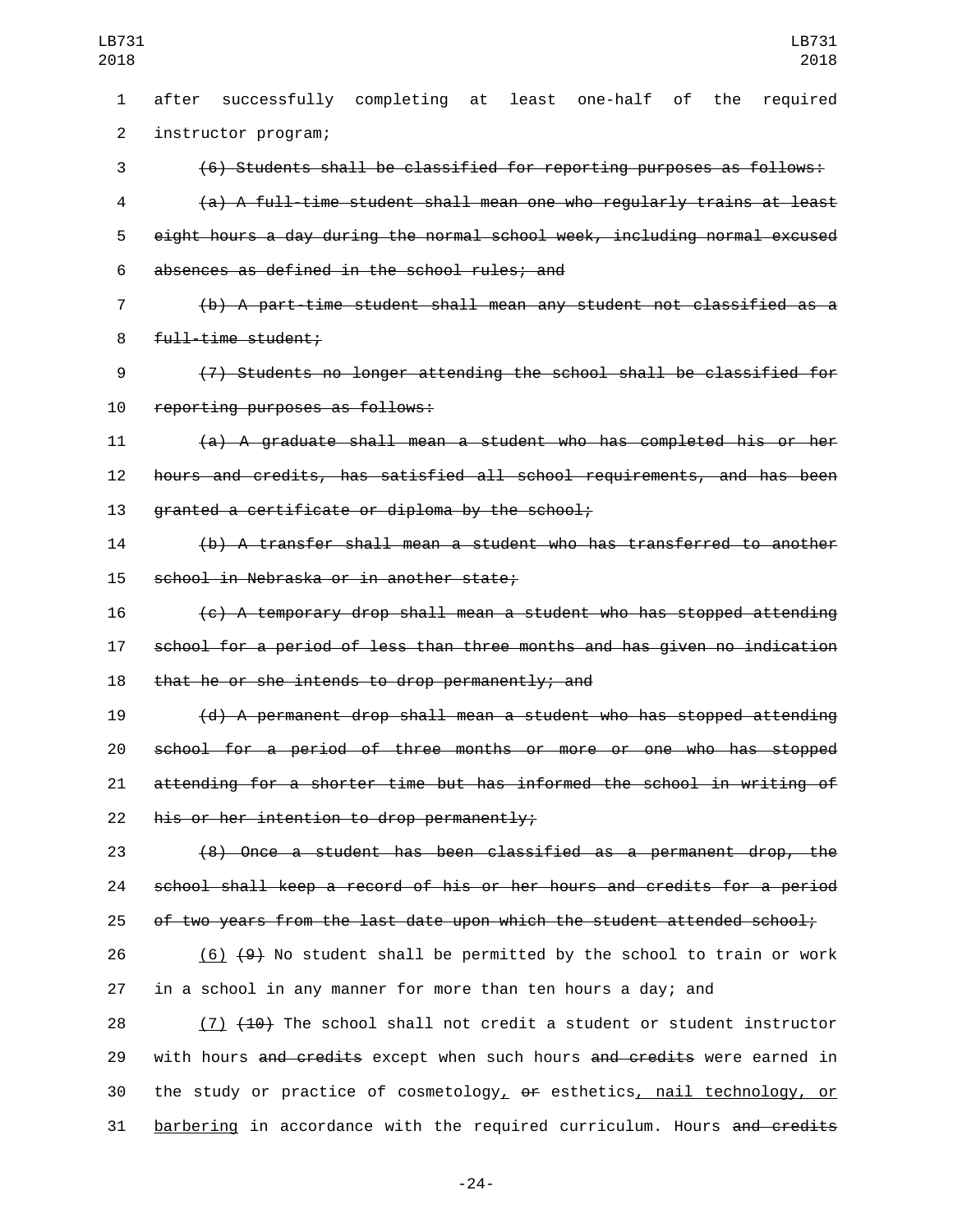1 shall be credited on a daily basis. Once credited, hours or credits cannot be removed or disallowed except by the department upon a finding 3 that the hours or credits have been wrongfully allowed.

 Sec. 32. Section 38-10,105, Reissue Revised Statutes of Nebraska, is 5 amended to read:

 38-10,105 A student may transfer from one school of cosmetology in Nebraska to another school at any time without penalty if all tuition obligations to the school from which the student is transferring have been honored and if the student secures a letter from the school from which he or she is transferring stating that the student has not left any unfulfilled tuition obligations and stating the number of hours and 12 credits earned by the student at such school, including any hours and 13 credits the student transferred into that school, and the dates of attendance of the student at that school. The student may not begin training at the new school until such conditions have been fulfilled. The school to which the student is transferring shall be entitled to receive 17 from the student's previous school, upon request, credit books and any 18 and all records pertaining to the student.

 Sec. 33. Section 38-10,107, Reissue Revised Statutes of Nebraska, is 20 amended to read:

 38-10,107 (1) Barbers licensed in the State of Nebraska attending a school of cosmetology may be given credit of one thousand hours of 23 training applied toward the course hours required for graduation Any person holding a current barbering license issued by the appropriate authority in Nebraska shall be entitled to waive one thousand hours upon enrolling in a complete course of cosmetology training in a school of cosmetology. The school shall determine, based upon the knowledge and experience of the student, which one thousand hours of training shall be waived for the student. The school shall determine, based upon the knowledge and experience of the student, how many credits to waive and which credits are to be waived for the student, except that no fewer than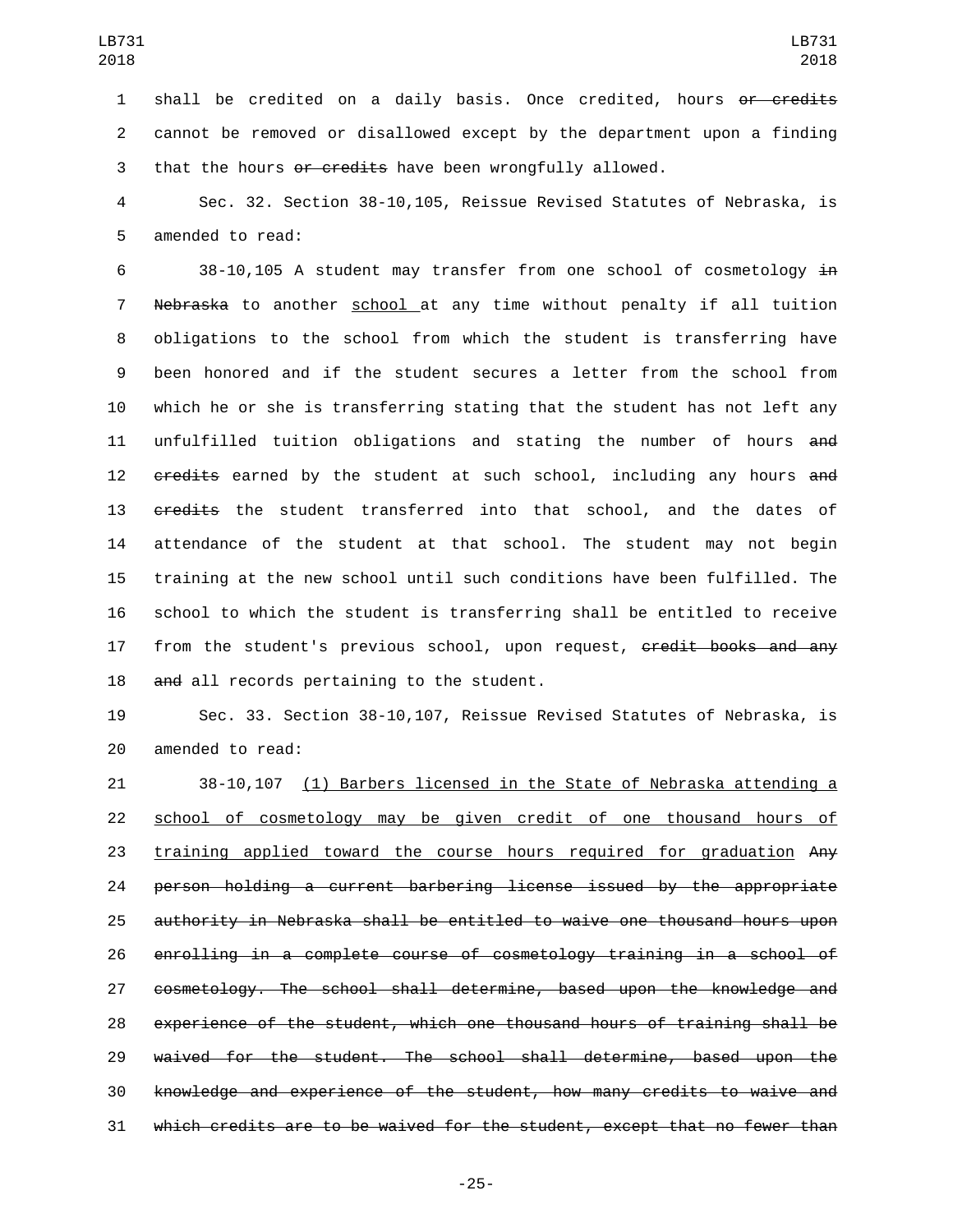five hundred credits and no more than one thousand credits may be waived for any such student. No hours shall be waived for a licensed barber enrolling in an esthetician training course or program.

 (2) Cosmetologists licensed in the State of Nebraska attending a barber school or college may be given credit of one thousand hours of training applied toward the course hours required for graduation.

 Sec. 34. Section 38-10,108, Reissue Revised Statutes of Nebraska, is 8 amended to read:

 38-10,108 No school of cosmetology shall at any time enroll more 10 than three two student instructors for each full-time instructor actively working in and employed by the school.

 Sec. 35. Section 38-10,112, Reissue Revised Statutes of Nebraska, is 13 amended to read:

 38-10,112 (1) The owner of each school of cosmetology or school of esthetics shall have full responsibility for ensuring that the school is operated in compliance with all applicable laws and rules and regulations and shall be liable for any and all violations occurring in the school.

 (2) Each school of cosmetology or school of esthetics shall be 19 operated by a manager who shall hold an active instructor's license and who shall be present on the premises of the school no less than thirty-21 five hours each week. Each manager of a school of esthetics shall hold an active esthetics instructor's license and shall be present on the premises of the school no less than thirty-five hours each week. The manager may have responsibility for the daily operation of the school or 25 satellite classroom and, if so, shall share with the owner liability for any and all violations occurring in the school or satellite classroom.

 Sec. 36. Section 38-10,120, Reissue Revised Statutes of Nebraska, is 28 amended to read:

 38-10,120 (1) Practice outside a licensed cosmetology establishment shall be permitted in the following circumstances:

(a) A registered cosmetician may apply cosmetics or esthetics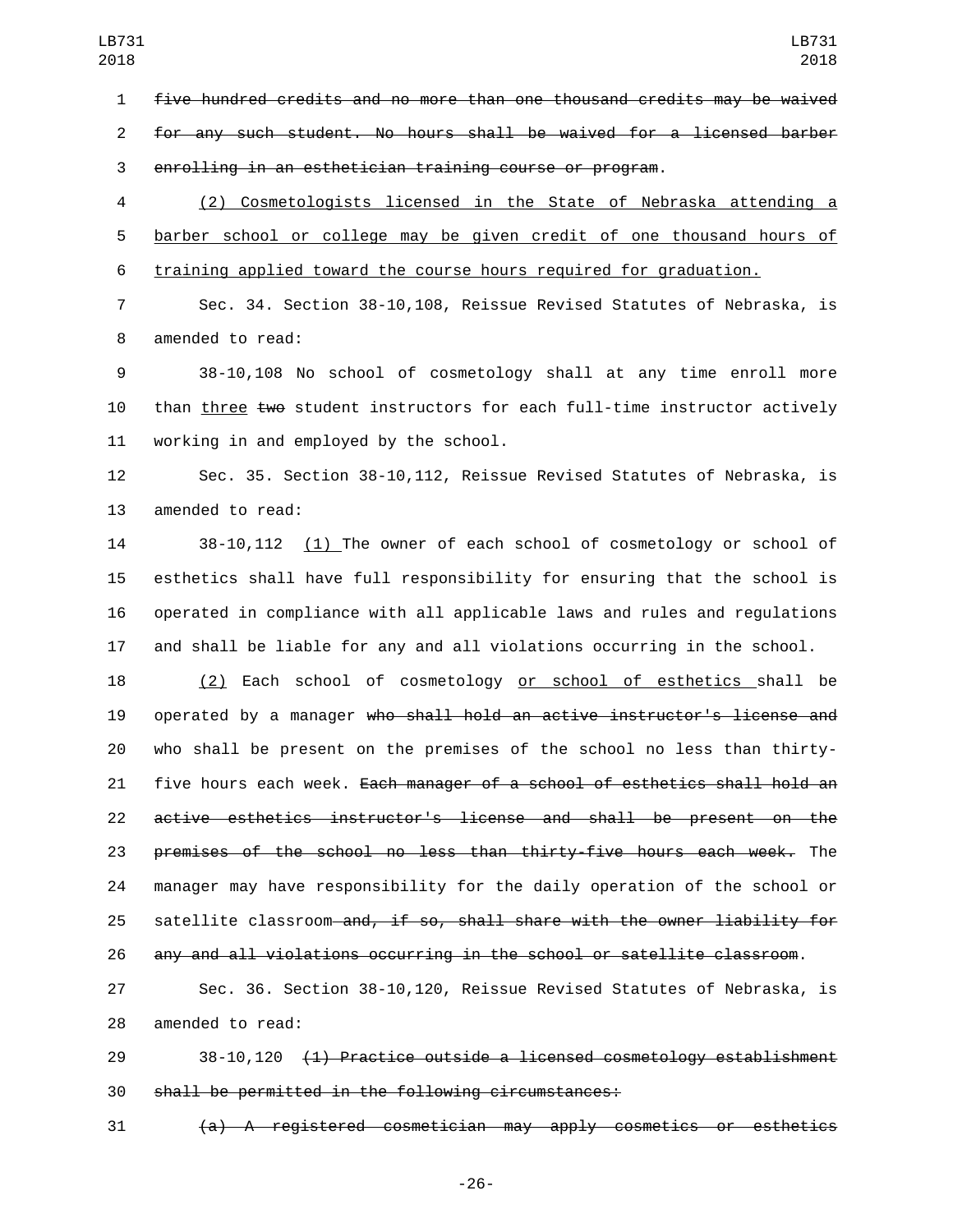products within the scope of such activity permitted a cosmetician in the

2 home of a client or customer; and

 (1) (b) A licensed cosmetology salon or esthetics salon may employ licensed cosmetologists and estheticians, according to the licensed activities of the salon, to perform home services by meeting the following requirements:6

7 (a)  $\overline{4}$  In order to be issued a home services permit by the department, an applicant shall hold a current active salon license; and

9 (b)  $\{\pm i\}$  Any person seeking a home services permit shall submit a complete application at least ten days before the proposed date for beginning home services. Along with the application the applicant shall submit evidence of liability insurance or bonding.

 (2) The department shall issue a home services permit to each applicant meeting the requirements set forth in this section.

 Sec. 37. In order to be licensed as a mobile cosmetology salon by the department, an applicant shall meet, and present to the department 17 evidence of meeting, the following requirements:

 (1) The proposed salon is a self-contained, self-supporting, 19 enclosed mobile unit;

 (2)(a)(i) The mobile unit has a global positioning system tracking device that enables the department to track the location of the salon 22 over the Internet;

 (ii) The device is on board the mobile unit and functioning at all times the salon is in operation or open for business; and

 (iii) The owner of the salon provides the department with all information necessary to track the salon over the Internet; or

 (b) The owner of the salon submits to the department, in a manner 28 specified by the department, a weekly itinerary showing the dates, exact **locations, and times that cosmetology services are scheduled to be**  provided. The owner shall submit the itinerary not less than seven calendar days prior to the beginning of the service described in the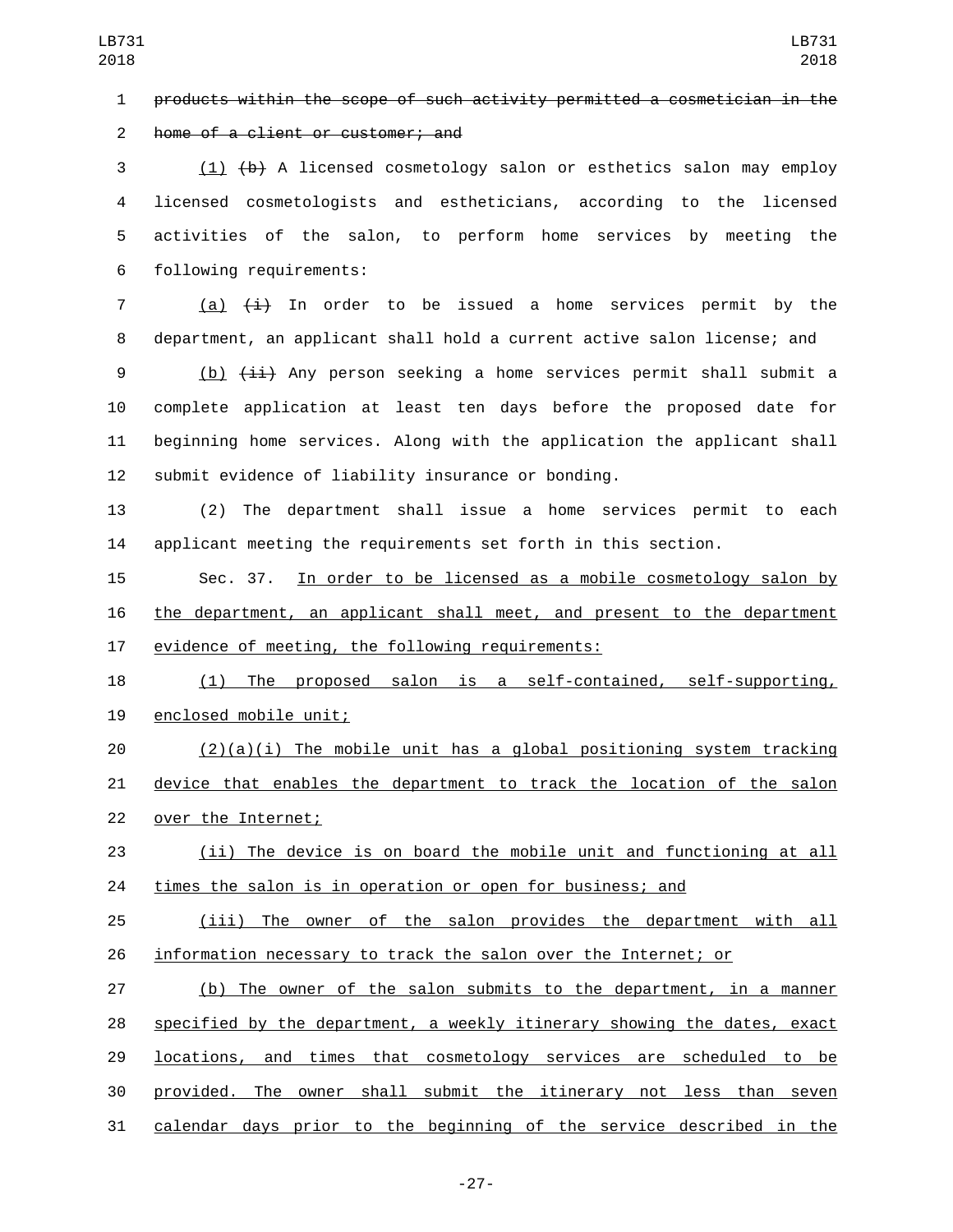| 1              | itinerary and shall submit to the department any changes in the itinerary        |
|----------------|----------------------------------------------------------------------------------|
| $\overline{2}$ | not less than twenty-four hours prior to the change. A salon shall follow        |
| 3              | the itinerary in providing service and notify the department of any              |
| 4              | changes;                                                                         |
| 5              | (3) The salon has insurance coverage which meets the requirements of             |
| 6              | the department for the mobile unit;                                              |
| $\overline{7}$ | (4) The salon is clearly identified as such to the public by a sign;             |
| 8              | (5) The salon complies with the sanitary requirements of the                     |
| 9              | Cosmetology, Electrology, Esthetics, Nail Technology, and Body Art               |
| 10             | Practice Act;                                                                    |
| 11             | (6) The entrance into the proposed salon used by the general public              |
| 12             | provides safe access by the public;                                              |
| 13             | (7) The proposed salon has at least one hundred fifty square feet of             |
| 14             | floor space. If more than one practitioner is to be employed in the salon        |
| 15             | <u>at the same time, the salon shall contain an additional space of at least</u> |
| 16             | fifty square feet for each additional practitioner; and                          |
| 17             | (8) The proposed salon includes a functional sink and toilet                     |
| 18             | <u>facilities and maintains an adequate supply of clean water and wastewater</u> |
| 19             | storage capacity.                                                                |
| 20             | Any person seeking a license to operate a mobile<br>38.<br>Sec.                  |
| 21             | cosmetology salon shall submit a completed application to the department,        |
| 22             | and along with the application, the applicant shall submit a detailed            |
| 23             | floor plan or blueprint of the proposed salon sufficient to demonstrate          |
| 24             | compliance with the requirements of section 37 of this act.                      |
| 25             | Sec. 39.<br>Each application for a license to operate a mobile                   |
| 26             | cosmetology salon shall be reviewed by the department for compliance with        |
| 27             | the requirements of the Cosmetology, Electrology, Esthetics, Nail                |
| 28             | Technology, and Body Art Practice Act. If an application is denied, the          |
| 29             | applicant shall be informed in writing of the grounds for denial, and            |
| 30             | such denial shall not prejudice future applications by the applicant. If         |
| 31             | an application is approved, the department shall issue the applicant a           |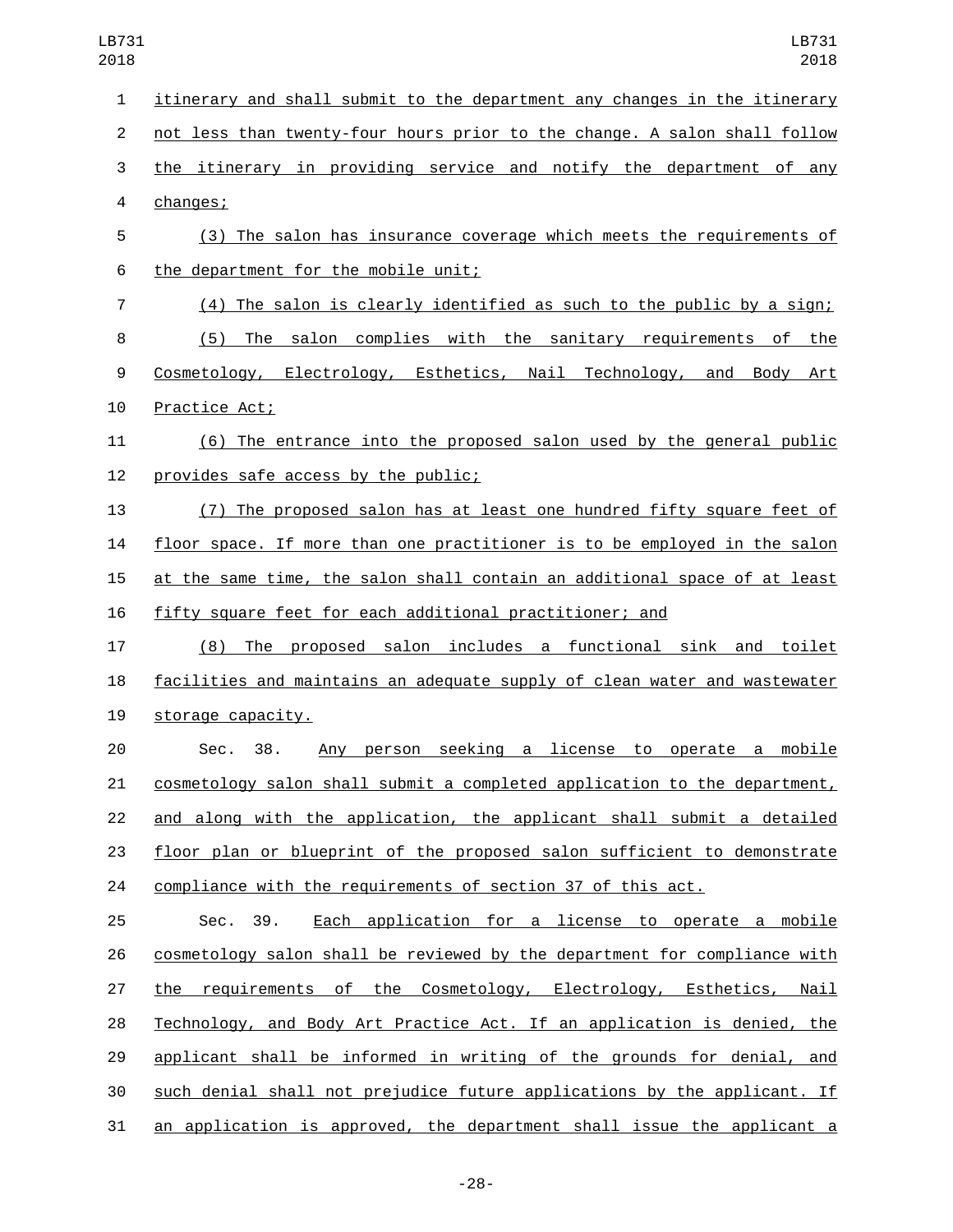| 1              | certificate of consideration to operate a mobile cosmetology salon        |
|----------------|---------------------------------------------------------------------------|
| $\overline{c}$ | operation inspection. The department shall conduct an<br>pending an       |
| 3              | operation inspection of each salon issued a certificate of consideration  |
| 4              | within six months after the issuance of such certificate. A salon which   |
| 5              | passes the inspection shall be issued a permanent license. A salon which  |
| 6              | fails the inspection shall submit within fifteen days evidence of         |
| $\overline{7}$ | corrective action taken to improve those aspects of operation found       |
| 8              | deficient. If evidence is not submitted within fifteen days or if after a |
| 9              | second inspection the salon does not receive a satisfactory rating, it    |
| 10             | shall immediately relinguish its certificate of consideration and cease   |
| 11             | operation.                                                                |
| 12             | In order to maintain its license in good standing, each<br>Sec. 40.       |
| 13             | mobile cosmetology salon shall operate in accordance with the following   |
| 14             | requirements:                                                             |
| 15             | (1) The salon shall at all times comply with all applicable               |
| 16             | provisions of the Cosmetology, Electrology, Esthetics, Nail Technology,   |
| 17             | and Body Art Practice Act and all rules and regulations adopted and       |
| 18             | promulgated under the act;                                                |
| 19             | (2) The salon owner or his or her agent shall notify the department       |
| 20             | of any change of ownership, name, or office address and if a salon is     |
| 21             | permanently closed;                                                       |
| 22             | (3) No salon shall permit any unlicensed person to perform any of         |
| 23             | the practices of cosmetology within its confines or employment;           |
| 24             | (4) The salon shall display a name upon, over, or near the entrance       |
| 25             | door distinguishing it as a salon;                                        |
| 26             | (5) The salon shall permit any duly authorized agent of the               |
| 27             | department to conduct an operation inspection or investigation at any     |
| 28             | time during the normal operating hours of the salon, without prior        |
| 29             | notice, and the owner and manager shall assist the inspector by providing |
| 30             | access to all areas of the salon, all personnel, and all records          |
| 31             | requested by the inspector;                                               |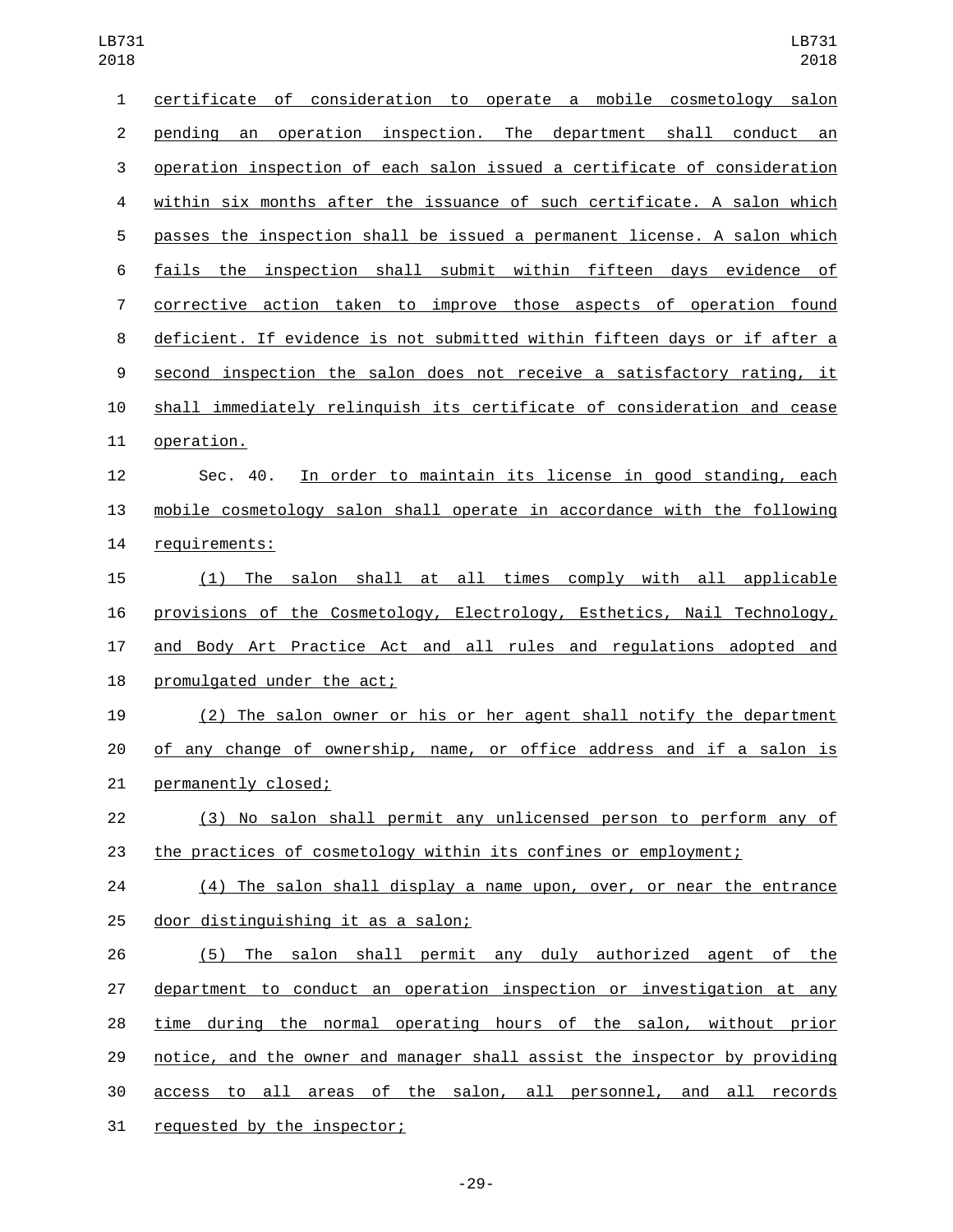| LB731<br>2018  | LB731<br>2018                                                            |
|----------------|--------------------------------------------------------------------------|
| $\mathbf{1}$   | (6) The salon shall display in a conspicuous place the following         |
| 2              | records:                                                                 |
| 3              | (a) The current license or certificate of consideration to operate a     |
| 4              | salon;                                                                   |
| 5              | (b) The current licenses of all persons licensed under the act who       |
| 6              | are employed by or working in the salon; and                             |
| $\overline{7}$ | (c) The rating sheet from the most recent operation inspection;          |
| 8              | (7) At no time shall a salon employ more employees than permitted by     |
| 9              | the square footage requirements of the Cosmetology, Electrology,         |
| 10             | Esthetics, Nail Technology, and Body Art Practice Act;                   |
| 11             | (8) No cosmetology services may be performed in a salon while the        |
| 12             | salon is moving. The salon must be safely and legally parked in a legal  |
| 13             | parking space at all times while clients are present inside the salon. A |
| 14             | salon shall not park or conduct business within three hundred feet of    |
| 15             | another licensed cosmetology establishment. The department is not        |
| 16             | responsible for monitoring for enforcement of this subdivision but may   |
| 17             | discipline a license for a reported and verified violation;              |
| 18             | (9) The owner of the salon shall maintain a permanent business           |
| 19             | address at which correspondence from the department may be received and  |
| 20             | records of appointments, license numbers, and vehicle identification     |
| 21             | numbers shall be kept for each salon being operated by the owner. The    |

 owner shall make such records available for verification and inspection 23 by the department; and

24 (10) The salon shall not knowingly permit its employees or clients to use, consume, serve, or in any manner possess or distribute intoxicating beverages or controlled substances upon its premises.

 Sec. 41. The procedure for renewing a mobile cosmetology salon license shall be in accordance with section 38-143, except that in addition to all other requirements, the salon shall submit evidence of minimal property damage, bodily injury, and liability insurance coverage for the salon and evidence of coverage which meets the requirements of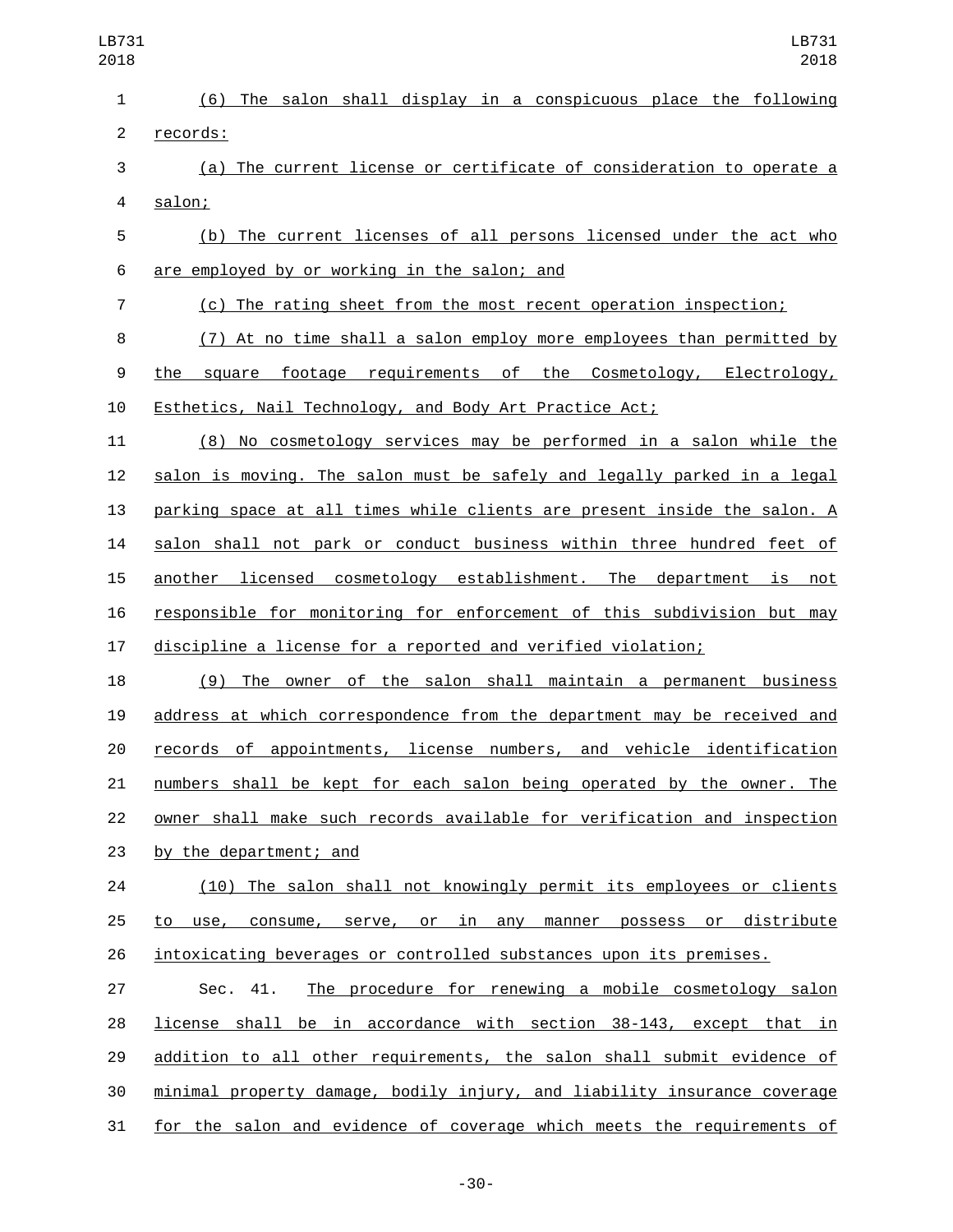1 the Motor Vehicle Registration Act for the salon. Sec. 42. The license of a mobile cosmetology salon that has been revoked or expired for any reason shall not be reinstated. An original application for licensure shall be submitted and approved before such 5 salon may reopen for business.

 Sec. 43. Each mobile cosmetology salon license issued shall be in effect solely for the owner or owners and the mobile unit named thereon and shall expire automatically upon any change of ownership or mobile unit. An original application for licensure shall be submitted and approved before such salon may reopen for business.

 Sec. 44. The owner of each mobile cosmetology salon shall have full responsibility for ensuring that the salon is operated in compliance with all applicable laws, rules, and regulations and shall be liable for any 14 and all violations occurring in the salon.

 Sec. 45. Section 38-10,128, Reissue Revised Statutes of Nebraska, is 16 amended to read:

 38-10,128 In order to be licensed as a nail technician or nail technology instructor by examination, an individual shall meet, and present to the department evidence of meeting, the following 20 requirements:

 (1) He or she has attained the age of seventeen years on or before the beginning date of the examination for which application is being 23 made;

 (2) He or she has completed formal education equivalent to a United 25 States high school education;

 (3) He or she possesses sufficient ability to read the English language to permit the applicant to practice in a safe manner, as evidenced by successful completion of the written examination; and

 (4) He or she has graduated from a school of cosmetology or nail technology school providing a nail technology program. Evidence of graduation shall include documentation of the total number of hours of

-31-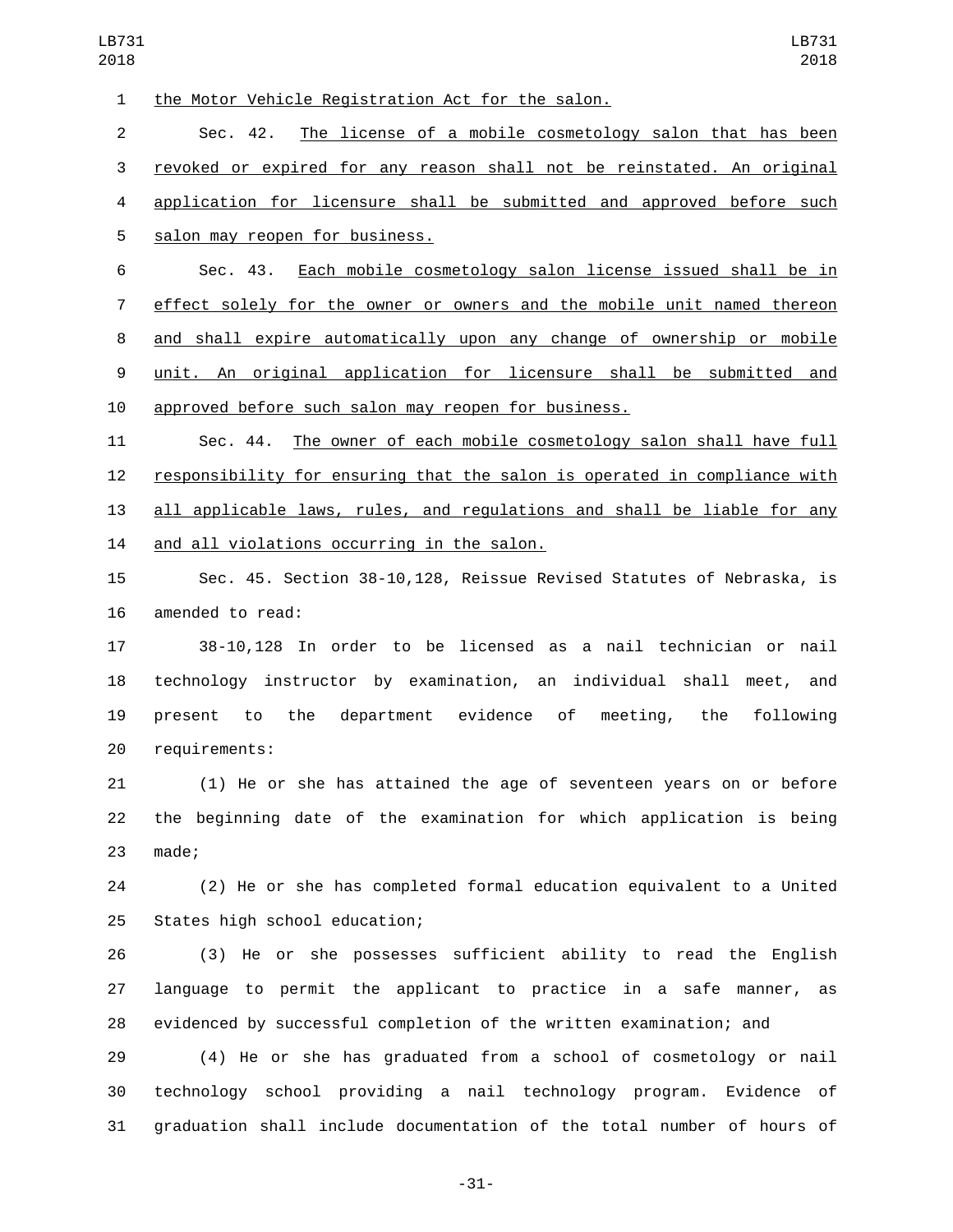training earned and a diploma or certificate from the school to the effect that the applicant has complied with the following:

 (a) For licensure as a nail technician, the program of studies shall consist of a minimum of not less than one hundred fifty hours and not 5 more than three hundred hours, as set by the board; and

 (b) For licensure as a nail technology instructor, the program of 7 studies shall consist of a minimum of not less than one hundred fifty 8 hours and not more than three hundred hours, as set by the board, beyond the program of studies required for licensure as a nail technician and the individual shall be currently licensed as a nail technician in Nebraska as evidenced by possession of a valid Nebraska nail technician 12 license.

 The department shall grant a license in the appropriate category to any person meeting the requirements specified in this section.

 Sec. 46. Section 38-10,129, Reissue Revised Statutes of Nebraska, is 16 amended to read:

17 38-10,129 No application for any type of licensure or registration shall be considered complete unless all information requested on the application form has been supplied, all seals and signatures required have been obtained, and all supporting and documentary evidence has been 21 received by the department.

 Sec. 47. Section 38-10,131, Reissue Revised Statutes of Nebraska, is 23 amended to read:

 38-10,131 (1) Examinations approved by the board may be national standardized examinations, but in all cases the examinations shall be related to the knowledge and skills necessary to perform the practices being examined and shall be related to the curricula required to be 28 taught in nail technology programs.

## (2) At least two examinations shall be given annually.

 $(2)$   $(3)$  In order to successfully complete the examination, an applicant shall obtain an average grade of seventy-five percent on the

-32-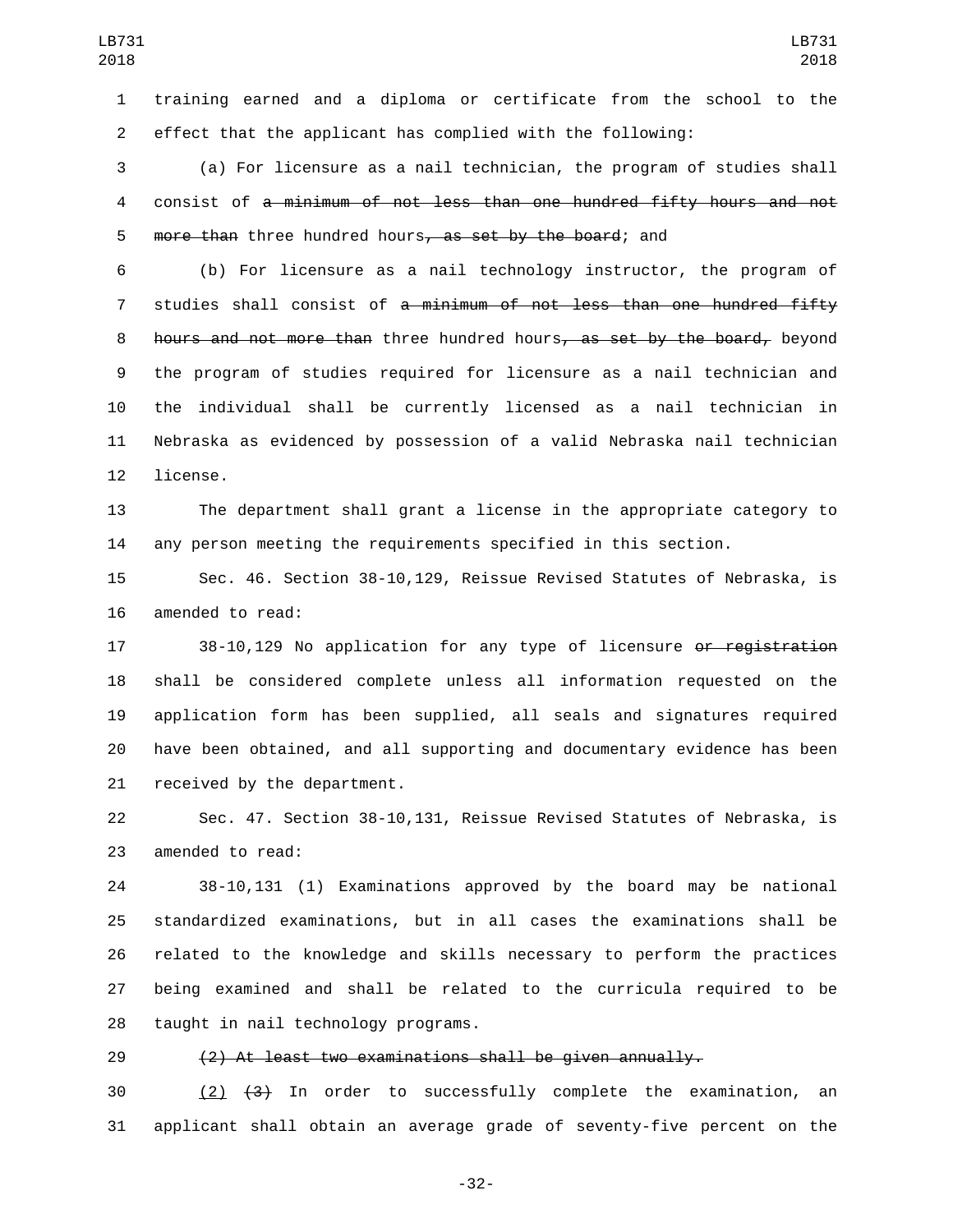written examination.1

 Sec. 48. Section 38-10,132, Revised Statutes Supplement, 2017, is 3 amended to read:

 38-10,132 (1) The department may grant a license based on licensure in another jurisdiction to a nail technician or nail technology instructor who presents proof of the following:6

(a) He or she has attained the age of seventeen years;

 (b) He or she has completed formal education equivalent to a United 9 States high school education;

 (c) He or she is currently licensed as a nail technician or its equivalent or as a nail technology instructor or its equivalent in another jurisdiction and he or she has never been disciplined or had his 13 or her license revoked;

14 (d) For licensure as a nail technician, evidence of completion  $\div(\pm)$  Completion of a program of nail technician studies consisting of a minimum of not less than one hundred fifty hours and not more than three 17 hundred hours<del>, as set by the board,</del> and successful passage of a written examination. If a written examination was not required for licensure in another jurisdiction, the applicant must take the Nebraska written examination. Each month of full-time practice as a nail technician within the five years immediately preceding application shall be valued as equivalent to one hundred hours toward a nail technician license; and or (ii) At least twelve months of practice as a nail technician following issuance of such license in another jurisdiction; and

 (e) For licensure as a nail technology instructor, evidence of 26 completion  $\div$ ( $\pm$ ) Completion of a program of studies consisting of a 27 minimum of not less than one hundred fifty hours and not more than three 28 hundred hours<del>, as set by the board,</del> beyond the program of studies required for licensure in another jurisdiction as a nail technician, successful passage of a written examination, and current licensure as a nail technician in Nebraska as evidenced by possessing a valid Nebraska

LB731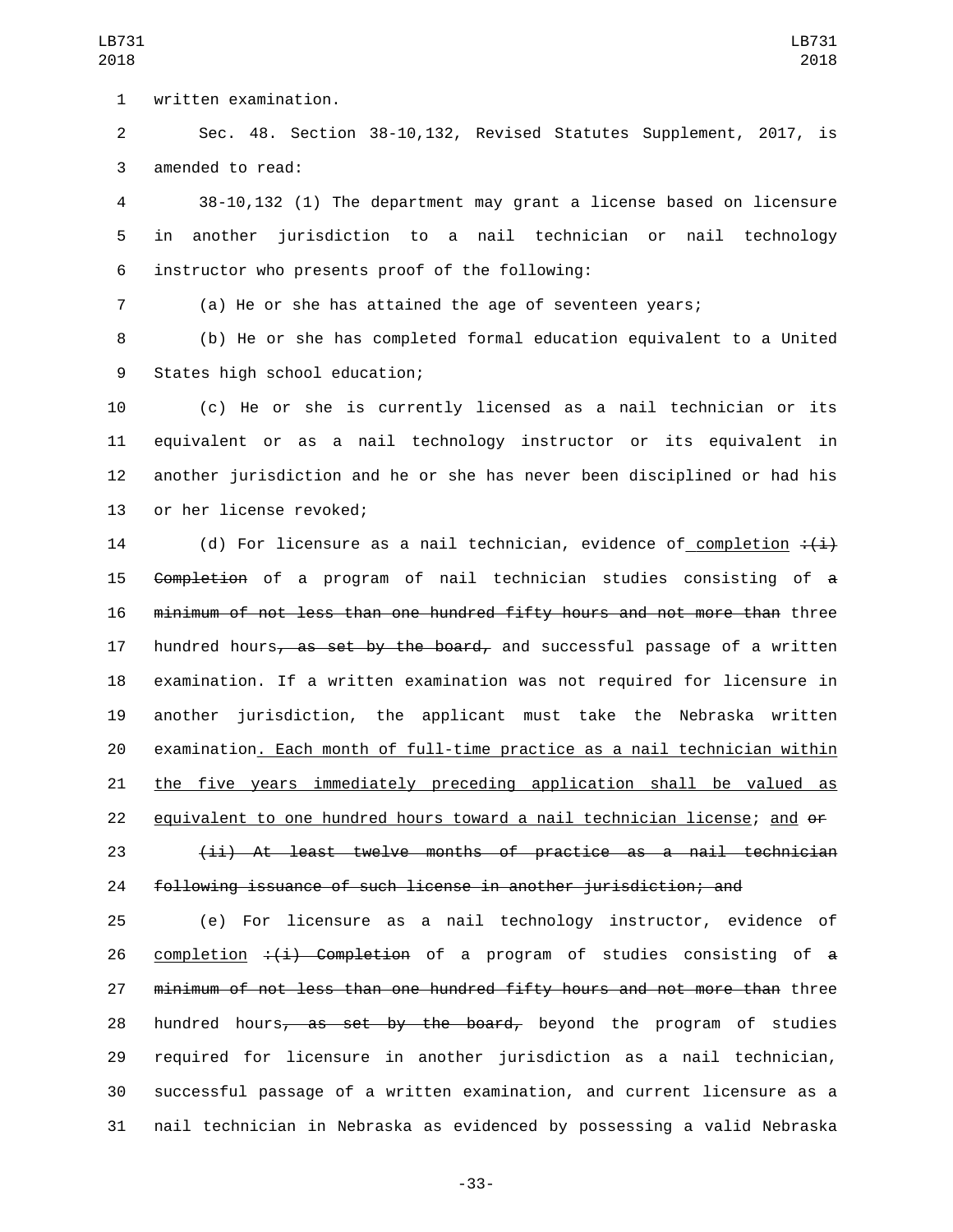nail technician license. If a written examination was not required for licensure as a nail technology instructor, the applicant must take the Nebraska written examination. Each month of full-time practice as a nail technology instructor within the five years immediately preceding application shall be valued as equivalent to one hundred hours toward a 6 nail technology instructor license.  $\div$  or

 (ii) At least twelve months of practice as a nail technology instructor following issuance of such license in another jurisdiction.

 (2) An applicant who is a military spouse may apply for a temporary 10 license as provided in section 38-129.01.

 Sec. 49. Section 38-10,133, Reissue Revised Statutes of Nebraska, is 12 amended to read:

 38-10,133 Every person holding a license or registration in nail technology issued by the department under the Cosmetology, Electrology, Esthetics, Nail Technology, and Body Art Practice Act shall display it in a conspicuous place in his or her principal place of employment, and every nail technology establishment shall so display the then current 18 licenses and registrations of all practitioners there employed.

 Sec. 50. Section 38-10,135, Reissue Revised Statutes of Nebraska, is 20 amended to read:

 38-10,135 An applicant for licensure as a nail technology temporary practitioner shall show evidence that his or her completed application for regular licensure has been accepted by the department, that he or she has not failed any portion of the licensure examination, and that he or she has been accepted for work in a licensed nail technology or cosmetology establishment under the supervision of a licensed nail 27 technician or licensed cosmetologist. An individual registered as a temporary practitioner on December 1, 2008, shall be deemed to be licensed as a temporary practitioner under the Cosmetology, Electrology, Esthetics, Nail Technology, and Body Art Practice Act on such date. The temporary practitioner may continue to practice under such registration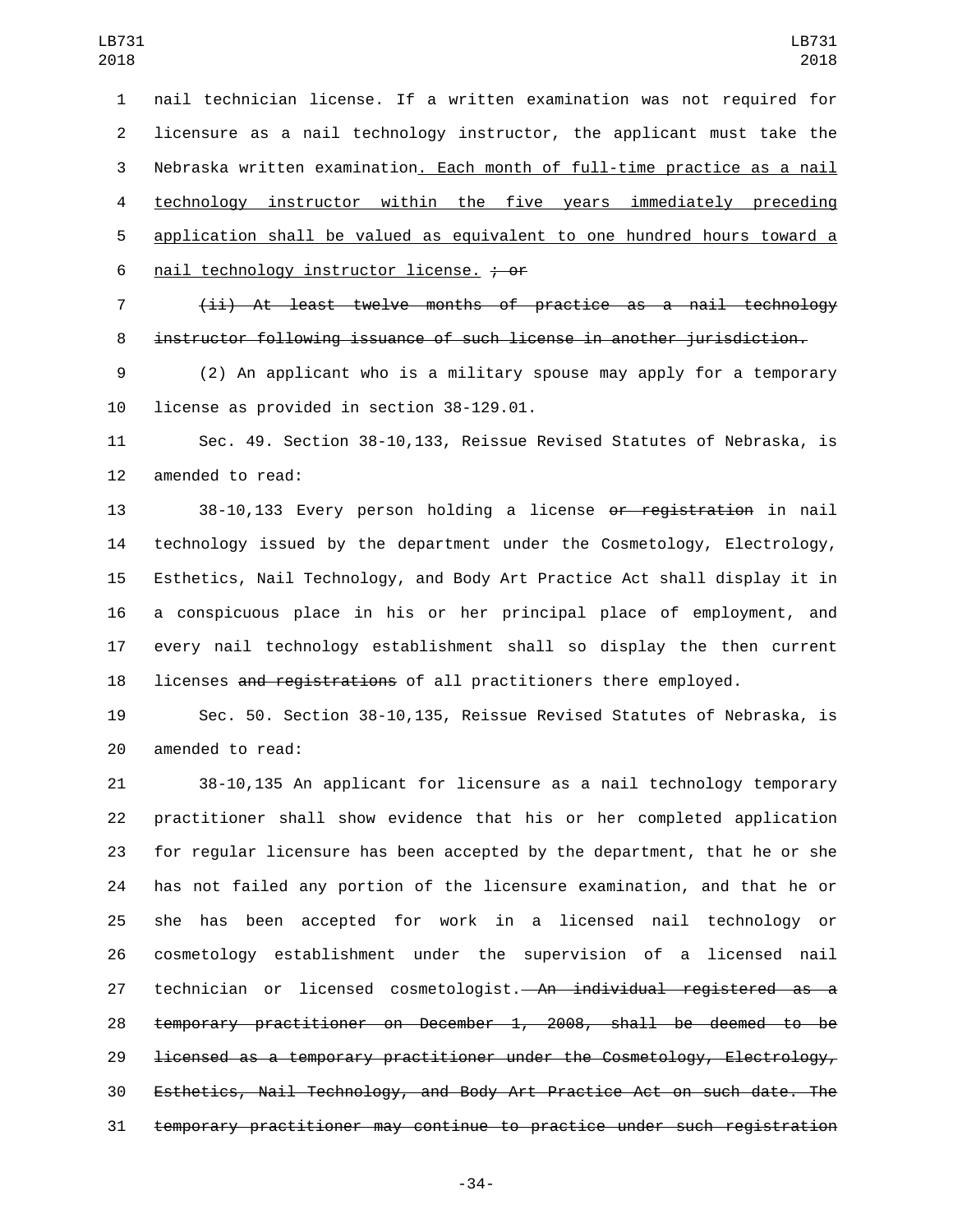as a license until it would have expired under its terms.

 Sec. 51. Section 38-10,142, Reissue Revised Statutes of Nebraska, is 3 amended to read:

 38-10,142 In order to maintain its license in good standing, each nail technology salon shall operate in accordance with the following 6 requirements:

 (1) The nail technology salon shall at all times comply with all applicable provisions of the Cosmetology, Electrology, Esthetics, Nail Technology, and Body Art Practice Act and all rules and regulations 10 adopted and promulgated under such act;

 (2) The nail technology salon owner or his or her agent shall notify the department at least thirty days prior to any change of ownership, name, or address, and at least one week prior to closure, except in emergency circumstances as determined by the department;

 (3) No nail technology salon shall permit any unlicensed or 16 unregistered person to perform any of the practices of nail technology 17 within its confines or employment;

 (4) The nail technology salon shall display a name upon, over, or near the entrance door distinguishing it as a nail technology salon;

 (5) The nail technology salon shall permit any duly authorized agent of the department to conduct an operation inspection or investigation at any time during the normal operating hours of the nail technology salon, without prior notice, and the owner and manager shall assist the inspector by providing access to all areas of the nail technology salon, all personnel, and all records requested by the inspector;

 (6) The nail technology salon shall display in a conspicuous place 27 the following records:

 (a) The current license or certificate of consideration to operate a 29 nail technology salon;

 (b) The current licenses or registrations of all persons licensed 31 under the act who are employed by or working in the nail technology

-35-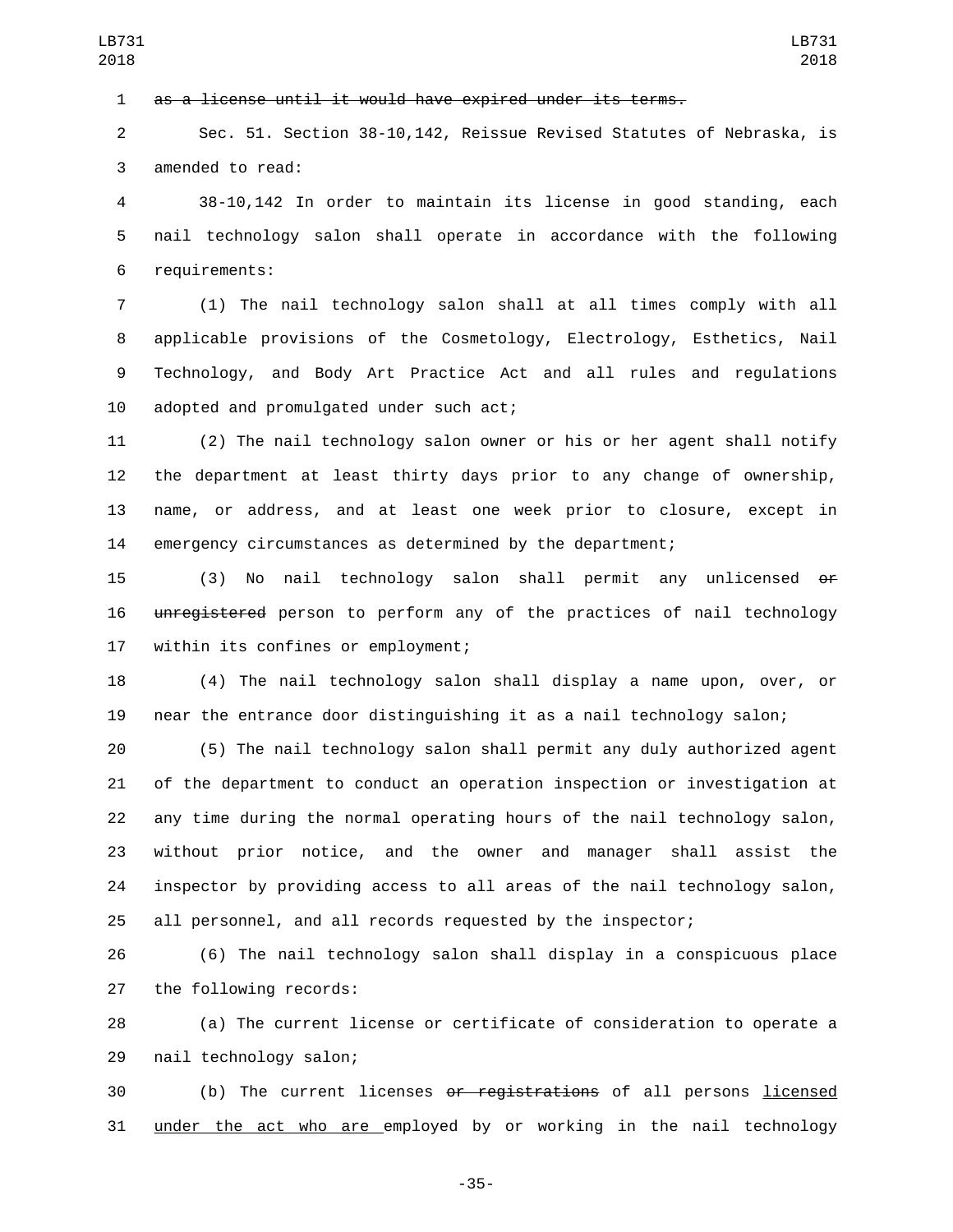(c) The rating sheet from the most recent operation inspection;

 (7) At no time shall a nail technology salon employ more employees than permitted by the square footage requirements of the act; and

LB731 

 (8) The nail technology salon shall not knowingly permit its 6 employees or clients to use or  $\tau$  consume, serve, or in any manner possess or distribute intoxicating beverages or controlled substances upon its 8 premises.

 Sec. 52. Section 38-10,147, Reissue Revised Statutes of Nebraska, is 10 amended to read:

 38-10,147 In order to be licensed as a nail technology school by the department, an applicant shall meet, and present to the department 13 evidence of meeting, the following requirements:

 (1) The proposed school shall be a fixed, permanent structure or 15 part of one;

 (2) The proposed school shall have a contracted enrollment of 17 students;

 (3) The proposed school shall contain at least five hundred square feet of floor space and facilities, staff, apparatus, and equipment appropriate to its projected enrollment in accordance with the standards 21 established by rule and regulation; and

 (4) The proposed school shall not have the same entrance as or direct access to a cosmetology salon or nail technology salon.

 Sec. 53. Section 38-10,150, Reissue Revised Statutes of Nebraska, is 25 amended to read:

 38-10,150 Along with the application, an applicant for a license to 27 operate a nail technology school shall submit:

 (1) A detailed floor plan or blueprint of the proposed school building sufficient to show compliance with the relevant rules and 30 regulations;

(2) Evidence of minimal property damage, personal injury, and

-36-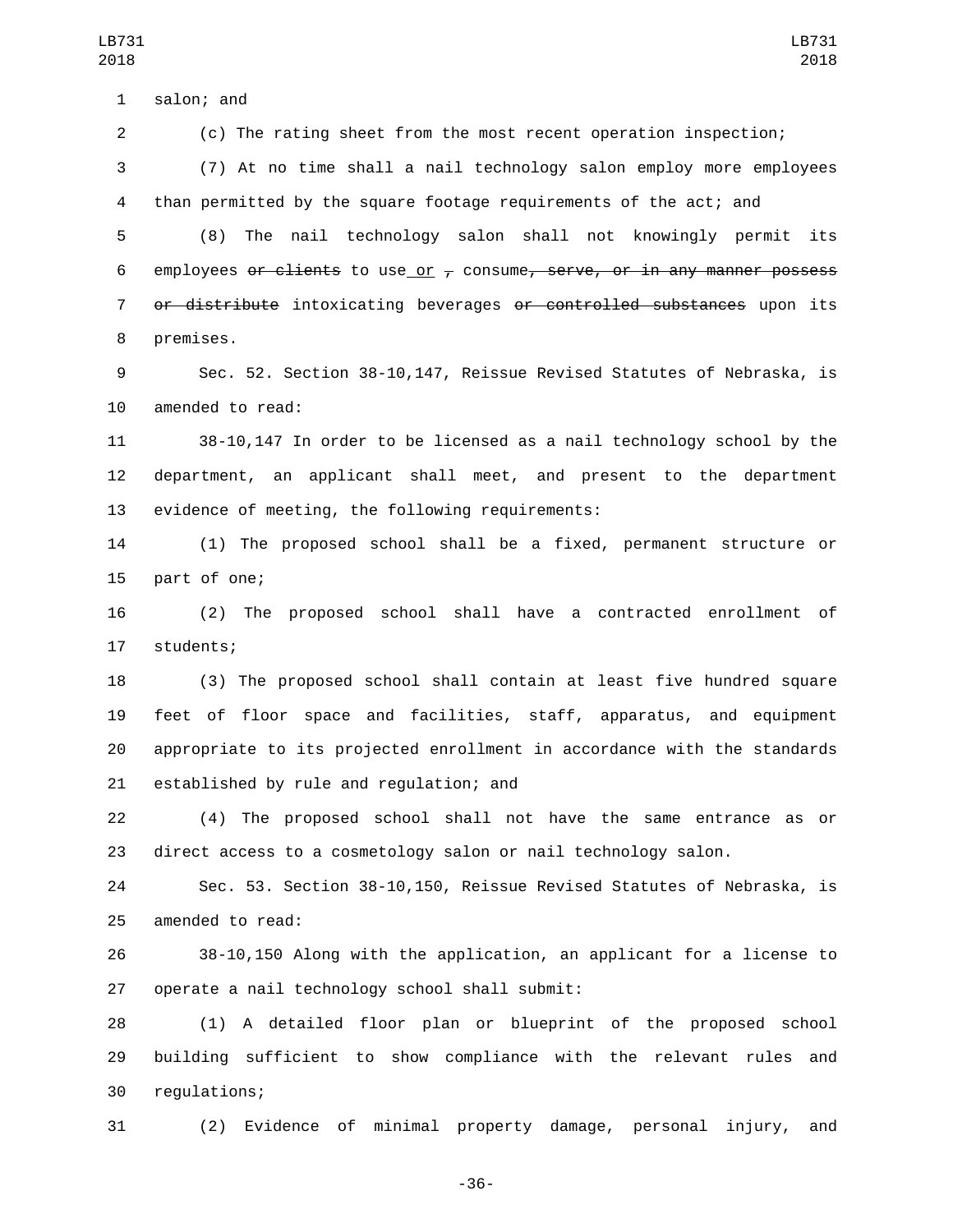| LB731<br>2018  | LB731<br>2018                                                            |
|----------------|--------------------------------------------------------------------------|
| $\mathbf{1}$   | liability insurance coverage for the proposed school;                    |
| $\overline{2}$ | (3) A copy of the curriculum to be taught for all courses;               |
| 3              | (4) A copy of the school catalog, handbook, or policies rules and        |
| 4              | the student contract; and                                                |
| 5              | (5) A list of the names and credentials of all persons licensed or       |
| 6              | registered under<br>the<br>Cosmetology, Electrology, Esthetics,<br>Nail  |
| $\overline{7}$ | Technology, and Body Art Practice Act to be employed by the school, and  |
| 8              | the name and qualifications of the school manager;                       |
| 9              | $(6)$ A completed nail technology education evaluation scale;            |
| 10             | (7) A schedule of proposed hours of operation and class and course       |
| 11             | $\frac{1}{2}$ scheduling; and                                            |
| 12             | (8) Any additional information the department may require.               |
| 13             | A nail technology school's license shall be valid only for the           |
| 14             | location named in the application. When a school desires to change       |
| 15             | locations, it shall comply with section 38-10,158.                       |
| 16             | Sec. 54. Section 38-10,152, Reissue Revised Statutes of Nebraska, is     |
| 17             | amended to read:                                                         |
| 18             | 38-10,152 In order to maintain its license in good standing, each        |
| 19             | nail technology school shall operate in accordance with the following    |
| 20             | requirements:                                                            |
| 21             | (1) The school shall at all times comply with all applicable             |
| 22             | provisions of the Cosmetology, Electrology, Esthetics, Nail Technology,  |
| 23             | and Body Art Practice Act and all rules and regulations adopted and      |
| 24             | promulgated under such act;                                              |
| 25             | (2) The school owner or owners or their authorized agent shall           |
| 26             | notify the department at least thirty days prior to any change of        |
| 27             | ownership, name, or address, and at least sixty days prior to closure,   |
| 28             | except in emergency circumstances as determined by the department;       |
| 29             | (3) No school shall permit anyone other than a nail technology           |
| 30             | student, nail technology student instructor, or nail technology          |
| 31             | instructor to perform any of the practices of nail technology within its |

-37-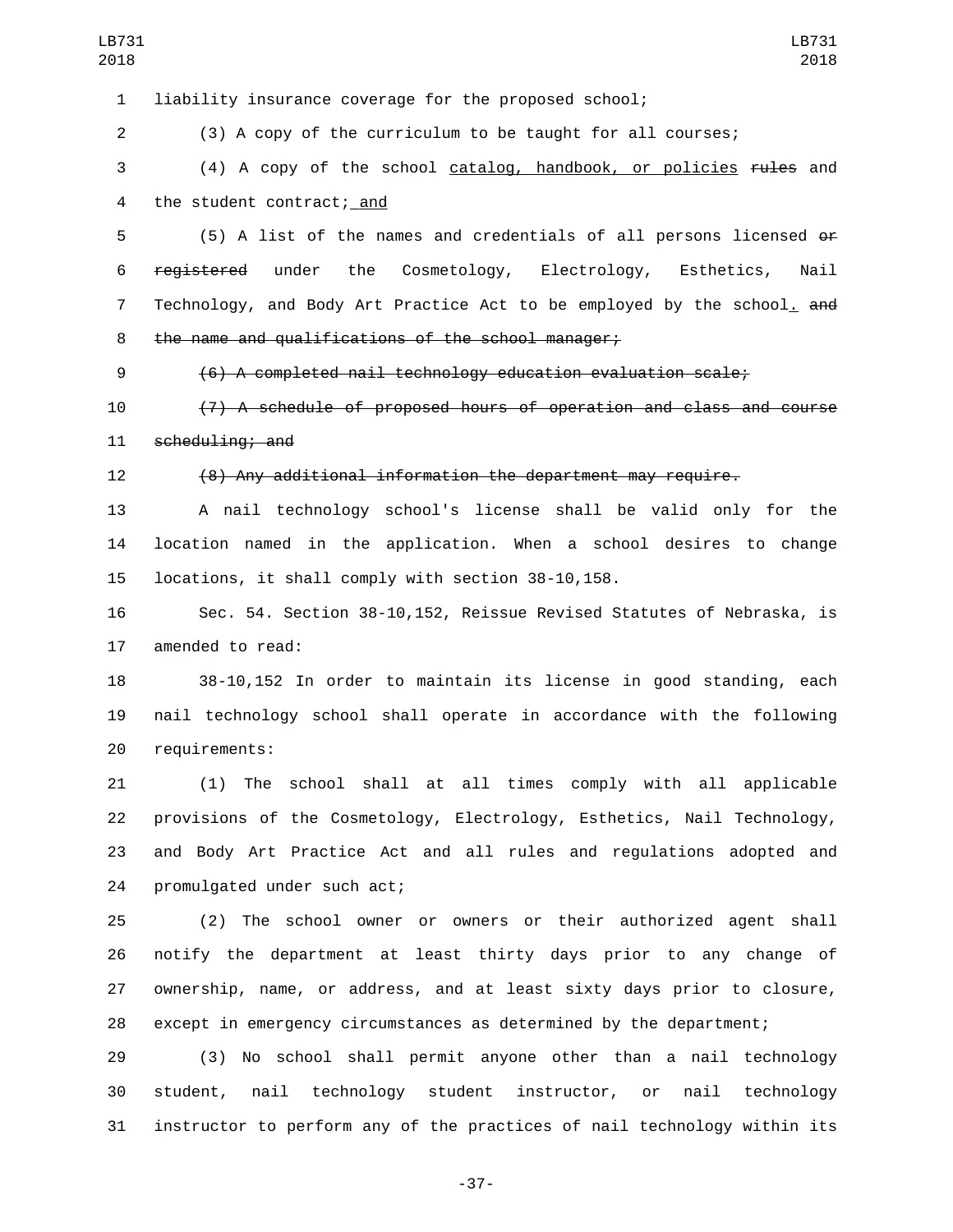confines or employment employ, except that such restriction shall not prevent a school from inviting guest educators who are not licensed to provide education to students or student instructors if the guest educator does not perform any of the practices of nail technology teachers who are not licensed or registered to provide lectures to students or student instructors if the guest lecturer does not perform 7 any of the practices of nail technology;

 (4) The school shall display a name upon or near the entrance door 9 designating it as a nail technology school;

 (5) The school shall display in a conspicuous place within the clinic area a sign reading: All services in this school are performed by students who are training in nail technology. A notice to such effect shall also appear in all advertising conducted by the school for its 14 clinic services;

 (6) The school shall permit any duly authorized agent of the department to conduct an operation inspection or investigation at any time during the normal operating hours of the school without prior notice, and the owner or manager shall assist the inspector by providing access to all areas of the school, all personnel, and all records 20 requested by the inspector;

 (7) The school shall display in a conspicuous place the following 22 records:

(a) The current license to operate a nail technology school;

24 (b) The current licenses or registrations of all persons licensed or 25 registered under the act, except students, employed by or working in the 26 school; and

 (c) The rating sheet from the most recent accreditation inspection; (8) At no time shall a school enroll more students than permitted by the act or the rules and regulations adopted and promulgated under the 30 act;

(9) The school shall not knowingly permit its students, employees,

-38-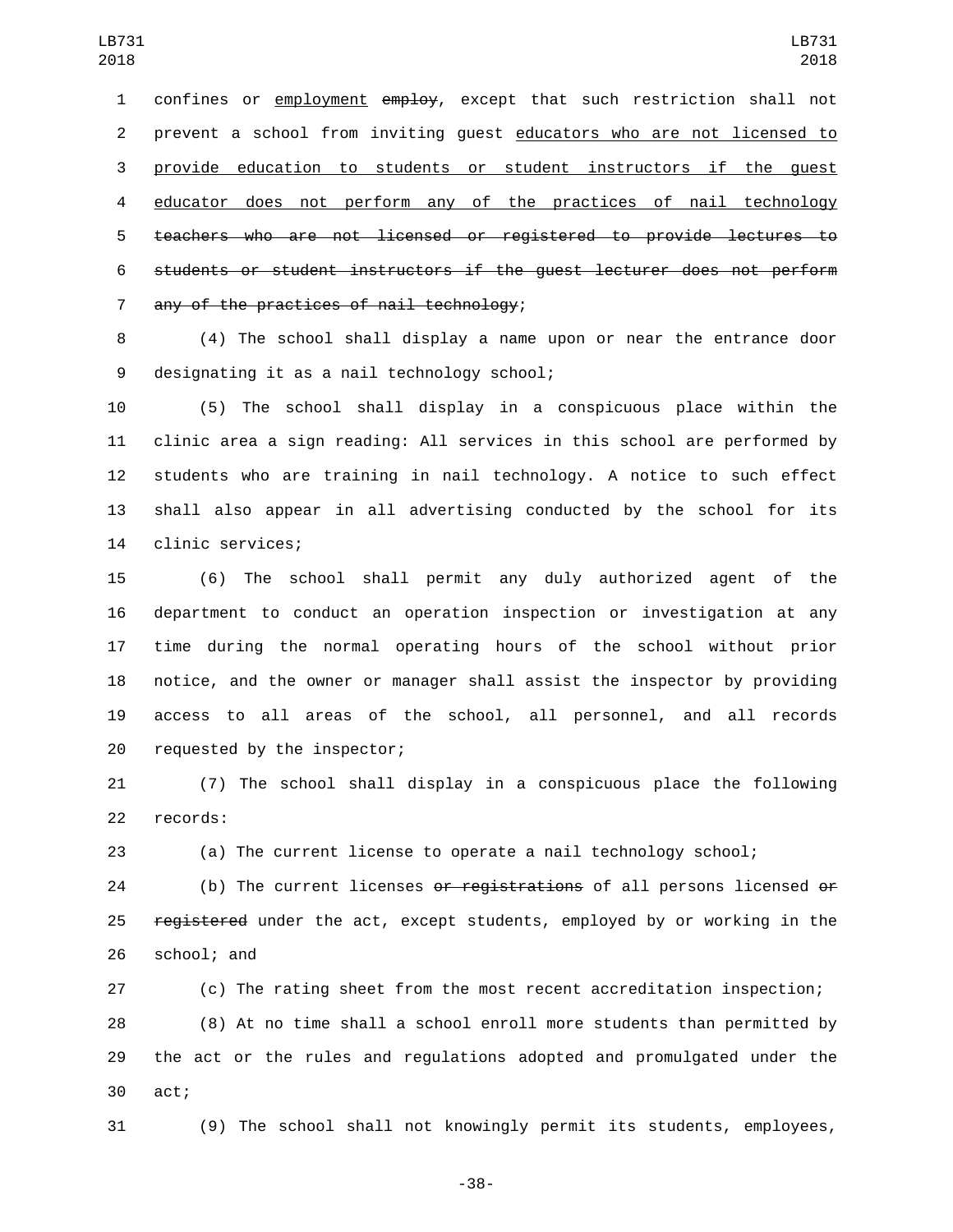or clients to use, consume, serve, or in any other manner possess or distribute intoxicating beverages or controlled substances upon its 3 premises;

 (10) No nail technology instructor or nail technology student instructor shall perform, and no school shall permit such person to perform, any of the practices of nail technology on the public in a nail technology school other than that part of the practical work which pertains directly to the teaching of practical subjects to nail technology students or nail technology student instructors, and complete nail technology services shall not be provided for a client unless done in a demonstration class of theoretical or practical studies;

 (11) The school shall maintain space, staff, library, teaching apparatus, and equipment as established by rules and regulations adopted 14 and promulgated under the act;

 (12) The school shall keep a daily record of the attendance and clinical performance of each student and student instructor;

 (13) The school shall maintain regular class and instructor hours 18 and shall require the minimum curriculum;

 (14) The school shall establish and maintain criteria and standards for student grading, evaluation, and performance and shall award a certificate or diploma to a student only upon completing a full course of study in compliance with such standards, except that no student shall receive such certificate or diploma until he or she has satisfied or made an agreement with the school to satisfy all outstanding financial 25 obligations to the school;

 (15) The school shall maintain on file the enrollment of each 27 student; and

 (16) The school shall print and provide to each student a copy of the school rules, which shall not be inconsistent with the act or with the rules and regulations adopted and promulgated under such act and which shall include policies of the school with respect to tuition,

-39-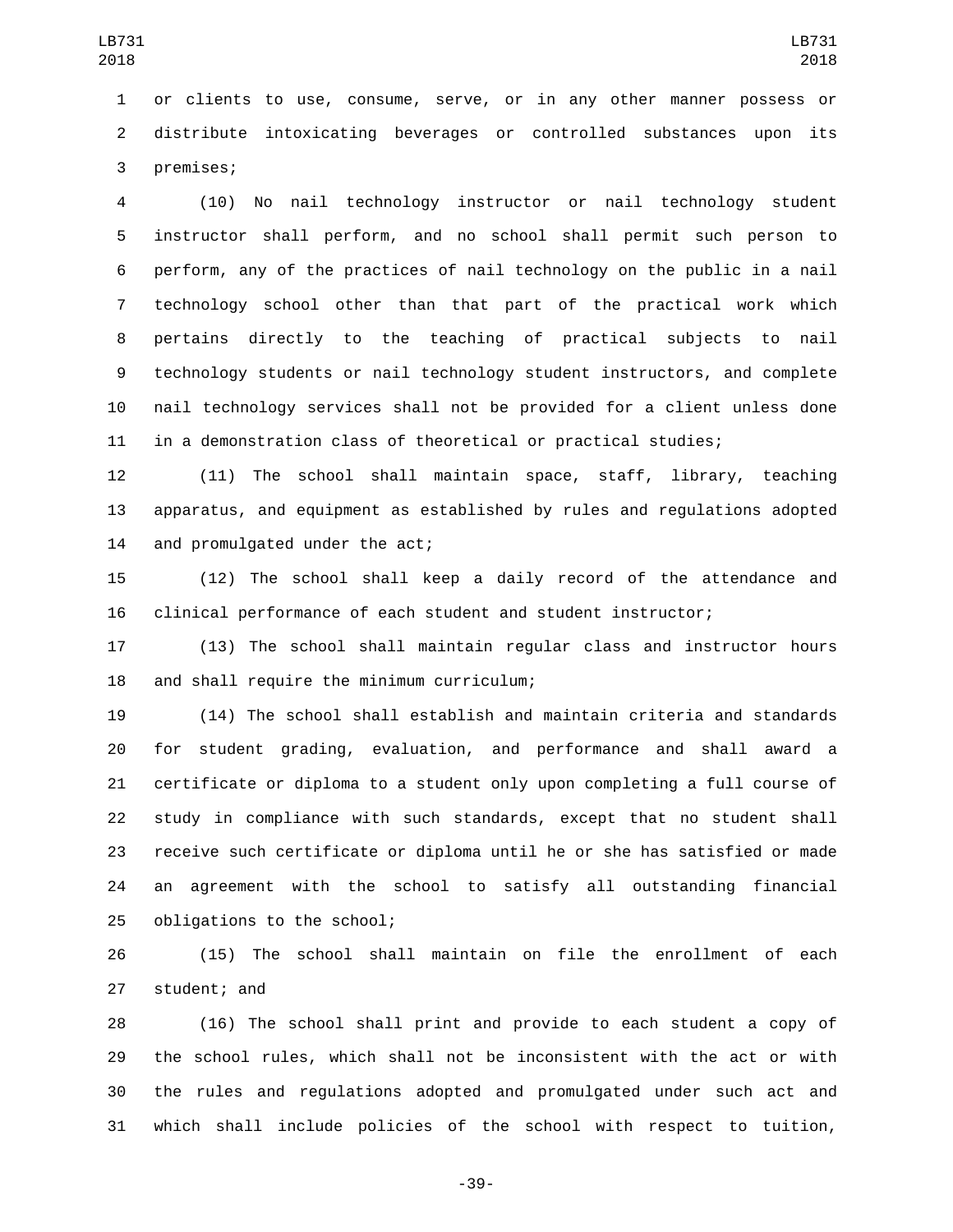reimbursement, conduct, attendance, grading, earning of hours and credits, demerits, penalties, dismissal, graduation requirements, dress, and other information sufficient to advise the student of the standards he or she will be required to maintain. The department may review any school's rules to determine their consistency with the intent and content of the act and the rules and regulations and may overturn any school 7 rules found not to be in accord.

 Sec. 55. Section 38-10,153, Reissue Revised Statutes of Nebraska, is 9 amended to read:

 38-10,153 In order to maintain its license in good standing, each nail technology school shall operate in accordance with the following 12 requirements:

 (1) Every person accepted for enrollment as a standard student shall 14 meet the following qualifications:

 (a) He or she has attained the age of seventeen years on or before the date of his or her enrollment in a nail technology school;

 (b) He or she has completed the equivalent of a high school 18 education; and

 (c) He or she has not undertaken any training in nail technology in this state after January 1, 2000, without being enrolled as a nail 21 technology student;

 (2)(a) Every person accepted for enrollment as a special study nail technology student shall meet the following requirements:

 (i) He or she has attained the age of seventeen years on or before the date of enrollment in a nail technology school;

(ii) He or she has completed the tenth grade; and

 (iii) He or she is actively continuing his or her formal high school education on a full-time basis as determined by the department.

 (b) Special study nail technology students shall be limited to attending a nail technology school for no more than eight hours per week 31 during the school year;

-40-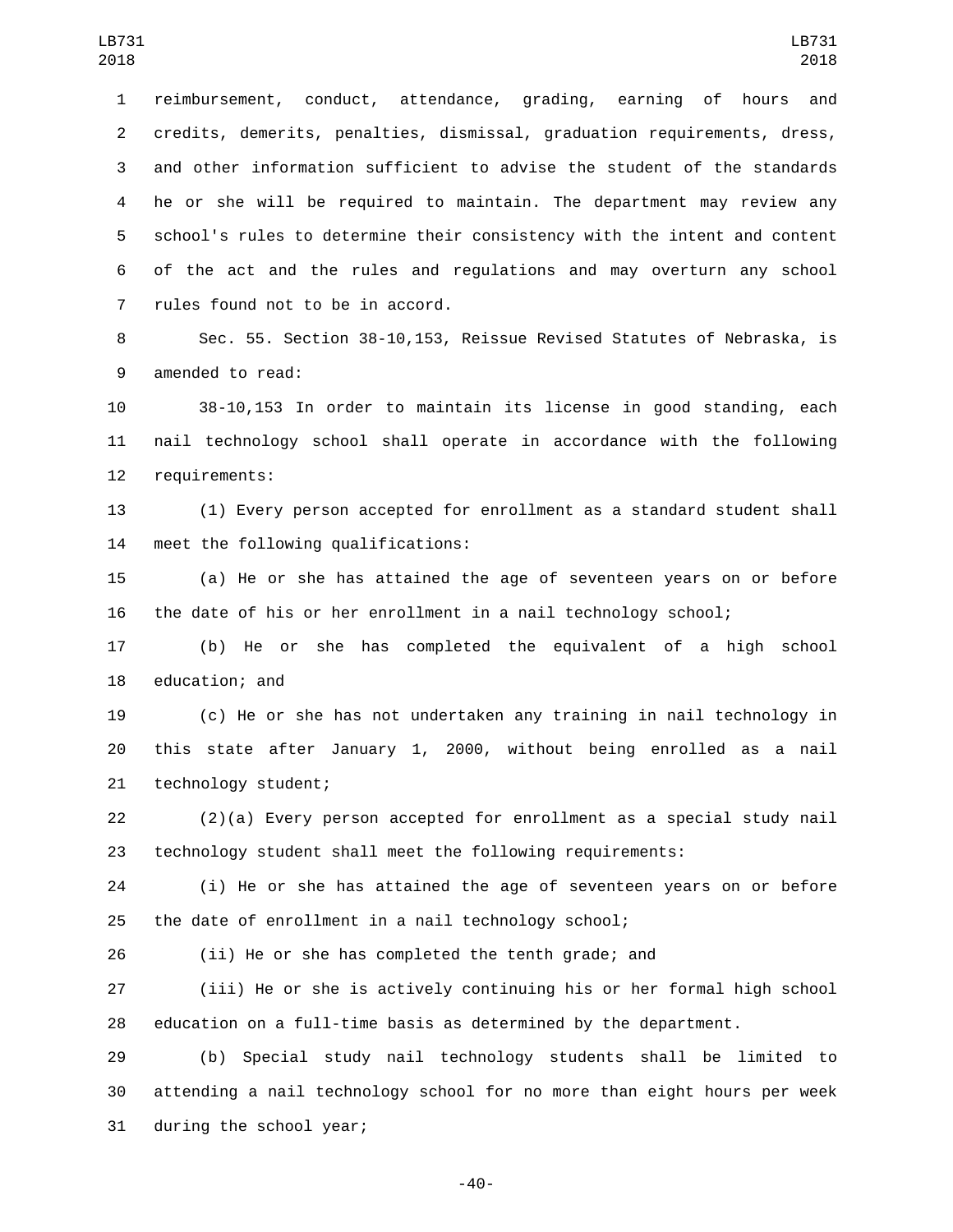(3) Proof of age shall consist of a birth certificate, baptismal certificate, or other equivalent document as determined by the department. Evidence of education shall consist of a high school diploma, general educational development certificate, transcript from a college or university, or equivalent document as determined by the department. No nail technology school shall accept an individual for enrollment who does 7 not provide evidence of meeting the age and education requirements—for 8 registration;

 (4) Every person accepted for enrollment as a nail technology student instructor shall show evidence of current licensure as a nail technician in Nebraska and completion of formal education equivalent to a 12 United States high school education;

 (5) The school shall, at all times the school is in operation, have at least one nail technology instructor in the school for each twenty students or fraction thereof enrolled in the school;

 (6) The school shall not permit any nail technology student to render clinical services on members of the public with or without fees until such student has satisfactorily completed the beginning curriculum, except that the department may establish guidelines by which it may approve such practices as part of the beginning curriculum;

 (7) No school shall pay direct compensation to any of its nail technology students. Nail technology student instructors may be paid as 23 determined by the school;

 (8) All nail technology students and nail technology student instructors shall be under the supervision of a cosmetology instructor, nail technology instructor, or nail technology student instructor at all times when nail technology services are being taught or performed;

 (9) No student shall be permitted by the school to train or work in a school in any manner for more than ten hours a day; and

 (10) The school shall not credit a nail technology student or nail technology student instructor with hours except when such hours were

-41-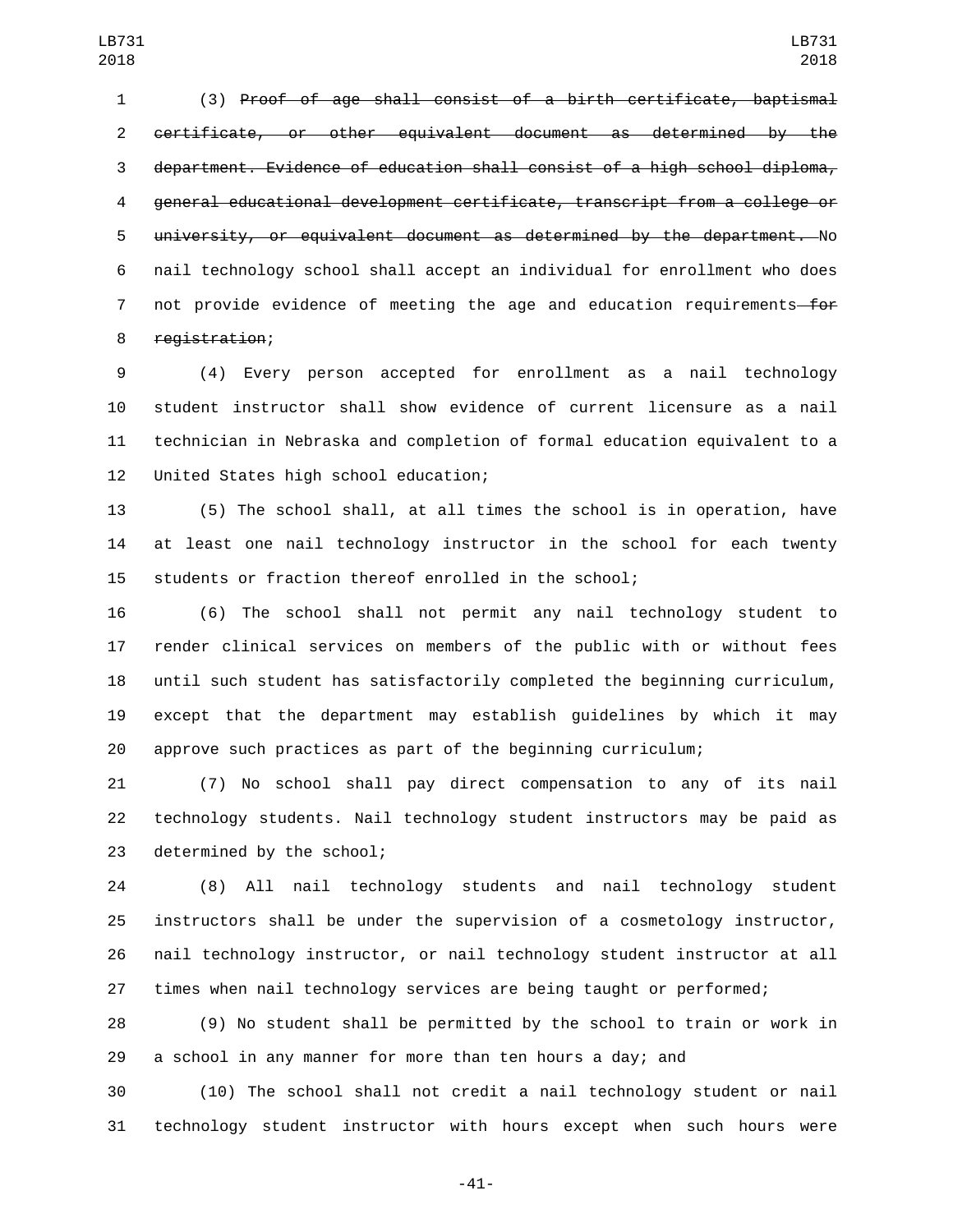earned in the study or practice of nail technology in accordance with the required curriculum. Hours shall be credited on a daily basis. Once credited, hours cannot be removed or disallowed except by the department upon a finding that the hours have been wrongfully allowed.

5 Sec. 56. Section 38-10,154, Reissue Revised Statutes of Nebraska, is 6 amended to read:

7 38-10,154 Nail technology students or nail technology student 8 instructors may transfer from one nail technology school in Nebraska to 9 another school at any time.

 The school to which the student is transferring shall be entitled to receive from the student's previous school, upon request, any and all records pertaining to the student after all financial obligations of the 13 student to the previous school are met.

14 Sec. 57. Section 38-10,156, Reissue Revised Statutes of Nebraska, is 15 amended to read:

16 38-10,156 No nail technology school shall at any time enroll more 17 than two one nail technology student instructors instructor for each 18 full-time nail technology instructor or cosmetology instructor actively 19 working in and employed by the school.

20 Sec. 58. In order to be licensed as a mobile nail technology salon 21 by the department, an applicant shall meet, and present to the department 22 evidence of meeting, the following requirements:

23 (1) The proposed salon is a self-contained, self-supporting, 24 enclosed mobile unit;

 $(2)(a)(i)$  The mobile unit has a global positioning system tracking 26 device that enables the department to track the location of the salon 27 over the Internet;

28 (ii) The device is on board the mobile unit and functioning at all 29 times the salon is in operation or open for business; and

30 (iii) The owner of the salon provides the department with all 31 information necessary to track the salon over the Internet; or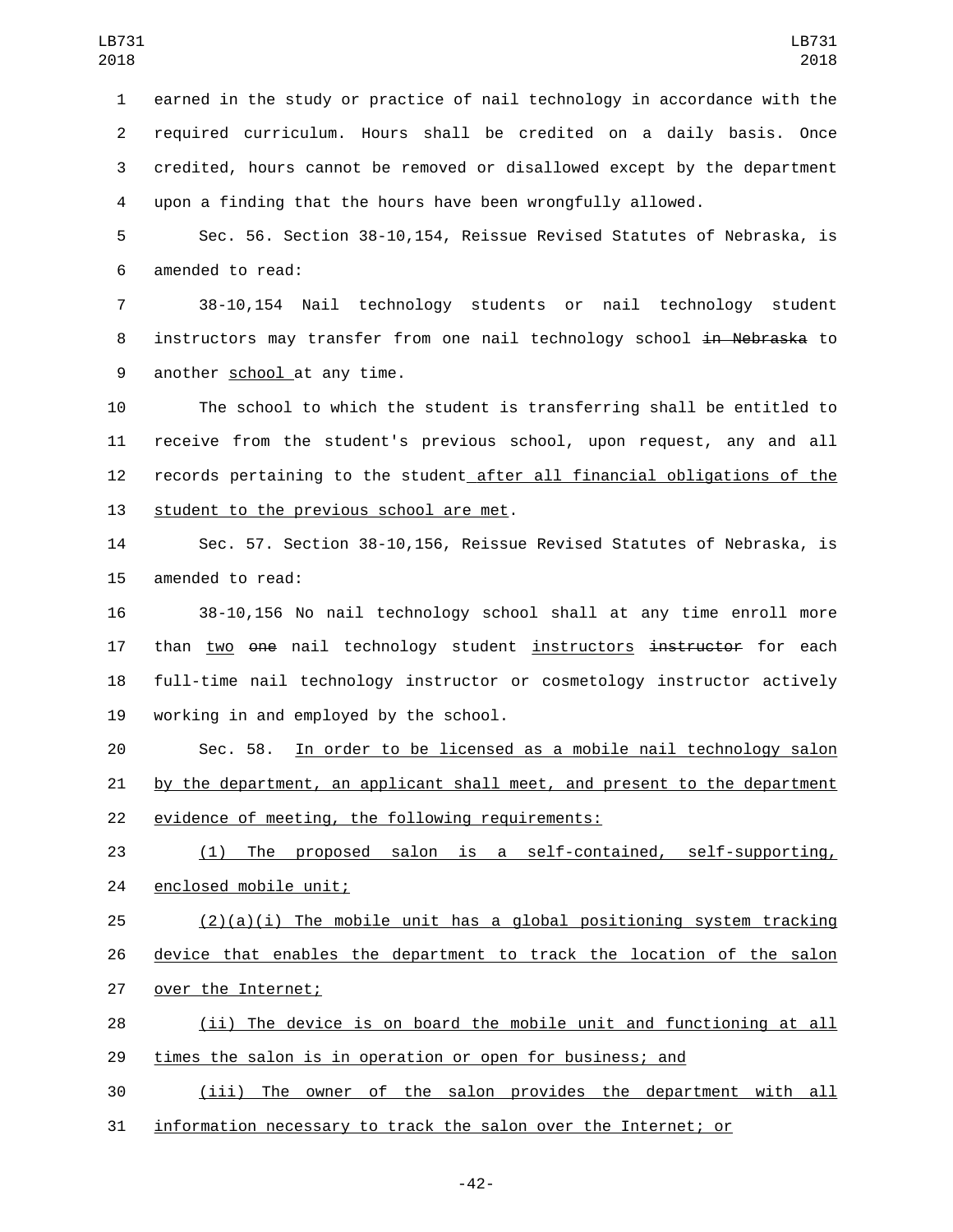| $\mathbf{1}$            | (b) The owner of the salon submits to the department, in a manner         |
|-------------------------|---------------------------------------------------------------------------|
| $\overline{2}$          | specified by the department, a weekly itinerary showing the dates, exact  |
| 3                       | locations, and times that nail technology services are scheduled to be    |
| $\overline{\mathbf{4}}$ | provided. The owner shall submit the itinerary not less than seven        |
| 5                       | calendar days prior to the beginning of the service described in the      |
| 6                       | itinerary and shall submit to the department any changes in the itinerary |
| $\overline{7}$          | not less than twenty-four hours prior to the change. A salon shall follow |
| 8                       | the itinerary in providing service and notify the department of any       |
| 9                       | changes;                                                                  |
| 10                      | (3) The salon has insurance coverage which meets the requirements of      |
| 11                      | the department for the mobile unit;                                       |
| 12                      | (4) The salon is clearly identified as such to the public by a sign;      |
| 13                      | (5) The salon complies with the sanitary requirements of the              |
| 14                      | Cosmetology, Electrology, Esthetics, Nail Technology, and Body Art        |
| 15                      | Practice Act;                                                             |
| 16                      | (6) The entrance into the proposed salon used by the general public       |
| 17                      | provides safe access by the public;                                       |
| 18                      | (7) The proposed salon has at least one hundred fifty square feet of      |
| 19                      | floor space. If more than one practitioner is to be employed in the salon |
| 20                      | at the same time, the salon shall contain an additional space of at least |
| 21                      | fifty square feet for each additional practitioner; and                   |
| 22                      | (8) The proposed salon includes a functional sink and toilet              |
| 23                      | facilities and maintains an adequate supply of clean water and wastewater |
| 24                      | storage capacity.                                                         |
| 25                      | Any person seeking a license to operate a mobile nail<br>Sec. 59.         |
| 26                      | technology salon shall submit a completed application to the department,  |
| 27                      | and along with the application, the applicant shall submit a detailed     |
| 28                      | floor plan or blueprint of the proposed salon sufficient to demonstrate   |
| 29                      | compliance with the requirements of section 58 of this act.               |
| 30                      | Each application for a license to operate a mobile nail<br>Sec. 60.       |
| 31                      | technology salon shall be reviewed by the department for compliance with  |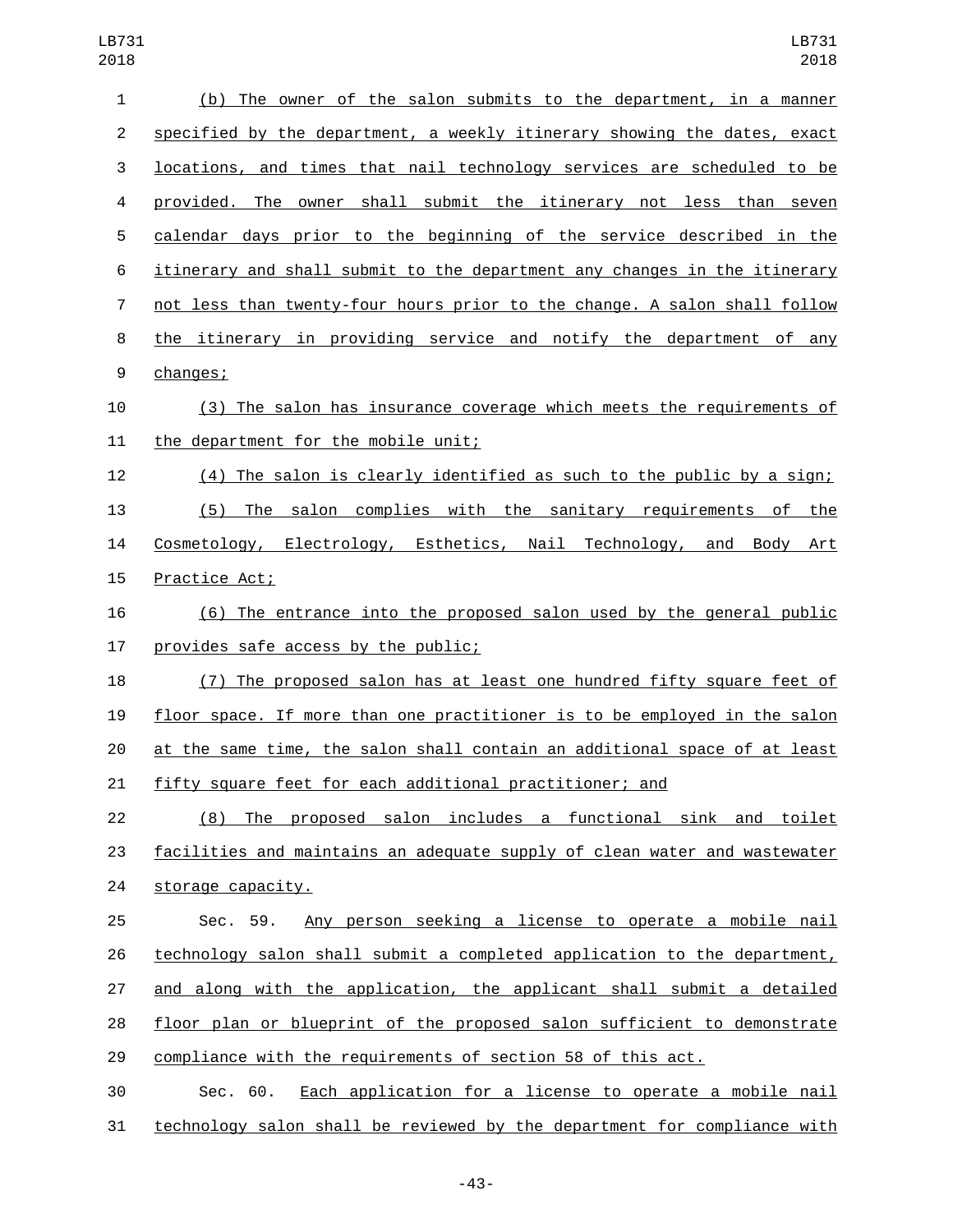| $\mathbf{1}$   | the requirements of the Cosmetology, Electrology, Esthetics, Nail         |
|----------------|---------------------------------------------------------------------------|
| $\overline{c}$ | Technology, and Body Art Practice Act. If an application is denied, the   |
| 3              | applicant shall be informed in writing of the grounds for denial, and     |
| 4              | such denial shall not prejudice future applications by the applicant. If  |
| 5              | an application is approved, the department shall issue the applicant a    |
| 6              | certificate of consideration to operate a mobile nail technology salon    |
| $\overline{7}$ | pending an operation inspection. The department shall conduct an          |
| 8              | operation inspection of each salon issued a certificate of consideration  |
| 9              | within six months after the issuance of such certificate. A salon which   |
| 10             | passes the inspection shall be issued a permanent license. A salon which  |
| 11             | fails the inspection shall submit within fifteen days evidence of         |
| 12             | corrective action taken to improve those aspects of operation found       |
| 13             | deficient. If evidence is not submitted within fifteen days or if after a |
| 14             | second inspection the salon does not receive a satisfactory rating, it    |
| 15             | shall immediately relinguish its certificate of consideration and cease   |
| 16             | operation.                                                                |
| 17             | In order to maintain its license in good standing, each<br>Sec. 61.       |
| 18             | mobile nail technology salon shall operate in accordance with the         |
| 19             | following requirements:                                                   |
| 20             | The salon shall at all times comply with all applicable<br>(1)            |
| 21             | provisions of the Cosmetology, Electrology, Esthetics, Nail Technology,   |
| 22             | and Body Art Practice Act and all rules and regulations adopted and       |
| 23             | promulgated under the act;                                                |
| 24             | (2) The salon owner or his or her agent shall notify the department       |
| 25             | of any change of ownership, name, or office address and if a salon is     |
| 26             | permanently closed;                                                       |
| 27             | (3) No salon shall permit any unlicensed person to perform any of         |
| 28             | the practices of nail technology within its confines or employment;       |
| 29             | (4) The salon shall display a name upon, over, or near the entrance       |
| 30             | door distinguishing it as a salon;                                        |
| 31             | The salon shall permit any duly authorized agent of the<br>(5)            |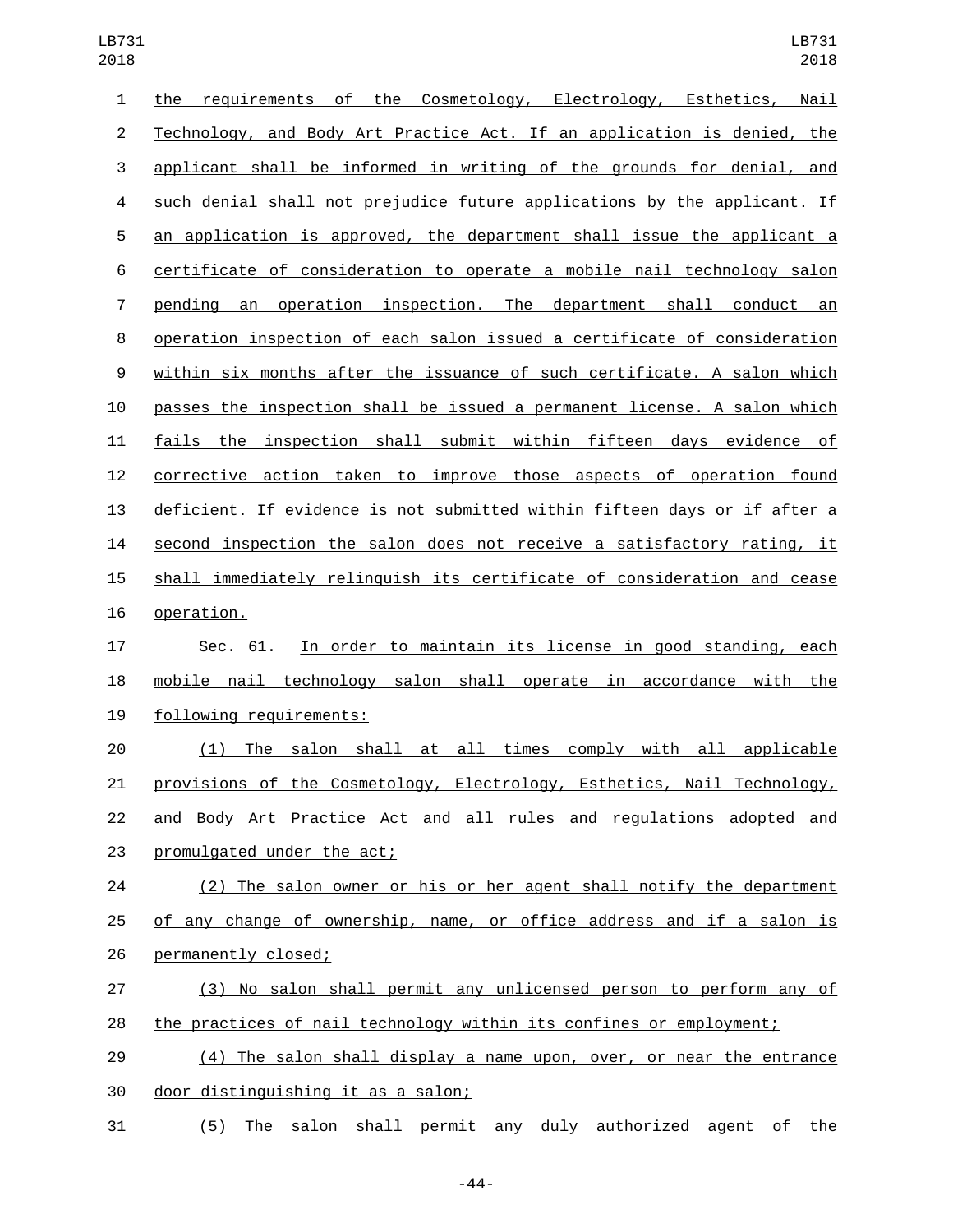| $\mathbf{1}$   | department to conduct an operation inspection or investigation at any     |
|----------------|---------------------------------------------------------------------------|
| $\overline{2}$ | time during the normal operating hours of the salon, without prior        |
| 3              | notice, and the owner and manager shall assist the inspector by providing |
| 4              | access to all areas of the salon, all personnel, and all records          |
| 5              | requested by the inspector;                                               |
| 6              | (6) The salon shall display in a conspicuous place the following          |
| $\overline{7}$ | records:                                                                  |
| 8              | (a) The current license or certificate of consideration to operate a      |
| 9              | salon;                                                                    |
| 10             | (b) The current licenses of all persons licensed under the act who        |
| 11             | are employed by or working in the salon; and                              |
| 12             | (c) The rating sheet from the most recent operation inspection;           |
| 13             | (7) At no time shall a salon employ more employees than permitted by      |
| 14             | the square footage requirements of the Cosmetology, Electrology,          |
| 15             | Esthetics, Nail Technology, and Body Art Practice Act;                    |
| 16             | (8) No nail technology services may be performed in a salon while         |
| 17             | the salon is moving. The salon must be safely and legally parked in a     |
| 18             | legal parking space at all times while clients are present inside the     |
| 19             | salon. A salon shall not park or conduct business within three hundred    |
| 20             | feet of another licensed nail technology establishment. The department is |
| 21             | not responsible for monitoring for enforcement of this subdivision but    |
| 22             | may discipline a license for a reported and verified violation;           |
| 23             | (9) The owner of the salon shall maintain a permanent business            |
| 24             | address at which correspondence from the department may be received and   |
| 25             | records of appointments, license numbers, and vehicle identification      |
| 26             | numbers shall be kept for each salon being operated by the owner. The     |
| 27             | owner shall make such records available for verification and inspection   |
| 28             | by the department; and                                                    |
| 29             | (10) The salon shall not knowingly permit its employees or clients        |
| 30             | to use, consume, serve, or in any manner possess or distribute            |
| 31             | intoxicating beverages or controlled substances upon its premises.        |

-45-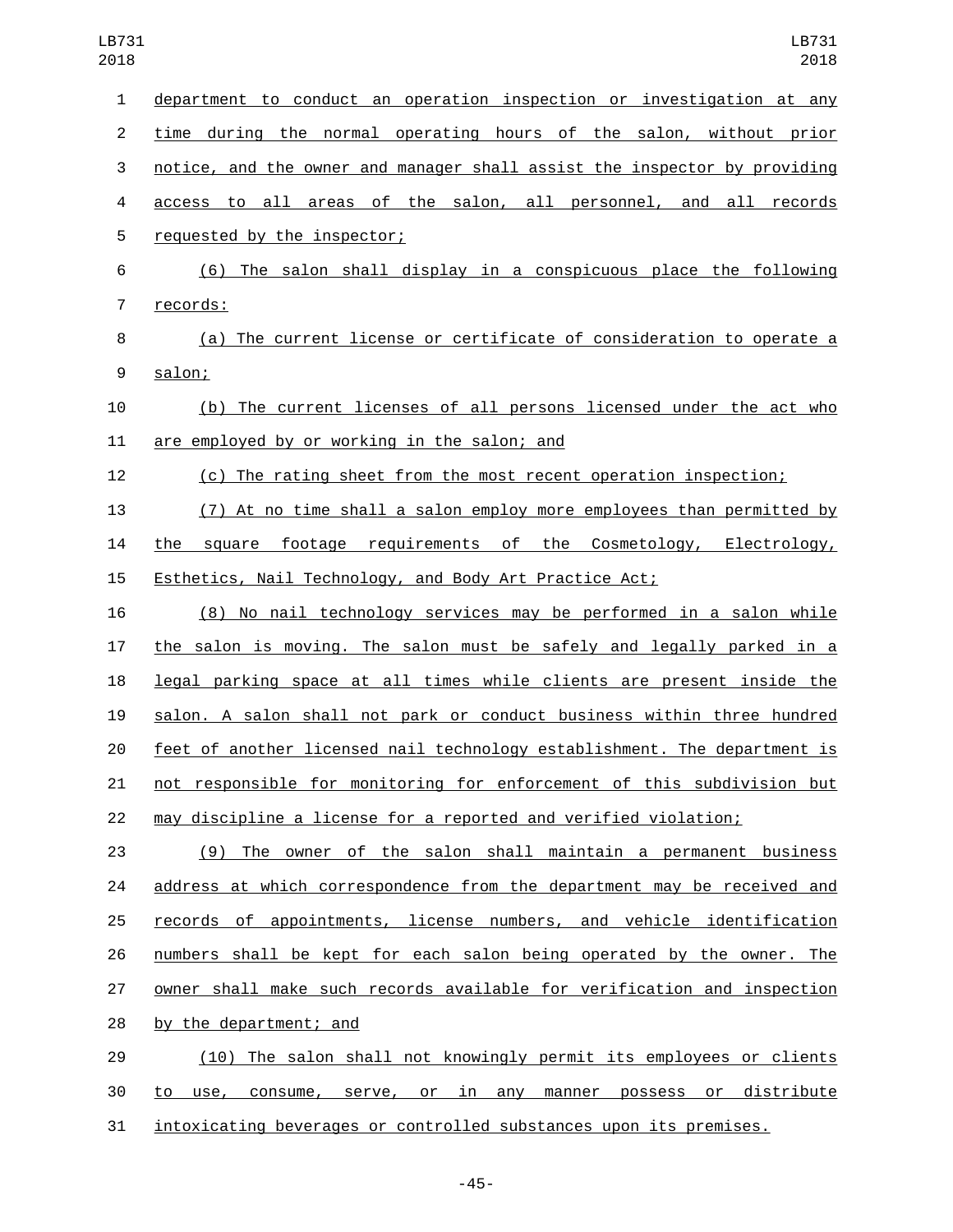Sec. 62. The procedure for renewing a mobile nail technology salon license shall be in accordance with section 38-143, except that in addition to all other requirements, the salon shall submit evidence of minimal property damage, bodily injury, and liability insurance coverage for the salon and evidence of coverage which meets the requirements of 6 the Motor Vehicle Registration Act for the salon.

 Sec. 63. The license of a mobile nail technology salon that has been revoked or expired for any reason shall not be reinstated. An original application for licensure shall be submitted and approved before 10 such salon may reopen for business.

 Sec. 64. Each mobile nail technology salon license issued shall be in effect solely for the owner or owners and the mobile unit named thereon and shall expire automatically upon any change of ownership or mobile unit. An original application for licensure shall be submitted and approved before such salon may reopen for business.

 Sec. 65. The owner of each mobile nail technology salon shall have full responsibility for ensuring that the salon is operated in compliance with all applicable laws, rules, and regulations and shall be liable for 19 any and all violations occurring in the salon.

 Sec. 66. Section 38-10,171, Reissue Revised Statutes of Nebraska, is 21 amended to read:

 38-10,171 Each of the following may be considered an act of 23 unprofessional conduct when committed by a person licensed or registered under the Cosmetology, Electrology, Esthetics, Nail Technology, and Body 25 Art Practice Act:

 (1) Performing any of the practices regulated under the act for 27 which an individual is not licensed or registered or operating an establishment or facility without the appropriate license;

 (2) Obstructing, interfering, or failing to cooperate with an inspection or investigation conducted by an authorized representative of the department when acting in accordance with the act;

-46-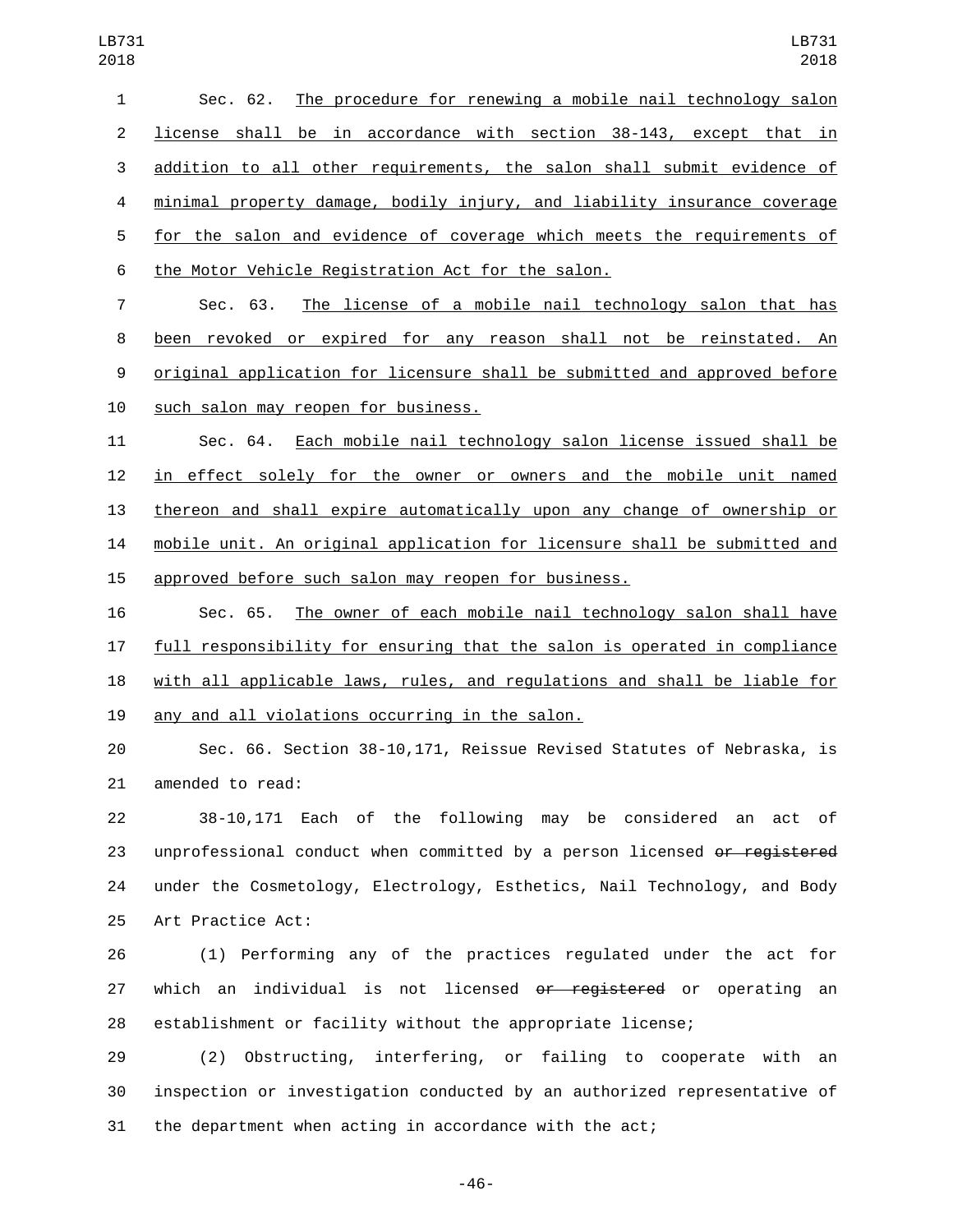(3) Failing to report to the department a suspected violation of the 2 act;

 (4) Aiding and abetting an individual to practice any of the 4 practices regulated under the act for which he or she is not licensed of 5 registered;

 (5) Engaging in any of the practices regulated under the act for compensation in an unauthorized location;7

 (6) Engaging in the practice of any healing art or profession for which a license is required without holding such a license;

 (7) Enrolling a student or an apprentice without obtaining the 11 appropriate documents prior to enrollment;

(8) Knowingly falsifying any student or apprentice record or report;

 (9) Initiating or continuing home services to a client who does not 14 meet the criteria established in the act;

 (10) Knowingly issuing a certificate of completion or diploma to a student or an apprentice who has not completed all requirements for the 17 issuance of such document;

 (11) Failing, by a school of cosmetology, a nail technology school, a school of esthetics, or an apprentice salon, to follow its published 20 rules;

 (12) Violating, by a school of cosmetology, nail technology school, or school of esthetics, any federal or state law involving the operation of a vocational school or violating any federal or state law involving participation in any federal or state loan or grant program;

 (13) Knowingly permitting any person under supervision to violate any law, rule, or regulation or knowingly permitting any establishment or facility under supervision to operate in violation of any law, rule, or 28 regulation;

 (14) Receiving two unsatisfactory inspection reports within any sixty-day period;30

(15) Engaging in any of the practices regulated under the act while

-47-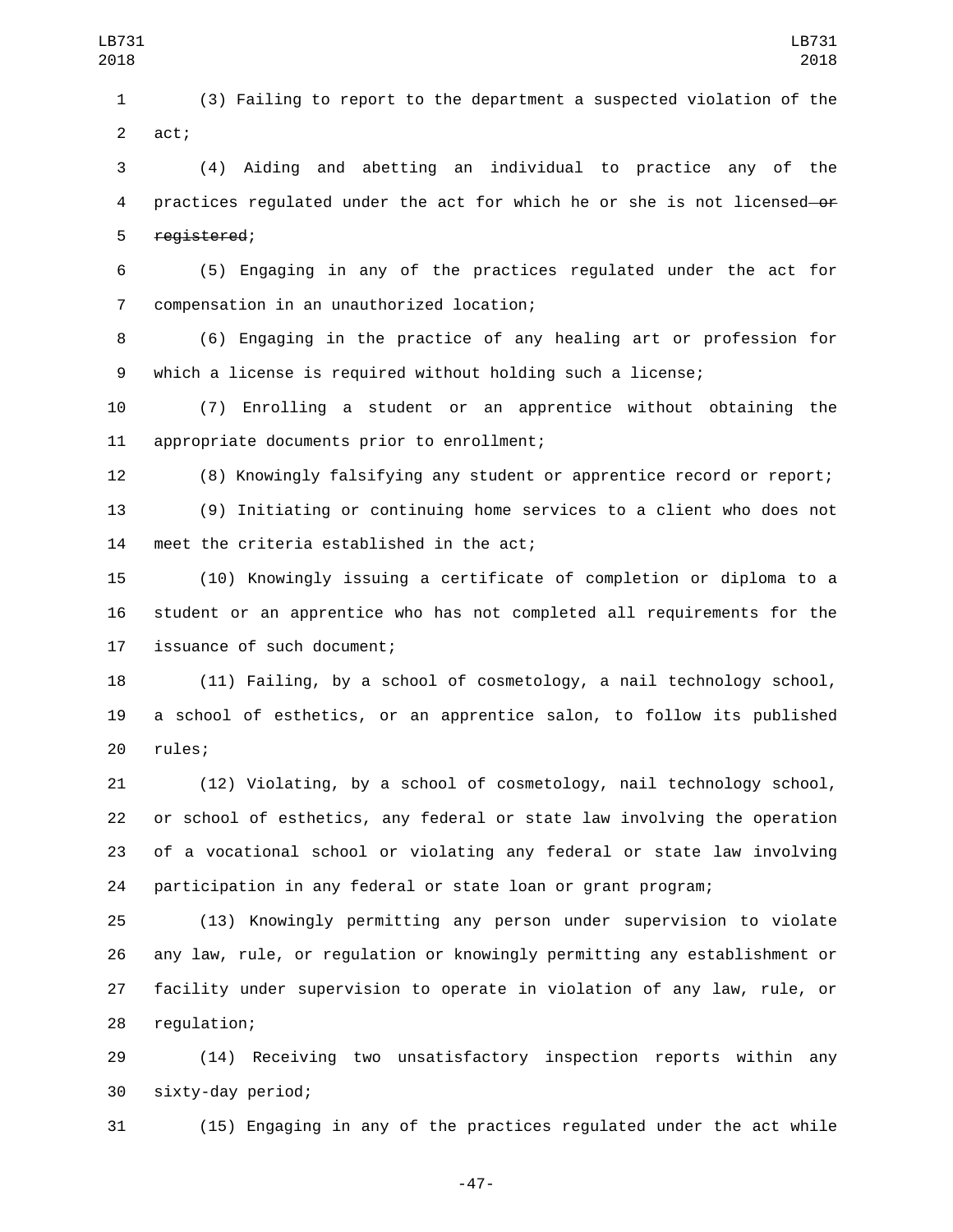afflicted with any active case of a serious contagious disease, infection, or infestation, as determined by the department, or in any other circumstances when such practice might be harmful to the health or 4 safety of clients;

 (16) Violating any rule or regulation relating to the practice of 6 body art; and

 (17) Performing body art on or to any person under eighteen years of age (a) without the prior written consent of the parent or court- appointed guardian of such person, (b) without the presence of such parent or guardian during the procedure, or (c) without retaining a copy 11 of such consent for a period of five years.

 Sec. 67. Section 38-2801, Revised Statutes Supplement, 2017, is 13 amended to read:

 38-2801 Sections 38-2801 to 38-28,107 and sections 70 to 72 of this act and the Nebraska Drug Product Selection Act shall be known and may be 16 cited as the Pharmacy Practice Act.

 Sec. 68. Section 38-2802, Revised Statutes Supplement, 2017, is 18 amended to read:

 38-2802 For purposes of the Pharmacy Practice Act and elsewhere in the Uniform Credentialing Act, unless the context otherwise requires, the definitions found in sections 38-2803 to 38-2848 and sections 70 to 72 of 22 this act apply.

 Sec. 69. Section 38-2833, Reissue Revised Statutes of Nebraska, is 24 amended to read:

 38-2833 Pharmacist in charge means a pharmacist who is designated on 26 a pharmacy license or a remote dispensing pharmacy license or designated by a hospital as being responsible for the practice of pharmacy in the pharmacy for which a pharmacy license or a remote dispensing pharmacy license is issued or in a hospital pharmacy and who works within the physical confines of such pharmacy or hospital pharmacy, except that the pharmacist in charge is not required to work within the physical confines

-48-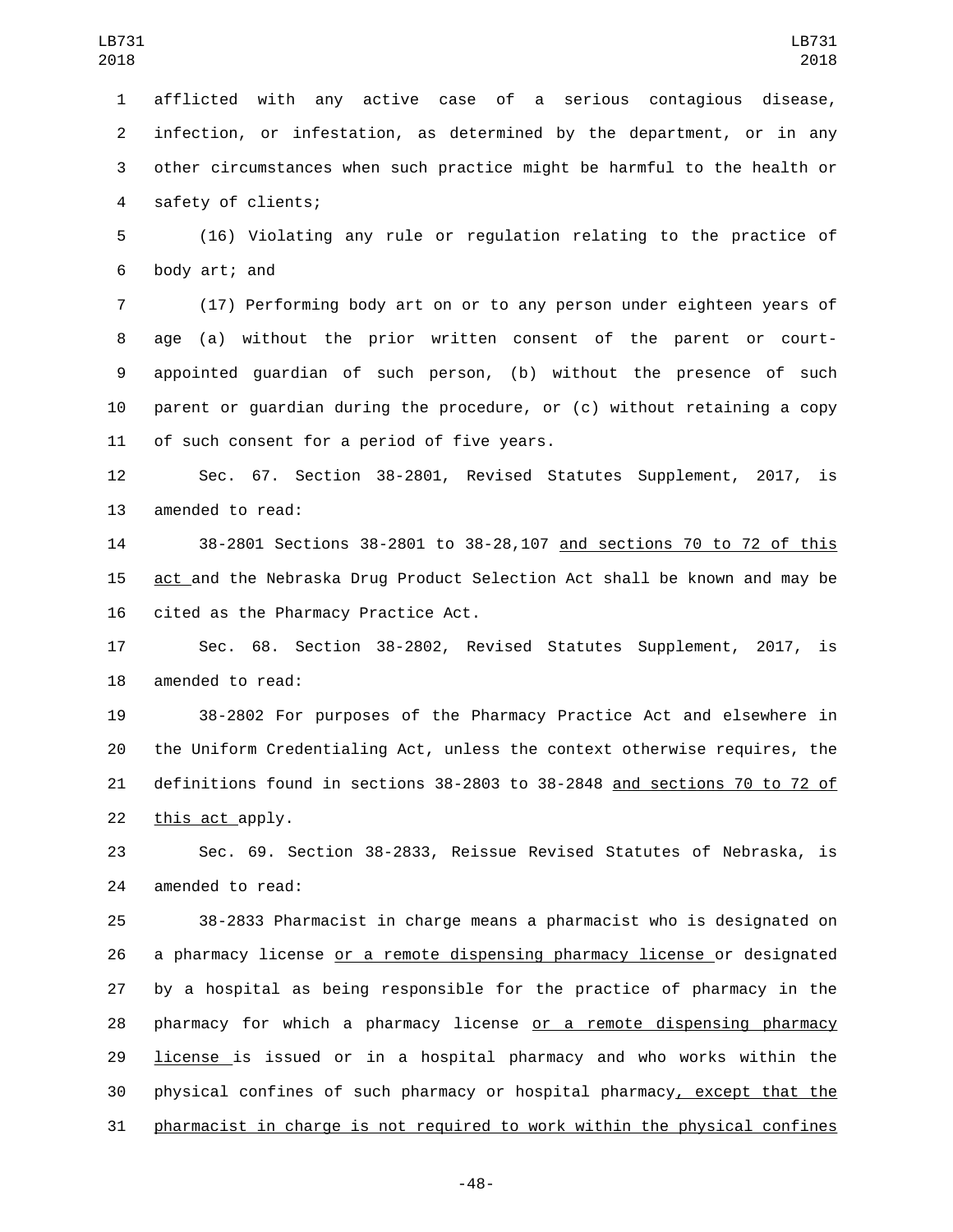of a remote dispensing pharmacy unless otherwise required by law. Sec. 70. Remote dispensing has the same meaning as in section 95 of 3 this act. Sec. 71. Remote dispensing pharmacy has the same meaning as in 5 section 96 of this act. Sec. 72. Supervising pharmacy has the same meaning as in section 97 7 of this act. Sec. 73. Section 38-2847, Reissue Revised Statutes of Nebraska, is 9 amended to read: 38-2847 (1) Verification means the confirmation by a supervising pharmacist of the accuracy and completeness of the acts, tasks, or functions undertaken by a pharmacy technician to assist the pharmacist in 13 the practice of pharmacy. (2) Verification shall occur by a pharmacist on duty in the facility, except that verification may occur by means of a real-time audiovisual communication system if (a) a pharmacy technician performs authorized activities or functions to assist a pharmacist and the prescribed drugs or devices will be administered to persons who are patients or residents of a facility by a credentialed individual LB731 LB731 

 authorized to administer medications or (b) a pharmacy technician is 21 engaged in remote dispensing in compliance with section 98 of this act  $\overline{r}$  verification may occur by means of a real-time audiovisual communication 23 system.

 Sec. 74. Section 38-2870, Revised Statutes Supplement, 2017, is 25 amended to read:

 38-2870 (1) All medical orders shall be written, oral, or electronic and shall be valid for the period stated in the medical order, except that (a) if the medical order is for a controlled substance listed in section 28-405, such period shall not exceed six months from the date of issuance at which time the medical order shall expire and (b) if the medical order is for a drug or device which is not a controlled substance

-49-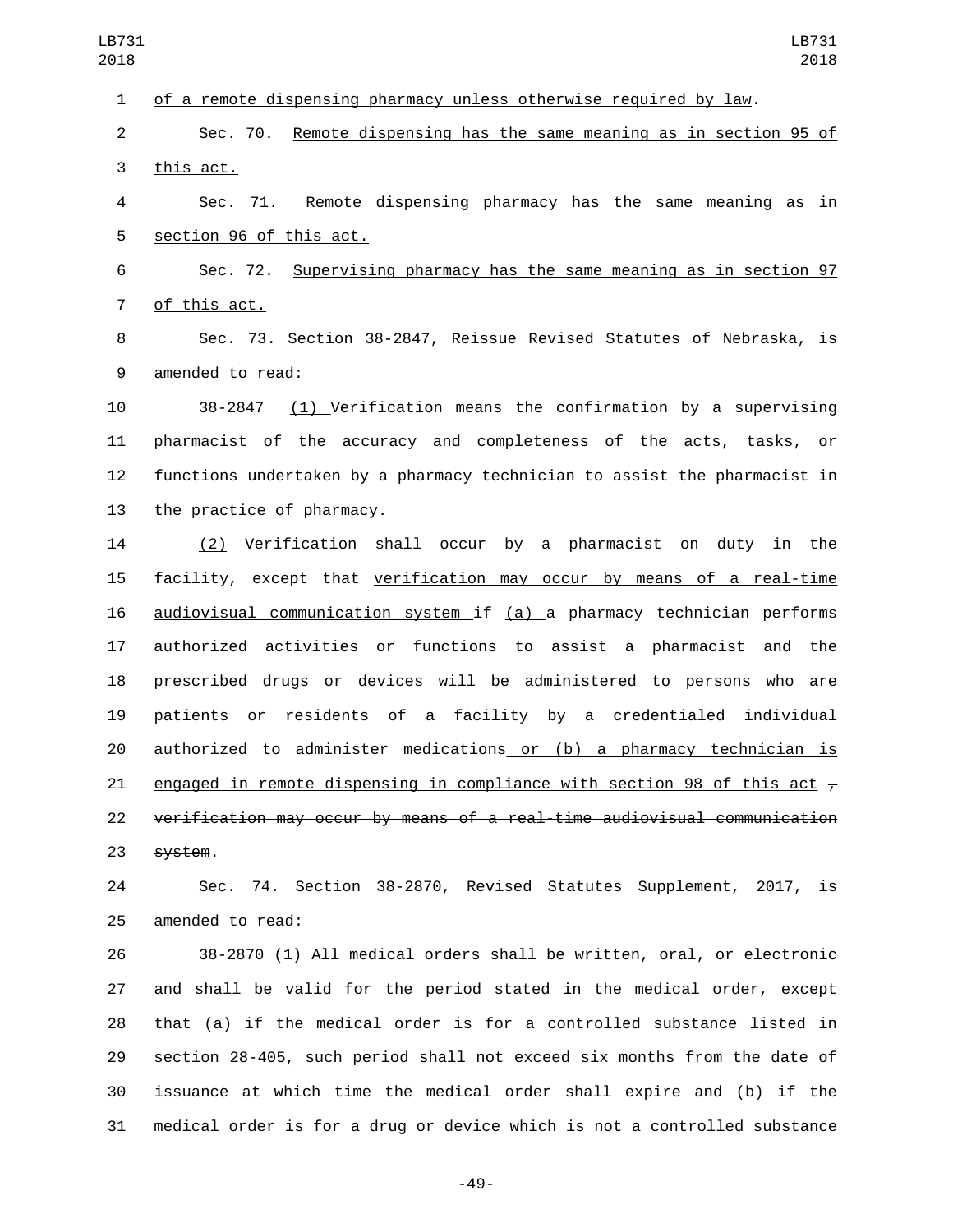listed in section 28-405 or is an order issued by a practitioner for pharmaceutical care, such period shall not exceed twelve months from the date of issuance at which time the medical order shall expire.

 (2) Prescription drugs or devices may only be dispensed by a pharmacist or pharmacist intern pursuant to a medical order, by an individual dispensing pursuant to a delegated dispensing permit, or as otherwise provided in section 38-2850. Notwithstanding any other provision of law to the contrary, a pharmacist or a pharmacist intern may dispense drugs or devices pursuant to a medical order or an individual dispensing pursuant to a delegated dispensing permit may dispense drugs or devices pursuant to a medical order. The Pharmacy Practice Act shall not be construed to require any pharmacist or pharmacist intern to dispense, compound, administer, or prepare for administration any drug or device pursuant to any medical order. A pharmacist or pharmacist intern shall retain the professional right to refuse to dispense.

 (3) Except as otherwise provided in sections 28-414 and 28-414.01, a practitioner or the practitioner's agent may transmit a medical order to a pharmacist or pharmacist intern and an authorized refill to a pharmacist, pharmacist intern, or pharmacy technician by the following means: (a) In writing, (b) orally, (c) by facsimile transmission of a written medical order or electronic transmission of a medical order signed by the practitioner, or (d) by facsimile transmission of a written medical order or electronic transmission of a medical order which is not signed by the practitioner. Such an unsigned medical order shall be 25 verified with the practitioner.

 (4)(a) Except as otherwise provided in sections 28-414 and 28-414.01, any medical order transmitted by facsimile or electronic 28 transmission shall:

 (i) Be transmitted by the practitioner or the practitioner's agent directly to a pharmacist or pharmacist intern in a licensed pharmacy of the patient's choice; and any authorized refill transmitted by facsimile

-50-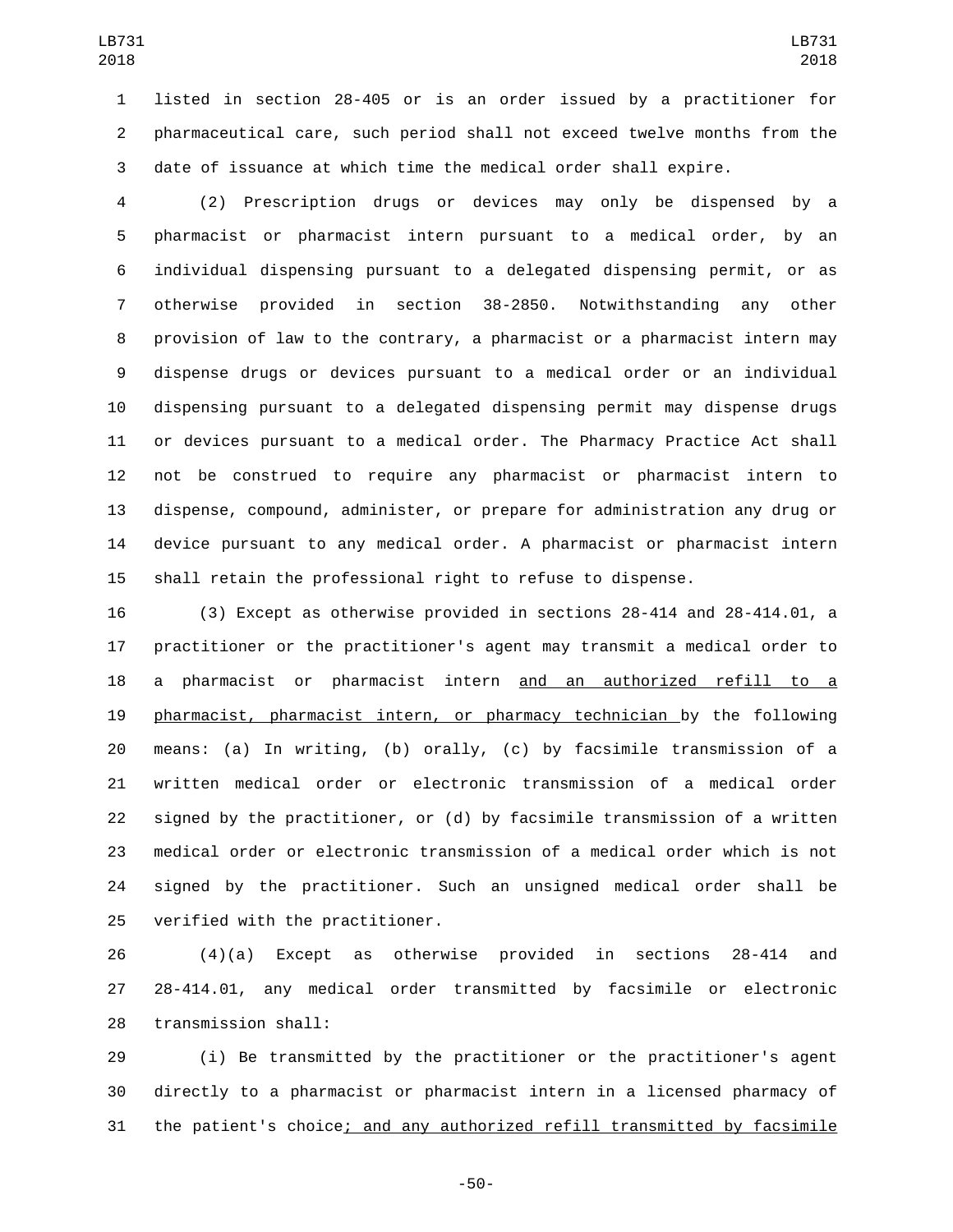or electronic transmission shall be transmitted by the practitioner or the practitioner's agent directly to a pharmacist, pharmacist intern, or pharmacy technician. No intervening person shall be permitted access to the medical order to alter such order or the licensed pharmacy chosen by the patient. Such medical order may be transmitted through a third-party intermediary who shall facilitate the transmission of the order from the practitioner or practitioner's agent to the pharmacy;

 (ii) Identify the transmitter's telephone number or other suitable information necessary to contact the transmitter for written or oral confirmation, the time and date of the transmission, the identity of the pharmacy intended to receive the transmission, and other information as 12 required by law; and

 (iii) Serve as the original medical order if all other requirements 14 of this subsection are satisfied.

 (b) Medical orders transmitted by electronic transmission shall be signed by the practitioner either with an electronic signature for legend drugs which are not controlled substances or a digital signature for 18 legend drugs which are controlled substances.

 (5) The pharmacist shall exercise professional judgment regarding the accuracy, validity, and authenticity of any medical order transmitted 21 by facsimile or electronic transmission.

 (6) The quantity of drug indicated in a medical order for a resident of a long-term care facility shall be sixty days unless otherwise limited 24 by the prescribing practitioner.

 Sec. 75. Section 38-2891, Reissue Revised Statutes of Nebraska, is 26 amended to read:

 38-2891 (1) A pharmacy technician shall only perform tasks which do 28 not require the professional judgment of a pharmacist and which are subject to verification to assist a pharmacist in the practice of 30 pharmacy.

(2) The functions and tasks which shall not be performed by pharmacy

-51-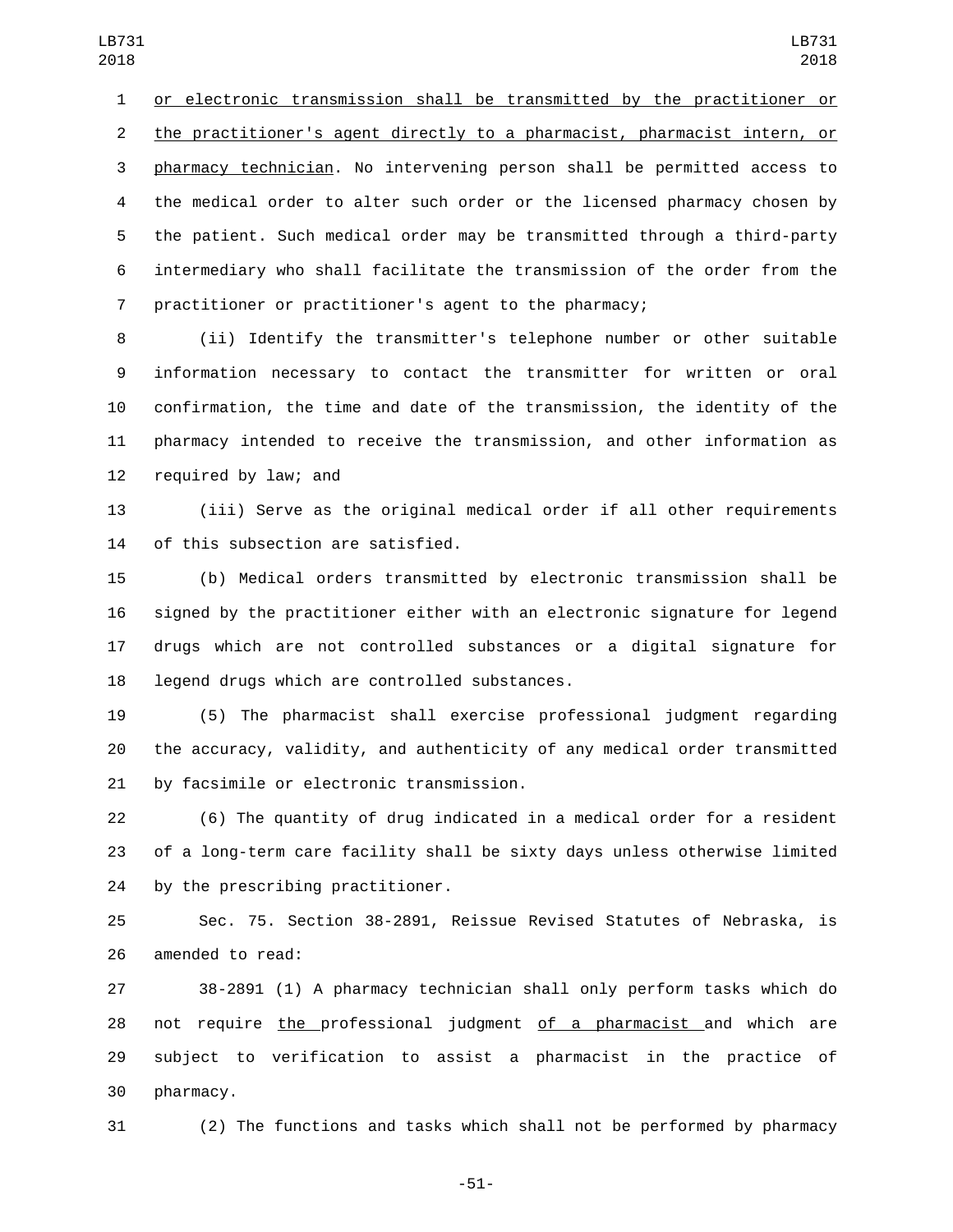technicians include, but are not limited to:1

 (a) Receiving oral medical orders from a practitioner or his or her agent except as otherwise provided in subsection (3) of section 38-2870;

(b) Providing patient counseling;4

 (c) Performing any evaluation or necessary clarification of a medical order or performing any functions other than strictly clerical 7 functions involving a medical order;

 (d) Supervising or verifying the tasks and functions of pharmacy 9 technicians;

 (e) Interpreting or evaluating the data contained in a patient's 11 record maintained pursuant to section 38-2869;

 (f) Releasing any confidential information maintained by the 13 pharmacy;

(g) Performing any professional consultations; and

 (h) Drug product selection, with regard to an individual medical order, in accordance with the Nebraska Drug Product Selection Act.

 (3) The director shall, with the recommendation of the board, waive any of the limitations in subsection (2) of this section for purposes of a scientific study of the role of pharmacy technicians approved by the board. Such study shall be based upon providing improved patient care or enhanced pharmaceutical care. Any such waiver shall state the length of the study and shall require that all study data and results be made available to the board upon the completion of the study. Nothing in this subsection requires the board to approve any study proposed under this 25 subsection.

 Sec. 76. Section 38-2892, Revised Statutes Supplement, 2017, is 27 amended to read:

 38-2892 (1) The pharmacist in charge of a pharmacy, remote 29 dispensing pharmacy, or hospital pharmacy employing pharmacy technicians shall be responsible for the supervision and performance of the pharmacy technicians.31

-52-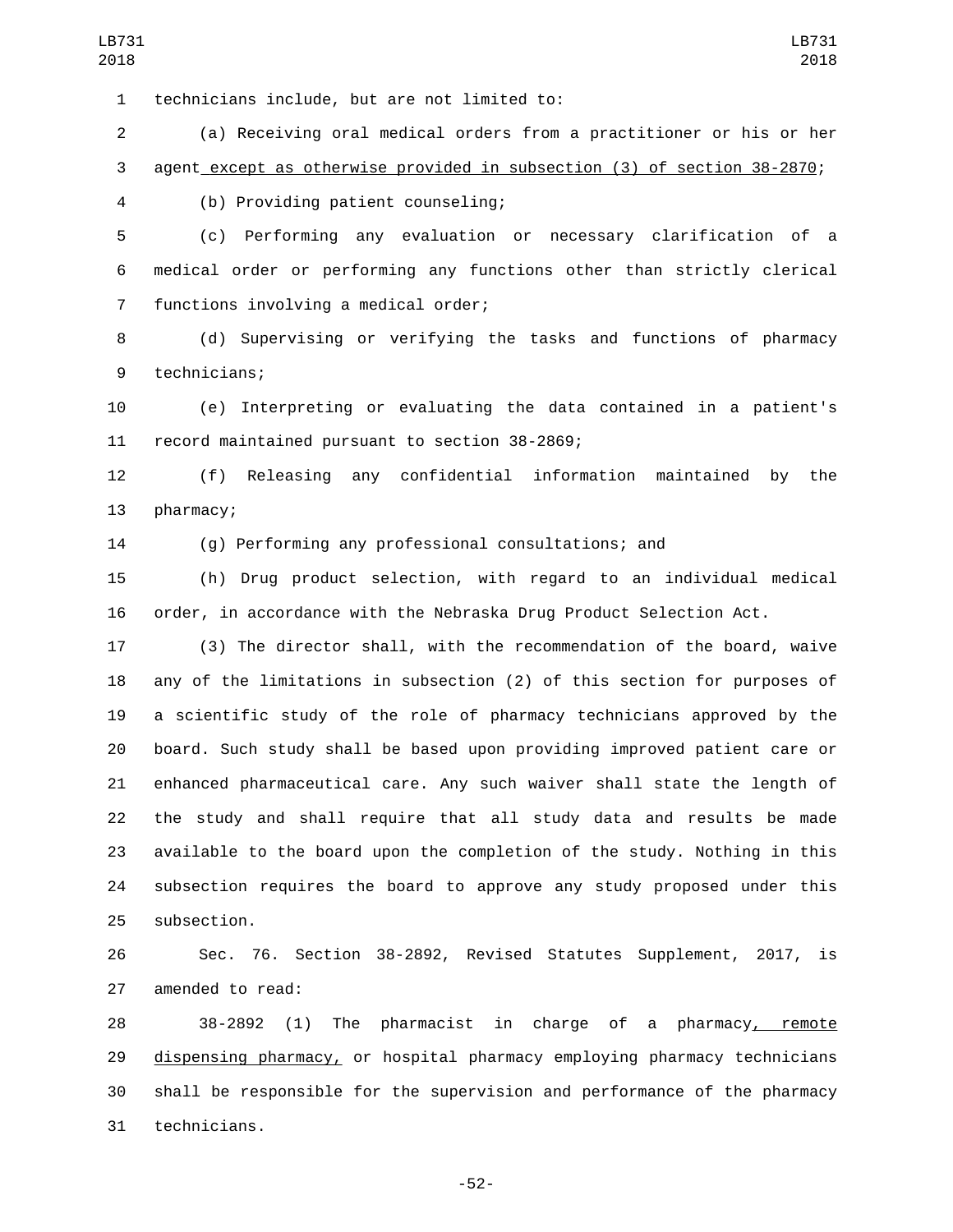(2) Except as otherwise provided in the Automated Medication Systems Act, the supervision of pharmacy technicians at a pharmacy shall be performed by the pharmacist who is on duty in the facility with the pharmacy technicians or located in pharmacies that utilize a real-time, online data base and have a pharmacist in all pharmacies. The supervision of pharmacy technicians at a remote dispensing pharmacy or hospital pharmacy shall be performed by the pharmacist assigned by the pharmacist in charge to be responsible for the supervision and verification of the 9 activities of the pharmacy technicians.

 Sec. 77. Section 38-28,106, Reissue Revised Statutes of Nebraska, is 11 amended to read:

 38-28,106 An employee or agent of a prescribing practitioner may communicate a prescription, chart order, or refill authorization issued by the prescribing practitioner to a pharmacist or a pharmacist intern except for an emergency oral authorization for a controlled substance listed in Schedule II of section 28-405. An employee or agent of a prescribing practitioner may communicate a refill authorization issued by the prescribing practitioner to a pharmacy technician.

 Sec. 78. Section 38-3208, Reissue Revised Statutes of Nebraska, is 20 amended to read:

38-3208 The Respiratory Care Practice Act shall not prohibit:

 (1) The practice of respiratory care which is an integral part of the program of study by students enrolled in approved respiratory care 24 education programs;

 (2) The gratuitous care, including the practice of respiratory care, of the ill by a friend or member of the family or by a person who is not licensed to practice respiratory care if such person does not represent himself or herself as a respiratory care practitioner;

 (3) The practice of respiratory care by nurses, physicians, physician assistants, physical therapists, or any other professional required to be licensed under the Uniform Credentialing Act when such

-53-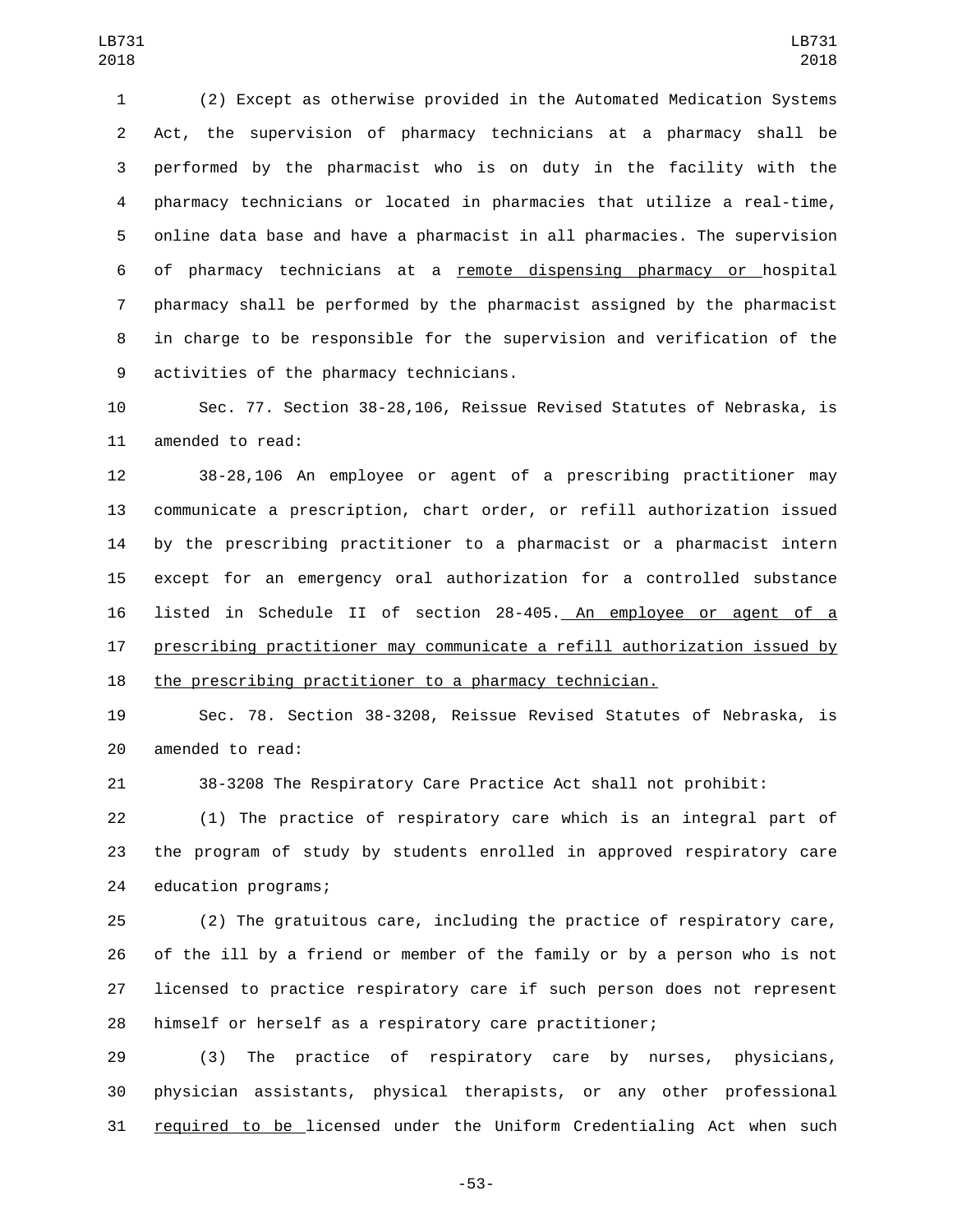practice is within the scope of practice for which that person is 2 licensed to practice in this state;

 (4) The practice of any respiratory care practitioner of this state or any other state or territory while employed by the federal government or any bureau or division thereof while in the discharge of his or her 6 official duties;

 (5) Techniques defined as pulmonary function testing and the administration of aerosol and inhalant medications to the cardiorespiratory system as it relates to pulmonary function technology administered by a registered pulmonary function technologist credentialed by the National Board for Respiratory Care or a certified pulmonary function technologist credentialed by the National Board for Respiratory 13 Care; or

 (6) The performance of oxygen therapy or the initiation of noninvasive positive pressure ventilation by a registered polysomnographic technologist relating to the study of sleep disorders if such procedures are performed or initiated under the supervision of a licensed physician at a facility accredited by the American Academy of 19 Sleep Medicine.

 Sec. 79. Section 71-202.01, Revised Statutes Cumulative Supplement,  $2016$ , is amended to read:

 71-202.01 For purposes of the Barber Act, unless the context 23 otherwise requires:

 (1) Barber shall mean any person who engages in the practice of any 25 act of barbering;

 (2) Barber pole shall mean a cylinder or pole with alternating stripes of red, white, and blue or any combination of them which run diagonally along the length of the cylinder or pole;

 (3) Barber shop shall mean (a) an establishment or place of business properly licensed as required by the act where one or more persons properly licensed are engaged in the practice of barbering or (b) a

-54-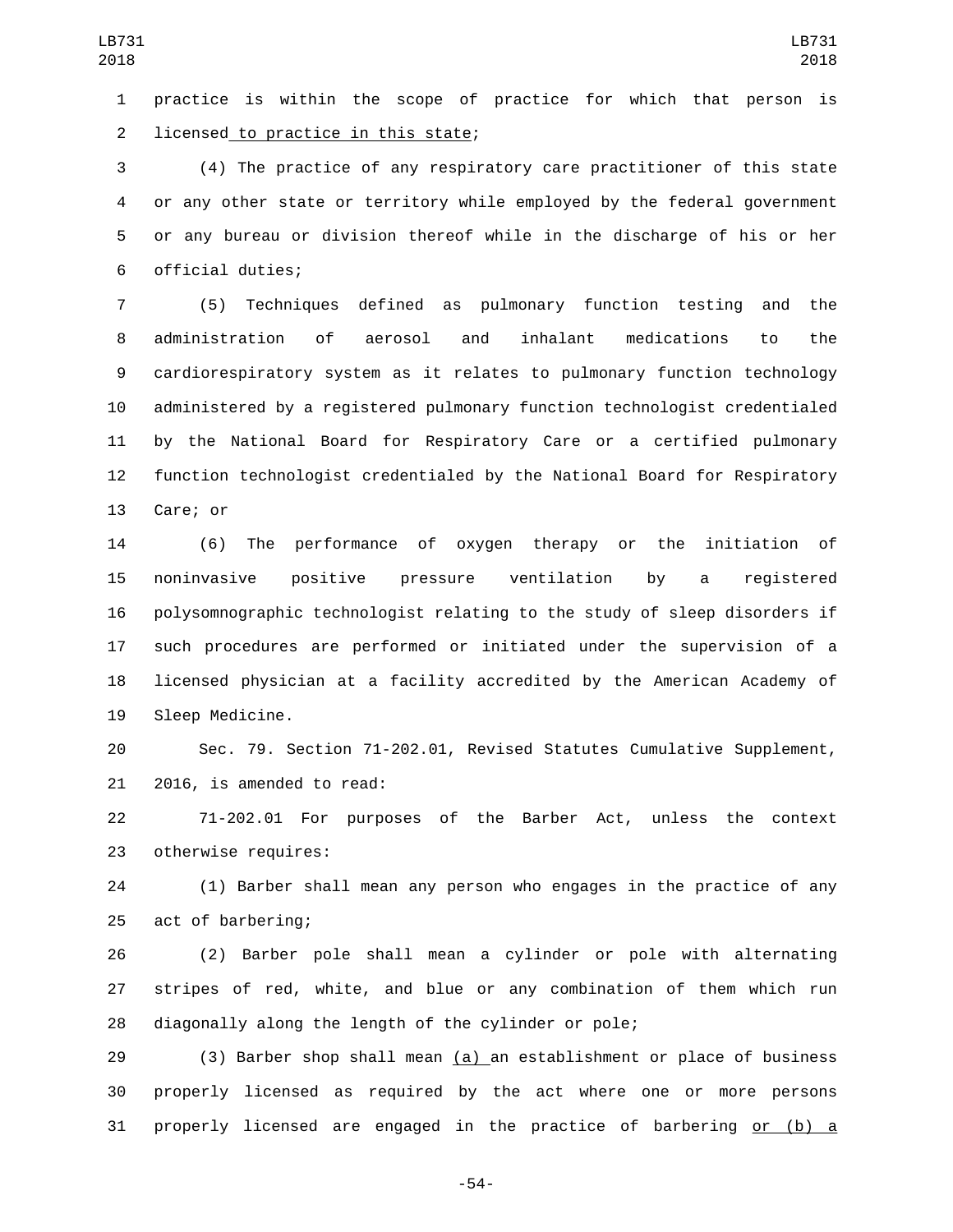mobile barber shop. Barber shop but shall not include barber schools or 2 colleges;

 (4) Barber school or college shall mean an establishment properly licensed and operated for the teaching and training of barber students;

(5) Board shall mean the Board of Barber Examiners;

 (6) Manager shall mean a licensed barber having control of the barber shop and of the persons working or employed therein;

 (7) License shall mean a certificate of registration issued by the 9 board;

 (8) Barber instructor shall mean a teacher of the barber trade as 11 provided in the act;

 (9) Assistant barber instructor shall mean a teacher of the barbering trade registered as an assistant barber instructor as required 14 by the act;

 (10) Mobile barber shop shall mean a self-contained, self- supporting, enclosed mobile unit licensed under the act as a mobile site 17 for the performance of the practice of barbering by persons licensed 18 under the act;

19 (11) (<del>10)</del> Reqistered or licensed barber shall mean a person who has completed the requirements to receive a certificate as a barber and to 21 whom a certificate has been issued;

22 (12) (444) Secretary of the board shall mean the director appointed by the board who shall keep a record of the proceedings of the board;

 (13) (12) Student shall mean a person attending an approved, licensed barber school or college, duly registered with the board as a student engaged in learning and acquiring any and all of the practices of barbering, and who, while learning, performs and assists any of the practices of barbering in a barber school or college; and

29 (14) (13) Postsecondary barber school or college shall mean an establishment properly licensed and operated for the teaching and training of barber students who have successfully completed high school

-55-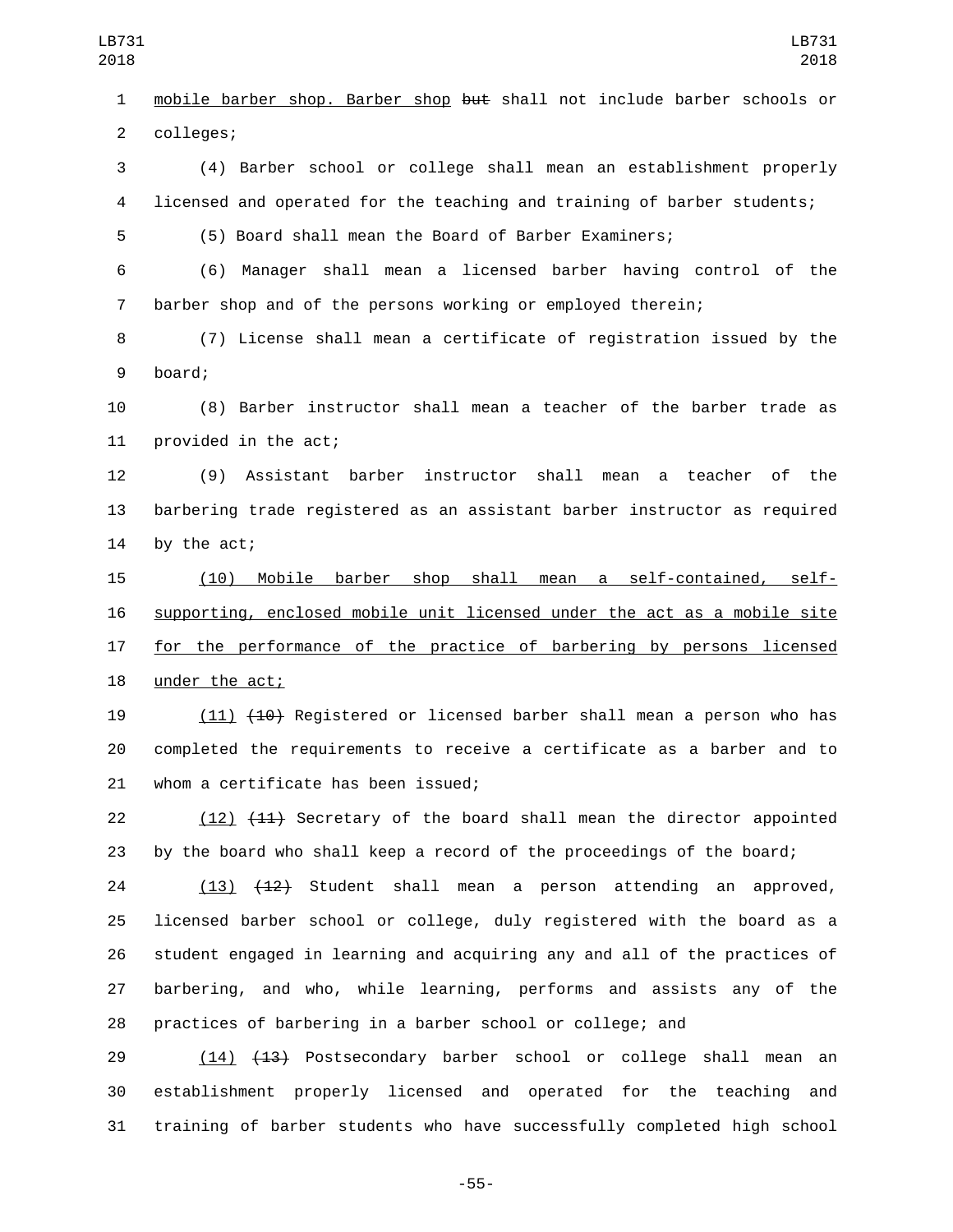or its equivalent as determined by successfully passing a general 2 educational development test prior to admittance.

 Sec. 80. Section 71-203, Reissue Revised Statutes of Nebraska, is 4 amended to read:

 71-203 The following persons are exempt from the Barber Act while in the proper discharge of their professional or occupational duties: (1) Persons authorized by the laws of this state to practice medicine and surgery; (2) commissioned medical or surgical officers of the United States military services; (3) registered or licensed practical nurses; and (4) persons engaged in operating or employed in cosmetology 11 establishments salons, except that nothing contained in this section shall authorize a cosmetologist to perform barbering as defined in 13 section 71-202 in any licensed barber shop.

 Sec. 81. Section 71-204, Reissue Revised Statutes of Nebraska, is 15 amended to read:

 71-204 A person is qualified to receive a certificate of registration to practice barbering (1) who has a diploma showing graduation from high school or an equivalent education as determined by passing a general education development test; (2) who is at least 20 seventeen years of age; (3) who has completed one  $t$  we thousand eight  $\theta$  one hundred hours of training in a barber school or college; (4) who has graduated from a barber school or college approved by the Board of Barber Examiners; and (5) who has passed an examination conducted by the Board of Barber Examiners to determine his or her fitness to practice barbering, which examination shall be taken within two years after the 26 date of entry into barbering school.

 Sec. 82. Section 71-208, Revised Statutes Cumulative Supplement, 28 2016, is amended to read:

 71-208 The Legislature finds that, through licensing of barber schools, the Board of Barber Examiners approves barbering programs which lead to a certificate or diploma in Nebraska. No barber school or college

-56-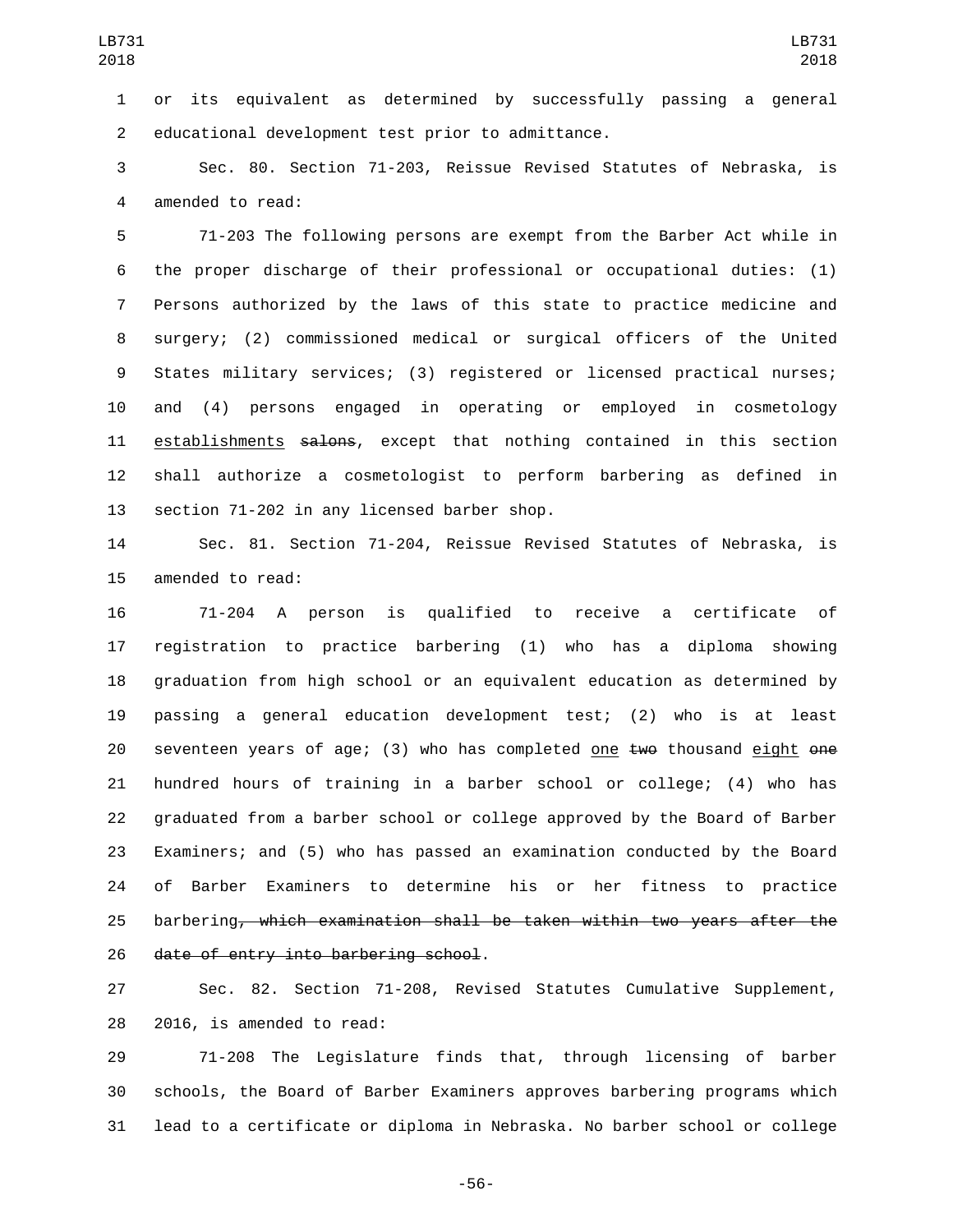1 shall be approved by the board unless  $(1)(a)$  a barber school or college that operates as a postsecondary barber school or college requires, as a prerequisite to admission, high school graduation or its equivalent as determined by successfully passing a general educational development test or (b) a barber school or college that does not operate as a postsecondary barber school or college requires, as a prerequisite to graduation from such school or college, high school graduation or its equivalent as determined by successfully passing a general educational development test, (2) as a prerequisite to graduation it requires a 10 course of instruction of not less than one two thousand eight one hundred 11 hours, to be completed in a period of not less than one year, of not more than ten hours in any one working day, and (3) the barber school or college meets the standards of the Barber Act and any rules and regulations of the board. Such course of instruction shall include scientific fundamentals for barbering, hygiene, massaging, sterilization, haircutting, and shaving, except that when a barber school or college is a part of a high school accredited by the State Board of Education or the University of Nebraska, the Board of Barber Examiners shall provide in its rules and regulations that credit in the barber school or college shall be given for hours spent and courses pursued in the high school and that credit shall be given for courses in barbering taken in high school prior to formal enrollment in such barber school or college.

 Sec. 83. Section 71-208.08, Reissue Revised Statutes of Nebraska, is 24 amended to read:

 71-208.08 (1) Cosmetologists licensed in the State of Nebraska 26 attending a barber school or college may of barbering shall be given 27 credit of one thousand hours of training applied eredit toward the course 28 hours required for graduation.

 (2) Barbers licensed in the State of Nebraska attending a school of cosmetology may be given credit of one thousand hours of training applied 31 toward the course hours required for graduation.

-57-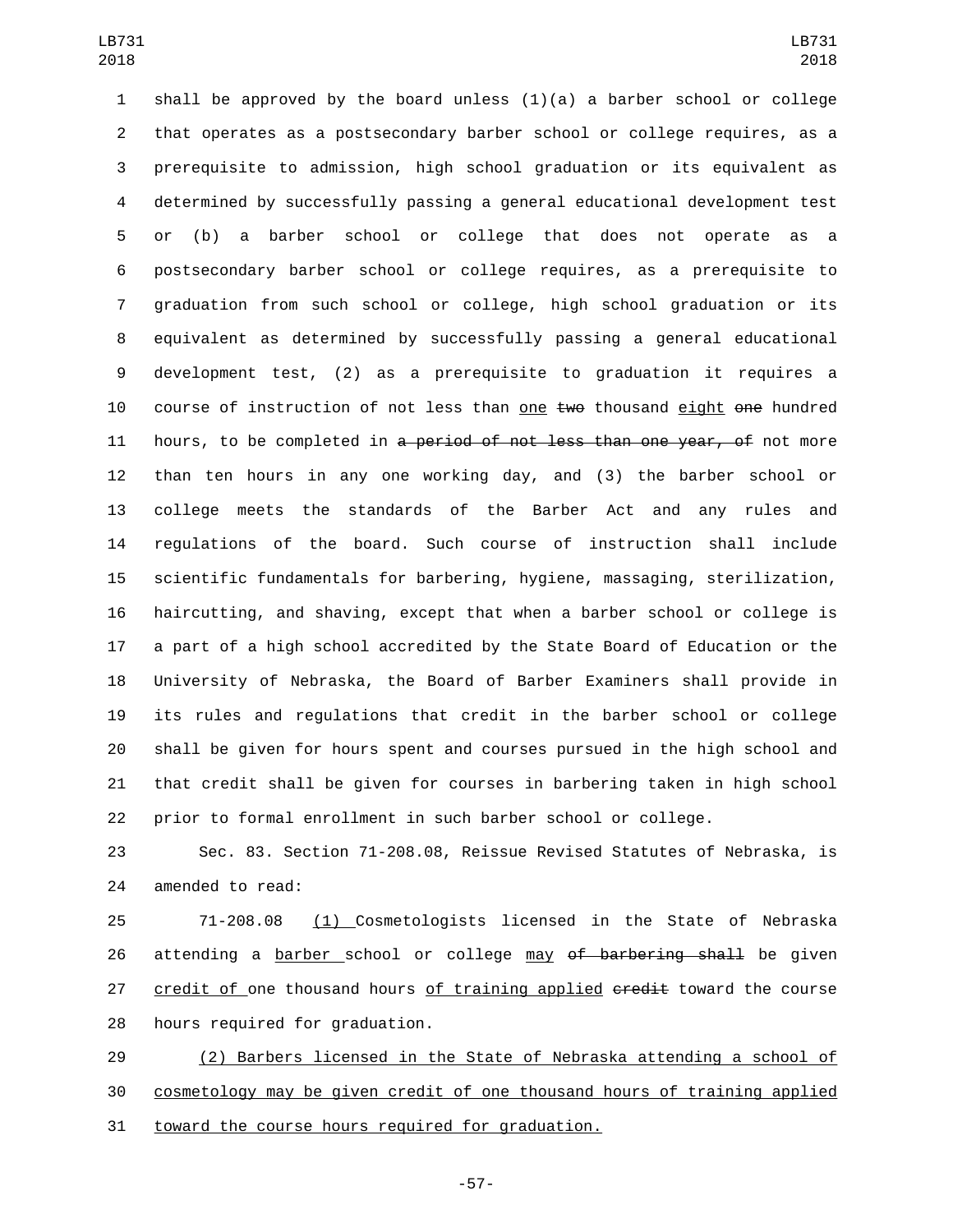| $\mathbf{1}$   | In order to be licensed as a mobile barber shop by the<br>Sec. 84.       |
|----------------|--------------------------------------------------------------------------|
| $\overline{2}$ | board, an applicant shall, in addition to the requirements of the Barber |
| 3              | Act, meet, and present to the board evidence of meeting, the following   |
| $\overline{4}$ | requirements:                                                            |
| 5              | (1) The proposed barber shop is a self-contained, self-supporting,       |
| 6              | enclosed mobile unit;                                                    |
| $\overline{7}$ | $(2)(a)(i)$ The mobile unit has a global positioning system tracking     |
| 8              | device that enables the board to track the location of the barber shop   |
| 9              | over the Internet;                                                       |
| 10             | (ii) The device is on board the mobile unit and functioning at all       |
| 11             | times the barber shop is in operation or open for business; and          |
| 12             | (iii) The owner of the barber shop provides the board with all           |
| 13             | information necessary to track the barber shop over the Internet; or     |
| 14             | (b) The owner of the barber shop submits to the board, in a manner       |
| 15             | specified by the board, a weekly itinerary showing the dates, exact      |
| 16             | locations, and times that barbering services are scheduled to be         |
| 17             | provided. The owner shall submit the itinerary not less than seven       |
| 18             | calendar days prior to the beginning of the service described in the     |
| 19             | itinerary and shall submit to the board any changes in the itinerary not |
| 20             | less than twenty-four hours prior to the change. A barber shop shall     |
| 21             | follow the itinerary in providing service and notify the board of any    |
| 22             | changes;                                                                 |
| 23             | (3) The barber shop is clearly identified as such to the public by a     |
| 24             | sign;                                                                    |
| 25             | (4) The barber shop complies with the sanitary requirements of the       |
| 26             | Barber Act and the rules and regulations adopted and promulgated under   |
| 27             | the act;                                                                 |
| 28             | (5) The entrance into the proposed barber shop used by the general       |
| 29             | public provides safe access by the public; and                           |
| 30             | (6) The proposed barber shop includes a functional sink and toilet       |

facilities and maintains an adequate supply of clean water and wastewater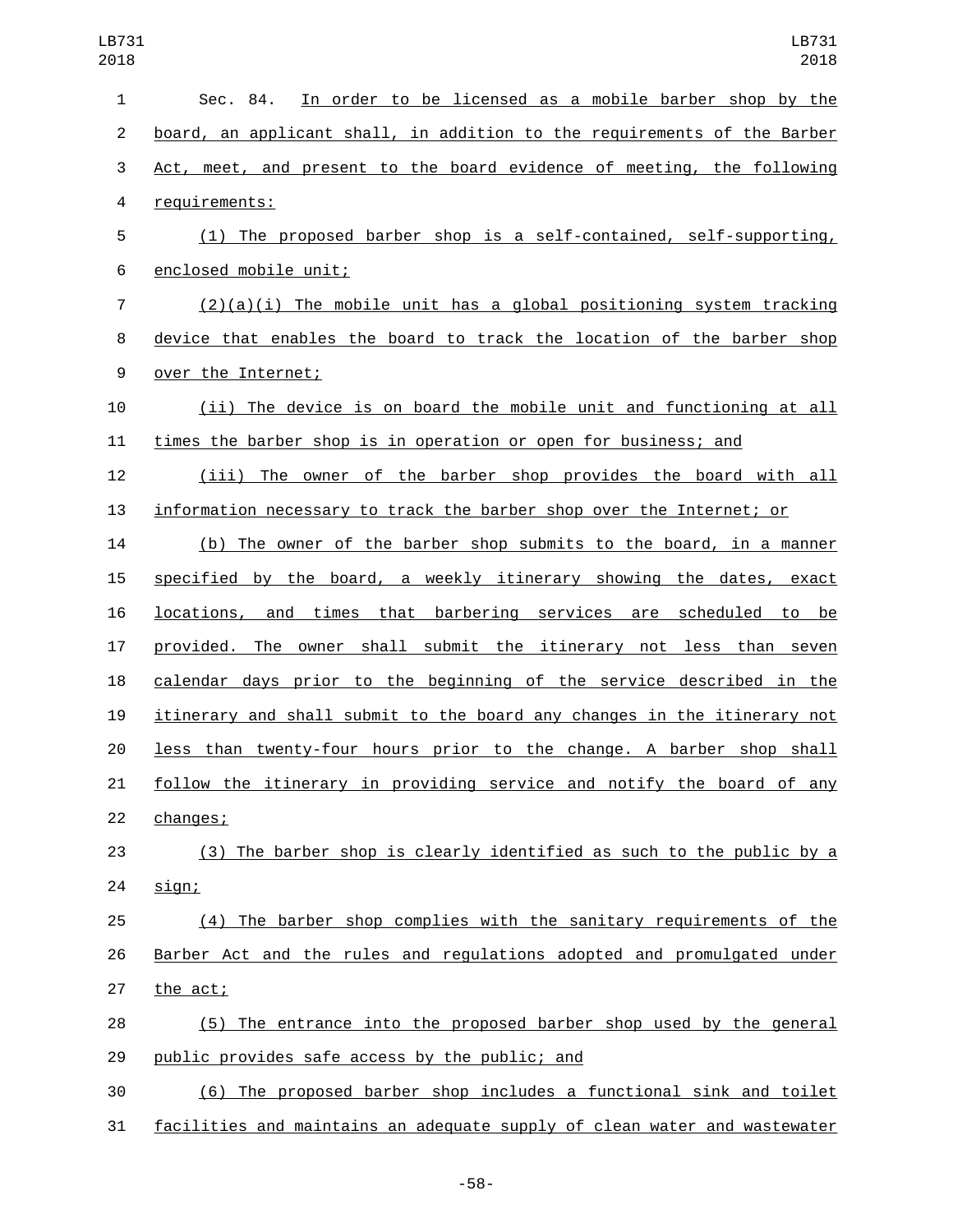| $\mathbf{1}$   | <u>storage capacity.</u>                                                  |
|----------------|---------------------------------------------------------------------------|
| $\overline{2}$ | Any person seeking a license to operate a mobile barber<br>Sec. 85.       |
| 3              | shop shall submit a completed application to the board as provided in     |
| 4              | section 71-219.02, and along with the application, the applicant shall    |
| 5              | submit a detailed floor plan or blueprint of the proposed barber shop     |
| 6              | sufficient to demonstrate compliance with the requirements of section 84  |
| 7              | of this act.                                                              |
| 8              | In addition to the requirements of the Barber Act, each<br>Sec. 86.       |
| 9              | application for a license to operate a mobile barber shop shall be        |
| 10             | reviewed by the board for compliance with the requirements of the Barber  |
| 11             | Act. If an application is denied, the applicant shall be informed in      |
| 12             | writing of the grounds for denial, and such denial shall not prejudice    |
| 13             | future applications by the applicant. If an application is approved, the  |
| 14             | board shall issue the applicant a certificate of consideration to operate |
| 15             | a mobile barber shop pending an operation inspection. The board shall     |
| 16             | conduct an operation inspection of each barber shop issued a certificate  |
| 17             | of consideration within six months after the issuance of such             |
| 18             | certificate. A barber shop which passes the inspection shall be issued a  |
| 19             | license. A barber shop which fails the inspection shall submit within     |
| 20             | fifteen days evidence of corrective action taken to improve those aspects |
| 21             | of operation found deficient. If evidence is not submitted within fifteen |
| 22             | days or if after a second inspection the barber shop does not receive a   |
| 23             | satisfactory rating, it shall immediately relinguish its certificate of   |
| 24             | consideration and cease operation.                                        |
| 25             | In order to maintain its license in good standing, each<br>Sec. 87.       |
| 26             | mobile barber shop shall operate in accordance with the following         |
| 27             | requirements:                                                             |

28 (1) The barber shop shall at all times comply with all applicable provisions of the Barber Act and all rules and regulations adopted and 30 promulgated under the act;

(2) The barber shop owner or his or her agent shall notify the board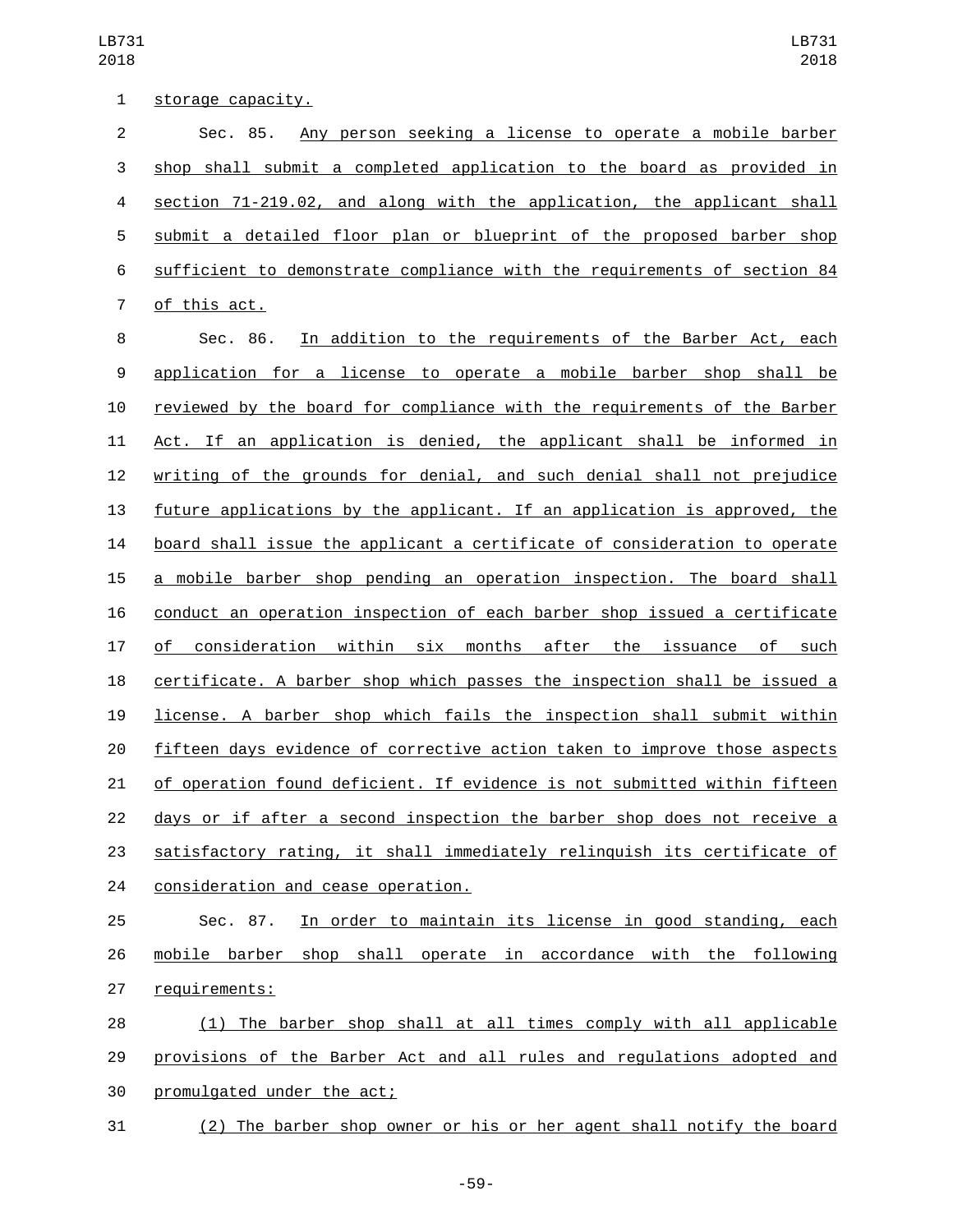of any change of ownership, name, or office address and if a barber shop 2 is permanently closed; (3) No barber shop shall permit any unlicensed person to perform any of the practices of barbering within its confines or employment; (4) The barber shop shall display a name upon, over, or near the 6 entrance door distinguishing it as a barber shop; (5) The barber shop shall permit any duly authorized agent of the board to conduct an operation inspection or investigation at any time during the normal operating hours of the barber shop, without prior notice, and the owner and manager shall assist the inspector by providing access to all areas of the barber shop, all personnel, and all records 12 requested by the inspector; (6) The barber shop shall display in a conspicuous place the 14 following records: (a) The current license or certificate of consideration to operate a 16 barber shop; and (b) The current licenses of all persons licensed under the act who 18 are employed by or working in the barber shop; (7) No barbering practices may be performed in a barber shop while the barber shop is moving. The barber shop must be safely and legally parked in a legal parking space at all times while clients are present inside the barber shop. A barber shop shall not park or conduct business within three hundred feet of another licensed barber shop. The board is not responsible for monitoring for enforcement of this subdivision but may discipline a license for a reported and verified violation; and (8) The owner of the barber shop shall maintain a permanent business address at which correspondence from the board may be received and 28 records of appointments, license numbers, and vehicle identification numbers shall be kept for each barber shop being operated by the owner.

The owner shall make such records available for verification and

31 inspection by the board.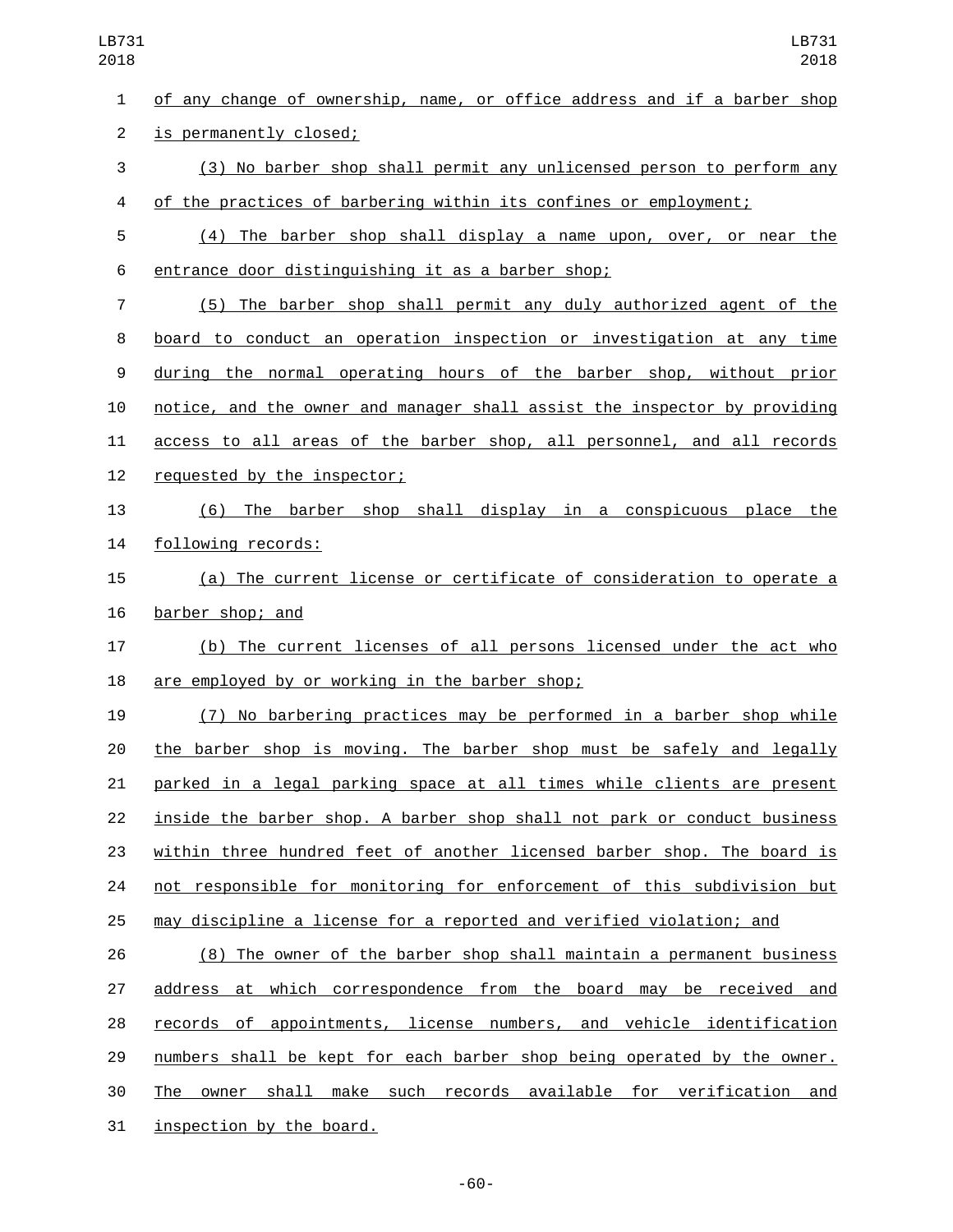Sec. 88. The license of a mobile barber shop that has been revoked or expired for any reason shall not be reinstated. An original application for licensure shall be submitted and approved before such barber shop may reopen for business.4 Sec. 89. Each mobile barber shop license issued shall be in effect

 solely for the owner or owners and the mobile unit named thereon and 7 shall expire automatically upon any change of ownership or mobile unit. An original application for licensure shall be submitted and approved 9 before such barber shop may reopen for business.

 Sec. 90. The owner of each mobile barber shop shall have full responsibility for ensuring that the barber shop is operated in compliance with all applicable laws, rules, and regulations and shall be liable for any and all violations occurring in the barber shop.

 Sec. 91. Section 71-224, Reissue Revised Statutes of Nebraska, is 15 amended to read:

 71-224 Sections 71-201 to 71-248 and sections 84 to 90 of this act shall be known and may be cited as the Barber Act.

 Sec. 92. Section 71-401, Revised Statutes Supplement, 2017, is 19 amended to read:

 71-401 Sections 71-401 to 71-475 and sections 95 to 98 of this act shall be known and may be cited as the Health Care Facility Licensure 22 Act.

 Sec. 93. Section 71-403, Revised Statutes Cumulative Supplement, 24 2016, is amended to read:

 71-403 For purposes of the Health Care Facility Licensure Act, unless the context otherwise requires, the definitions found in sections 71-404 to 71-431 and sections 95 to 97 of this act shall apply.

 Sec. 94. Section 71-425, Reissue Revised Statutes of Nebraska, is 29 amended to read:

 71-425 Pharmacy means a facility advertised as a pharmacy, drug store, hospital pharmacy, dispensary, remote dispensing pharmacy, or any

-61-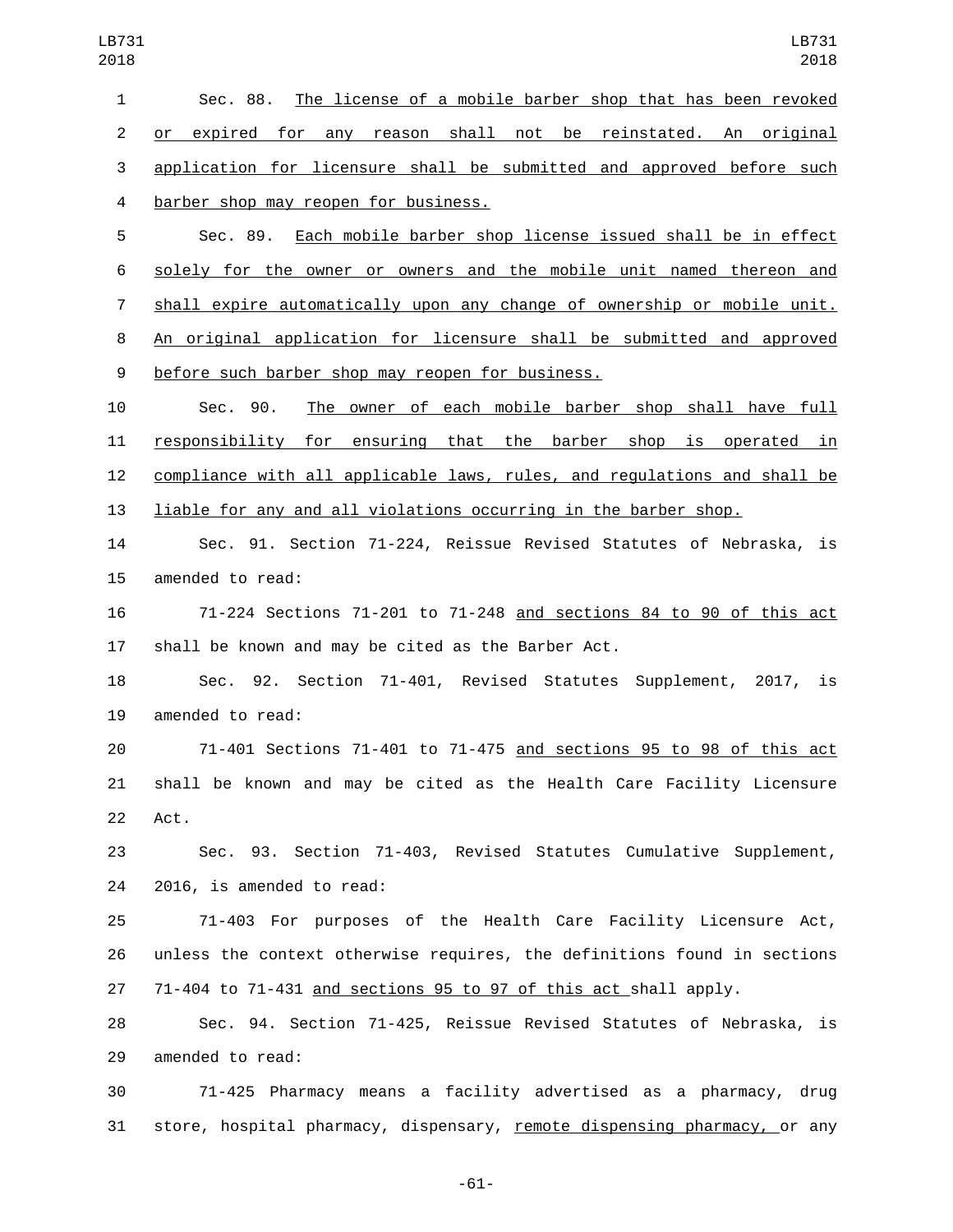combination of such titles where drugs or devices are dispensed as 2 defined in the Pharmacy Practice Act. Sec. 95. Remote dispensing means dispensing that occurs using remote supervision in compliance with section 98 of this act. Sec. 96. Remote dispensing pharmacy means a pharmacy staffed by certified pharmacy technicians in Nebraska in which remote dispensing may 7 occur. Sec. 97. Supervising pharmacy means a pharmacy licensed and located in Nebraska that owns and operates a licensed remote dispensing pharmacy. Sec. 98. (1) A pharmacy shall obtain a remote dispensing pharmacy license under the Health Care Facility Licensure Act prior to engaging in remote dispensing. A pharmacy shall not be licensed as both a remote 13 dispensing pharmacy and a pharmacy. At the time of initial licensure as a remote dispensing pharmacy, the remote dispensing pharmacy must be located ten driving miles or more from the nearest pharmacy. The remote dispensing pharmacy shall operate in accordance with this section. (2) If the remote dispensing pharmacy employs a certified pharmacy technician to dispense prescription drugs, remote dispensing shall occur under remote supervision via a real-time audiovisual communication system by a licensed pharmacist employed by a supervising pharmacy. The licensed pharmacist must be licensed and located in Nebraska. If the real-time audiovisual communication system between the remote dispensing pharmacy

 and supervising pharmacy is not working, no remote dispensing can be 24 completed at the remote dispensing pharmacy until the real-time audiovisual communication system is restored and working properly.

 (3) The remote dispensing pharmacy must have the same pharmacist in charge as the supervising pharmacy. The pharmacist in charge must ensure that a pharmacist is onsite at the remote dispensing pharmacy at a 29 minimum of once each calendar month. The pharmacist in charge in the supervising pharmacy may delegate tasks to another pharmacist who is employed by the supervising pharmacy, such as supervision of the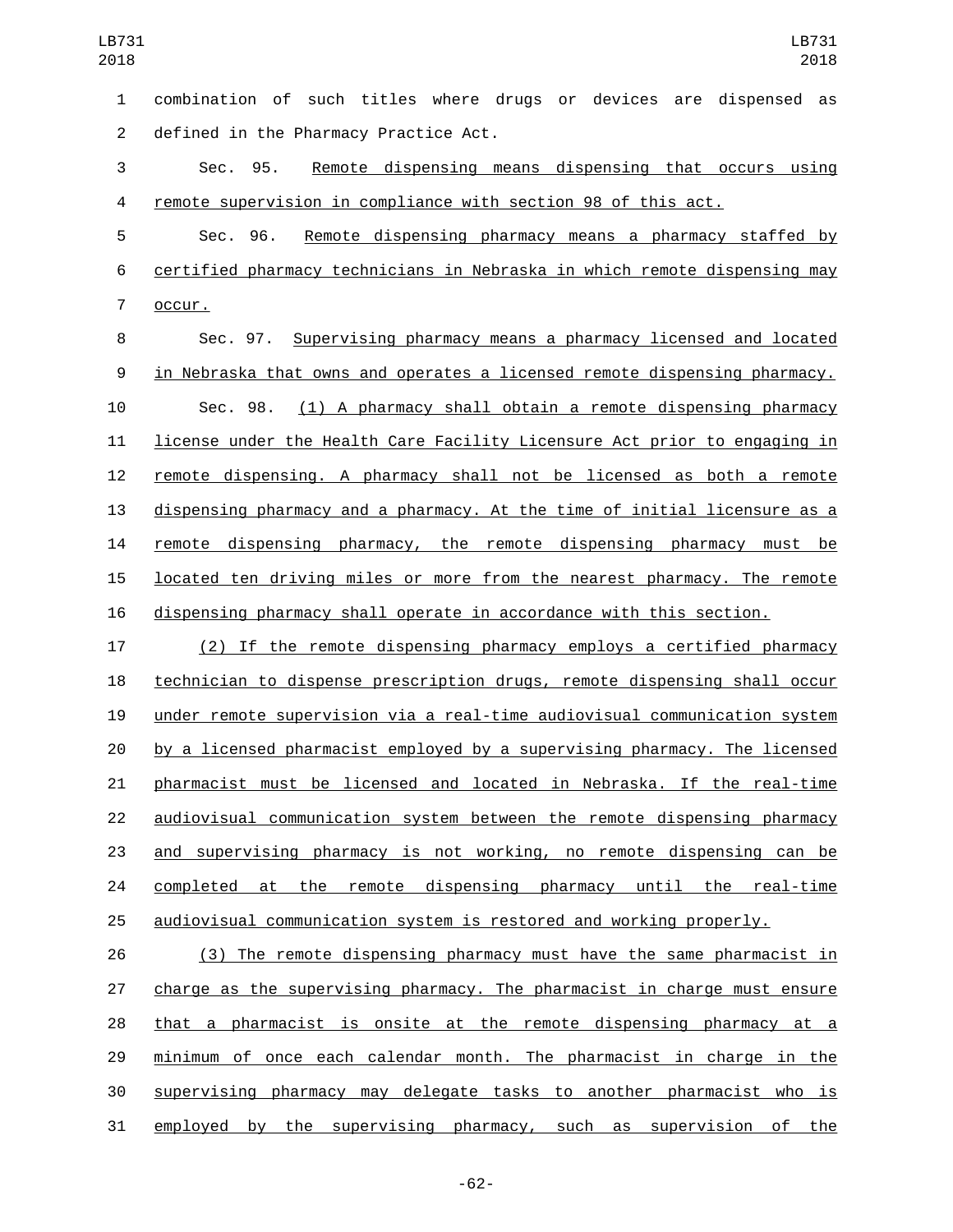certified pharmacy technician working remotely in the remote dispensing pharmacy, oversight of inventory, patient counseling, and other duties as assigned. The pharmacist supervising the certified pharmacy technician remotely is responsible for the drug utilization review, the final verification, and the supervision of the remote dispensing at the remote 6 dispensing pharmacy. (4) In order for remote dispensing to occur in a remote dispensing 8 pharmacy: (a) When a prescription is being dispensed to a patient or caregiver, the supervising pharmacist must attempt to counsel on all new prescriptions dispensed from the remote dispensing pharmacy; and (b) The real-time audiovisual communication system must be working 13 properly. Sec. 99. Section 71-2448, Revised Statutes Cumulative Supplement, 2016, is amended to read: 71-2448 A prescription medication distribution machine: (1) Is subject to the requirements of section 71-2447 and, if it is in a long-term care automated pharmacy, is subject to section 71-2451; and (2) May be operated only (a) in a licensed pharmacy where a pharmacist dispenses medications to patients for self-administration pursuant to a prescription, (b) in a remote dispensing pharmacy as 23 described in section 98 of this act, or  $(c)$   $(b)$  in a long-term care 24 automated pharmacy subject to section 71-2451. Sec. 100. Section 71-2483, Revised Statutes Cumulative Supplement, 26 2016, is amended to read: 71-2483 An employee or agent of a prescribing practitioner may communicate a prescription, chart order, or refill authorization issued by the prescribing practitioner to a pharmacist or a pharmacist intern except for an emergency oral authorization for a controlled substance

-63-

listed in Schedule II of section 28-405. An employee or agent of a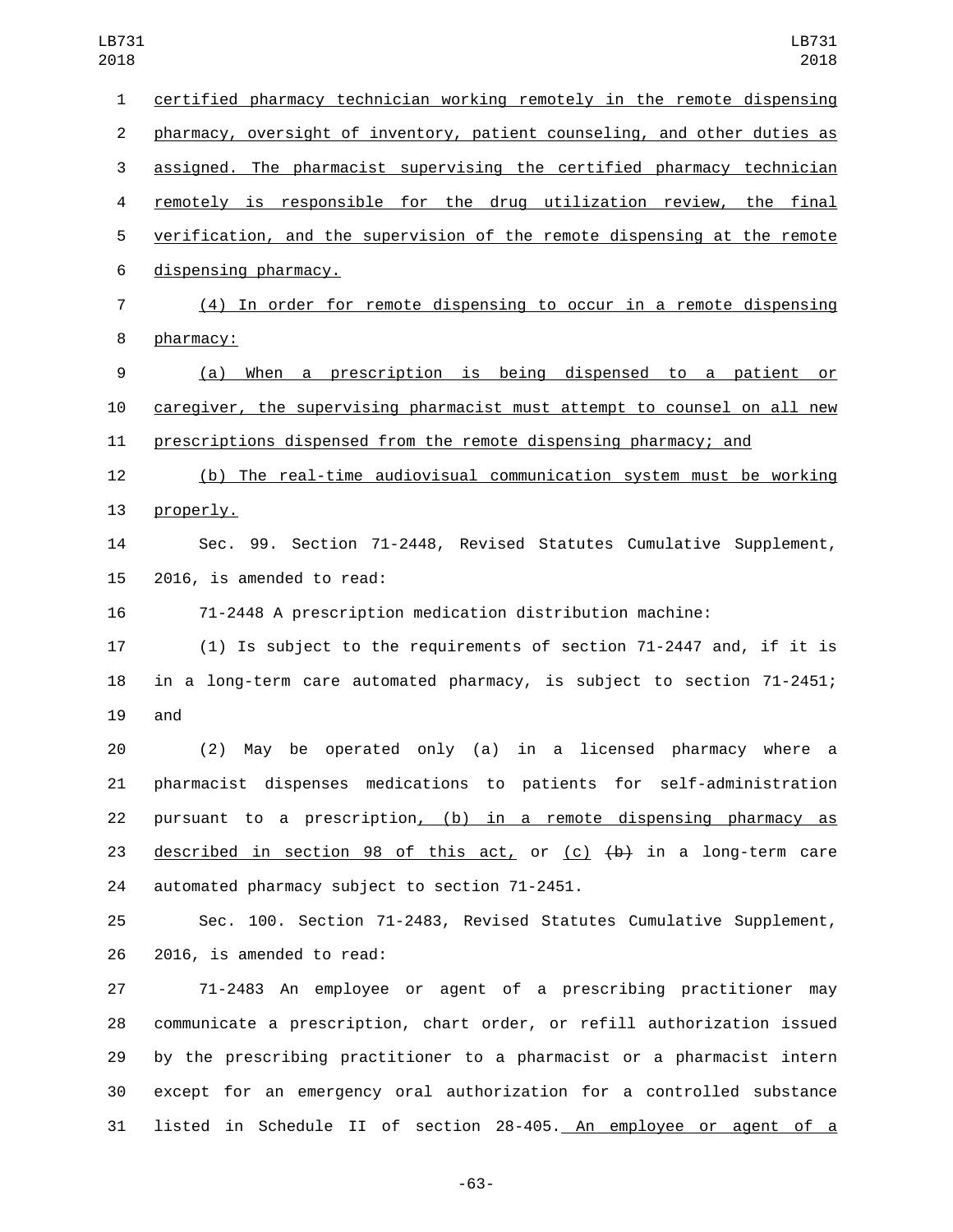| LB731<br>2018  | LB731<br>2018                                                             |
|----------------|---------------------------------------------------------------------------|
| $\mathbf{1}$   | prescribing practitioner may communicate a refill authorization issued by |
| $\overline{c}$ | the prescribing practitioner to a pharmacy technician.                    |
| 3              | The State of Nebraska adopts the Physical<br>Sec.<br>101.<br>Therapy      |
| 4              | Licensure Compact in the form substantially as follows:                   |
| 5              | ARTICLE I                                                                 |
| 6              | <b>PURPOSE</b>                                                            |
| $\overline{7}$ | a. The purpose of the Physical Therapy Licensure Compact is to            |
| 8              | facilitate interstate practice of physical therapy with the goal of       |
| 9              | improving public access to physical therapy services. The practice of     |
| 10             | physical therapy occurs in the state where the patient or client is       |
| 11             | located at the time of the patient or client encounter. The Compact       |
| 12             | preserves the regulatory authority of states to protect public health and |
| 13             | safety through the current system of state licensure.                     |
| 14             | b. This Compact is designed to achieve the following objectives:          |
| 15             | 1. Increase public access to physical therapy services by providing       |
| 16             | for the mutual recognition of other member state licenses;                |
| 17             | 2. Enhance the states' ability to protect the public's health and         |
| 18             | safety;                                                                   |
| 19             | Encourage the cooperation of<br>member states in regulating<br>3.         |
| 20             | multistate physical therapy practice;                                     |
| 21             | 4. Support spouses of relocating military members;                        |
| 22             | 5. Enhance the exchange of licensure, investigative, and                  |
| 23             | disciplinary information between member states; and                       |
| 24             | 6. Allow a remote state to hold a provider of services with a             |
| 25             | compact privilege in that state accountable to that state's practice      |
| 26             | standards.                                                                |
| 27             | ARTICLE II                                                                |
| 28             | <b>DEFINITIONS</b>                                                        |
| 29             | As used in the Physical Therapy Licensure Compact, and except as          |
| 30             | otherwise provided, the following definitions shall apply:                |
| 31             | 1. Active duty military means full-time duty status in the active         |

-64-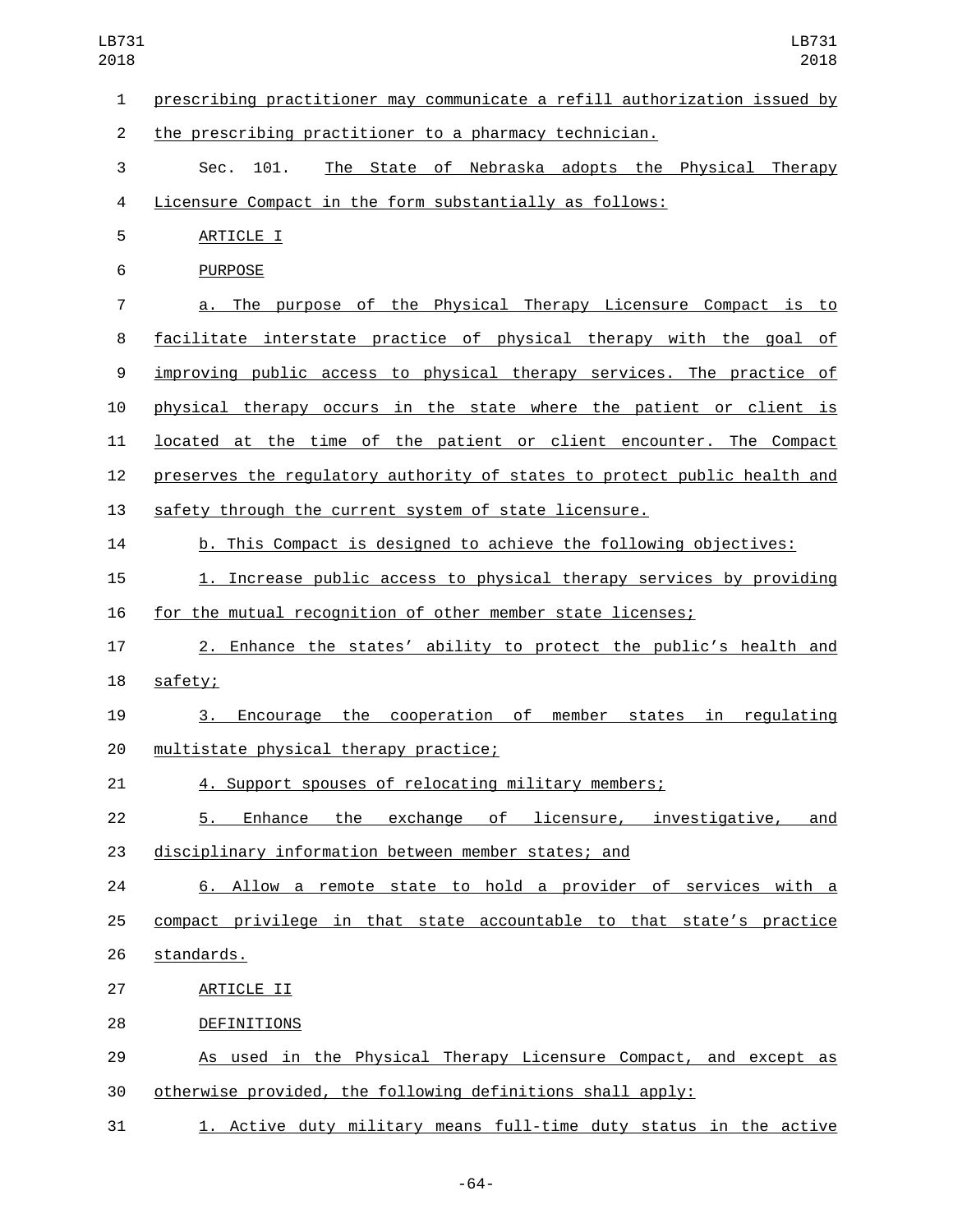uniformed service of the United States, including members of the National Guard and Reserve on active duty orders pursuant to 10 U.S.C. 1209 and 3 1211. 2. Adverse action means disciplinary action taken by a physical therapy licensing board based upon misconduct, unacceptable performance, 6 or a combination of both. 3. Alternative program means a nondisciplinary monitoring or practice remediation process approved by a physical therapy licensing board. This includes, but is not limited to, substance abuse issues. 4. Commission means the Physical Therapy Compact Commission which is the national administrative body whose membership consists of all states 12 that have enacted the Compact. 5. Compact privilege means the authorization granted by a remote state to allow a licensee from another member state to practice as a physical therapist or work as a physical therapist assistant in the remote state under its laws and rules. The practice of physical therapy occurs in the member state where the patient or client is located at the 18 time of the patient or client encounter. 6. Continuing competence means a requirement, as a condition of license renewal, to provide evidence of participation in, or completion of, educational and professional activities relevant to practice or area 22 of work. 7. Data system means a repository of information about licensees, including examination, licensure, investigative, compact privilege, and 25 adverse action. 8. Encumbered license means a license that a physical therapy 27 licensing board has limited in any way. 9. Executive board means a group of directors elected or appointed 29 to act on behalf of, and within the powers granted to them by, the Commission.30

10. Home state means the member state that is the licensee's primary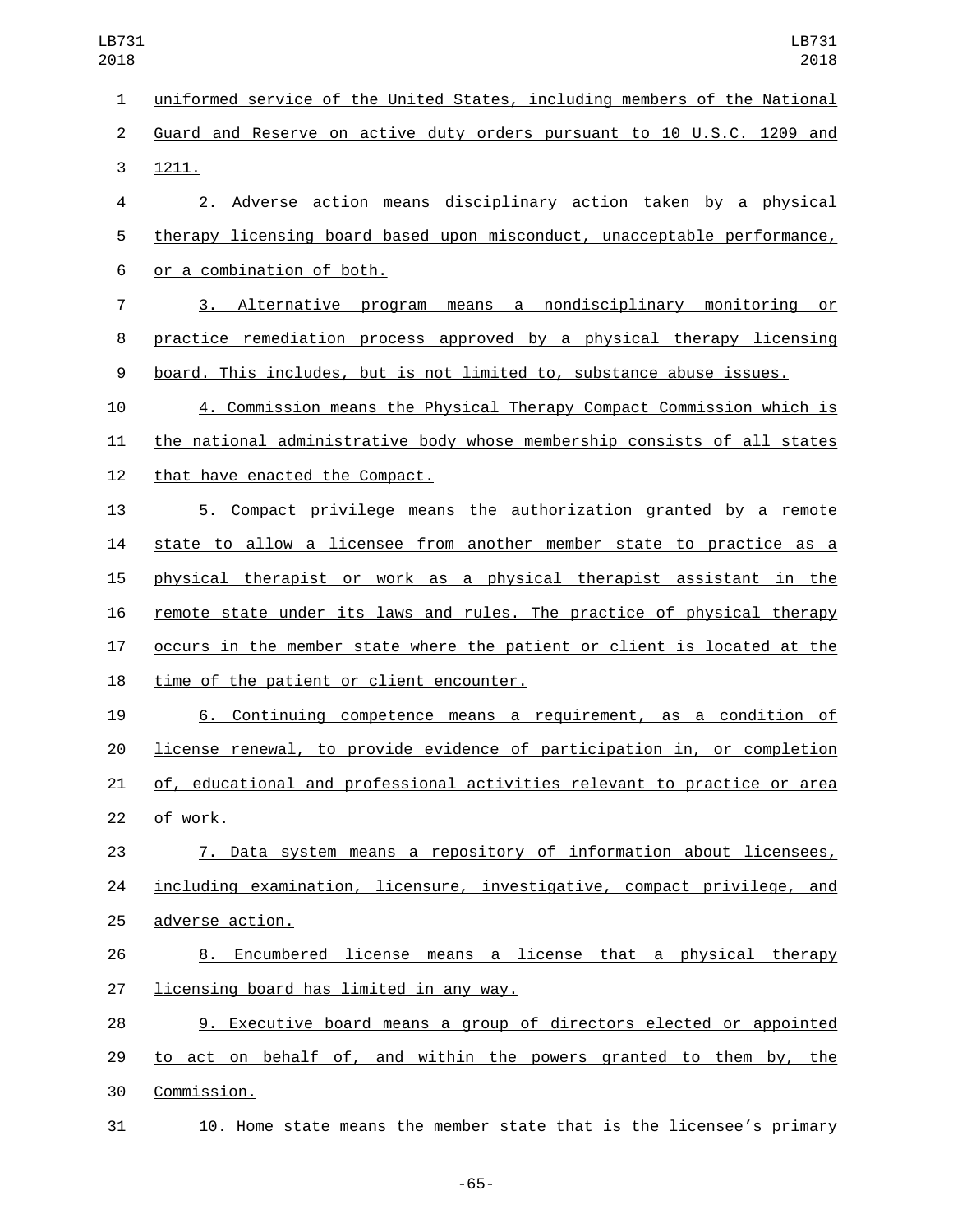| 1              | state of residence.                                                    |
|----------------|------------------------------------------------------------------------|
| $\overline{2}$ | 11. Investigative information means information, records,<br>and       |
| 3              | documents received or generated by a physical therapy licensing board  |
| 4              | pursuant to an investigation.                                          |
| 5              | 12. Jurisprudence requirement means the<br>of<br>assessment<br>an      |
| 6              | individual's knowledge of the laws and rules governing the practice of |
| $\overline{7}$ | physical therapy in a state.                                           |
| 8              | means an individual who currently holds<br>13. Licensee<br>an          |
| 9              | authorization from the state to practice as a physical therapist or to |
| 10             | work as a physical therapist assistant.                                |
| 11             | 14. Member state means a state that has enacted the Compact.           |
| 12             | 15. Party state means any member state in which a licensee holds a     |
| 13             | current license or compact privilege or is applying for a license or   |
| 14             | compact privilege.                                                     |
| 15             | 16. Physical therapist means an individual who is licensed by a        |
| 16             | state to practice physical therapy.                                    |
| 17             | 17. Physical therapist assistant means an individual who is licensed   |
| 18             | or certified by a state and who assists the physical therapist in      |
| 19             | selected components of physical therapy.                               |
| 20             | 18. Physical therapy, physical therapy practice, and the practice of   |
| 21             | physical therapy mean the care and services provided by or under the   |
| 22             | direction and supervision of a licensed physical therapist.            |
| 23             | 19. Physical therapy licensing board means the agency of a state       |
| 24             | that is responsible for the licensing and regulation of physical       |
| 25             | therapists and physical therapist assistants.                          |
| 26             | 20. Remote state means a member state, other than the home state,      |
| 27             | where a licensee is exercising or seeking to exercise the compact      |
| 28             | privilege.                                                             |
| 29             | 21. Rule means a regulation, principle, or directive promulgated by    |
| 30             | the Commission that has the force of law.                              |
| 31             | 22. State means any state, commonwealth, district, or territory of     |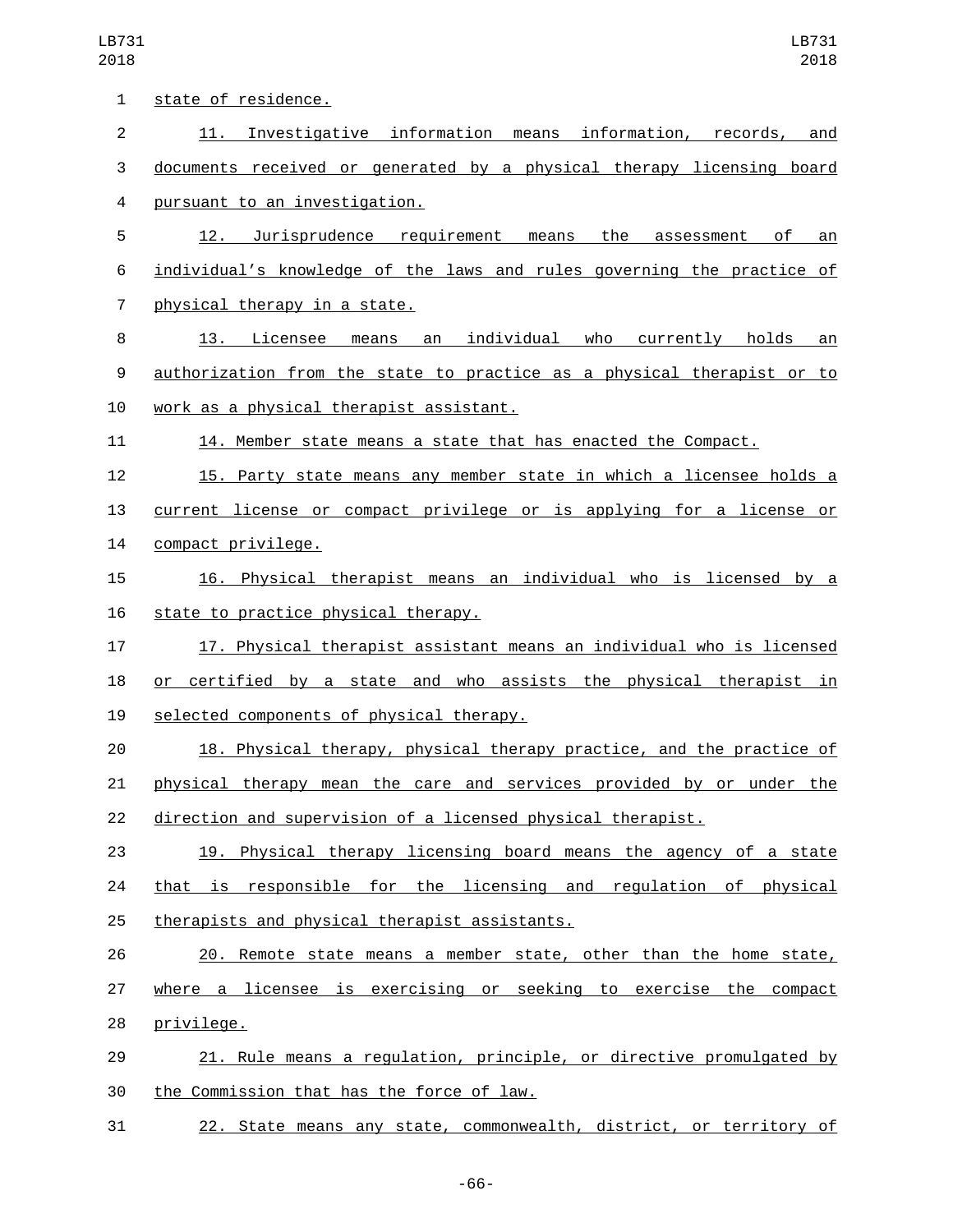the United States that regulates the practice of physical therapy. 2 ARTICLE III 3 STATE PARTICIPATION IN THE COMPACT a. To participate in the Physical Therapy Licensure Compact, a state 5 must: 1. Participate fully in the Commission's data system, including using the Commission's unique identifier as defined in rules; 2. Have a mechanism in place for receiving and investigating 9 complaints about licensees; 3. Notify the Commission, in compliance with the terms of the Compact and rules, of any adverse action or the availability of 12 investigative information regarding a licensee; 4. Fully implement a criminal background check requirement, within a timeframe established by rule, by receiving the results of the Federal Bureau of Investigation record search on criminal background checks and use the results in making licensure decisions in accordance with this 17 Article; 18 5. Comply with the rules of the Commission; 6. Utilize a recognized national examination as a requirement for licensure pursuant to the rules of the Commission; and 7. Have continuing competence requirements as a condition for 22 license renewal. b. Upon adoption of this statute, the member state shall have the authority to obtain biometric-based information from each physical therapy licensure applicant and submit this information to the Federal Bureau of Investigation for a criminal background check in accordance with 28 U.S.C. 534 and 34 U.S.C. 40316.27 c. A member state shall grant the compact privilege to a licensee holding a valid unencumbered license in another member state in accordance with the terms of the Compact and rules. d. Member states may charge a fee for granting a compact privilege. LB731 LB731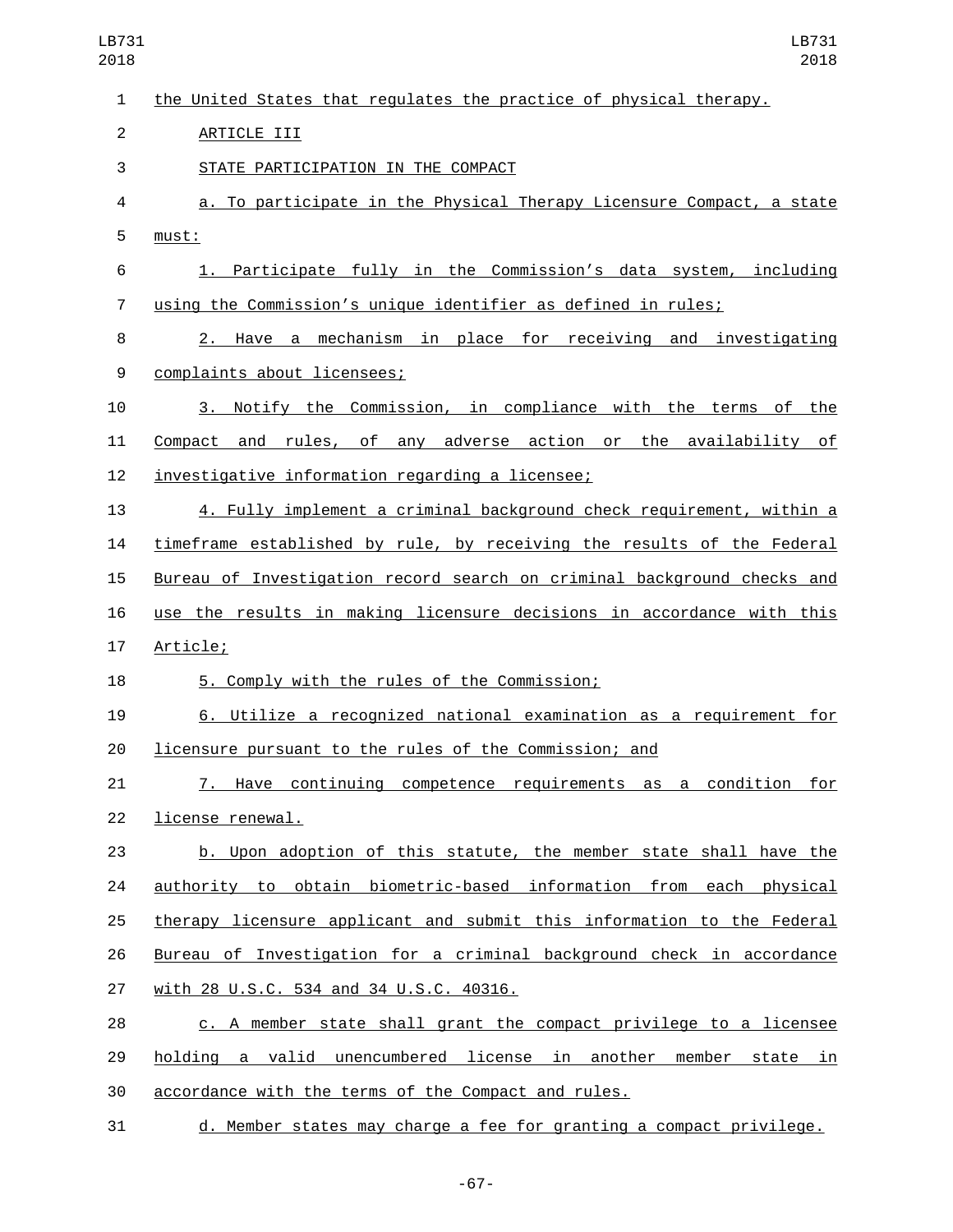| $\mathbf{1}$ | ARTICLE IV                                                                |
|--------------|---------------------------------------------------------------------------|
| 2            | COMPACT PRIVILEGE                                                         |
| 3            | a. To exercise the compact privilege under the terms and provisions       |
| 4            | of the Physical Therapy Licensure Compact, the licensee shall:            |
| 5            | 1. Hold a license in the home state;                                      |
| 6            | 2. Have no encumbrance on any state license;                              |
| 7            | 3. Be eligible for a compact privilege in any member state in             |
| 8            | accordance with paragraphs d, g, and h of this Article;                   |
| 9            | 4. Have not had any adverse action against any license or compact         |
| 10           | privilege within the previous two years;                                  |
| 11           | 5. Notify the Commission that the licensee is seeking the compact         |
| 12           | privilege within a remote state;                                          |
| 13           | 6. Pay any applicable fees, including any state fee, for the compact      |
| 14           | privilege;                                                                |
| 15           | 7. Meet any jurisprudence requirements established by the remote          |
| 16           | state in which the licensee is seeking a compact privilege; and           |
| 17           | 8. Report to the Commission adverse action taken by any nonmember         |
| 18           | state within thirty days from the date the adverse action is taken.       |
| 19           | b. The compact privilege is valid until the expiration date of the        |
| 20           | home license. The licensee must comply with the requirements of paragraph |
| 21           | a of this Article to maintain the compact privilege in the remote state.  |
| 22           | c. A licensee providing physical therapy in a remote state under the      |
| 23           | compact privilege shall function within the laws and regulations of the   |
| 24           | remote state.                                                             |
| 25           | d. A licensee providing physical therapy in a remote state is             |
| 26           | subject to that state's regulatory authority. A remote state may, in      |
| 27           | accordance with due process and that state's laws, remove a licensee's    |
| 28           | compact privilege in the remote state for a specific period of time,      |
| 29           | impose fines, or take any other necessary actions to protect the health   |
| 30           | and safety of its citizens. The licensee is not eligible for a compact    |
| 31           | privilege in any state until the specific time for removal has passed and |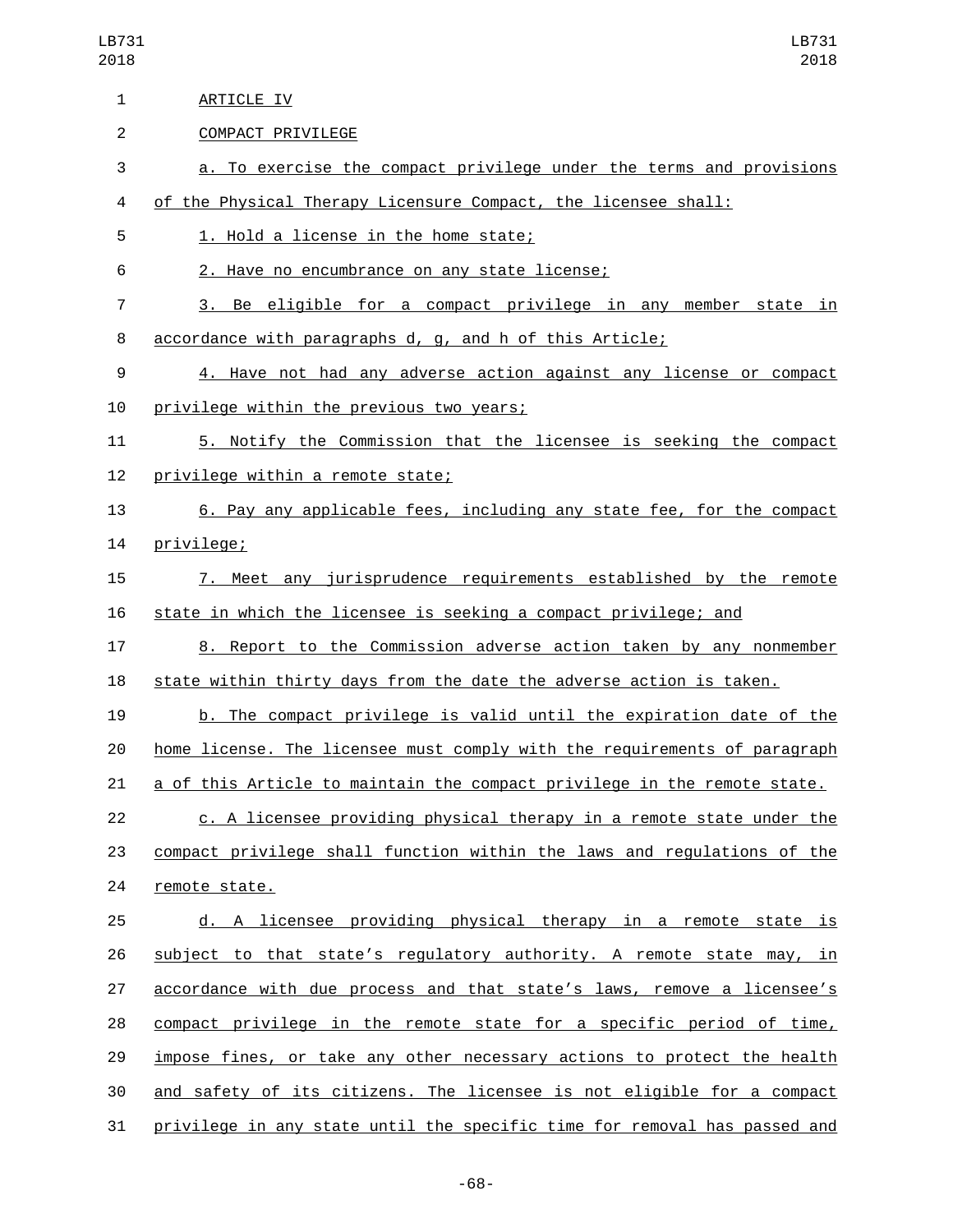LB731 2018

| 1              | all fines are paid.                                                       |
|----------------|---------------------------------------------------------------------------|
| $\overline{2}$ | e. If a home state license is encumbered, the licensee shall lose         |
| 3              | the compact privilege in any remote state until the following occur:      |
| 4              | 1. The home state license is no longer encumbered; and                    |
| 5              | 2. Two years have elapsed from the date of the adverse action.            |
| 6              | f. Once an encumbered license in the home state is restored to good       |
| 7              | standing, the licensee must meet the requirements of paragraph a of this  |
| 8              | Article to obtain a compact privilege in any remote state.                |
| 9              | g. If a licensee's compact privilege in any remote state is removed,      |
| 10             | the individual shall lose the compact privilege in any remote state until |
| 11             | the following occur:                                                      |
| 12             | 1. The specific period of time for which the compact privilege was        |
| 13             | removed has ended;                                                        |
| 14             | 2. All fines have been paid; and                                          |
| 15             | 3. Two years have elapsed from the date of the adverse action.            |
| 16             | h. Once the requirements of paragraph g of this Article have been         |
| 17             | met, the licensee must meet the requirements in paragraph a of this       |
| 18             | Article to obtain a compact privilege in a remote state.                  |
| 19             | ARTICLE V                                                                 |
| 20             | ACTIVE DUTY MILITARY PERSONNEL OR THEIR SPOUSES                           |
| 21             | A licensee who is active duty military or is the spouse of an             |
| 22             | individual who is active duty military may designate one of the following |
| 23             | as the home state:                                                        |
| 24             | a. Home of record;                                                        |
| 25             | b. Permanent change of station (PCS); or                                  |
| 26             | c. State of current residence if it is different than the PCS state       |
| 27             | or home of record.                                                        |
| 28             | <b>ARTICLE VI</b>                                                         |
| 29             | ADVERSE ACTIONS                                                           |
| 30             | a. A home state shall have exclusive power to impose adverse action       |
| 31             | against a license issued by the home state.                               |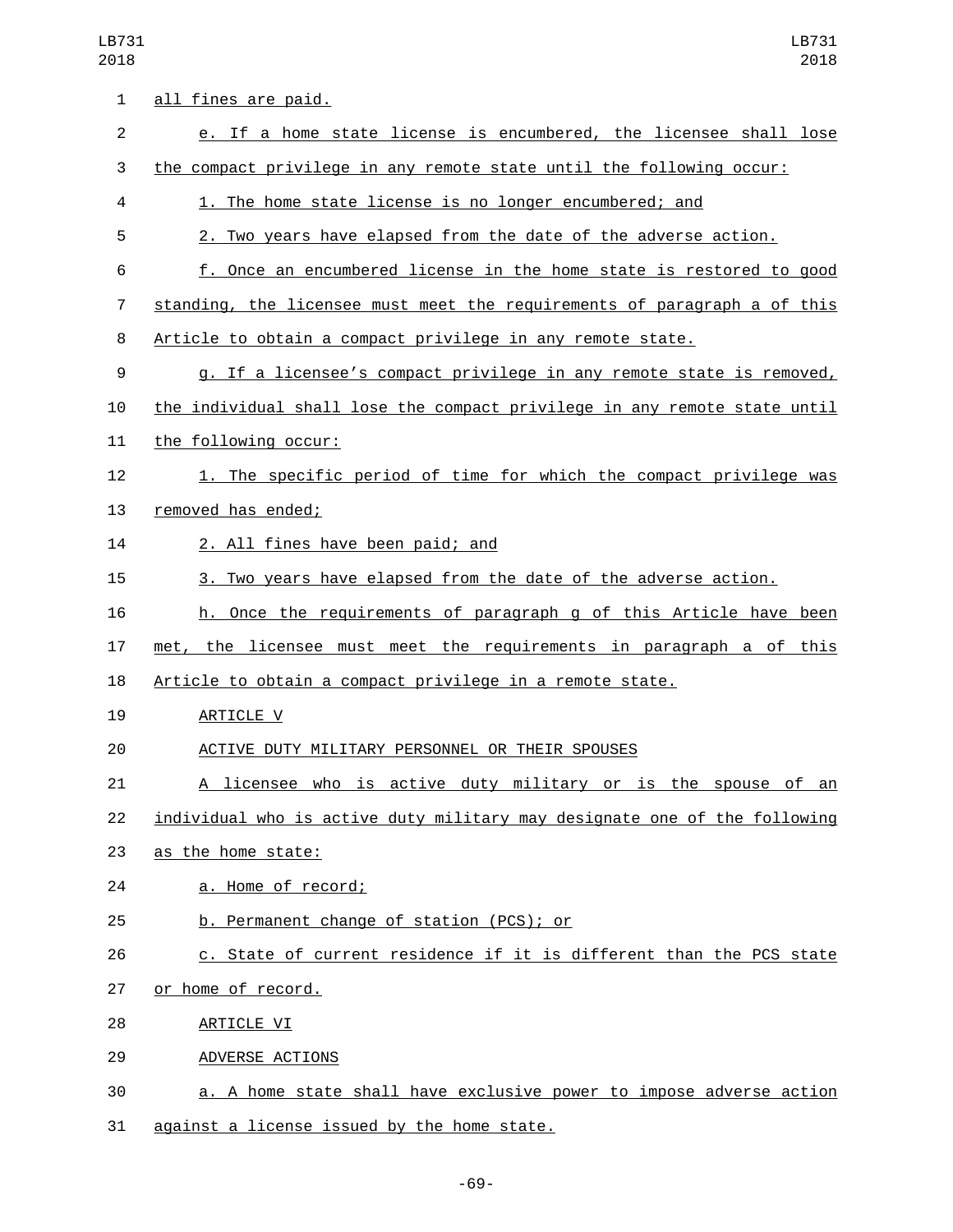b. A home state may take adverse action based on the investigative information of a remote state, so long as the home state follows its own 3 procedures for imposing adverse action. c. Nothing in the Physical Therapy Licensure Compact shall override a member state's decision that participation in an alternative program may be used in lieu of adverse action and that such participation shall remain nonpublic if required by the member state's laws. Member states must require licensees who enter any alternative programs in lieu of discipline to agree not to practice in any other member state during the term of the alternative program without prior authorization from such 11 other member state. d. Any member state may investigate actual or alleged violations of the statutes and rules authorizing the practice of physical therapy in any other member state in which a physical therapist or physical therapist assistant holds a license or compact privilege. e. A remote state shall have the authority to: 1. Take adverse actions as set forth in paragraph d of Article IV against a licensee's compact privilege in the state; 2. Issue subpoenas for both hearings and investigations that require the attendance and testimony of witnesses, and the production of evidence. Subpoenas issued by a physical therapy licensing board in a party state for the attendance and testimony of witnesses, or the production of evidence from another party state, shall be enforced in the **latter state by any court of competent jurisdiction, according to the**  practice and procedure of that court applicable to subpoenas issued in proceedings pending before it. The issuing authority shall pay any witness fees, travel expenses, mileage, and other fees required by the service statutes of the state where the witnesses or evidence are 29 located; and

 3. If otherwise permitted by state law, recover from the licensee the costs of investigations and disposition of cases resulting from any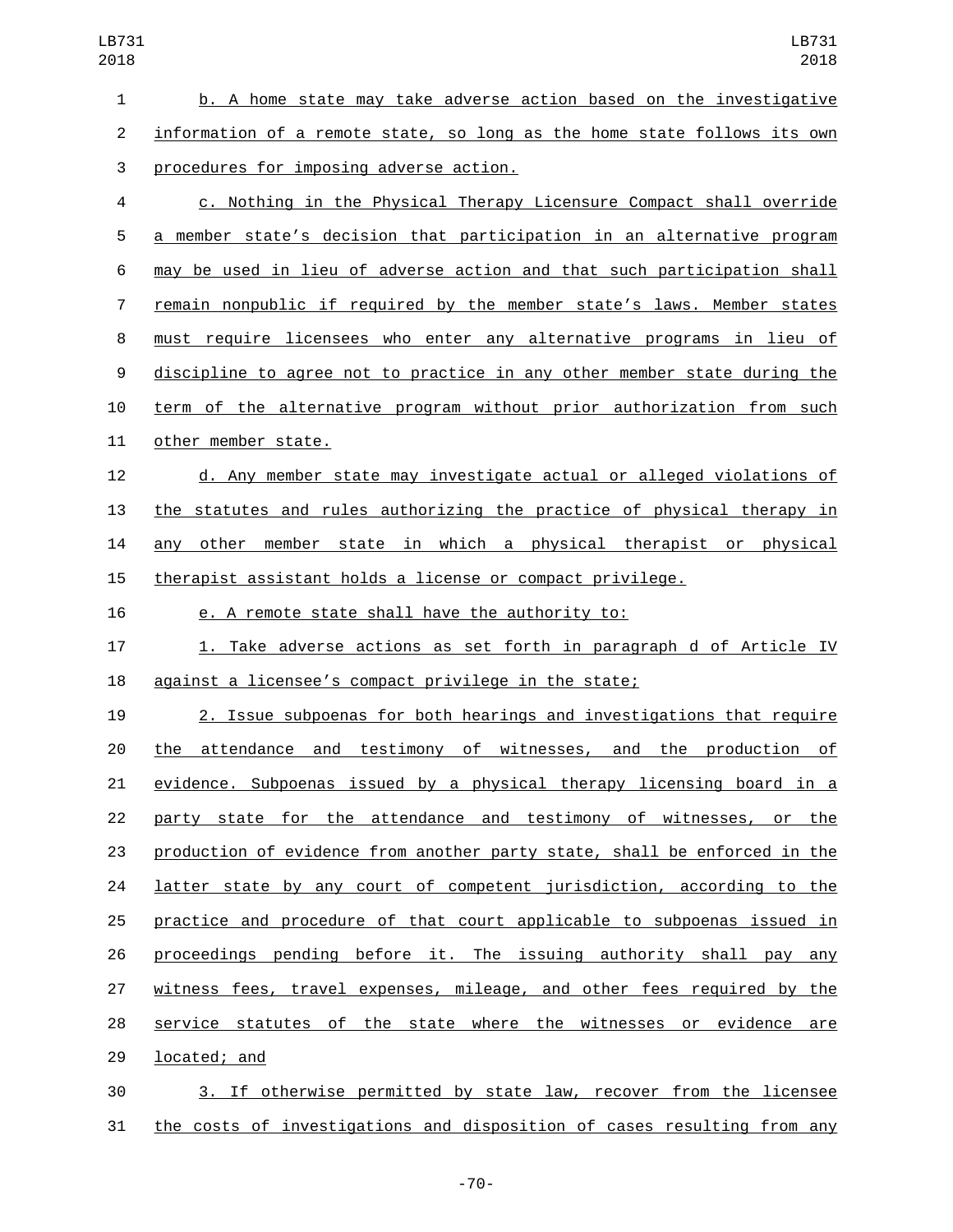| 1              | adverse action taken against that licensee.                               |
|----------------|---------------------------------------------------------------------------|
| 2              | f. Joint Investigations                                                   |
| 3              | 1. In addition to the authority granted to a member state by its          |
| 4              | respective physical therapy practice act or other applicable state law, a |
| 5              | member state may participate with other member states<br>in joint         |
| 6              | investigations of licensees.                                              |
| $\overline{7}$ | 2. Member states shall share any investigative, litigation, or            |
| 8              | compliance materials in furtherance of any joint or individual            |
| 9              | investigation initiated under the Compact.                                |
| 10             | ARTICLE VII                                                               |
| 11             | ESTABLISHMENT OF THE PHYSICAL THERAPY COMPACT COMMISSION                  |
| 12             | a. The member states hereby create and establish a joint public           |
| 13             | agency known as the Physical Therapy Compact Commission:                  |
| 14             | 1. The Commission is an instrumentality of the Compact states.            |
| 15             | 2. Venue is proper and judicial proceedings by or against the             |
| 16             | <u>Commission shall be brought solely and exclusively in a court of</u>   |
| 17             | competent jurisdiction where the principal office of the Commission is    |
| 18             | located. The Commission may waive venue and jurisdictional defenses to    |
| 19             | the extent it adopts or consents to participate in alternative dispute    |
| 20             | resolution proceedings.                                                   |
| 21             | 3. Nothing in the Physical Therapy Licensure Compact shall be             |
| 22             | construed to be a waiver of sovereign immunity.                           |
| 23             | b. Membership, Voting, and Meetings                                       |
| 24             | 1. Each member state shall have and be limited to one delegate            |
| 25             | selected by that member state's physical therapy licensing board.         |
| 26             | 2. The delegate shall be a current member of the physical therapy         |
| 27             | licensing board, who is a physical therapist, a physical therapist        |
| 28             | assistant, a public member, or the administrator of the physical therapy  |
| 29             | licensing board.                                                          |
| 30             | 3. Any delegate may be removed or suspended from office as provided       |
| 31             | by the law of the state from which the delegate is appointed.             |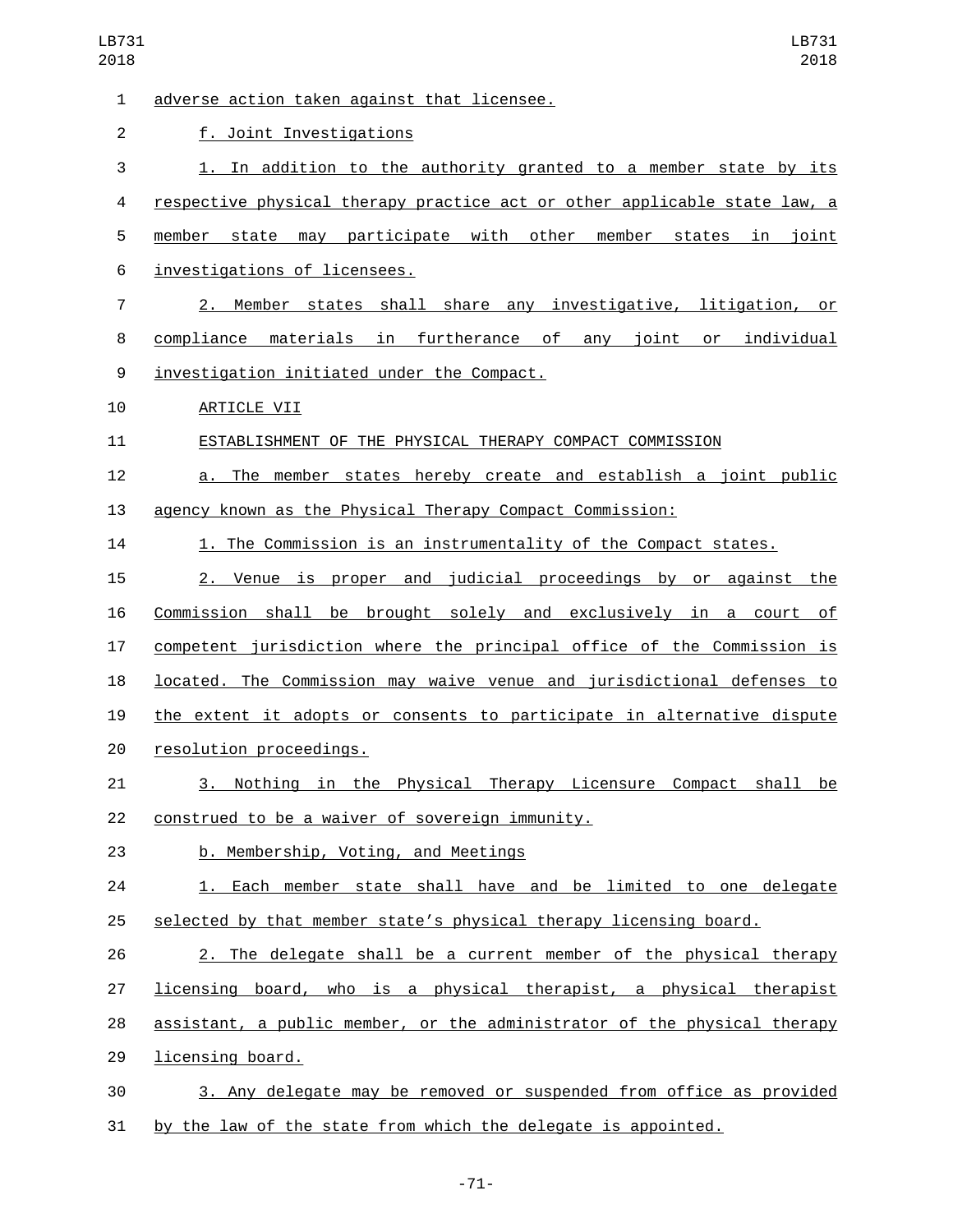| 1              | 4. The member state physical therapy licensing board shall fill any                  |
|----------------|--------------------------------------------------------------------------------------|
| $\overline{2}$ | vacancy occurring in the Commission.                                                 |
| 3              | 5. Each delegate shall be entitled to one vote with regard to the                    |
| 4              | promulgation of rules and creation of bylaws and shall otherwise have an             |
| 5              | opportunity to participate in the business and affairs of the Commission.            |
| 6              | 6. A delegate shall vote in person or by such other means as                         |
| 7              | provided in the bylaws. The bylaws may provide for delegates'                        |
| 8              | participation in meetings by telephone or other means of communication.              |
| 9              | 7. The Commission shall meet at least once during each calendar                      |
| 10             | year. Additional meetings shall be held as set forth in the bylaws.                  |
| 11             | c. The Commission shall have the following powers and duties:                        |
| 12             | 1. Establish the fiscal year of the Commission;                                      |
| 13             | 2. Establish bylaws;                                                                 |
| 14             | 3. Maintain its financial records in accordance with the bylaws;                     |
| 15             | 4. Meet and take such actions as are consistent with the Compact and                 |
| 16             | the bylaws;                                                                          |
| 17             | Promulgate<br>uniform<br>rules<br><u>facilitate</u><br>coordinate<br>to<br>and<br>5. |
| 18             | implementation and administration of the Compact. The rules shall have               |
| 19             | the force and effect of law and shall be binding in all member states;               |
| 20             | 6. Bring and prosecute legal proceedings or actions in the name of                   |
| 21             | the Commission, provided that the standing of any state physical therapy             |
| 22             | licensing board to sue or be sued under applicable law shall not be                  |
| 23             | affected;                                                                            |
| 24             | 7. Purchase and maintain insurance and bonds;                                        |
| 25             | 8. Borrow, accept, or contract for services of personnel, including,                 |
| 26             | but not limited to, employees of a member state;                                     |
| 27             | 9. Hire employees, elect or appoint officers, fix compensation,                      |
| 28             | define duties, grant such individuals appropriate authority to carry out             |
| 29             | the purposes of the Compact, and to establish the Commission's personnel             |
| 30             | policies and programs relating to conflicts of interest, qualifications              |
| 31             | of personnel, and other related personnel matters;                                   |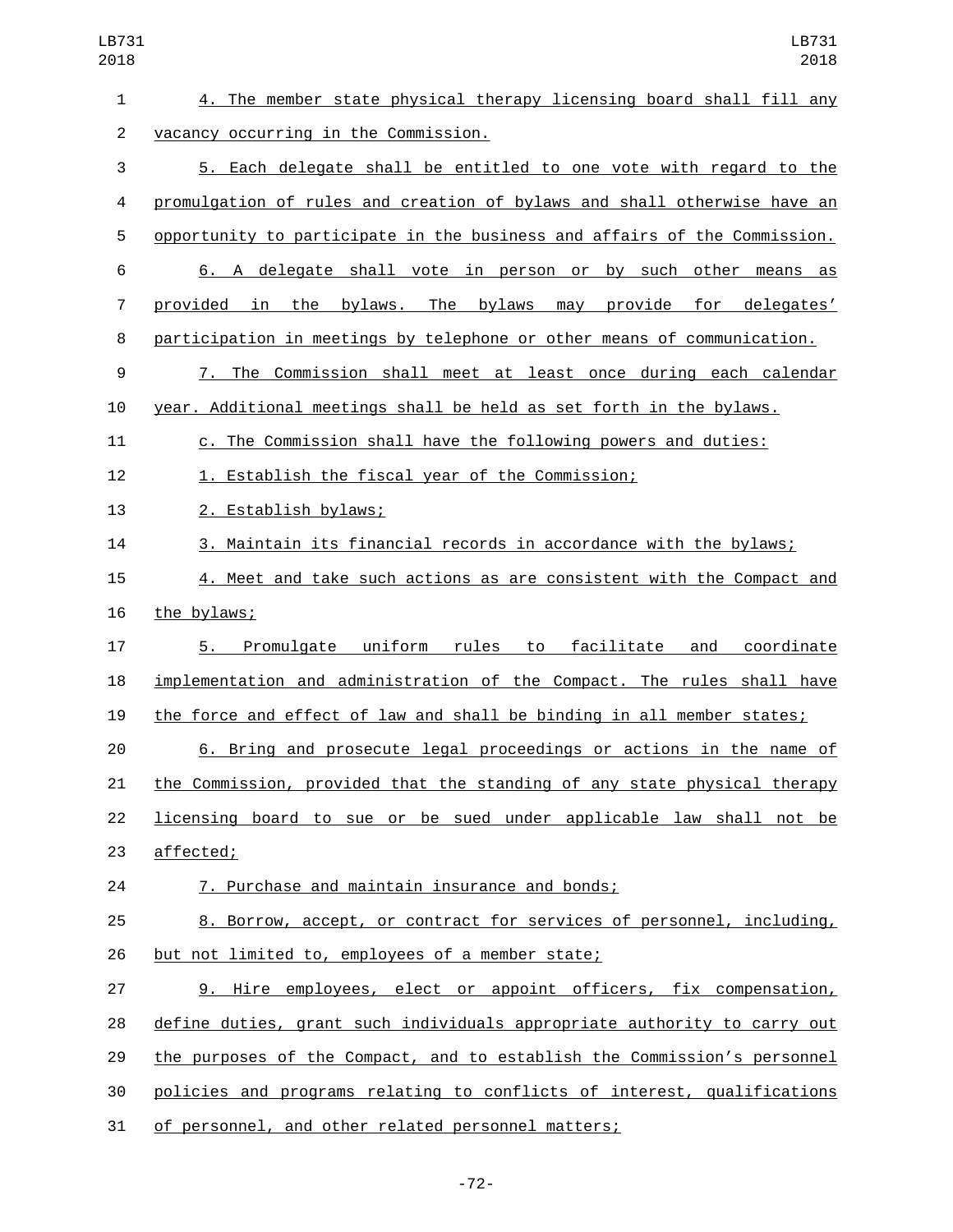| $\overline{2}$ | equipment, supplies, materials, and services, and to receive, utilize,           |
|----------------|----------------------------------------------------------------------------------|
| 3              | and dispose of the same; provided that at all times the Commission shall         |
| 4              | avoid any appearance of impropriety or conflict of interest;                     |
| 5              | 11. Lease, purchase, accept appropriate gifts or donations of, or                |
| 6              | <u>otherwise to own, hold, improve, or use, any property, real, personal, or</u> |
| 7              | <u>mixed; provided that at all times the Commission shall avoid any</u>          |
| 8              | appearance of impropriety;                                                       |
| 9              | 12. Sell, convey, mortgage, pledge, lease, exchange, abandon, or                 |
| 10             | otherwise dispose of any property real, personal, or mixed;                      |
| 11             | 13. Establish a budget and make expenditures;                                    |
| 12             | 14. Borrow money;                                                                |
| 13             | 15. Appoint committees, including standing committees composed of                |
| 14             | members, state regulators, state legislators or their representatives,           |
| 15             | and consumer representatives, and such other interested persons as may be        |
| 16             | designated in the Compact and the bylaws;                                        |
| 17             | 16. Provide and receive information from, and cooperate with, law                |
| 18             | enforcement agencies;                                                            |
| 19             | 17. Establish and elect an executive board; and                                  |
| 20             | 18. Perform such other functions as may be necessary or appropriate              |
| 21             | achieve the purposes of the Compact consistent with the state<br>to              |
| 22             | regulation of physical therapy licensure and practice.                           |
| 23             | d. The Executive Board                                                           |
| 24             | The executive board shall have the power to act on behalf of the                 |
| 25             | Commission according to the terms of the Compact.                                |
| 26             | 1. The executive board shall be composed of nine members:                        |
| 27             | A. Seven voting members who are elected by the Commission from the               |
| 28             | current membership of the Commission;                                            |
| 29             | B. One ex officio, nonvoting member from the recognized national                 |
| 30             | physical therapy professional association; and                                   |

C. One ex officio, nonvoting member from the recognized membership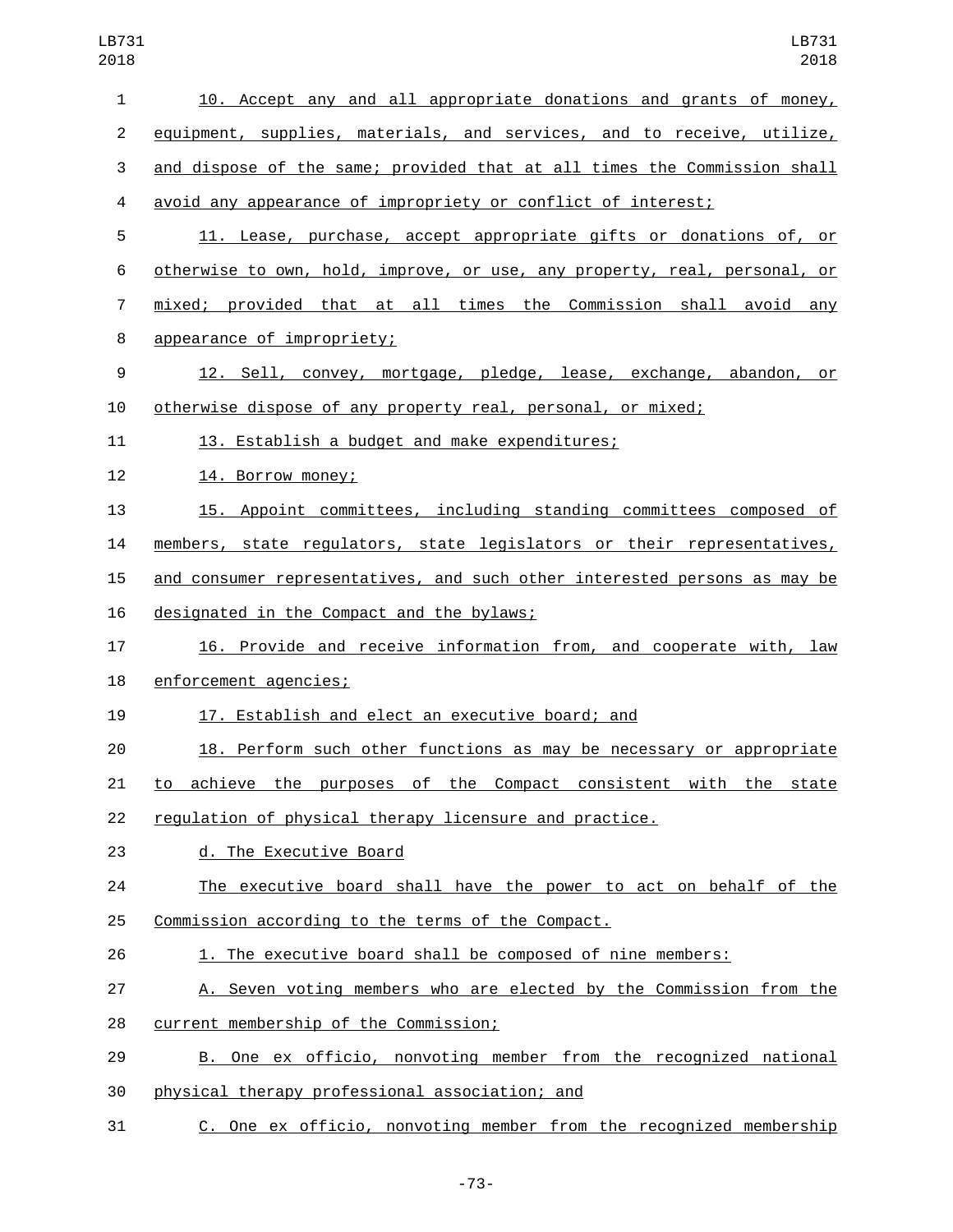| 1  | organization of the physical therapy licensing boards.                  |
|----|-------------------------------------------------------------------------|
| 2  | 2. The ex officio members will be selected by their respective          |
| 3  | organizations.                                                          |
| 4  | 3. The Commission may remove any member of the executive board as       |
| 5  | provided in bylaws.                                                     |
| 6  | 4. The executive board shall meet at least annually.                    |
| 7  | The executive board shall have the following duties and<br>5.           |
| 8  | responsibilities:                                                       |
| 9  | A. Recommend to the entire Commission changes to the rules or           |
| 10 | bylaws, changes to the Compact, fees paid by Compact member states such |
| 11 | as annual dues, and any commission Compact fee charged to licensees for |
| 12 | the compact privilege;                                                  |
| 13 | Ensure Compact administration services are appropriately<br>B.          |
| 14 | provided, contractual or otherwise;                                     |
| 15 | C. Prepare and recommend the budget;                                    |
| 16 | D. Maintain financial records on behalf of the Commission;              |
| 17 | Monitor Compact compliance of member states<br>and<br>E.,<br>provide    |
| 18 | compliance reports to the Commission;                                   |
| 19 | <u>F. Establish additional committees as necessary; and</u>             |
| 20 | G. Other duties as provided in rules or bylaws.                         |
| 21 | e. Meetings of the Commission                                           |
| 22 | 1. All meetings shall be open to the public, and public notice of       |
| 23 | meetings shall be given in the same manner as required under the        |
| 24 | rulemaking provisions in Article IX.                                    |
| 25 | 2. The Commission or the executive board or other committees of the     |
| 26 | Commission may convene in a closed, nonpublic meeting if the Commission |
| 27 | or executive board or other committees of the Commission must discuss:  |
| 28 | A. Noncompliance of a member state with its obligations under the       |
| 29 | Compact;                                                                |
| 30 | B. The employment, compensation, discipline, or other matters,          |
| 31 | practices or procedures related to specific employees or other matters  |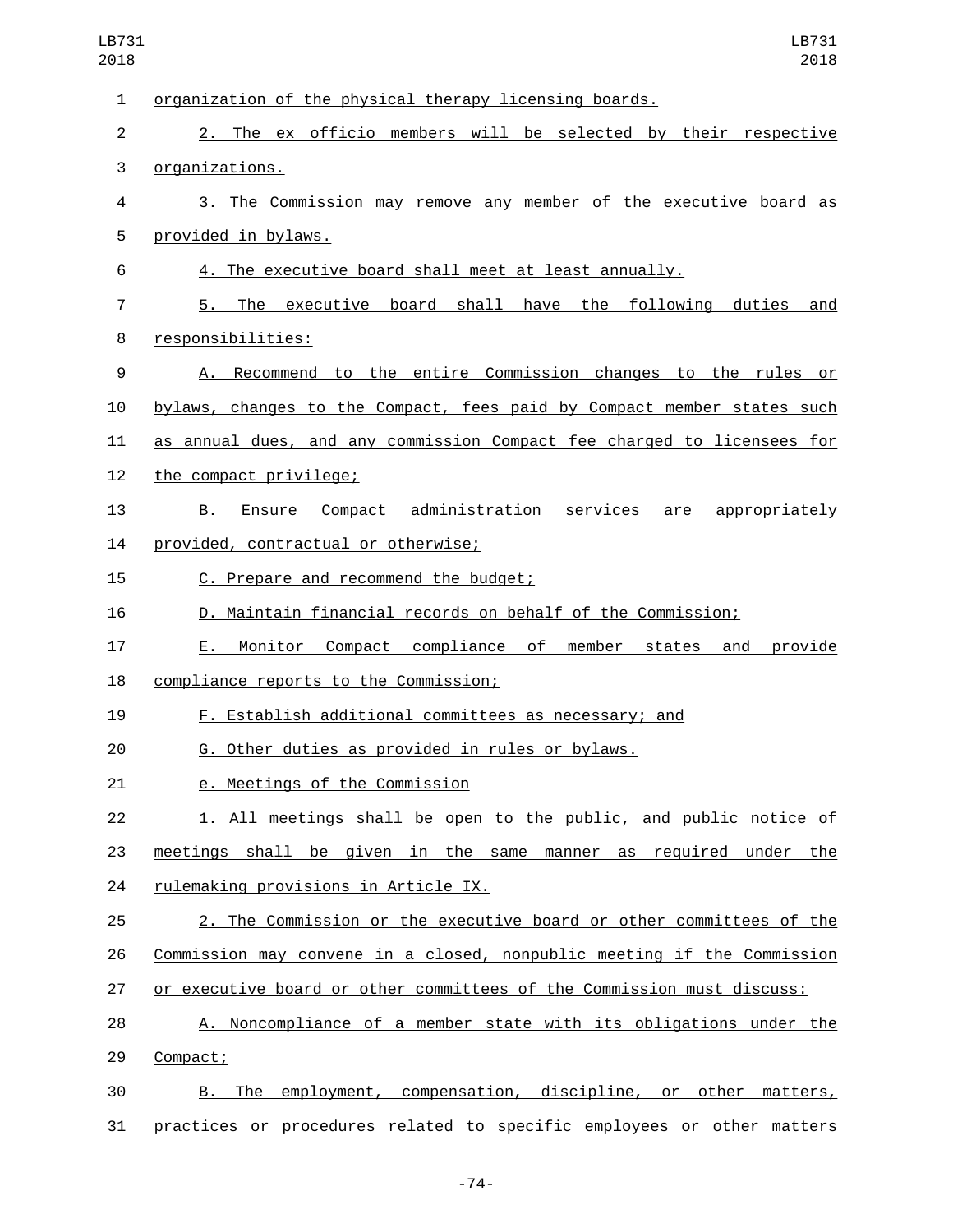| LB731<br>2018  | LB731<br>2018                                                            |
|----------------|--------------------------------------------------------------------------|
| $\mathbf{1}$   | related to the Commission's internal personnel practices and procedures; |
| $\overline{2}$ | C. Current, threatened, or reasonably anticipated litigation;            |
| 3              | D. Negotiation of contracts for the purchase, lease, or sale of          |
| 4              | goods, services, or real estate;                                         |
| 5              | E. Accusing any person of a crime or formally censuring any person;      |
| 6              | F. Disclosure of trade secrets or commercial or financial                |
| $\overline{7}$ | information that is privileged or confidential;                          |
| 8              | G. Disclosure of information of a personal nature where disclosure       |
| 9              | would constitute a clearly unwarranted invasion of personal privacy;     |
| 10             | H. Disclosure of investigative records compiled for law enforcement      |
| 11             | purposes;                                                                |
| 12             | I. Disclosure of information related to any investigative reports        |
| 13             | prepared by or on behalf of or for use of the Commission or other        |
| 14             | committee charged with responsibility of investigation or determination  |
| 15             | of compliance issues pursuant to the Compact; or                         |
| 16             | J. Matters specifically exempted from disclosure by federal or           |
| 17             | member state statute.                                                    |
| 18             | 3. If a meeting, or portion of a meeting, is closed pursuant to this     |
| 19             | Article, the Commission's legal counsel or designee shall certify that   |
| 20             | the meeting may be closed and shall reference each relevant exempting    |
| 21             | provision.                                                               |
| 22             | 4. The Commission shall keep minutes that fully and clearly describe     |
| 23             | all matters discussed in a meeting and shall provide a full and accurate |
| 24             | summary of actions taken, and the reasons therefore, including a         |
| 25             | description of the views expressed. All documents considered in          |
| 26             | connection with an action shall be identified in such minutes. All       |
| 27             | minutes and documents of a closed meeting shall remain under seal,       |
| 28             | subject to release by a majority vote of the Commission or order of a    |
| 29             | court of competent jurisdiction.                                         |
| 30             | f. Financing of the Commission                                           |
| 31             | 1. The Commission shall pay, or provide for the payment of, the          |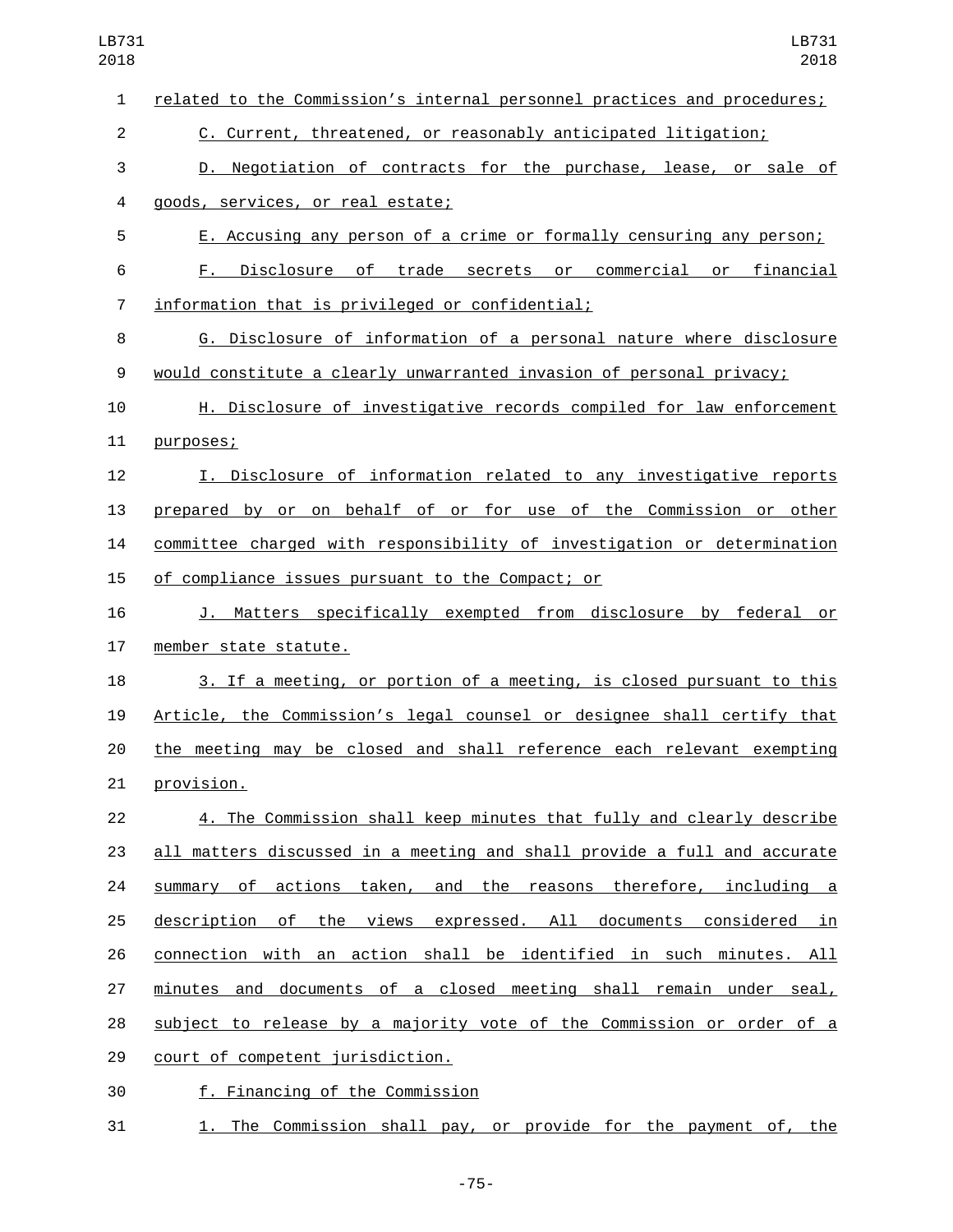| 1              | reasonable expenses of its establishment, organization, and ongoing       |
|----------------|---------------------------------------------------------------------------|
| $\overline{c}$ | activities.                                                               |
| 3              | 2. The Commission may accept any and all appropriate revenue              |
| 4              | sources, donations, and grants of money, equipment, supplies, materials,  |
| 5              | and services.                                                             |
| 6              | 3. The Commission may levy on and collect an annual assessment from       |
| 7              | each member state or impose fees on other parties to cover the cost of    |
| 8              | the operations and activities of the Commission and its staff, which must |
| 9              | be in a total amount sufficient to cover its annual budget as approved    |
| 10             | each year for which revenue is not provided by other sources. The         |
| 11             | aggregate annual assessment amount shall be allocated based upon a        |
| 12             | formula to be determined by the Commission, which shall promulgate a rule |
| 13             | binding upon all member states.                                           |
| 14             | 4. The Commission shall not incur obligations of any kind prior to        |
| 15             | securing the funds adequate to meet the same; nor shall the Commission    |
| 16             | pledge the credit of any of the member states, except by and with the     |
| 17             | authority of the member state.                                            |
| 18             | 5. The Commission shall keep accurate accounts of all receipts and        |
| 19             | disbursements. The receipts and disbursements of the Commission shall be  |
| 20             | subject to the audit and accounting procedures established under its      |
| 21             | bylaws. However, all receipts and disbursements of funds handled by the   |
| 22             | Commission shall be audited yearly by a certified or licensed public      |
| 23             | accountant, and the report of the audit shall be included in and become   |
| 24             | part of the annual report of the Commission.                              |
| 25             | g. Qualified Immunity, Defense, and Indemnification                       |
| 26             | 1. The members, officers, executive director, employees, and              |
| 27             | representatives of the Commission shall have no greater liability, either |
| 28             | personally or in their official capacity, for any claim for damage to or  |
| 29             | loss of property or personal injury or other civil liability caused by or |
| 30             | arising out of any actual or alleged act, error, or omission that         |
| 31             | <u>occurred, or that the person against whom the claim is made had a</u>  |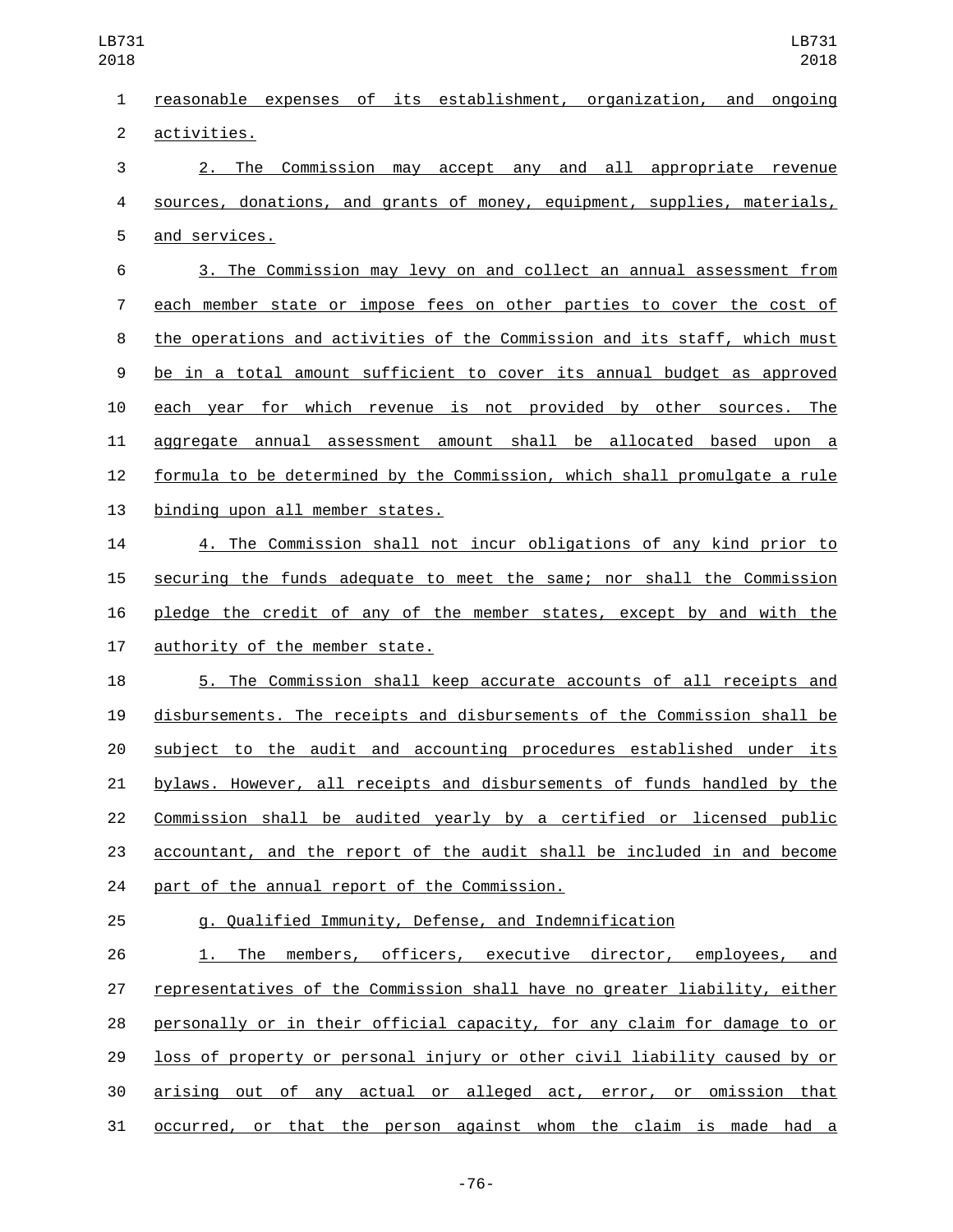reasonable basis for believing occurred, within the scope of Commission employment, duties, or responsibilities, than a state employee would have under the same or similar circumstances; provided that nothing in this paragraph shall be construed to protect any such person from suit or liability for any damage, loss, injury, or liability caused by the intentional or willful or wanton misconduct of that person.

 2. The Commission shall defend any member, officer, executive director, employee, or representative of the Commission in any civil action seeking to impose liability arising out of any actual or alleged act, error, or omission that occurred within the scope of Commission employment, duties, or responsibilities, or that the person against whom the claim is made had a reasonable basis for believing occurred within the scope of Commission employment, duties, or responsibilities; provided that nothing in this paragraph shall be construed to prohibit that person from retaining his or her own counsel; and provided further, that the actual or alleged act, error, or omission did not result from that person's intentional or willful or wanton misconduct.

 3. The Commission shall indemnify and hold harmless any member, officer, executive director, employee, or representative of the Commission for the amount of any settlement or judgment obtained against that person arising out of any actual or alleged act, error, or omission that occurred within the scope of Commission employment, duties, or responsibilities, or that such person had a reasonable basis for believing occurred within the scope of Commission employment, duties, or responsibilities, provided that the actual or alleged act, error, or omission did not result from the intentional or willful or wanton 27 misconduct of that person. 28 ARTICLE VIII

29 DATA SYSTEM

 a. The Commission shall provide for the development, maintenance, and utilization of a coordinated data base and reporting system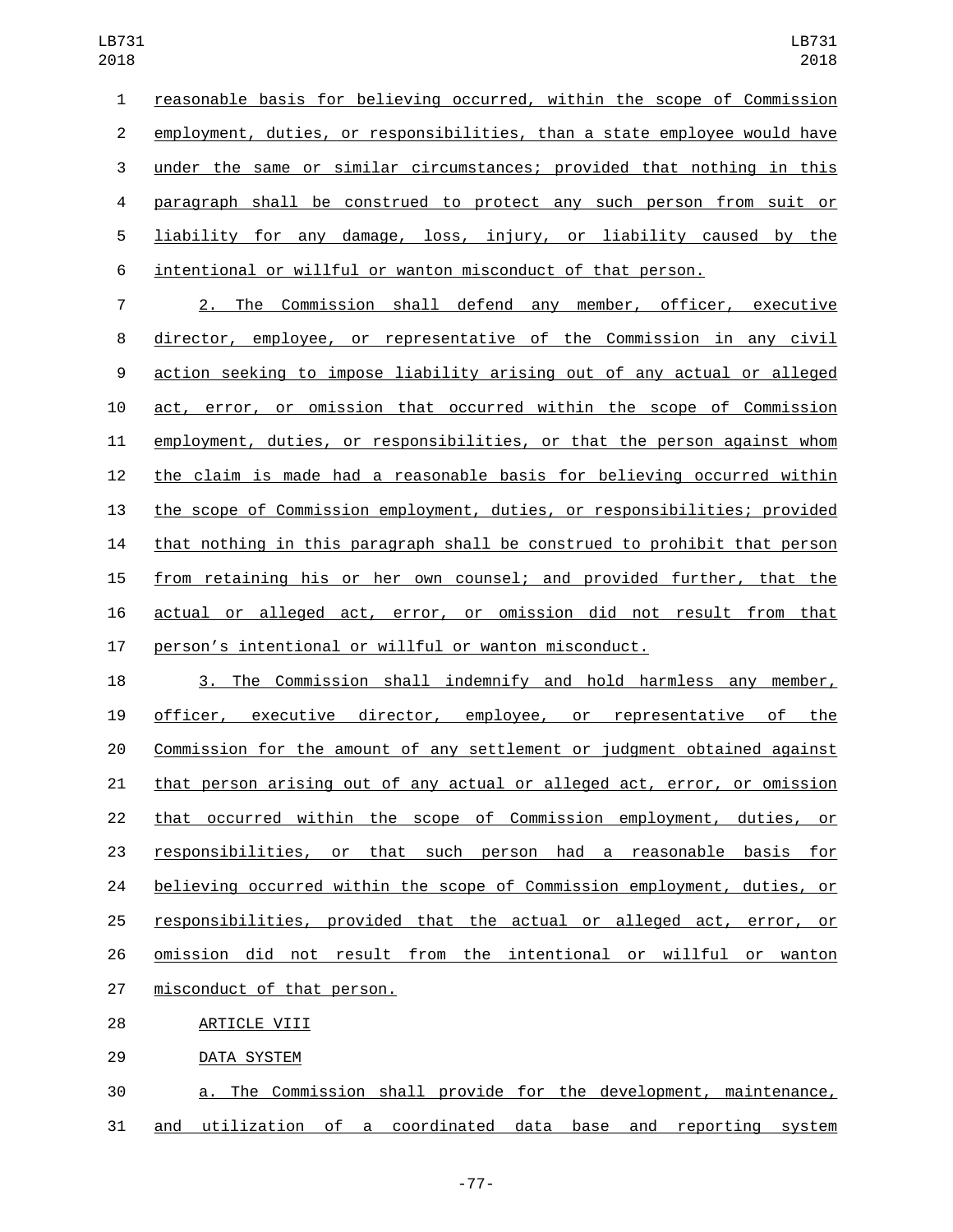| 1              | containing licensure, adverse action, and investigative information on   |
|----------------|--------------------------------------------------------------------------|
| $\overline{2}$ | all licensed individuals in member states.                               |
| 3              | b. Notwithstanding any other provision of state law to the contrary,     |
| 4              | a member state shall submit a uniform data set to the data system on all |
| 5              | individuals to whom the Physical Therapy Licensure Compact is applicable |
| 6              | as required by the rules of the Commission, including:                   |
| $\overline{7}$ | 1. Identifying information;                                              |
| 8              | 2. Licensure data;                                                       |
| 9              | 3. Adverse actions against a license or compact privilege;               |
| 10             | Nonconfidential information related to alternative program<br>4.         |
| 11             | participation;                                                           |
| 12             | 5. Any denial of application for licensure, and the reason for such      |
| 13             | denial; and                                                              |
| 14             | 6. Other information that may facilitate the administration of the       |
| 15             | Compact, as determined by the rules of the Commission.                   |
| 16             | c. Investigative information pertaining to a licensee in any member      |
| 17             | state will only be available to other party states.                      |
| 18             | d. The Commission shall promptly notify all member states of any         |
| 19             | adverse action taken against a licensee or an individual applying for a  |
| 20             | license. Adverse action information pertaining to a licensee in any      |
| 21             | member state will be available to any other member state.                |
| 22             | e. Member states contributing information to the data system may         |
| 23             | designate information that may not be shared with the public without the |
| 24             | express permission of the contributing state.                            |
| 25             | f. Any information submitted to the data system that is subsequently     |
| 26             | required to be expunged by the laws of the member state contributing the |
| 27             | information shall be removed from the data system.                       |
| 28             | ARTICLE IX                                                               |
| 29             | RULEMAKING                                                               |
| 30             | a. The Commission shall exercise its rulemaking powers pursuant to       |
| 31             | the criteria set forth in this Article and the rules adopted thereunder. |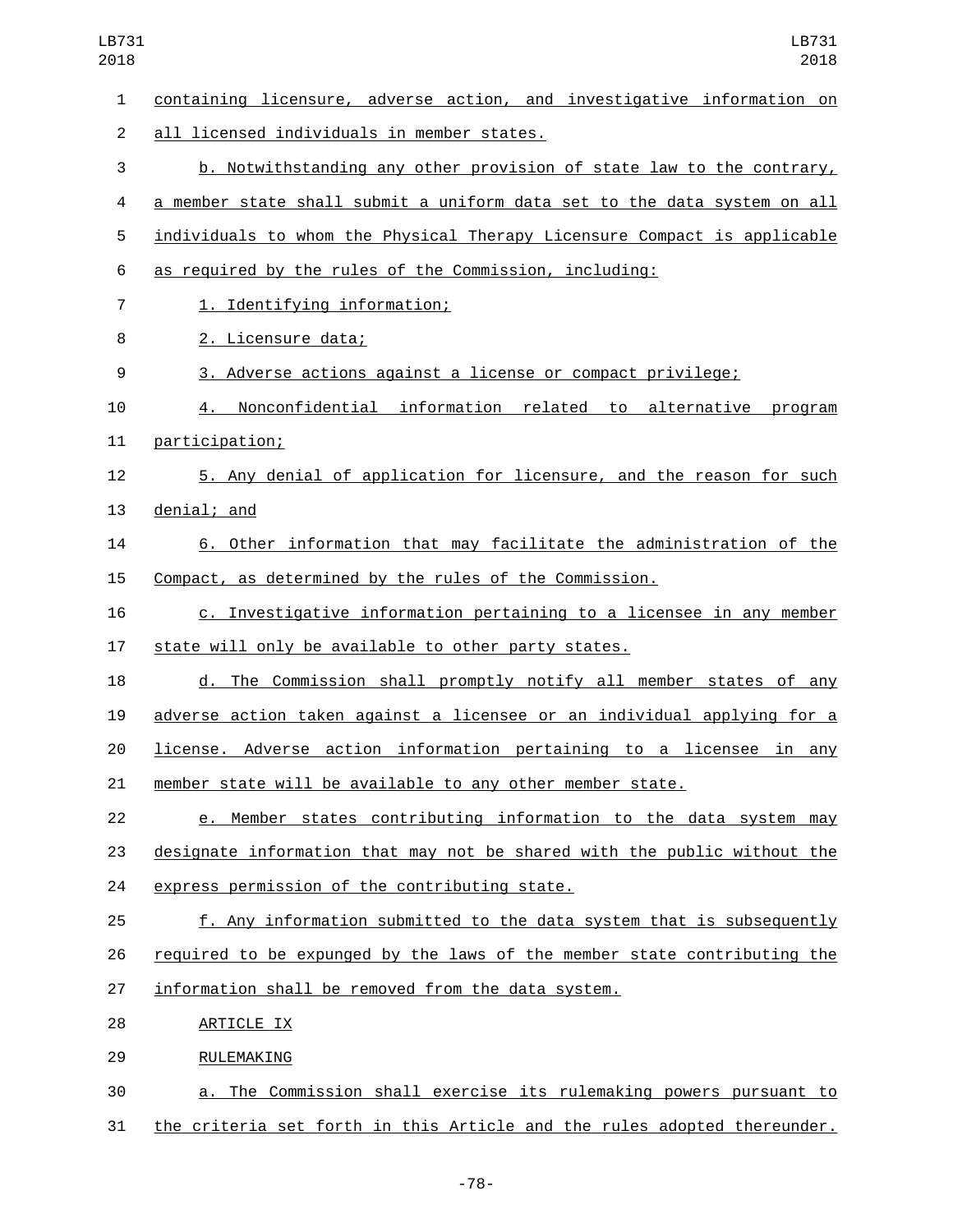| 1  | Rules and amendments shall become binding as of the date specified in    |
|----|--------------------------------------------------------------------------|
| 2  | each rule or amendment.                                                  |
| 3  | b. If a majority of the legislatures of the member states rejects a      |
| 4  | rule, by enactment of a statute or resolution in the same manner used to |
| 5  | adopt the Physical Therapy Licensure Compact within four years of the    |
| 6  | date of adoption of the rule, then such rule shall have no further force |
| 7  | and effect in any member state.                                          |
| 8  | c. Rules or amendments to the rules shall be adopted at a regular or     |
| 9  | special meeting of the Commission.                                       |
| 10 | d. Prior to promulgation and adoption of a final rule or rules by        |
| 11 | the Commission, and at least thirty days in advance of the meeting at    |
| 12 | which the rule will be considered and voted upon, the Commission shall   |
| 13 | file a notice of proposed rulemaking:                                    |
| 14 | 1. On the web site of the Commission or other publicly accessible        |
| 15 | platform; and                                                            |
| 16 | 2. On the web site of each member state physical therapy licensing       |
| 17 | board or other publicly accessible platform or the publication in which  |
| 18 | each state would otherwise publish proposed rules.                       |
| 19 | e. The notice of proposed rulemaking shall include:                      |
| 20 | 1. The proposed time, date, and location of the meeting in which the     |
| 21 | rule will be considered and voted upon;                                  |
| 22 | 2. The text of the proposed rule or amendment and the reason for the     |
| 23 | proposed rule;                                                           |
| 24 | 3. A request for comments on the proposed rule from any interested       |
| 25 | person; and                                                              |
| 26 | 4. The manner in which interested persons may submit notice to the       |
| 27 | Commission of their intention to attend the public hearing and any       |
| 28 | written comments.                                                        |
| 29 | f. Prior to adoption of a proposed rule, the Commission shall allow      |
| 30 | persons to submit written data, facts, opinions, and arguments, which    |
| 31 | shall be made available to the public.                                   |

-79-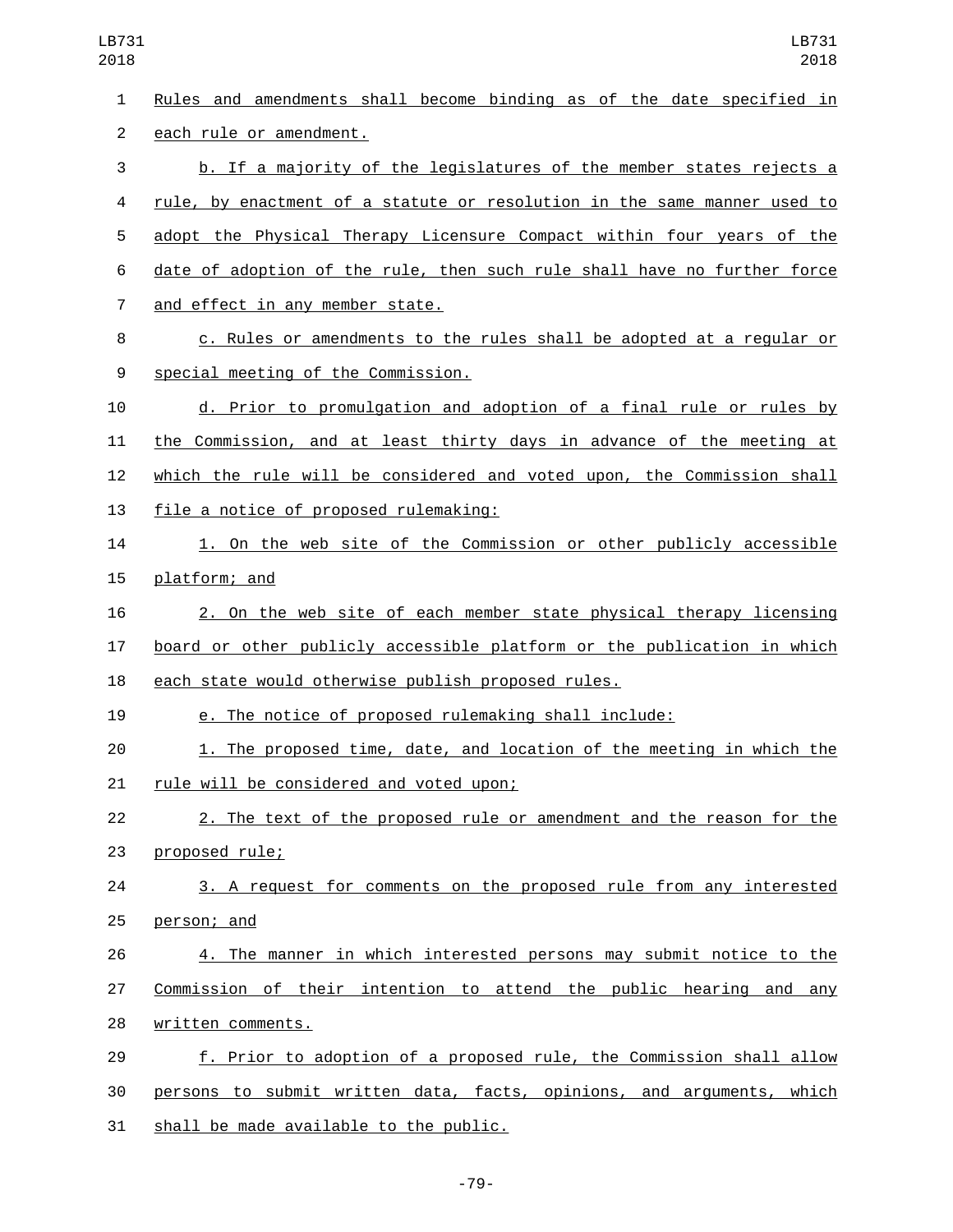| $\mathbf{1}$   | g. The Commission shall grant an opportunity for a public hearing         |
|----------------|---------------------------------------------------------------------------|
| $\overline{2}$ | before it adopts a rule or amendment if a hearing is requested by:        |
| 3              | 1. At least twenty-five persons;                                          |
| 4              | 2. A state or federal governmental subdivision or agency; or              |
| 5              | 3. An association having at least twenty-five members.                    |
| 6              | h. If a hearing is held on the proposed rule or amendment, the            |
| 7              | Commission shall publish the place, time, and date of the scheduled       |
| 8              | public hearing. If the hearing is held via electronic means, the          |
| 9              | Commission shall publish the mechanism for access to the electronic       |
| 10             | hearing.                                                                  |
| 11             | 1. All persons wishing to be heard at the hearing shall notify the        |
| 12             | executive director of the Commission or other designated member in        |
| 13             | writing of their desire to appear and testify at the hearing not less     |
| 14             | than five business days before the scheduled date of the hearing.         |
| 15             | 2. Hearings shall be conducted in a manner providing each person who      |
| 16             | wishes to comment a fair and reasonable opportunity to comment orally or  |
| 17             | in writing.                                                               |
| 18             | 3. All hearings will be recorded. A copy of the recording will be         |
| 19             | made available on request.                                                |
| 20             | 4. Nothing in this section shall be construed as requiring a              |
| 21             | separate hearing on each rule. Rules may be grouped for the convenience   |
| 22             | of the Commission at hearings required by this Article.                   |
| 23             | i. Following the scheduled hearing date, or by the close of business      |
| 24             | on the scheduled hearing date if the hearing was not held, the Commission |
| 25             | shall consider all written and oral comments received.                    |
| 26             | j. If no written notice of intent to attend the public hearing by         |
| 27             | interested parties is received, the Commission may proceed with           |
| 28             | promulgation of the proposed rule without a public hearing.               |
| 29             | k. The Commission shall, by majority vote of all members, take final      |
| 30             | action on the proposed rule and shall determine the effective date of the |
| 31             | rule, if any, based on the rulemaking record and the full text of the     |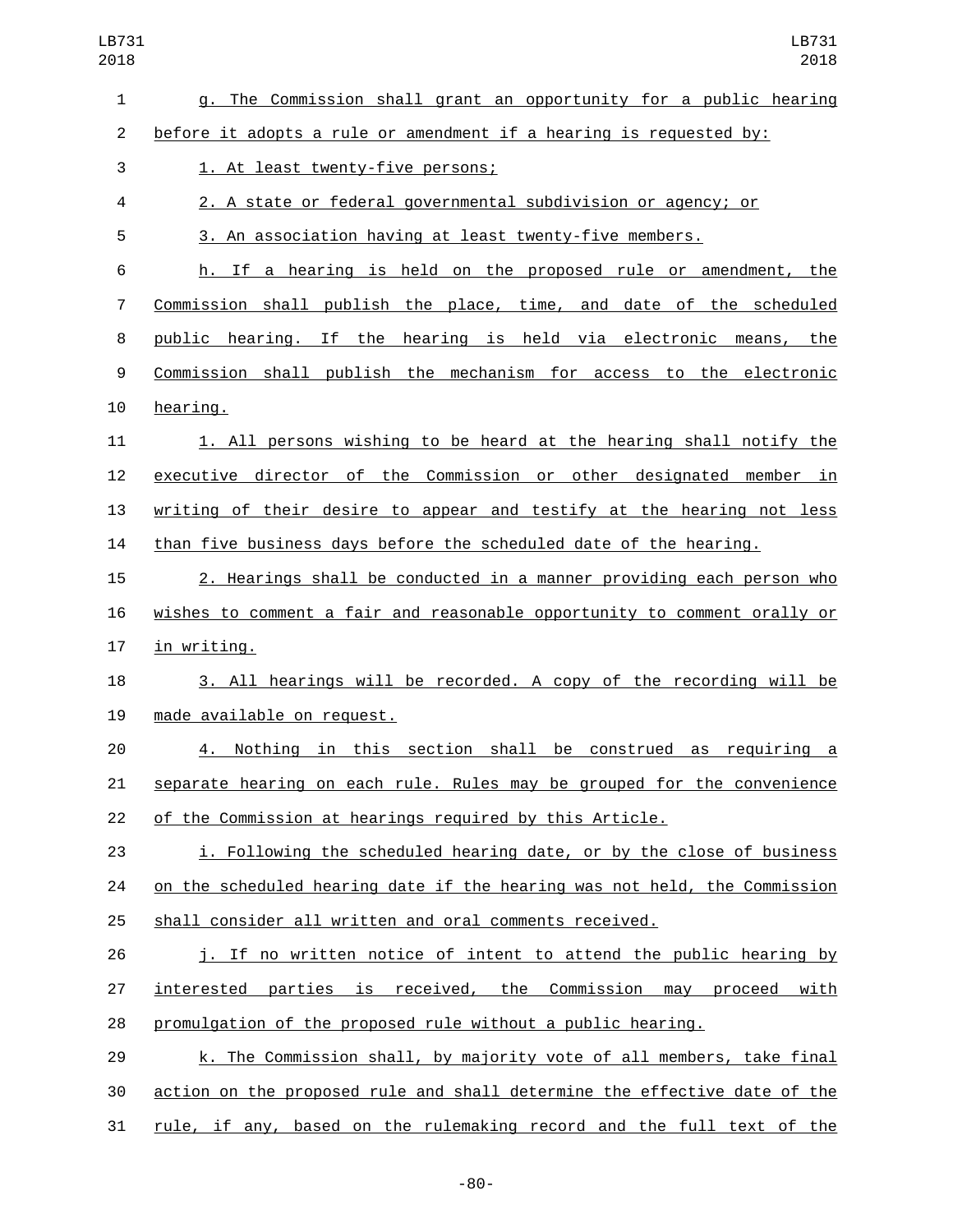| 1                | <u>rule.</u>                                                              |
|------------------|---------------------------------------------------------------------------|
| $\overline{2}$   | 1. Upon determination that an emergency exists, the Commission may        |
| 3                | consider and adopt an emergency rule without prior notice, opportunity    |
| 4                | for comment, or hearing, provided that the usual rulemaking procedures    |
| 5                | provided in the Compact and in this section shall be retroactively        |
| 6                | applied to the rule as soon as reasonably possible, in no event later     |
| 7                | than ninety days after the effective date of the rule. For the purposes   |
| 8                | of this paragraph, an emergency rule is one that must be adopted          |
| $\boldsymbol{9}$ | immediately in order to:                                                  |
| 10               | 1. Meet an imminent threat to public health, safety, or welfare;          |
| 11               | 2. Prevent a loss of Commission or member state funds;                    |
| 12               | 3. Meet a deadline for the promulgation of an administrative rule         |
| 13               | that is established by federal law or rule; or                            |
| 14               | 4. Protect public health and safety.                                      |
| 15               | m. The Commission or an authorized committee of the Commission may        |
| 16               | direct revisions to a previously adopted rule or amendment for purposes   |
| 17               | of correcting typographical errors, errors in format, errors in           |
| 18               | consistency, or grammatical errors. Public notice of any revisions shall  |
| 19               | be posted on the web site of the Commission. The revision shall be        |
| 20               | subject to challenge by any person for a period of thirty days after      |
| 21               | posting. The revision may be challenged only on grounds that the revision |
| 22               | results in a material change to a rule. A challenge shall be made in      |
| 23               | writing, and delivered to the chair of the Commission prior to the end of |
| 24               | the notice period. If no challenge is made, the revision will take effect |
| 25               | without further action. If the revision is challenged, the revision may   |
| 26               | not take effect without the approval of the Commission.                   |
| 27               | ARTICLE X                                                                 |
| 28               | OVERSIGHT, DISPUTE RESOLUTION, AND ENFORCEMENT                            |
| 29               | a. Oversight                                                              |
| 30               | The executive, legislative, and judicial branches of state<br>1. .        |
| 31               | government in each member state shall enforce the Physical Therapy        |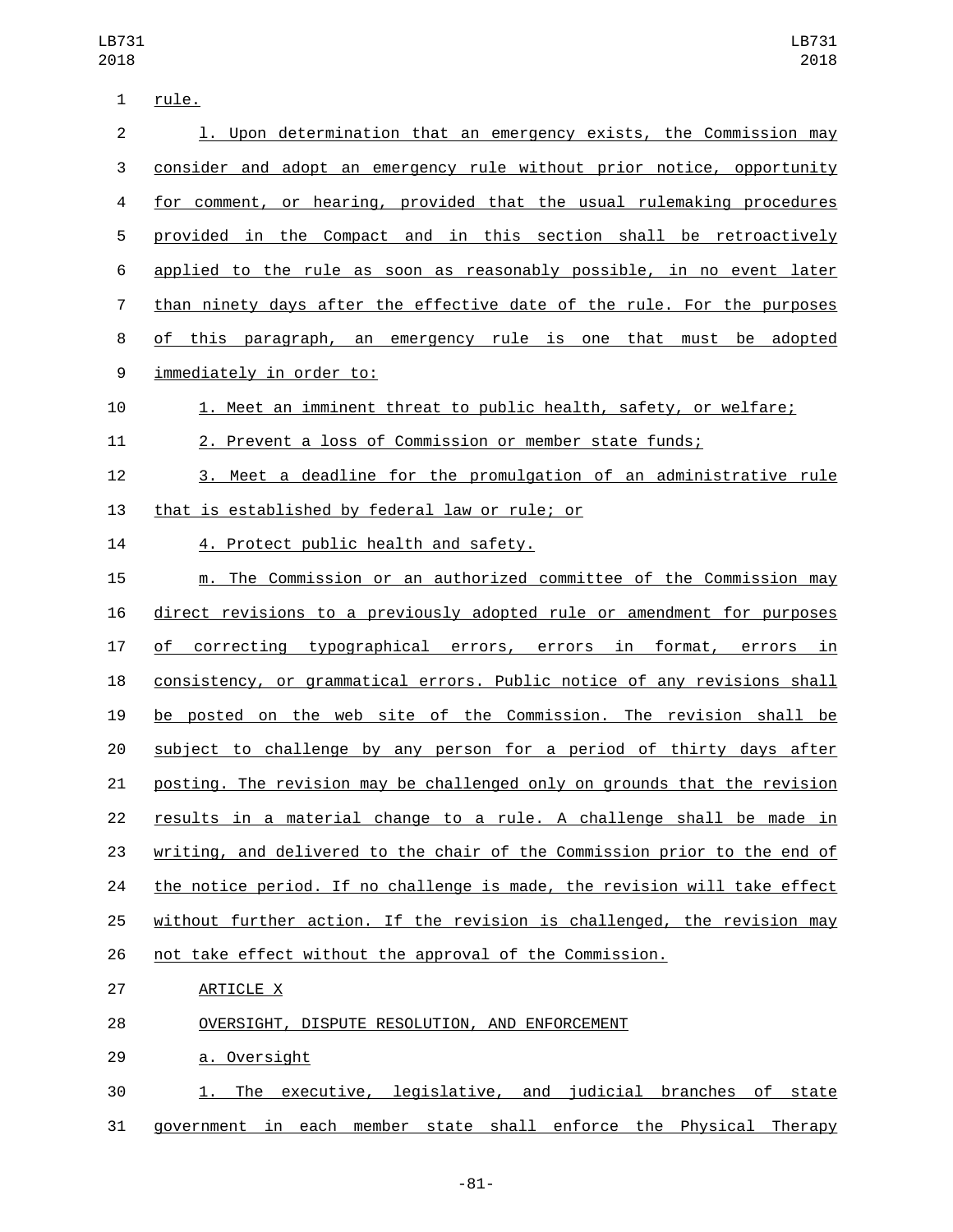Licensure Compact and take all actions necessary and appropriate to effectuate the Compact's purposes and intent. The provisions of the Compact and the rules promulgated under the Compact shall have standing 4 as statutory law. 2. All courts shall take judicial notice of the Compact and the rules in any judicial or administrative proceeding in a member state pertaining to the subject matter of the Compact which may affect the powers, responsibilities, or actions of the Commission. 3. The Commission shall be entitled to receive service of process in any such proceeding and shall have standing to intervene in such a proceeding for all purposes. Failure to provide service of process to the Commission shall render a judgment or order void as to the Commission, 13 the Compact, or promulgated rules. b. Default, Technical Assistance, and Termination 1. If the Commission determines that a member state has defaulted in the performance of its obligations or responsibilities under the Compact 17 or the promulgated rules, the Commission shall: A. Provide written notice to the defaulting state and other member states of the nature of the default, the proposed means of curing the default, or any other action to be taken by the Commission; and B. Provide remedial training and specific technical assistance 22 regarding the default. 2. If a state in default fails to cure the default, the defaulting

 state may be terminated from the Compact upon an affirmative vote of a majority of the member states, and all rights, privileges, and benefits conferred by the Compact may be terminated on the effective date of termination. A cure of the default does not relieve the offending state of obligations or liabilities incurred during the period of default.

 3. Termination of membership in the Compact shall be imposed only after all other means of securing compliance have been exhausted. Notice of intent to suspend or terminate shall be given by the Commission to the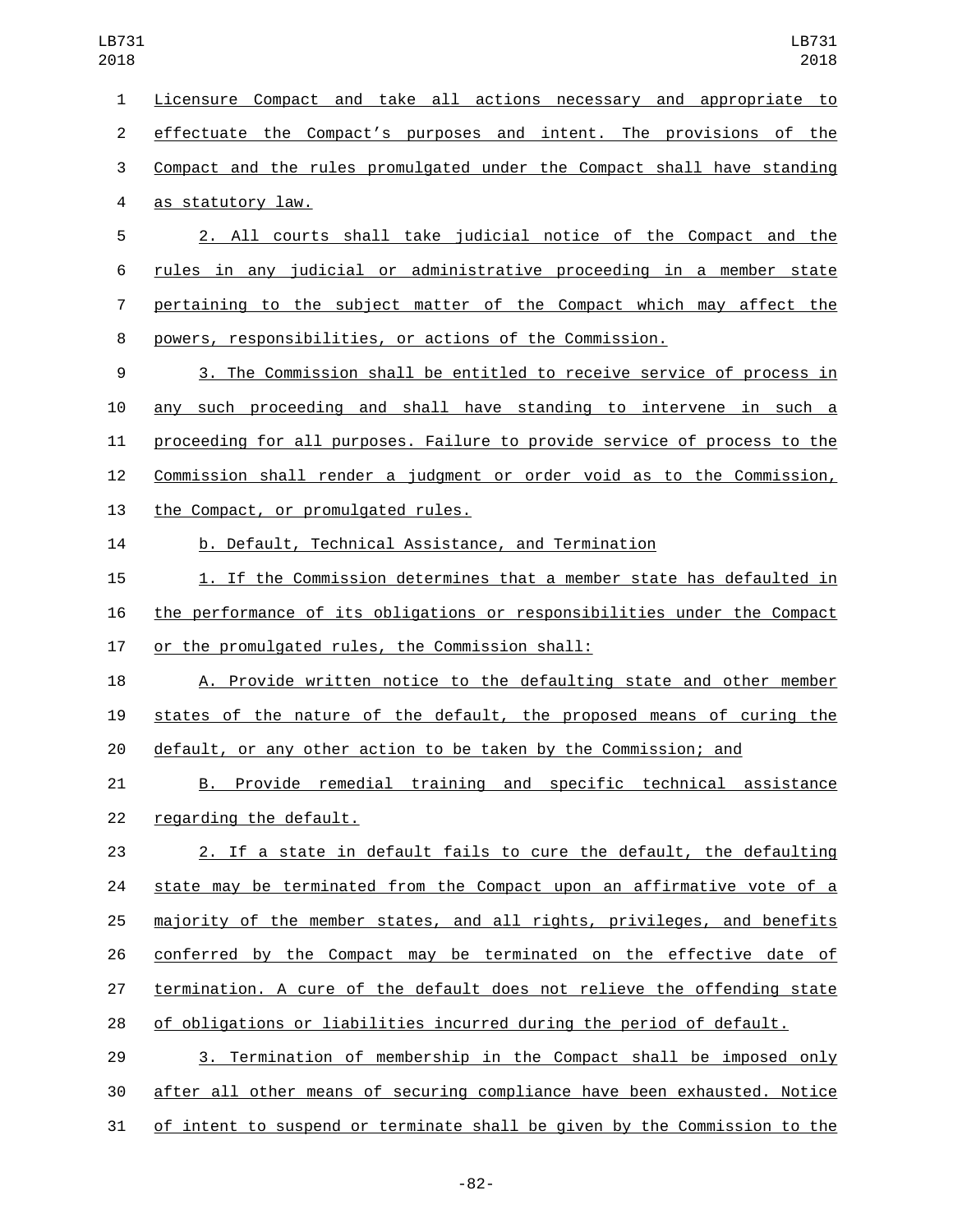governor, the majority and minority leaders of the defaulting state's legislature or the Speaker if no such leaders exist, and each of the 3 member states. 4. A state that has been terminated is responsible for all assessments, obligations, and liabilities incurred through the effective date of termination, including obligations that extend beyond the 7 effective date of termination. 5. The Commission shall not bear any costs related to a state that is found to be in default or that has been terminated from the Compact, unless agreed upon in writing between the Commission and the defaulting 11 state. 6. The defaulting state may appeal the action of the Commission by petitioning the United States District Court for the District of Columbia or the federal district where the Commission has its principal offices. The prevailing member shall be awarded all costs of such litigation, 16 including reasonable attorney's fees. 17 c. Dispute Resolution 1. Upon request by a member state, the Commission shall attempt to resolve disputes related to the Compact that arise among member states 20 and between member and nonmember states. 2. The Commission shall promulgate a rule providing for both mediation and binding dispute resolution for disputes as appropriate. 23 d. Enforcement 1. The Commission, in the reasonable exercise of its discretion, shall enforce the provisions and rules of the Compact. 2. By majority vote, the Commission may initiate legal action in the United States District Court for the District of Columbia or the federal district where the Commission has its principal offices against a member 29 state in default to enforce compliance with the Compact and its promulgated rules and bylaws. The relief sought may include both injunctive relief and damages. In the event judicial enforcement is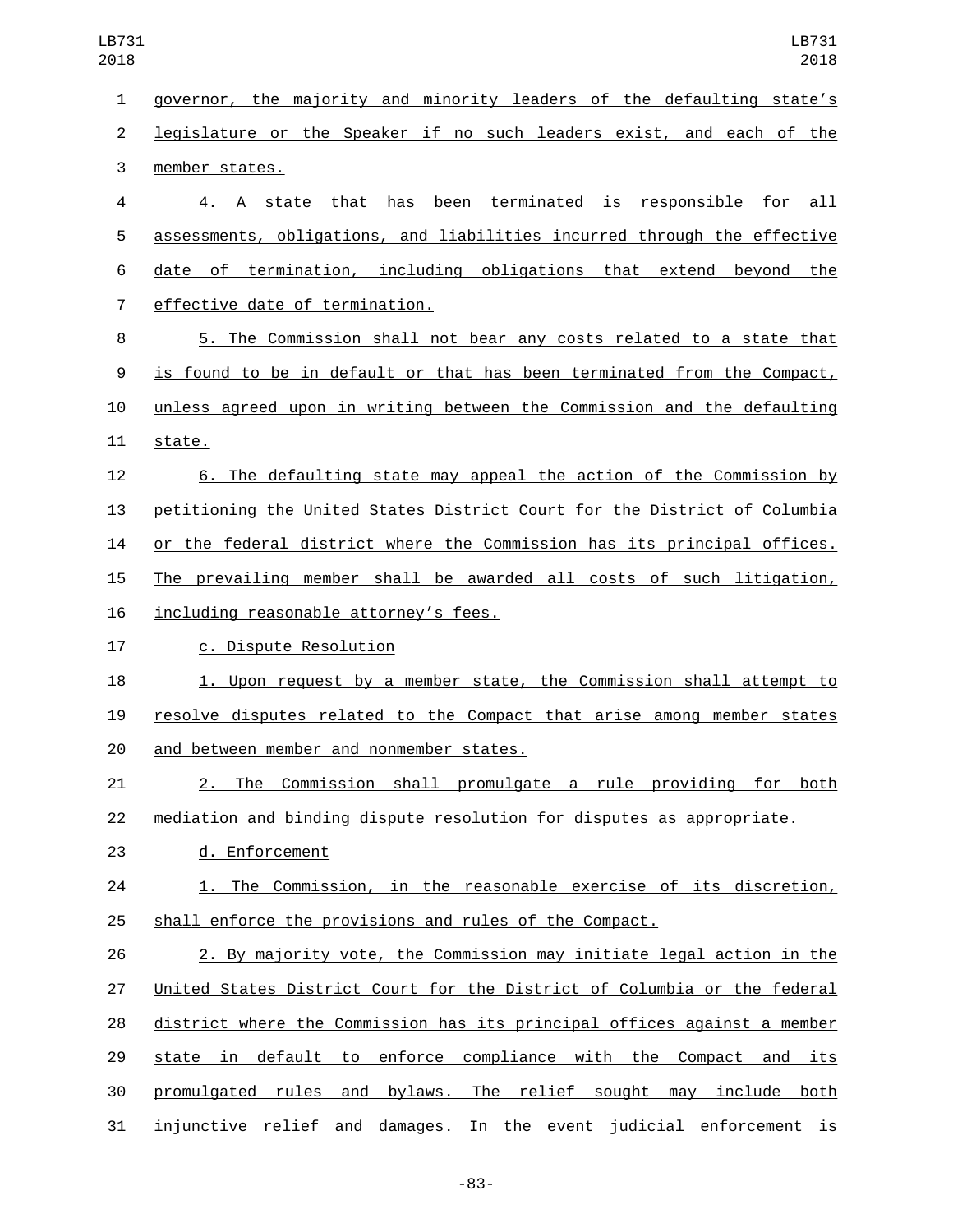necessary, the prevailing member shall be awarded all costs of such 2 litigation, including reasonable attorney's fees. 3. The remedies in this Article shall not be the exclusive remedies of the Commission. The Commission may pursue any other remedies available 5 under federal or state law. 6 ARTICLE XI DATE OF IMPLEMENTATION OF THE INTERSTATE COMMISSION FOR PHYSICAL THERAPY PRACTICE AND ASSOCIATED RULES, WITHDRAWAL, AND AMENDMENT a. The Physical Therapy Licensure Compact shall come into effect on the date on which the Compact is enacted into law in the tenth member state. The provisions, which become effective at that time, shall be limited to the powers granted to the Commission relating to assembly and the promulgation of rules. Thereafter, the Commission shall meet and exercise rulemaking powers necessary to the implementation and 15 administration of the Compact. b. Any state that joins the Compact subsequent to the Commission's initial adoption of the rules shall be subject to the rules as they exist on the date on which the Compact becomes law in that state. Any rule that has been previously adopted by the Commission shall have the full force and effect of law on the day the Compact becomes law in that state. c. Any member state may withdraw from the Compact by enacting a 22 statute repealing the same. 1. A member state's withdrawal shall not take effect until six 24 months after enactment of the repealing statute. 2. Withdrawal shall not affect the continuing requirement of the withdrawing state's physical therapy licensing board to comply with the investigative and adverse action reporting requirements of the Compact 28 prior to the effective date of withdrawal. d. Nothing contained in the Compact shall be construed to invalidate or prevent any physical therapy licensure agreement or other cooperative arrangement between a member state and a nonmember state that does not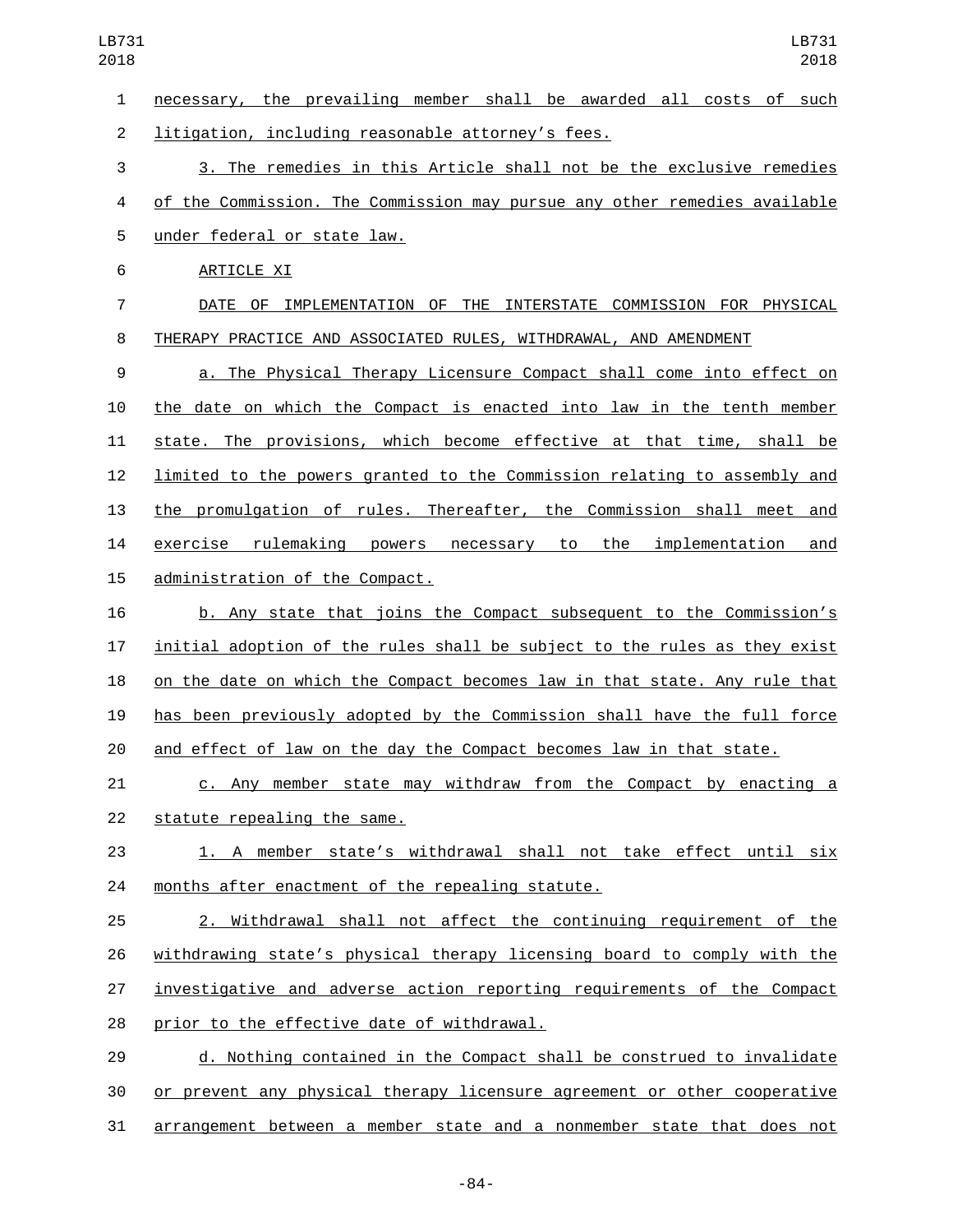1 conflict with the Compact. e. The Compact may be amended by the member states. No amendment to the Compact shall become effective and binding upon any member state until it is enacted into the laws of all member states. 5 ARTICLE XII 6 CONSTRUCTION AND SEVERABILITY The Physical Therapy Licensure Compact shall be liberally construed 8 so as to effectuate the purposes of the Compact. The provisions of the Compact shall be severable and if any phrase, clause, sentence, or provision of the Compact is declared to be contrary to the constitution of any party state or of the United States or the applicability thereof to any government, agency, person, or circumstance is held invalid, the validity of the remainder of the Compact and the applicability thereof to any government, agency, person, or circumstance shall not be affected thereby. If the Compact shall be held contrary to the constitution of any party state, the Compact shall remain in full force and effect as to the remaining party states and in full force and effect as to the party state 18 affected as to all severable matters.

 Sec. 102. Sections 37, 38, 39, 40, 41, 42, 43, 44, 58, 59, 60, 61, 62, 63, 64, 65, 79, 84, 85, 86, 87, 88, 89, 90, 91, and 105 of this act become operative on January 1, 2019. The other sections of this act 22 become operative on their effective date.

 Sec. 103. If any section in this act or any part of any section is declared invalid or unconstitutional, the declaration shall not affect the validity or constitutionality of the remaining portions.

 Sec. 104. Original sections 38-131, 38-145, 38-1001, 38-1004, 38-1005, 38-1017, 38-1018, 38-1028, 38-1036, 38-1038, 38-1043, 38-1058, 38-1061, 38-1062, 38-1063, 38-1065, 38-1069, 38-1073, 38-1074, 38-1075, 38-1086, 38-1097, 38-1099, 38-10,100, 38-10,102, 38-10,103, 38-10,104, 38-10,105, 38-10,107, 38-10,108, 38-10,112, 38-10,120, 38-10,128, 38-10,129, 38-10,131, 38-10,133, 38-10,135, 38-10,142, 38-10,147,

-85-